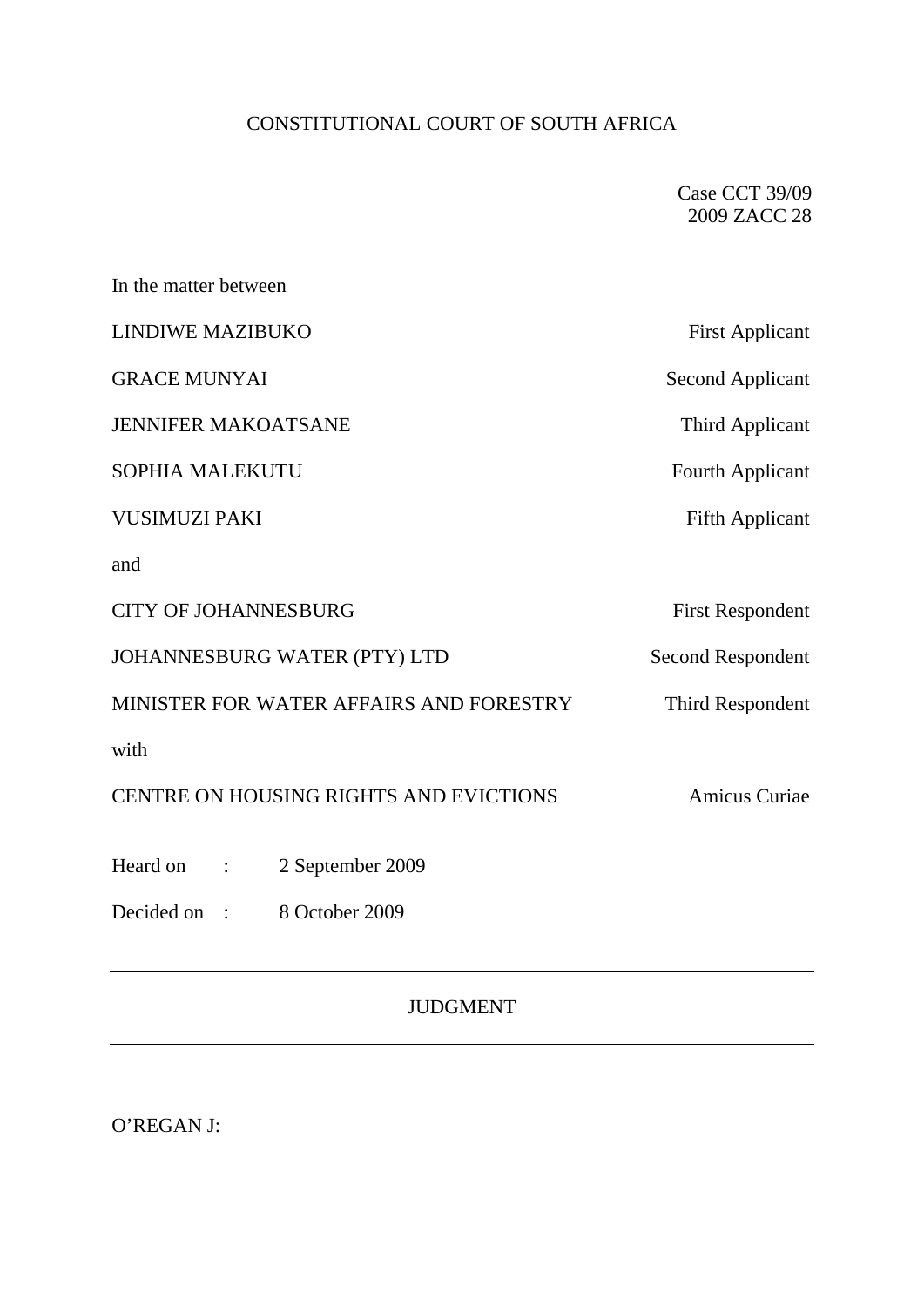O'REGAN J

### *Introduction*

[1] This application for leave to appeal against a judgment of the Supreme Court of Appeal raises, for the first time in this Court, the proper interpretation of section  $27(1)(b)$  of the Constitution which provides that everyone has the right to have access to sufficient water. Cultures in all parts of the world acknowledge the importance of water. Water is life. Without it, nothing organic grows. Human beings need water to drink, to cook, to wash and to grow our food. Without it, we will die. It is not surprising then that our Constitution entrenches the right of access to water.

[2] Although rain falls everywhere, access to water has long been grossly unequal. This inequality is evident in South Africa. While piped water is plentifully available to mines, industries, some large farms and wealthy families, millions of people, especially women, spend hours laboriously collecting their daily supply of water from streams, pools and distant taps. In 1994, it was estimated that 12 million people (approximately a quarter of the population), did not have adequate access to water. By the end of 2006, this number had shrunk to 8 million, with 3,3 million of that number having no access to a basic water supply at all. Yet, despite the significant improvement in the first fifteen years of democratic government, deep inequality remains and for many the task of obtaining sufficient water for their families remains a tiring daily burden. The achievement of equality, one of the founding values of our Constitution, will not be accomplished while water is abundantly available to the wealthy, but not to the poor.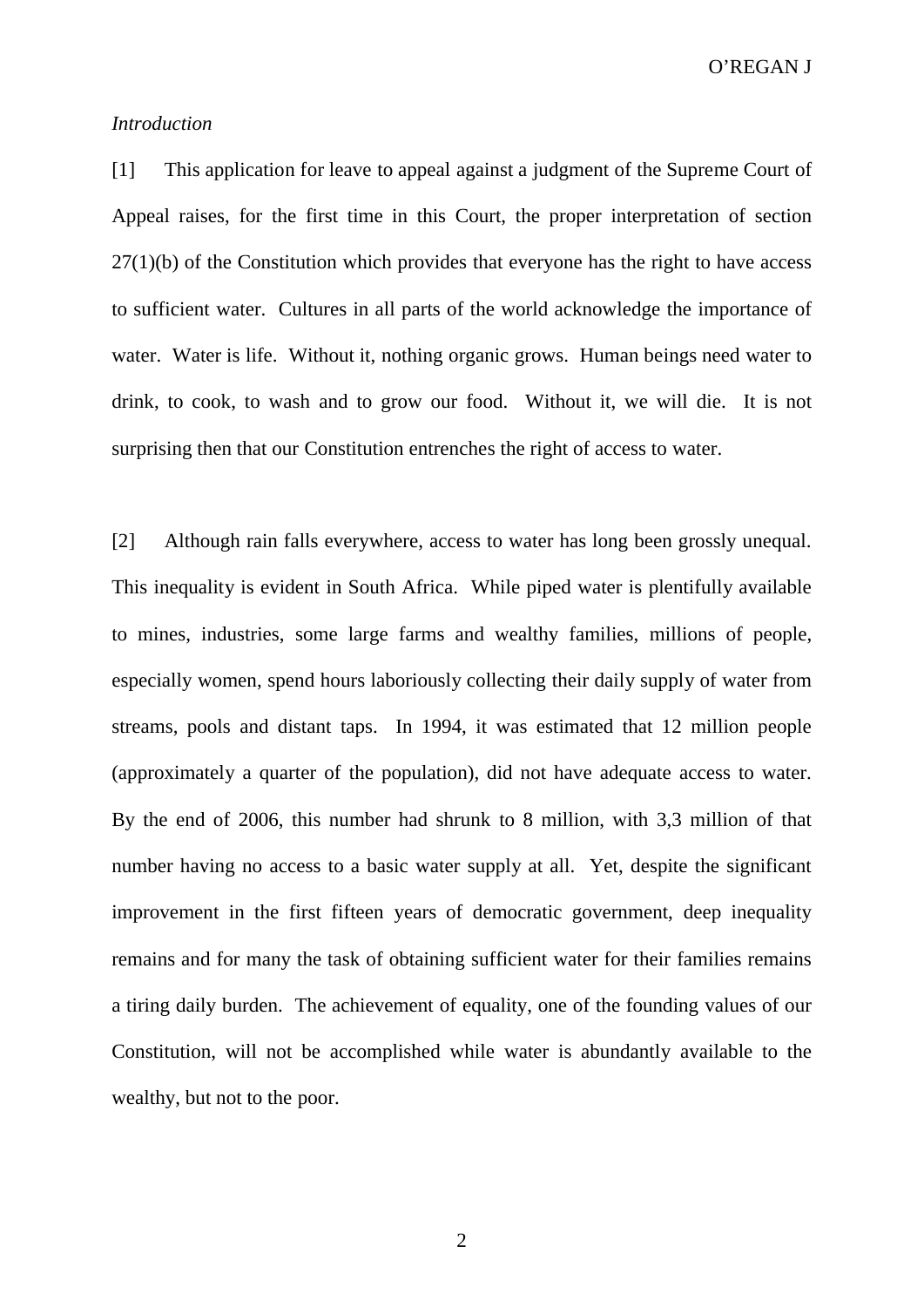[3] At the same time, ours is a largely arid country, often assailed by drought. Redeeming the constitutional promise of access to sufficient water for all will require careful management of a scarce resource. The need to preserve water is a responsibility that affects all spheres of government. A major piece of legislation adopted only three years after democracy was achieved in 1994, the Water Services Act (the Act or the Water Services Act), $\frac{1}{1}$  highlights the connection between the rights of people to have access to a basic water supply and government's duty to manage water services sustainably.

### *Parties*

 $\overline{a}$ 

. . . .

[4] The applicants are five residents of Phiri in Soweto. They are poor people living in separate households. The first applicant, Mrs Lindiwe Mazibuko, who has sadly passed away since the litigation commenced,<sup>2</sup> lived in a brick house on her mother's property. There were two informal dwellings in the backyard of her mother's home for which the tenants paid low rentals. Altogether 20 people lived on the stand. The second applicant is Mrs Grace Munyai, who shares a home with her husband, two children and two grandchildren. The third applicant is Mrs Jennifer Makoatsane who shares her home with her mother, brother and six other family

"RECOGNISING the rights of access to basic water supply and basic sanitation necessary to ensure sufficient water and an environment not harmful to health or well-being; ACKNOWLEDGING that there is a duty on all spheres of Government to ensure that water supply services and sanitation services are provided in a manner which is efficient, equitable and sustainable; ACKNOWLEDGING that all spheres of Government must strive to provide water supply services and sanitation services sufficient for subsistence and sustainable economic activity;

 $1$  108 of 1997. The Preamble to the Act states, amongst other things, that the Act is adopted:

CONFIRMING the National Government's role as custodian of the nation's water resources".

 $2$  There was no formal substitution of Mrs Mazibuko as a party in these proceedings, but nothing turns on this.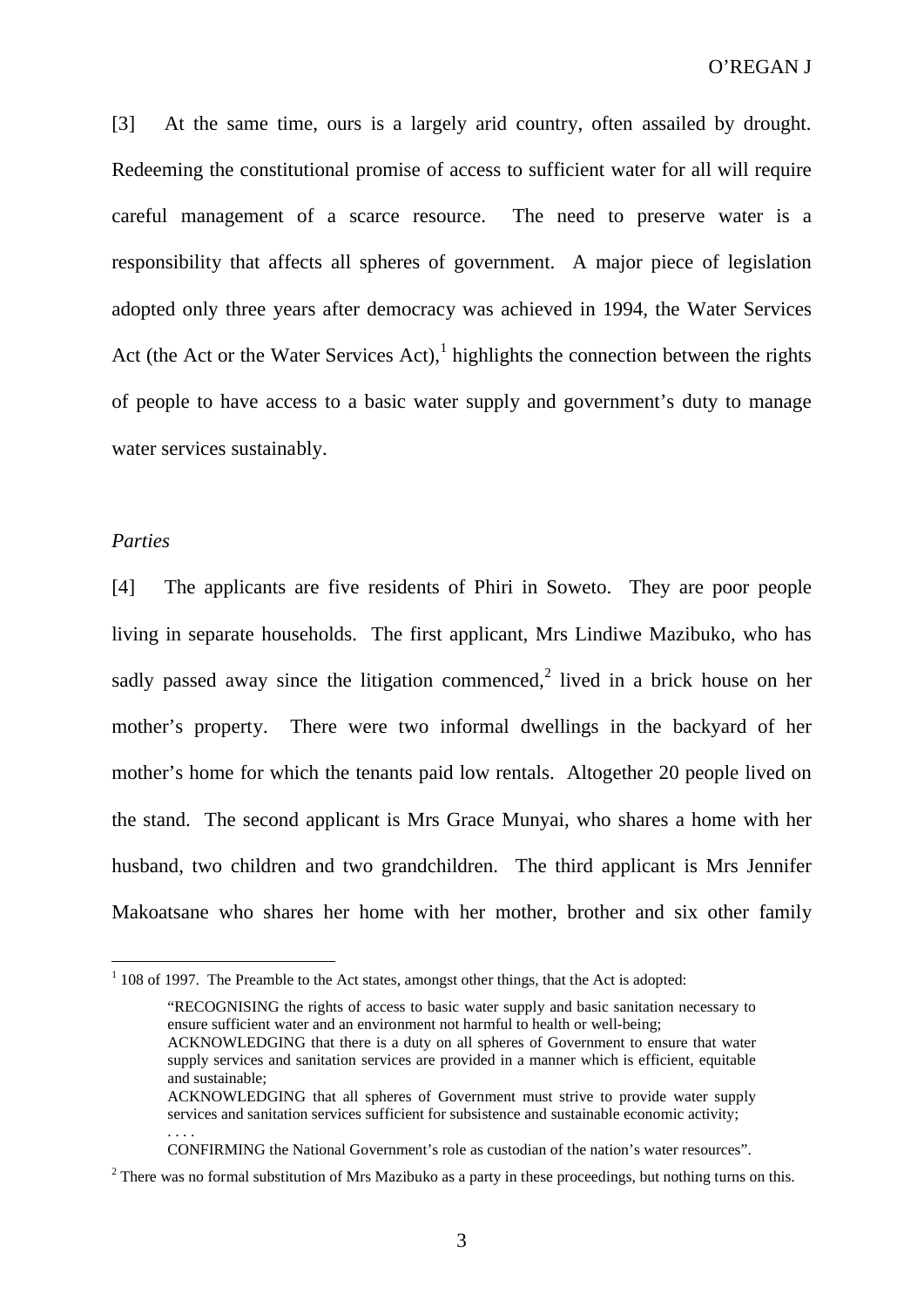members. The fourth applicant is Mrs Sophia Malekutu, a pensioner, who shares a home with her nephew and niece. They do not have any tenants. The fifth applicant is Mr Vusimuzi Paki who lives with his brother on a stand which also has three informal dwellings, the occupants of which pay a low rental to him. Altogether eleven people live on the stand.

[5] The first and second respondents are the City of Johannesburg (the City) and Johannesburg Water (Pty) Ltd (Johannesburg Water), a company wholly owned by the City which provides water services to the residents of the city. The third respondent is the national Minister for Water Affairs and Forestry (the Minister). The Centre on Housing Rights and Evictions has been admitted as an amicus curiae.

### *Issues*

[6] The case concerns two major issues: the first is whether the City's policy in relation to the supply of free basic water, and particularly, its decision to supply 6 kilolitres of free water per month to every accountholder in the city (the Free Basic Water policy) is in conflict with section 27 of the Constitution or section 11 of the Water Services Act. The second major issue is whether the installation of pre-paid water meters by the first and second respondents in Phiri was lawful. Each of the issues entails several sub-issues, all of which are considered in this judgment.

[7] The case needs to be understood in the context of the challenges facing Johannesburg as a City. The City is, in terms of population, the second fastest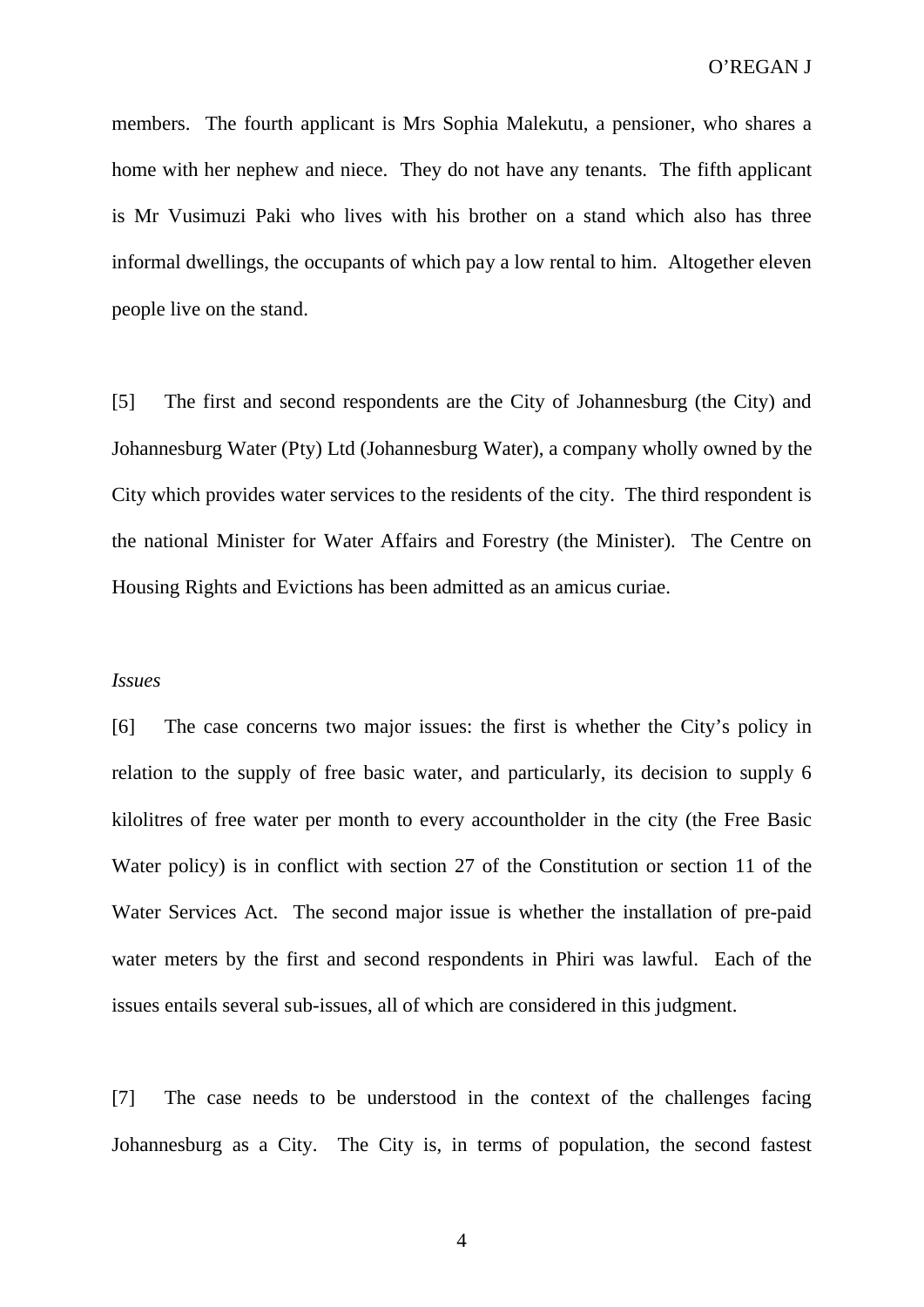growing city in the country and according to Census 2001, (the last Census) is home to approximately 3,2 million people living in about a million households. Half of these households are very poor with an income of less than R1 600 per month. Just under a fifth of the households are located in informal settlements. A similar proportion has no access to basic sanitary services, and a tenth of all the households have no access to a tap providing clean water within 200 metres of their home. It can be seen that there is much to be done to "[i]mprove the quality of life of all citizens", an important goal set by the preamble of our Constitution.

[8] This judgment first sets out the background to this case, then the key constitutional and statutory provisions. It proceeds by outlining the history of the litigation in the High Court and the Supreme Court of Appeal and then deals with the preliminary issues. It considers two main issues: the City's Free Basic Water policy and the lawfulness of the installation of pre-paid meters in Phiri. It ends with a brief consideration of the role of litigation in securing social and economic rights in our constitutional democracy.

## *Summary*

[9] After careful consideration of the issues, this judgment finds that the City's Free Basic Water policy falls within the bounds of reasonableness and therefore is not in conflict with either section 27 of the Constitution or with the national legislation regulating water services. The installation of pre-paid meters in Phiri is found to be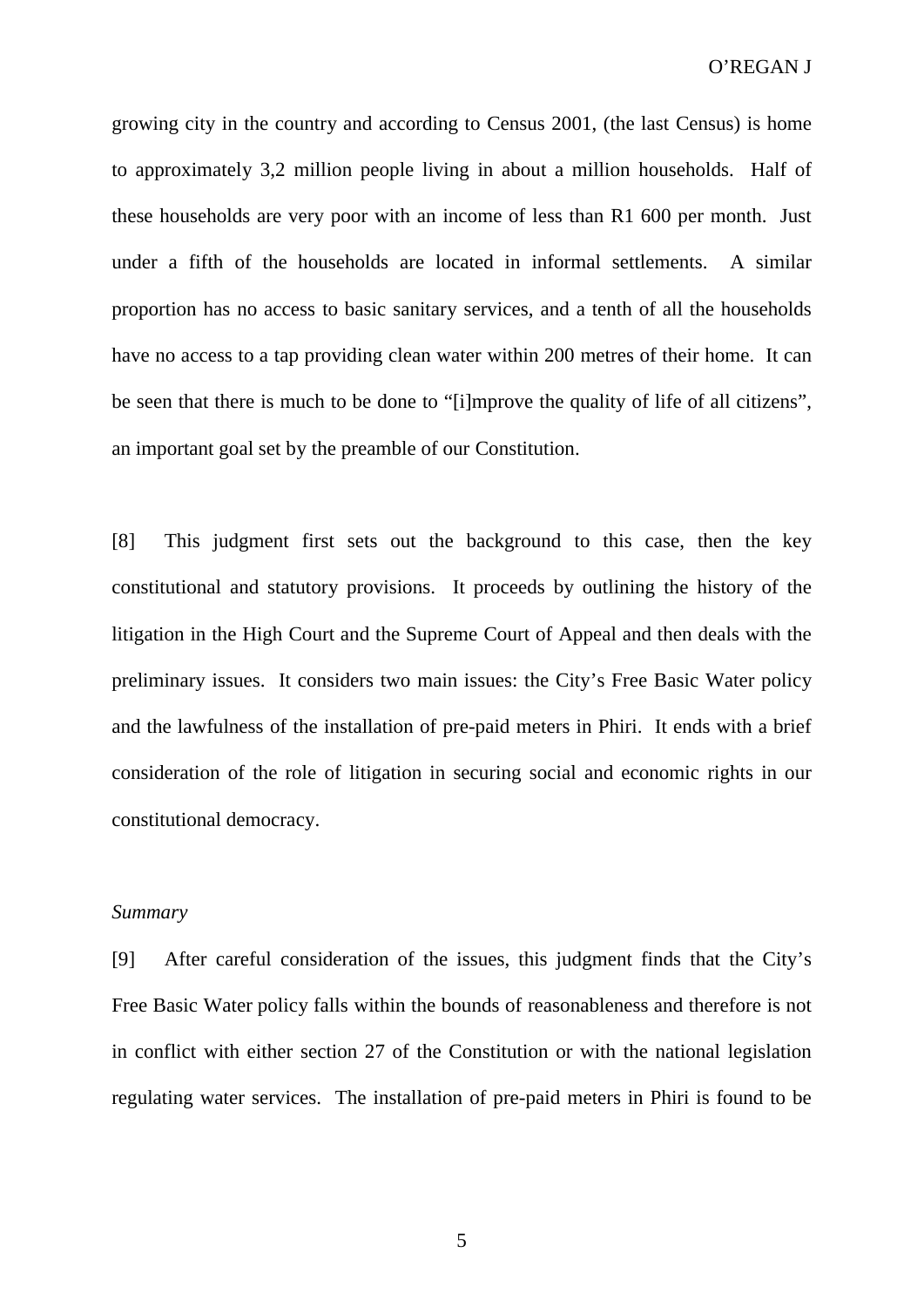lawful. Accordingly, the orders made by the Supreme Court of Appeal and the High Court are set aside.

#### *Background*

 $\overline{a}$ 

[10] Apartheid urban planning did not permit black people to live in the same urban areas as white people. Soweto was developed in accordance with this appalling racist policy. It is home to approximately a million people. Phiri, where the applicants live, is one of the oldest areas in Soweto. Most of the houses in Phiri are brick yet generally the people who live in Phiri are poor.

[11] Water piping was initially laid in Soweto in the 1940s and 1950s. Steel piping was used without attention to corrosion protection. By the 1980s, many of these pipes had corroded with resulting water leakages. During this time, households in Phiri had piped water and were charged for water usage on a flat rate basis of R68,40 per month. This amount was calculated on the basis of a deemed monthly consumption of 20 kilolitres of water per household. The deemed consumption system was used as the basis for water charges in all the residential areas in the city that had been set aside under apartheid for black African people.<sup>3</sup> The actual monthly consumption per household in Soweto was far higher than 20 kilolitres, at 67 kilolitres per month. It is not possible to tell, according to the respondents, how much of the excess was consumed by residents and how much lost through leakage.

<sup>&</sup>lt;sup>3</sup> This deemed consumption system was not limited to Johannesburg. Compare *City Council of Pretoria v Walker* [1998] ZACC 1; 1998 (2) SA 363 (CC); 1998 (3) BCLR 257 (CC) where a "flat rate" was charged to township residents.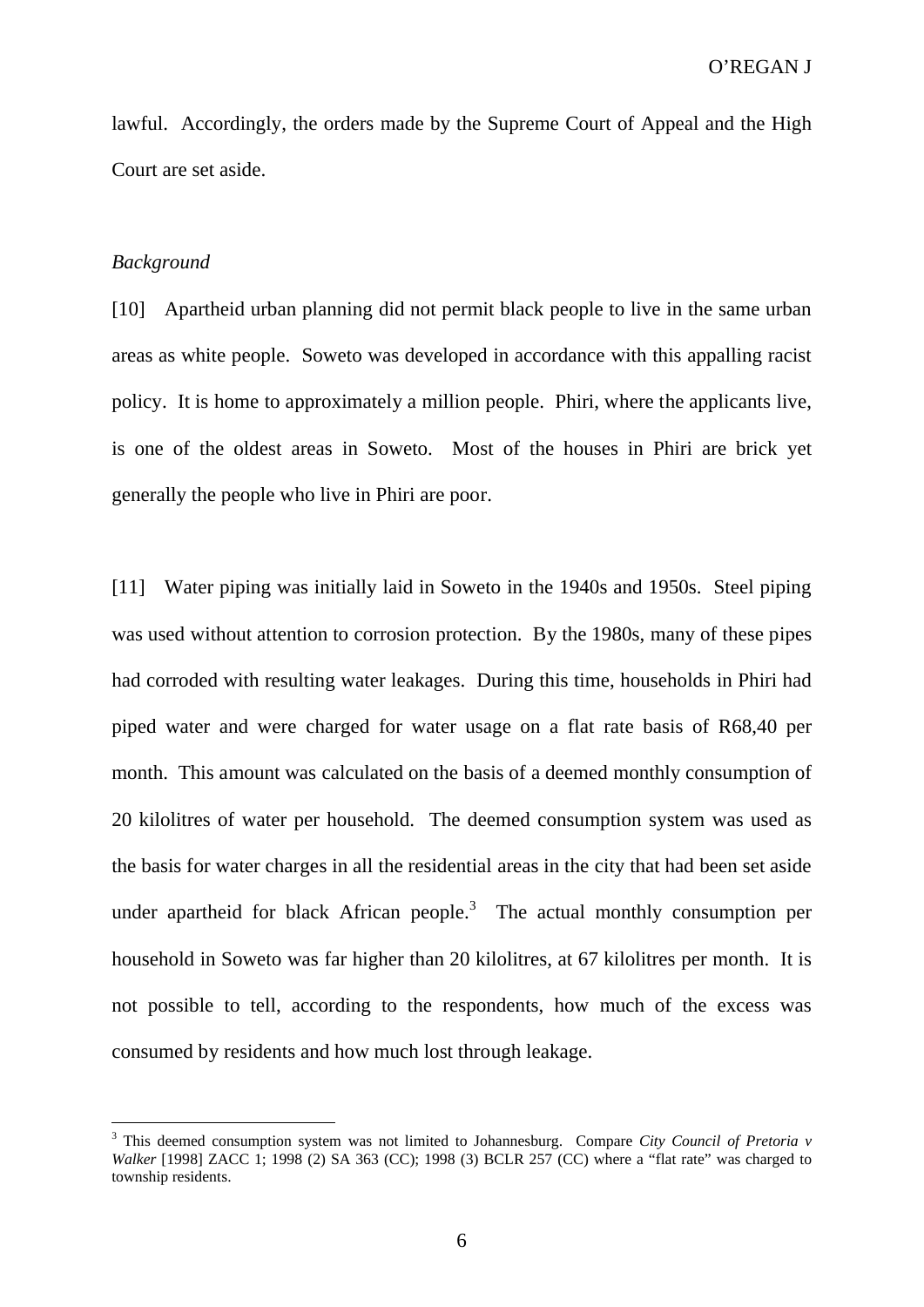O'REGAN J

[12] Johannesburg Water estimated that between one quarter and one third of all water it purchased was distributed to Soweto, while only one percent of revenue was generated from Soweto. One of the reasons for the shortfall in revenue was the fact that many residents did not pay the deemed consumption charges. Johannesburg Water estimated that 75% of all water pumped into Soweto was unaccounted for. The water losses in Soweto far exceeded the losses in other areas where water was provided on a deemed consumption basis, such as Ivory Park, Alexandra and Orange Farm.

[13] Johannesburg Water thus decided it was necessary to develop a plan to change the pattern of water usage in Soweto. That plan came to be known as Operation Gcin'amanzi (to save water). Its goals were to reduce unaccounted for water, to rehabilitate the water network, to reduce water demand and to improve the rate of payment. Phiri was selected as the area where the project would first be implemented.

[14] Key to the project was the abandonment of the previous system of deemed consumption flat rate charges. Today, the City has three levels of water provision. The lowest level of service, Service Level 1, provides a tap within 200 metres of each dwelling. As noted above, there are still 100 000 households in the City without even this level of water provision. The second level of service, Service Level 2, is the provision of a tap in the yard of a household which has a restricted water flow so that only 6 kilolitres of water are available monthly. The third level of service, Service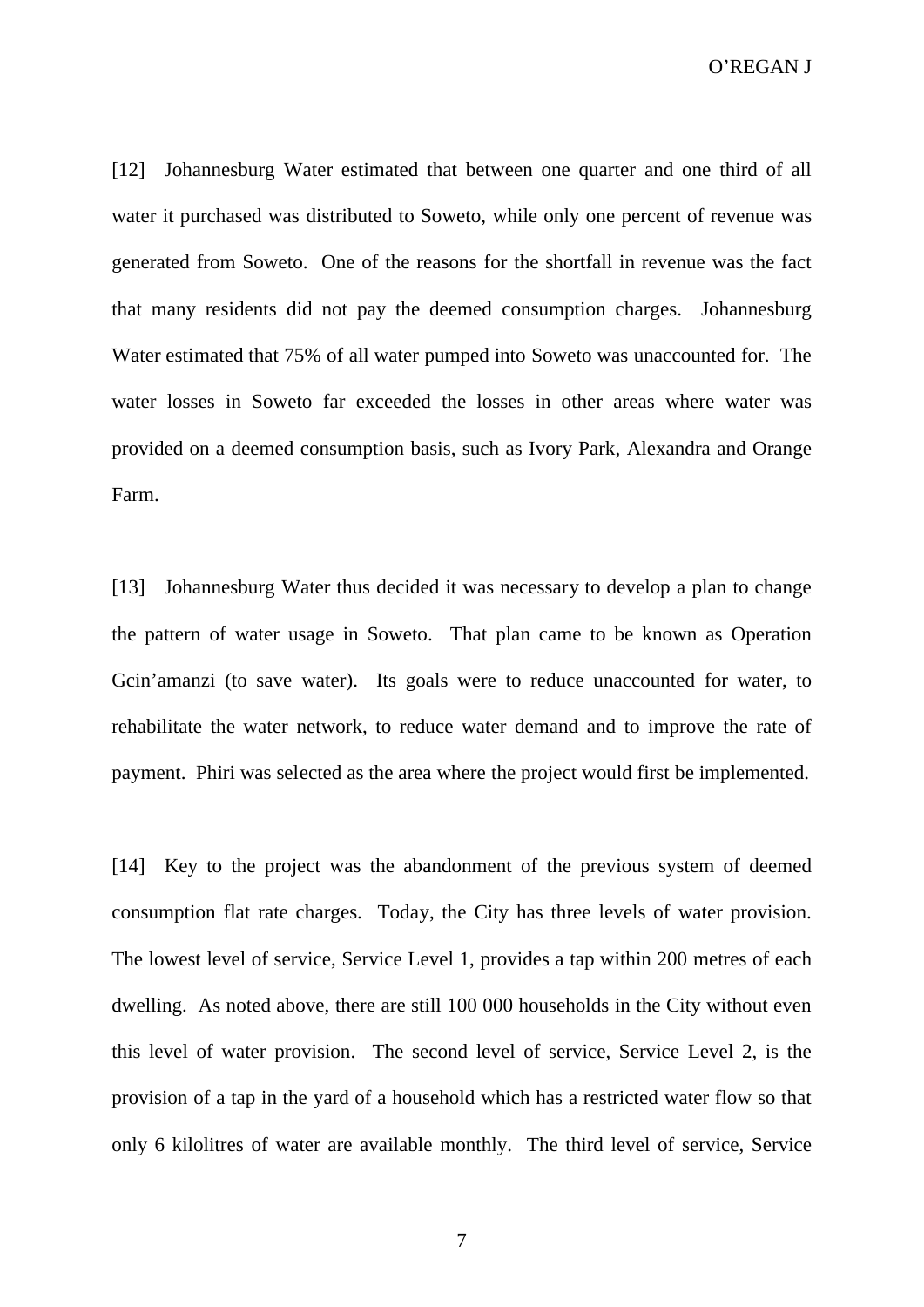Level 3, is a metered connection. Under Operation Gcin'amanzi, residents were required to select between the second level of service provision and a pre-paid meter. $4$ The first applicant, Mrs Mazibuko, says that she was not offered a choice between Service Level 2 and a pre-paid meter. This is a matter to which I return later.<sup>5</sup>

[15] The project was approved by the City in May 2003 and implemented in Phiri from February 2004. Twenty community facilitators were appointed by Johannesburg Water to conduct house visits. The task was to explain the project and its implications carefully to each household. By the end of the implementation process in Phiri in February 2005, all but eight of the 1 771 households in the area had opted for either Service Level 2 or a pre-paid meter. Indeed the vast majority selected the latter.

[16] It is clear from the applicants' case that the implementation of Operation Gcin'amanzi in Phiri was not without its problems. The first applicant, Mrs Mazibuko was visited by a community facilitator on 17 March 2004 and informed that the pipes were to be replaced because they were old and rusty. Upon her enquiry, she was told that a pre-paid meter would be installed. She refused to have a pre-paid meter installed and was apparently not informed of the option of a yard tap. The water supply was cut off from the end of March. It was only reconnected in October when she applied for a pre-paid meter to be installed.

The question of whether pre-paid meters fall within Service Level 3 is discussed below at [106]–[114].

 $<sup>5</sup>$  See [132] below.</sup>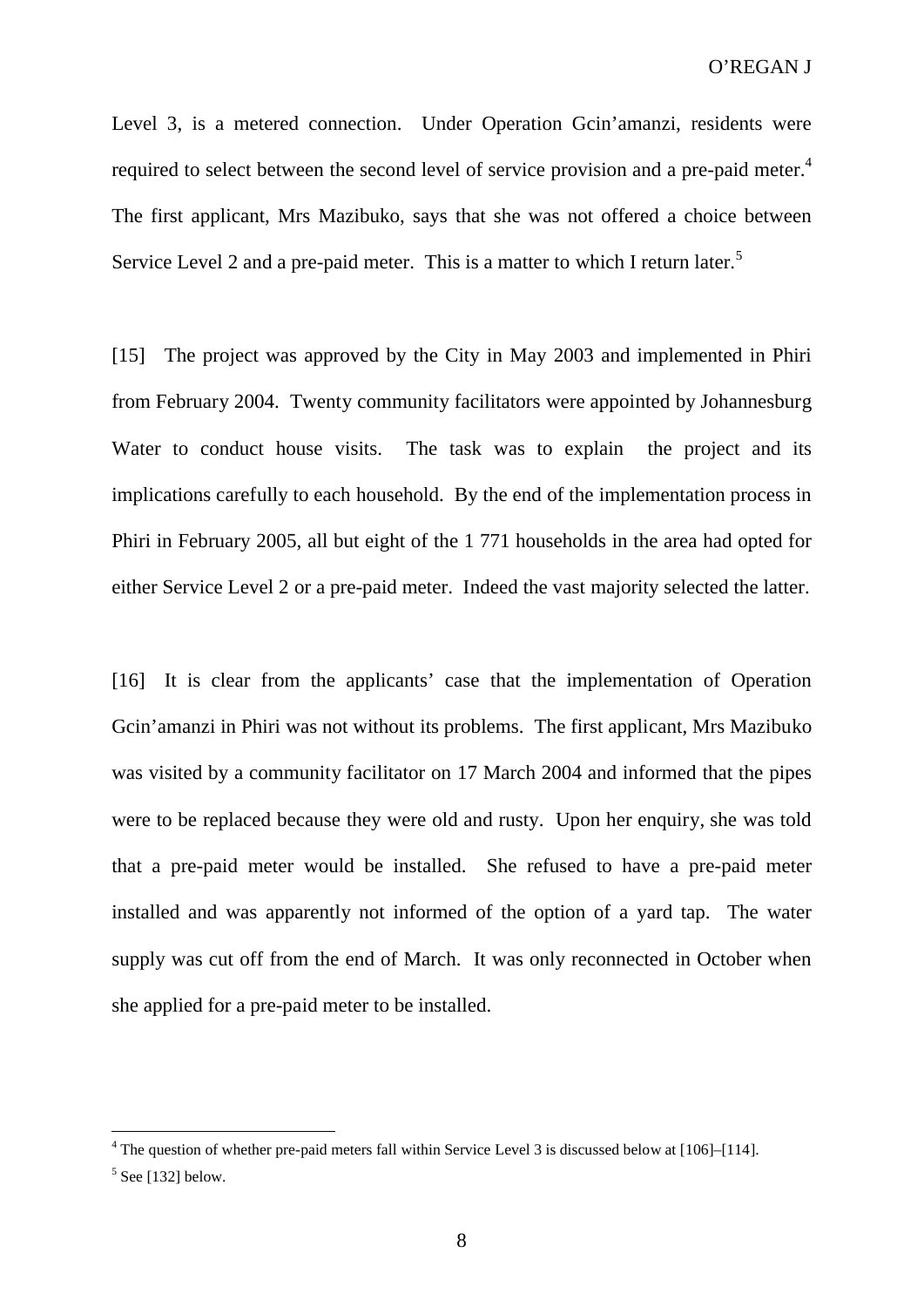[17] The City states that it cut off the water supply of only those residents who refused either a pre-paid meter or a yard tap. The monthly progress reports on the implementation of Operation Gcin'amanzi show that only a handful of residents refused either a pre-paid meter or a yard tap. In June 2004, for example, there were only 35 outright refusals out of the many hundreds of residents who had the new system installed. Those who did refuse both levels of service were given seven days' notice before their water was cut off.

[18] Moreover, in May and June 2006, a customer satisfaction survey was conducted in Phiri to research attitudes in the community to several matters, including satisfaction with the implementation of the Gcin'amanzi project. The results of this survey showed a customer satisfaction rating of 8,11 out of 10 which was considered "excellent".

### *Key constitutional and statutory provisions*

- [19] Section 27 of the Constitution provides as follows:
	- "(1) Everyone has the right to have access to—
		- (a) health care services, including reproductive health care;
		- (b) sufficient food and water; and
		- (c) social security, including, if they are unable to support themselves and their dependents, appropriate social assistance.
	- (2) The state must take reasonable legislative and other measures, within its available resources, to achieve the progressive realisation of each of these rights.
	- (3) No one may be refused emergency medical treatment."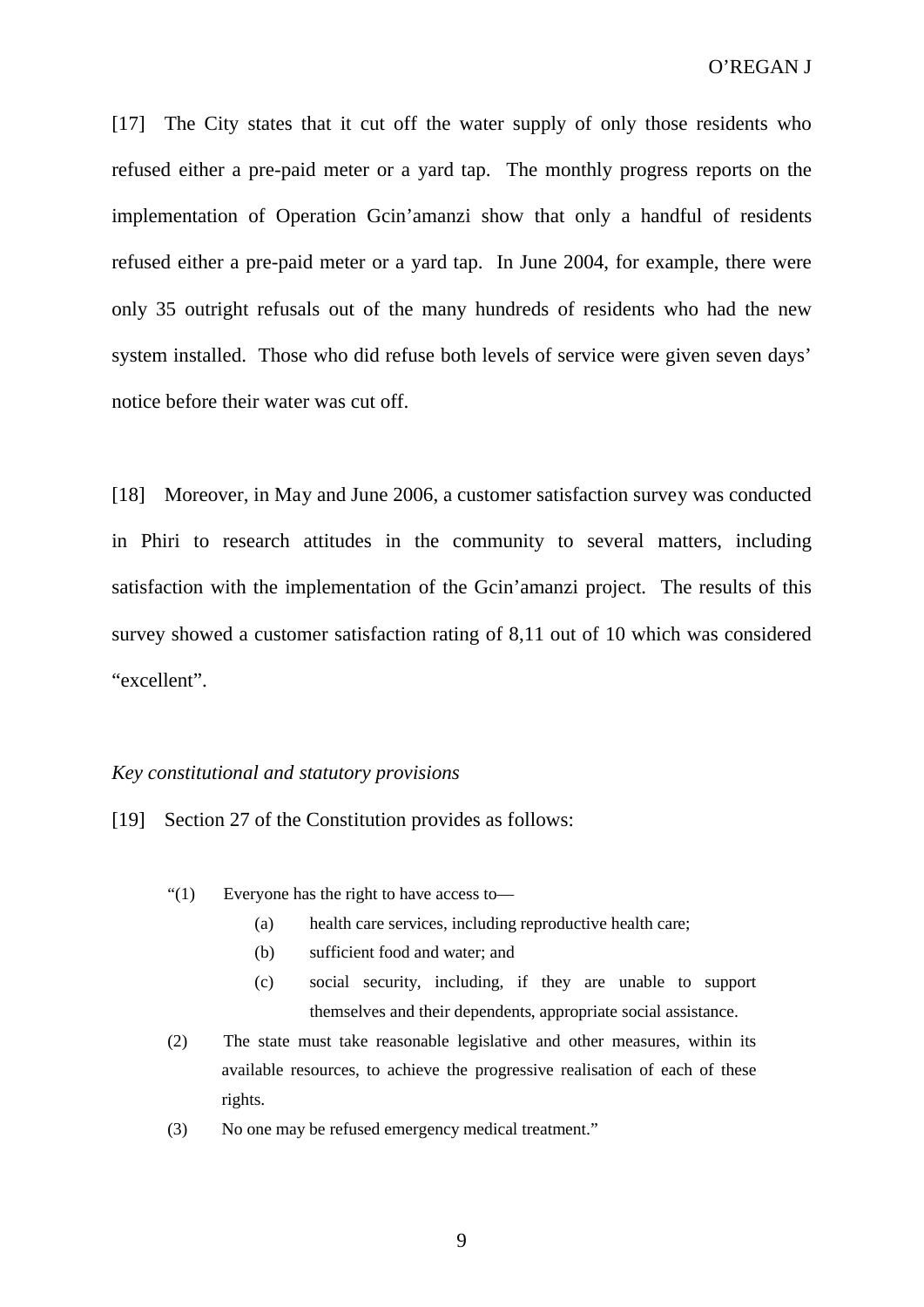[20] Parliament has enacted the Water Services Act to regulate the right of access to water and the state's obligations in that regard. Section 3 provides that:

- "(1) Everyone has a right of access to basic water supply and basic sanitation.
- (2) Every water services institution must take reasonable measures to realise these rights.
- (3) Every water services authority must, in its water services development plan, provide for measures to realise these rights.
- (4) The rights mentioned in this section are subject to the limitations contained in this Act."

[21] A "water services authority" is defined in the Act as any municipality<sup>6</sup> which would, of course, include the City. A "water services provider" is defined to mean any person who provides water services to consumers.<sup>7</sup> Given that Johannesburg Water is contracted to the City to provide water to residents of the City, it is a "water services provider" within the meaning of the Act. A "water services institution" is defined to include both a water services authority and a water services provider so both the City and Johannesburg Water are water services institutions within the meaning of the Act.

[22] One further definition in section 1 of the Water Services Act is relevant. It is the definition of "basic water supply" which provides that:

"'basic water supply' means the prescribed minimum standard of water supply services necessary for the reliable supply of a sufficient quantity and quality of water to households, including informal households, to support life and personal hygiene."

**EXECUTE:**<br><sup>6</sup> See definition in section 1 of the Water Services Act.

 $^7$  Id.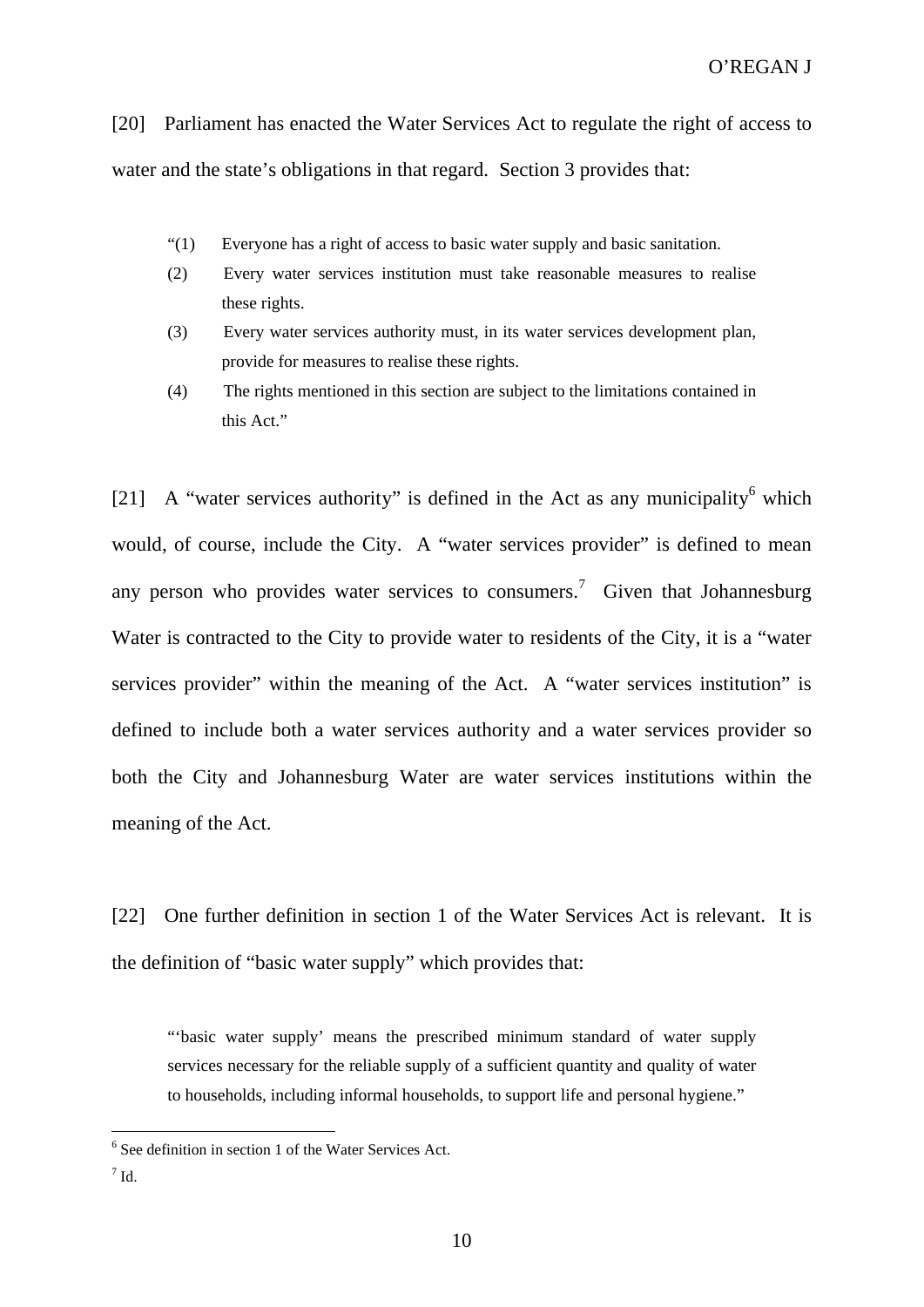To paraphrase, a basic water supply is the prescribed minimum amount of water necessary for the supply of a sufficient quality of water to support life and personal hygiene.

[23] Section 9 of the Water Services Act provides that the Minister may from time to time prescribe "compulsory national standards" relating, amongst others, to the provision of water services and the "effective and sustainable use of water resources for water services". The Minister has published a set of regulations relating to compulsory national standards and measures to conserve water.<sup>8</sup> Regulation 3 provides that:

"The minimum standard for basic water supply services is–

 $\overline{a}$ 

- (a) the provision of appropriate education in respect of effective water use; and
- (b) a minimum quantity of potable water of 25 litres per person per day or 6 kilolitres per household per month–
	- (i) at a minimum flow rate of not less than 10 litres per minute;
	- (ii) within 200 metres of a household; and
	- (iii) with an effectiveness such that no consumer is without a supply for more than seven full days in any year."

It is clear that this regulation defines the content of a "basic water supply" as contemplated in the Act. I shall refer to this regulation as "regulation 3(b)" throughout this judgment.

<sup>8</sup> Regulations relating to compulsory national standards and measures to conserve water, *Government Gazette,*  Gazette No 22355, Notice R509 of 2001 (8 June 2001) published in terms of section 9 of the Water Services Act 108 of 1997. Hereafter "National Water Standards Regulations".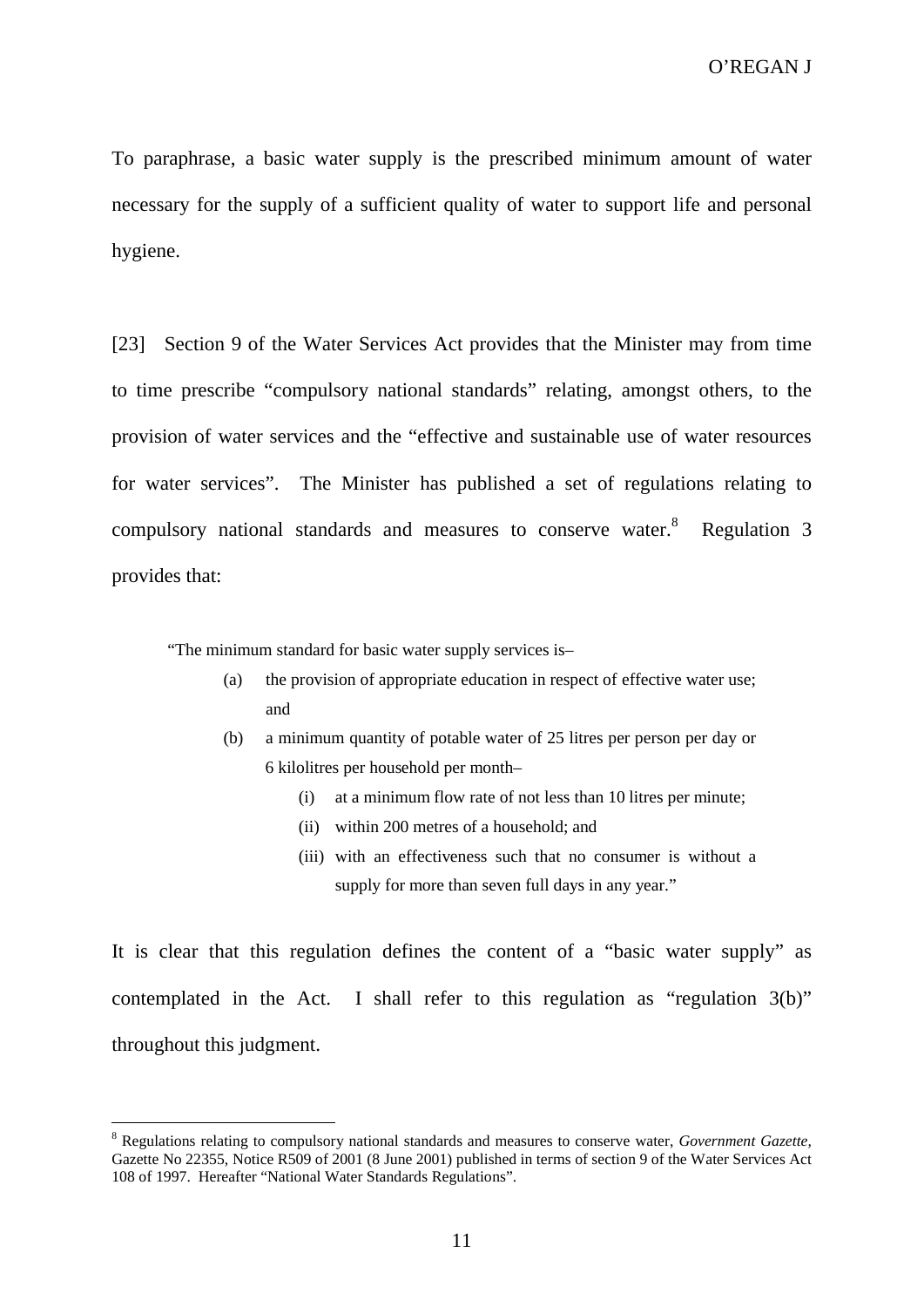[24] In addition, the City has enacted Water Services By-laws to regulate its provision of water services to the residents of the City. $9\,$  I return to these below.<sup>10</sup> Having set out the relevant key constitutional and legislative provisions, I turn now to describe the history of the case now before us.

## *Proceedings in the High Court*

[25] The application was launched in what is now called the South Gauteng High Court in Johannesburg, in July 2006, nearly eighteen months after the completion of Operation Gcin'amanzi in Phiri. As stated above, the applicants identified two key issues: whether the City's policy of supplying 6 kilolitres of water free to every household in the City was in compliance with section 27 of the Constitution; and whether the installation of pre-paid meters was lawful.

[26] The matter was heard in December 2007. In April 2008, the High Court handed down judgment in favour of the applicants.<sup>11</sup> Tsoka J held that–

- the introduction of pre-paid meters constituted administrative action within the meaning of section 33 of the Constitution; $^{12}$
- the City's Water Services By-laws did not provide for the installation of prepaid meters and that their installation was accordingly unlawful; $^{13}$

<sup>9</sup> City of Johannesburg Metropolitan Municipality Water Services By-laws *Provincial Extraordinary Gazette* (Gauteng), Gazette No 179, Notice 835 of 2004 (21 May 2004) published in terms of section 13(a) of the Local Government: Municipal Systems Act 32 of 2000.

 $10$  At [78] below.

<sup>&</sup>lt;sup>11</sup> Mazibuko and Others v City of Johannesburg and Others (Centre on Housing Rights and Evictions as amicus *curiae)* [2008] 4 All SA 471 (W).

 $12$  Id at paras 63-70.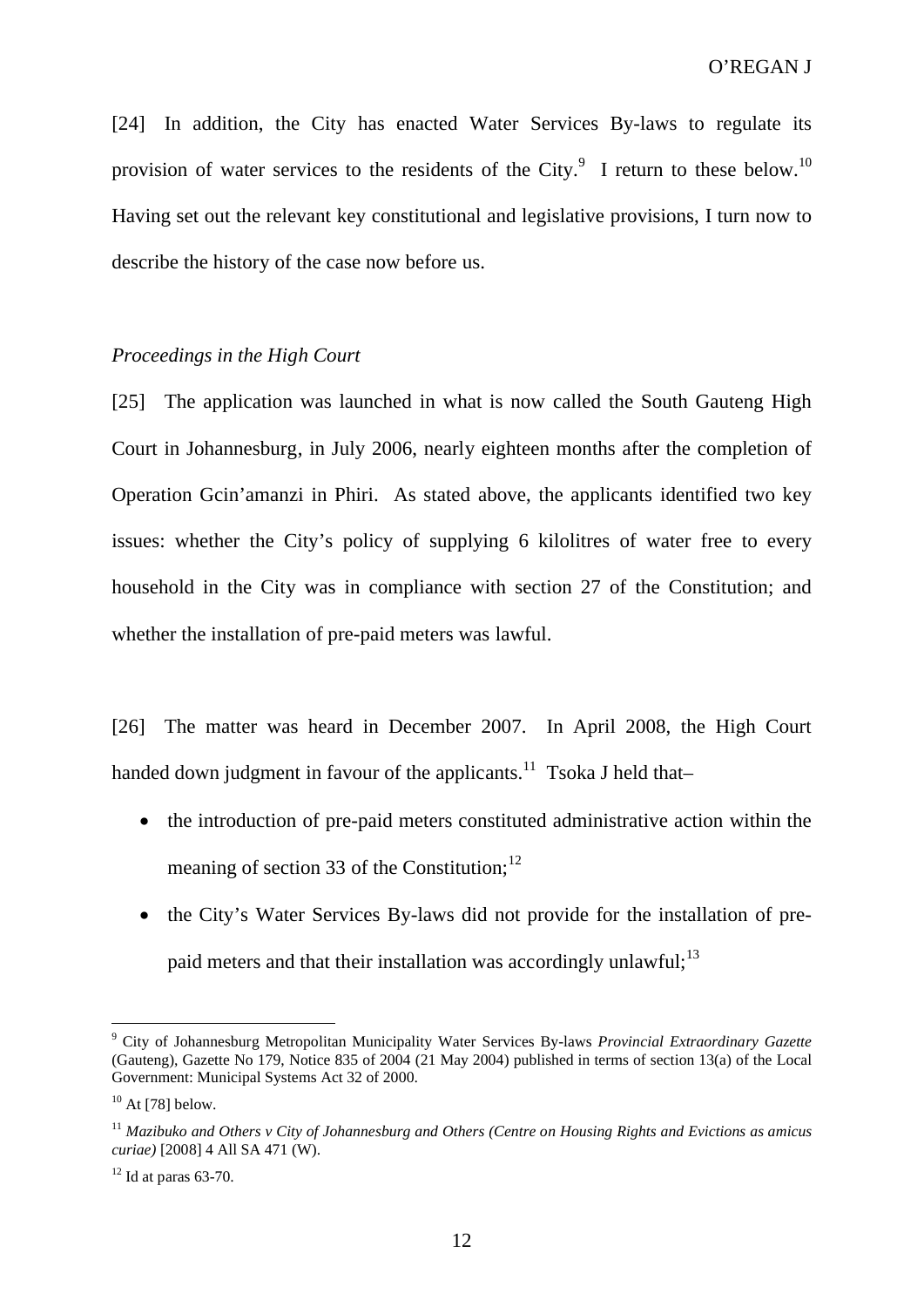- because pre-paid meters halt the water supply to a resident once the free basic water supply has been exhausted, until the resident purchases credit, they give rise to the unlawful and unreasonable discontinuation of the supply of water;  $14$
- the pre-paid meter system was discriminatory in that residents of Soweto were not given the option of credit meters that are provided by the City to residents in other areas (particularly areas inhabited by white residents);<sup>15</sup>
- the procedure followed by the City to install pre-paid meters was unlawful and unfair: $16$
- regulation 3(b) of the National Water Standards Regulations<sup>17</sup> established a minimum content in relation to water services; he therefore rejected the applicants' argument that regulation 3(b) was inconsistent with the Constitution:<sup>18</sup>
- the City's Free Basic Water policy, coupled with its policy on indigent residents, was irrational and unreasonable; $^{19}$  and
- the City should furnish the applicants and all similarly placed residents of Phiri with a free basic water supply of 50 litres per person per day.<sup>20</sup>

# [27] As a result, the High Court made the following order:  $2^{11}$

 $13$  Id at para 82.

 $14$  Id at paras 92-3.

 $15$  Id at paras 94 and 155.

 $16$  Id at para 119.

 $17$  See [23] above.

<sup>18</sup> *Mazibuko* (High Court) above n 11 at para 54.

 $19$  Id at para 150.

 $20$  Id at para 183.5.1.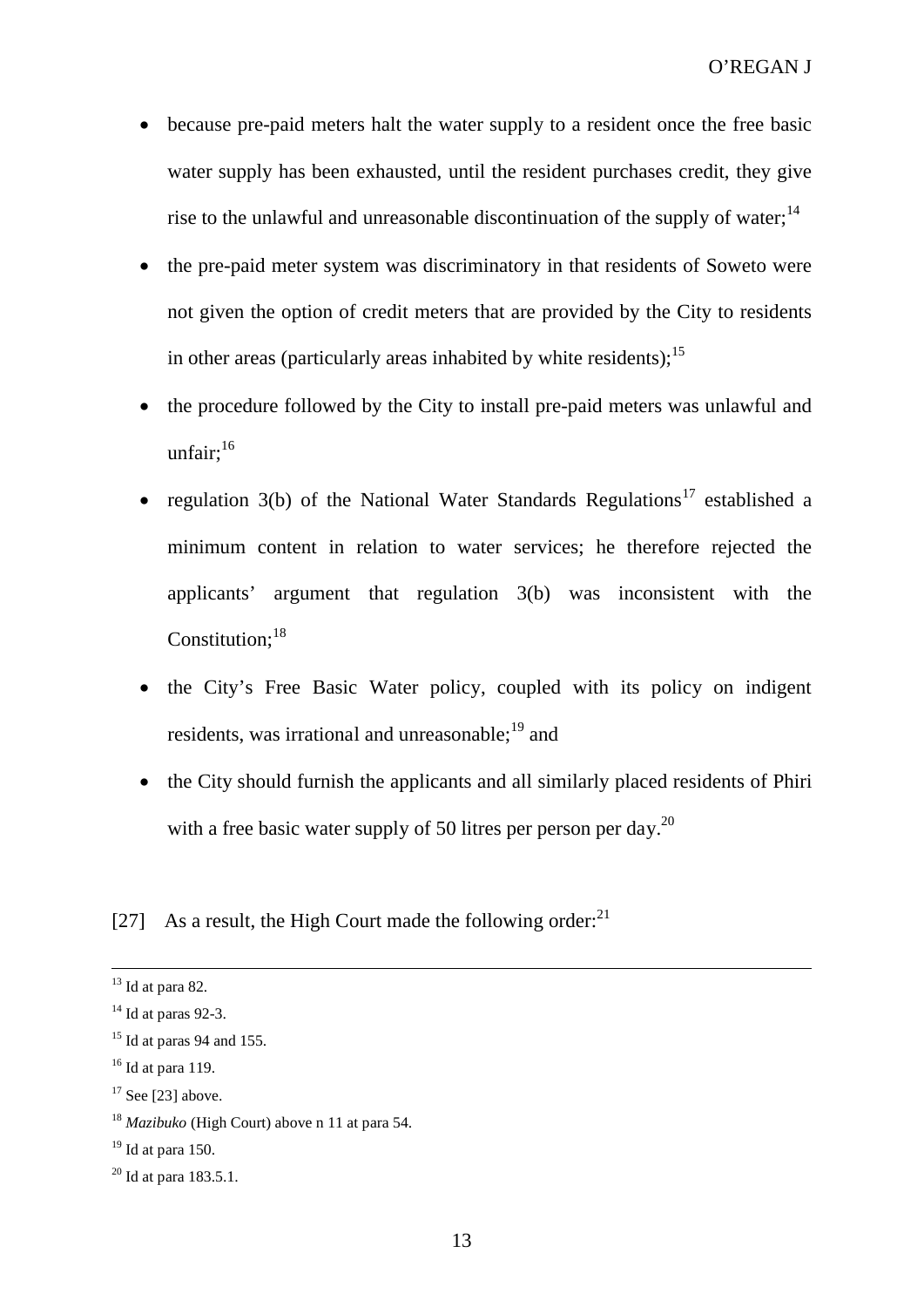O'REGAN J

- 1. The decision of the City of Johannesburg alternatively Johannesburg Water (Pty) Ltd to limit free basic water supply to 25 litres per person per day or 6 kilolitres per household per month is reviewed and set aside.
- 2. The forced installation of prepayment water meter system in Phiri Township by the City of Johannesburg alternatively Johannesburg Water (Pty) Ltd without the choice of all available water supply options, is declared unconstitutional and unlawful.
- 3. The choice given by the City of Johannesburg alternatively Johannesburg Water (Pty) Ltd to the applicants and other similarly placed residents of Phiri of either a prepayment water supply or supply through standpipes is declared unconstitutional and unlawful.
- 4. The prepayment water system used in Phiri Township is declared unconstitutional and unlawful.
- 5. The City of Johannesburg alternatively Johannesburg Water (Pty) Ltd is ordered to provide each applicant and other similarly placed residents of Phiri Township with–
	- 5.1 free basic water supply of 50 litres per person per day; and
	- 5.2 the option of a metered supply installed at the cost of the City of Johannesburg.
- 6. The respondents are jointly and severally ordered to pay the costs of the application, which costs include costs of three counsel.

# *Proceedings in the Supreme Court of Appeal*

[28] The respondents appealed to the Supreme Court of Appeal.<sup>22</sup> That Court unanimously held that because the City's policy had been formulated on the misconception that it was not obliged to provide the minimum set in regulation 3(b) free of charge to those who could not afford to pay, it was influenced by a material

 $21$  Id at para 183.

<sup>22</sup> *City of Johannesburg and Others v Mazibuko and Others (Centre on Housing Rights and Evictions as amicus curiae)* 2009 (3) SA 592 (SCA); 2009 (8) BCLR 791 (SCA).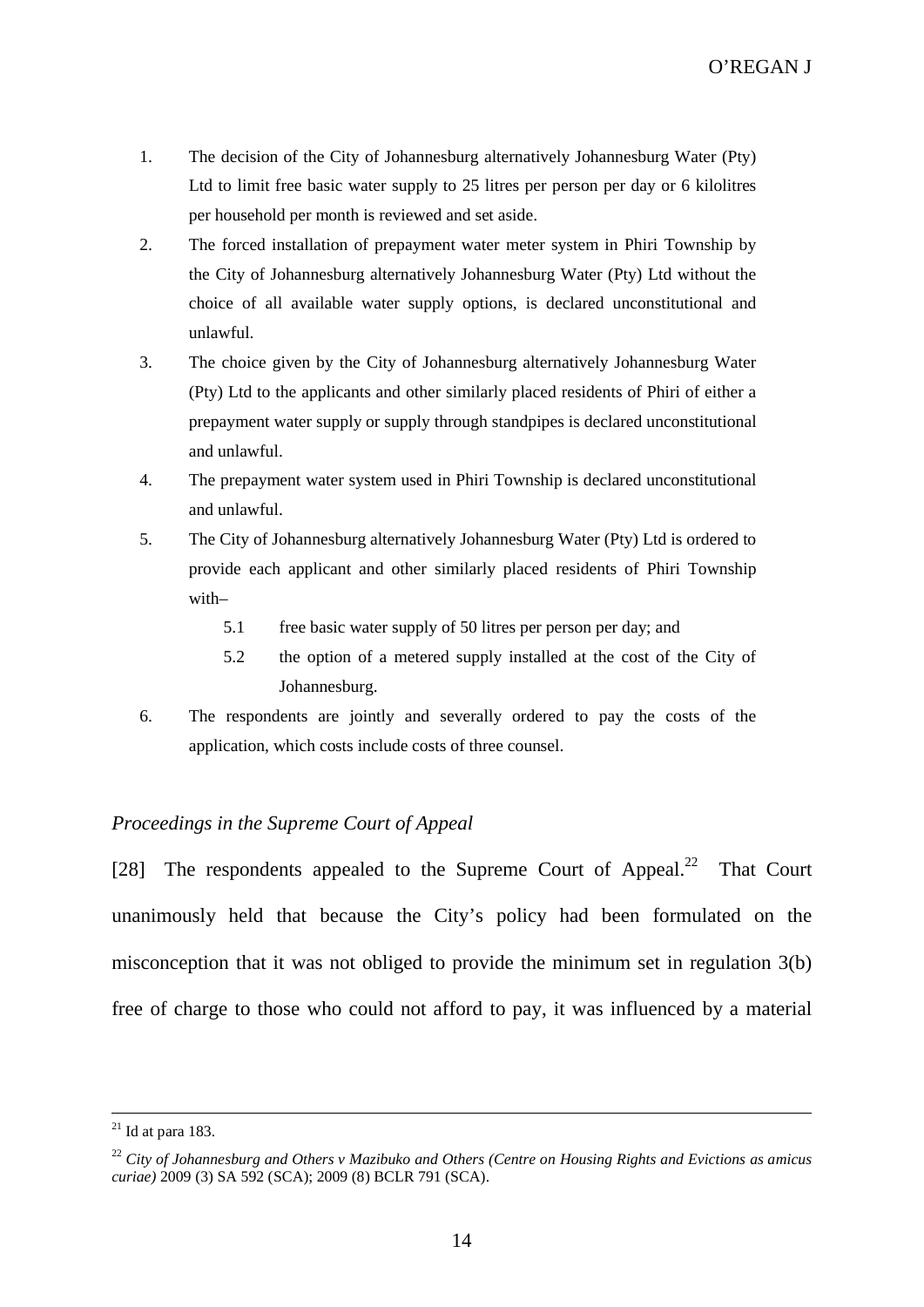error of law and should be set aside.<sup>23</sup> The Court determined that the quantity of water required for dignified human existence in compliance with section 27 of the Constitution was 42 litres per person per day.<sup>24</sup> It referred the formulation of the water policy back to the City to be revised in the light of this determination.<sup>25</sup> The Supreme Court of Appeal also concluded that the City had no authority in law to install pre-paid meters<sup>26</sup> and that the cut-off in water supply that occurs when the free basic water limit has been exhausted constituted an unlawful discontinuation of the water supply.<sup>27</sup> The Supreme Court of Appeal declared the installation of the pre-paid meters to be unlawful but suspended that order for two years to give the City an opportunity to rectify the situation by amending its By-laws.<sup>28</sup> The Court did not consider the arguments made by the applicants concerning the unlawfulness of the manner in which the pre-paid meters had been installed.

# [29] The Supreme Court of Appeal thus made the following order:

"The appeal is upheld and the order by the court below is replaced with the following order:

- 1. The decision of the first respondent and/or the second respondent to limit the free basic water supply to the residents of Phiri to 25 litres per person per day or 6 kl per household per month is reviewed and set aside.
- 2. It is declared:

 $23$  Id at para 38.

 $24$  Id at para 24.

 $25$  Id at para 43.

 $26$  Id at para 58.

 $^{27}$  Id at paras 55-7.

 $28$  Id at paras 58-60.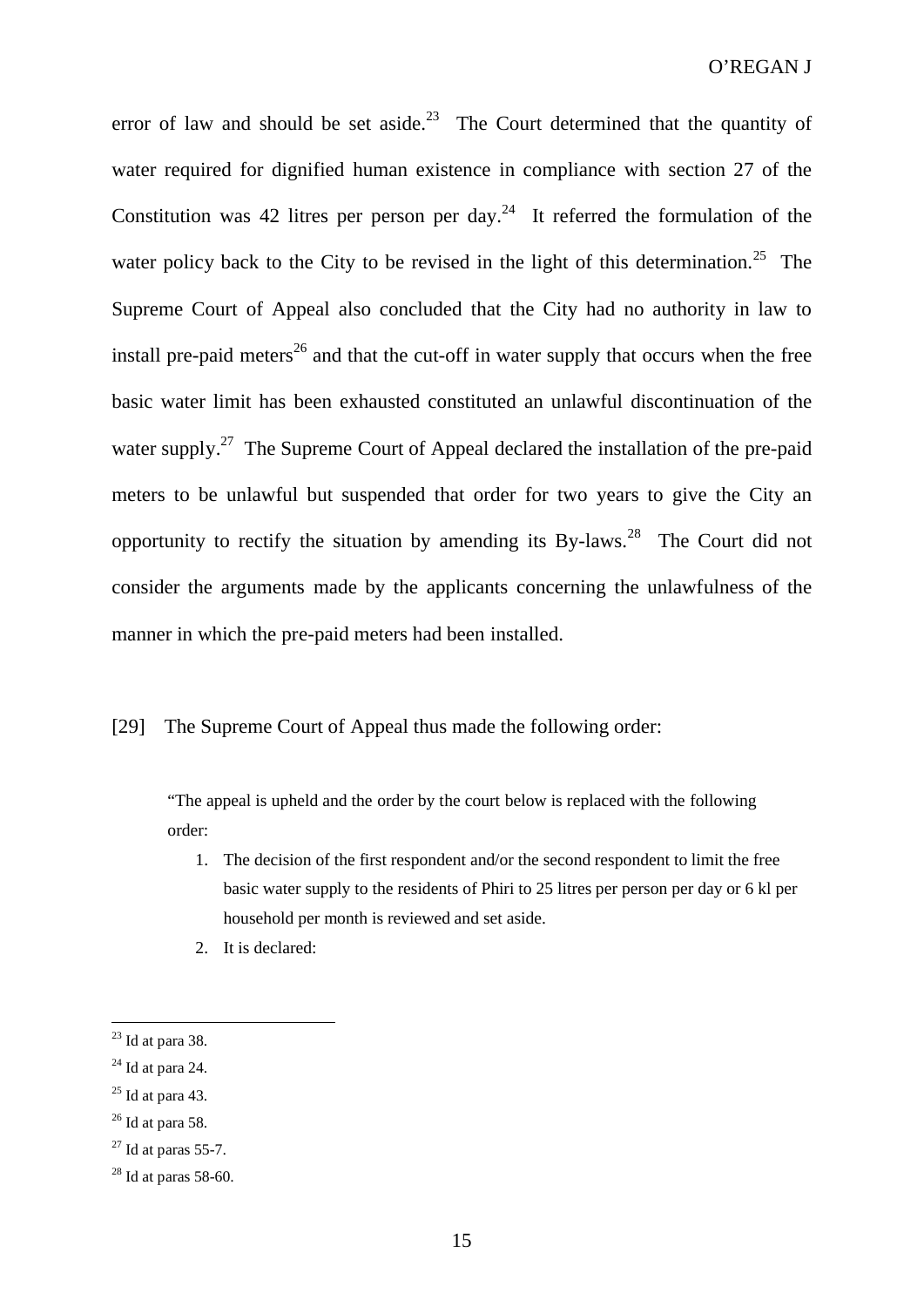- *(a)* That 42 litres water per Phiri resident per day would constitute sufficient water in terms of s 27(1) of the Constitution.
- *(b)* That the first respondent is, to the extent that it is in terms of s 27(1) of the Constitution reasonable to do so, having regard to its available resources and other relevant considerations, obliged to provide 42 litres free water to each Phiri resident who cannot afford to pay for such water.
- 3. The first and second respondents are ordered to reconsider and reformulate their free water policy in the light of the preceding paragraphs of this order.
- 4. Pending the reformulation of their free water policy the first and second respondents are ordered to provide each accountholder in Phiri who is registered with the first respondent as an indigent with 42 litres of free water per day per member of his or her household.
- 5. It is declared that the prepayment water meters used in Phiri Township in respect of water service level 3 consumers are unlawful.
- 6. The order in paragraph 5 is suspended for a period of two years in order to enable the first respondent to legalise the use of prepayment meters insofar as it may be possible to do so." $^{29}$

[30] The applicants now seek leave to appeal to this Court in part against the order made by the Supreme Court of Appeal. In a nutshell, they seek the reinstatement of the High Court order. They do not seek to appeal against the order declaring the use of pre-paid water meters unlawful (paragraph 5 of the order), but they do seek to appeal against the suspension of the order of invalidity for two years (paragraph 6). They assert that the Supreme Court of Appeal erred in not considering the arguments relating to the manner in which the pre-paid meters were installed in Phiri and ask this Court to consider those arguments and grant appropriate relief.

 $29$  Id at para 62. The original order of the Supreme Court of Appeal made no costs award. That order was subsequently amended.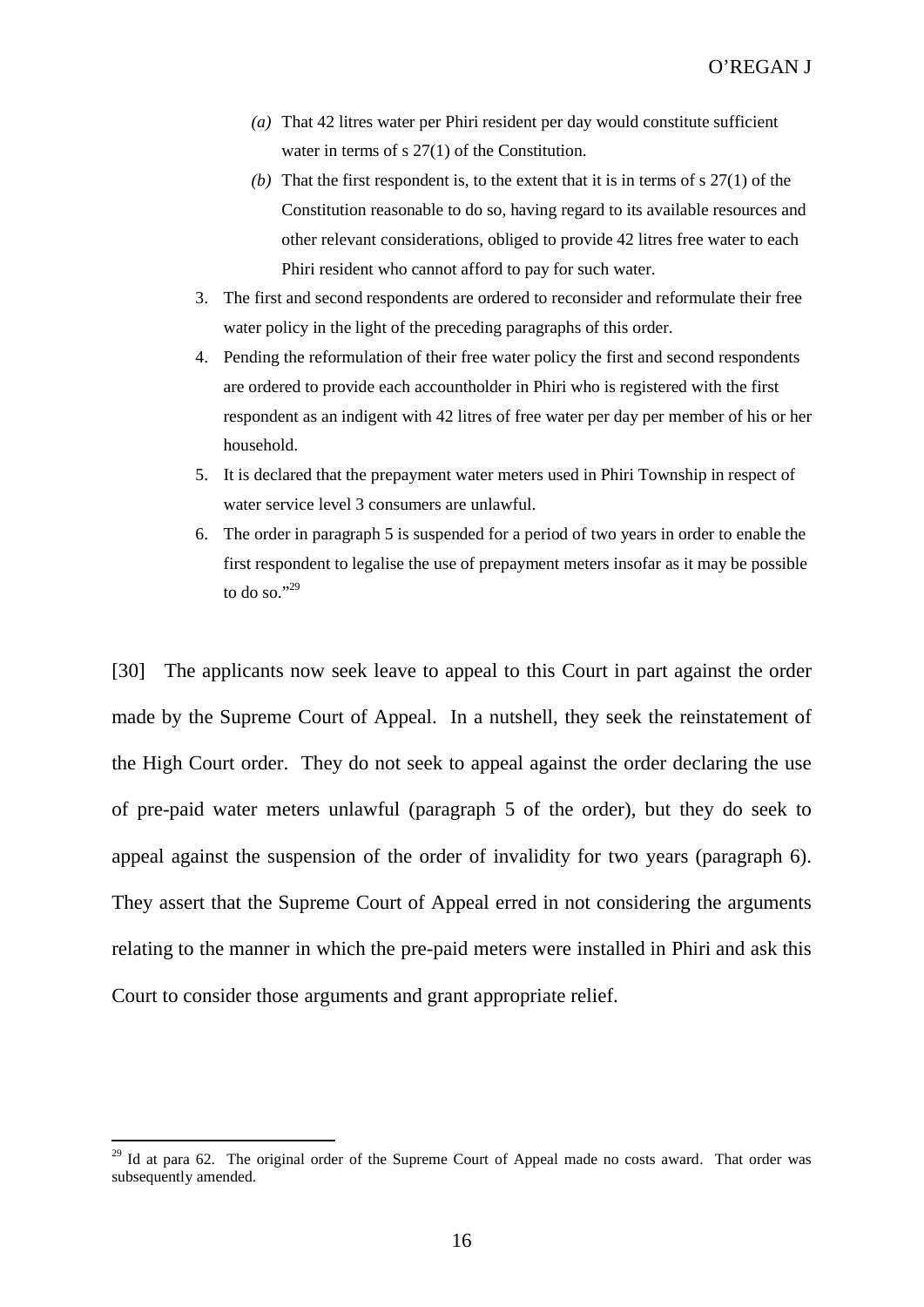[31] In regard to the Free Basic Water policy, the applicants argue that the Supreme Court of Appeal erred in determining that the sufficient amount of water required by section 27 is 42 litres per person per day, rather than 50 litres per person. They also assert that the Supreme Court of Appeal should have made an order declaring that the City was obliged to provide this amount of water free of charge to all the residents of Phiri who cannot afford to pay for their own water.

[32] The City and Johannesburg Water did not oppose the application for leave to appeal but, in the event that the Court granted it, they applied conditionally for leave to cross appeal. They seek to appeal against the order of the Supreme Court of Appeal that reviewed and set aside the City's Free Basic Water policy as unlawful and the declaration that 42 litres of water per person per day would constitute "sufficient water" within the meaning of section 27(1) of the Constitution. They also seek leave to appeal against paragraphs 3 and 4 of the order to the extent that they were based on paragraphs 1 and 2(a) of the order. The City and Johannesburg Water also ask leave to appeal conditionally against the order that declared the pre-paid meters used in Phiri to be unlawful (paragraph 5 of the order). The City and Johannesburg Water also seek leave to appeal against the costs order made by the Supreme Court of Appeal (which was embodied in an amended order after the judgment had been handed down). That order required the respondents jointly and severally to pay the costs of the application, including the costs of three counsel.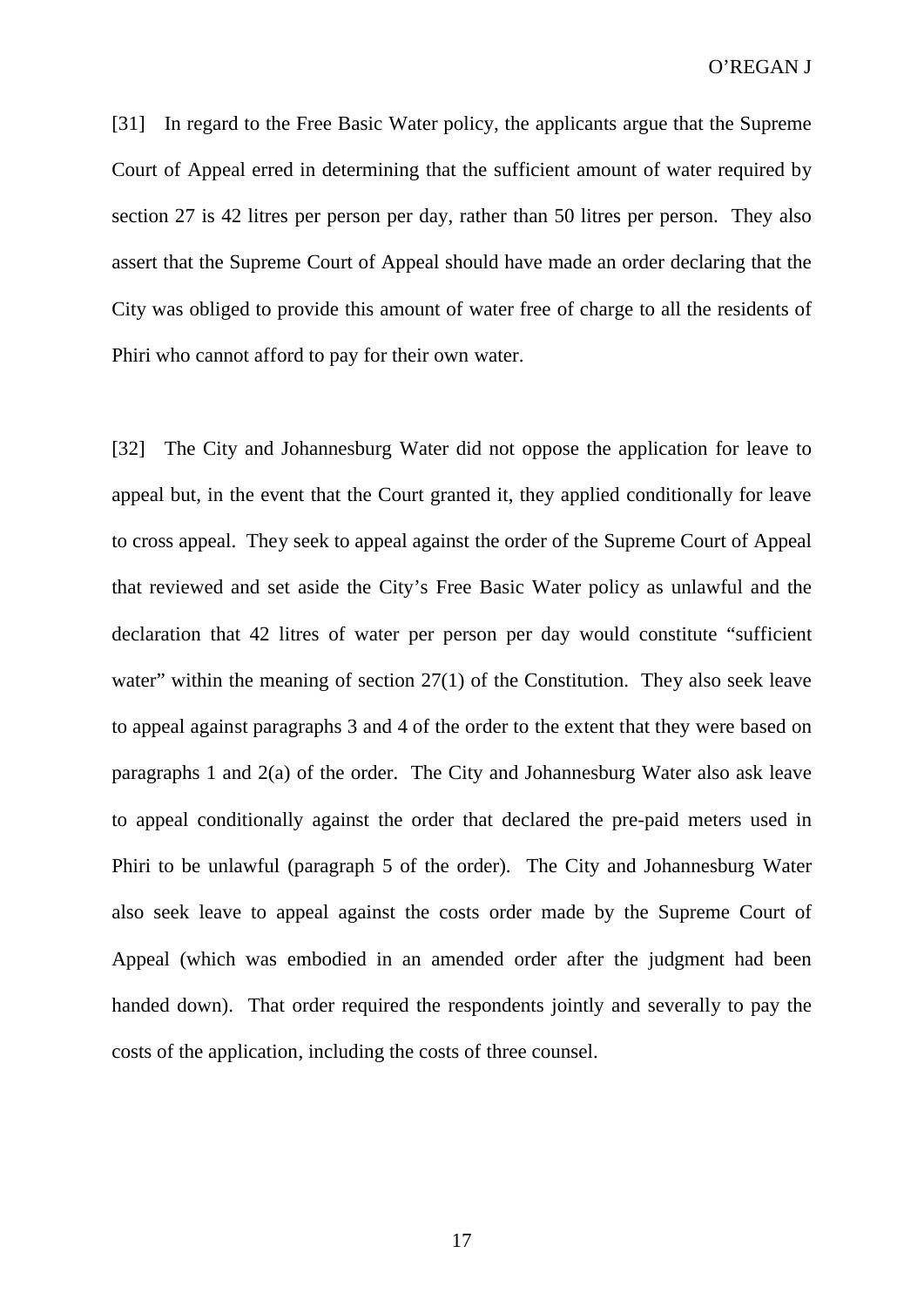[33] The City and Johannesburg Water also seek leave to tender new evidence on appeal. This evidence relates to changes in their water policy since the papers in this case were finalised. The applicants strenuously oppose this application.

[34] The Minister belatedly also sought leave to appeal against orders 2(a), 2(b) and 4. Her application was lodged 42 days late, and she seeks condonation for the late filing of the application for leave to appeal.

[35] I turn now to identify and consider the preliminary issues in this matter.

## *Preliminary issues*

[36] There are four preliminary issues to be considered before I turn to the main issues in the case. Does the case raise a constitutional matter? Is it in the interests of justice to grant leave to appeal? Should the new evidence tendered by the first and second respondents be admitted? Should the Minister be granted condonation for late filing of the leave to cross-appeal?

[37] Does the case raise a constitutional matter? There can be no doubt that it does. The case concerns, amongst other things, the proper interpretation of section 27(1)(b) of the Constitution, section 27(2) of the Constitution and the proper interpretation of the Water Services Act and some of the regulations promulgated under it, particularly the National Water Standards Regulations.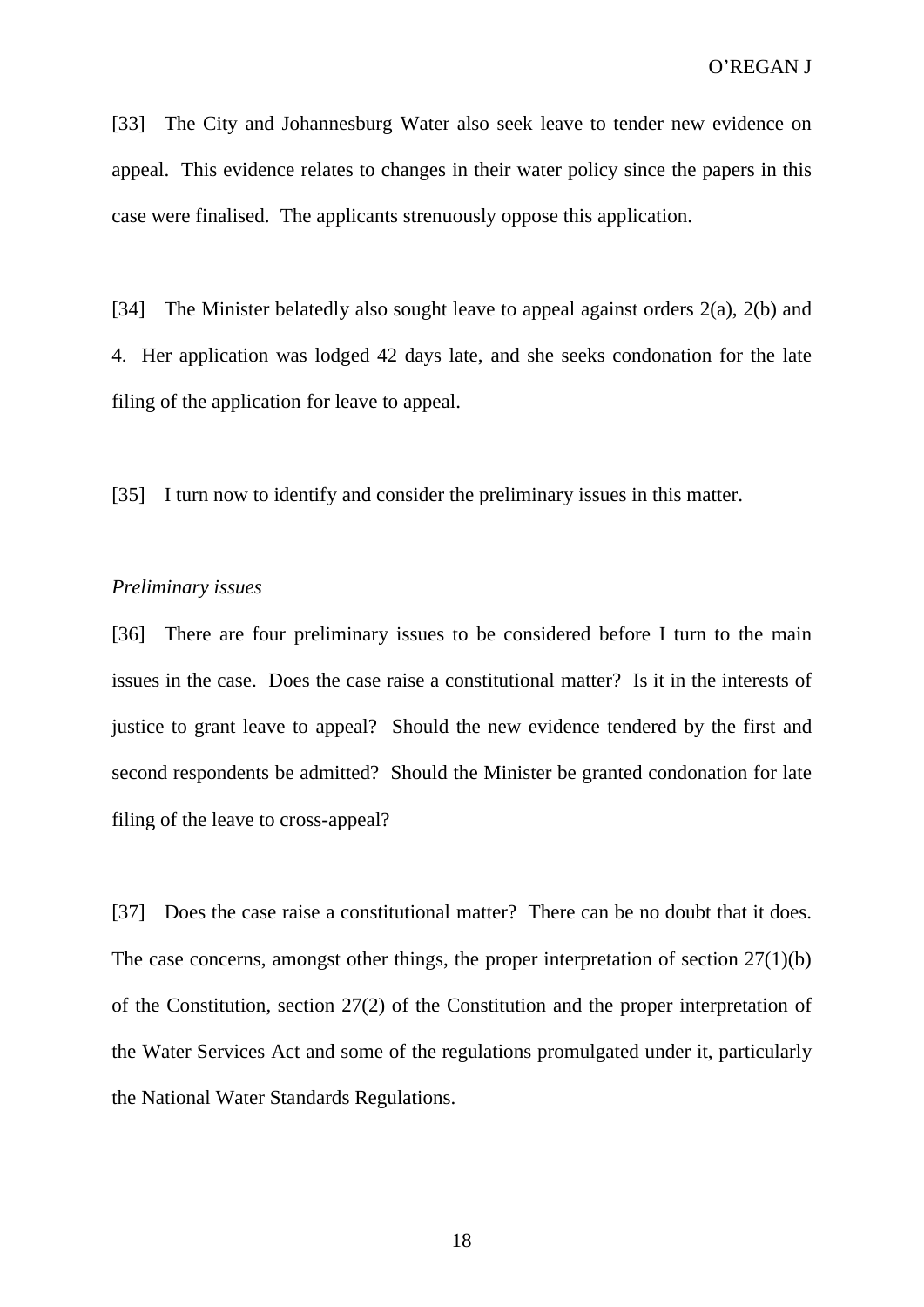[38] Is it in the interests of justice to grant leave to appeal? This is the first time that section 27(1)(b) has been considered by this Court. The case is clearly important. All the parties seek leave to appeal or conditional leave to appeal against the judgment of the Supreme Court of Appeal at least in part. The novelty and complexity of the issues make it plain that the interests of justice test is met. Accordingly the applicants' application for leave to appeal should be granted, as should the first and second respondents' conditional application for leave to appeal.

[39] Should the new evidence tendered by the first and second respondents be admitted? And if it should be admitted, on what basis? The applicants are correct when they assert (in opposing the admission of the evidence) that the appeal is concerned with the lawfulness and reasonableness of the City's policy at the time the litigation was instituted. The evidence tendered now cannot on ordinary appellate principles be admitted for the purpose of answering that question.

[40] There are only two qualifications to this conclusion both of which flow from the fact that this case concerns the state's obligations in respect of a social right. The first qualification arises from the character of the obligation imposed upon government by section 27 which is to take measures "to achieve the progressive realisation" of the right. $30$  This formulation of the positive obligation applies to most of the social and economic rights entrenched in our Constitution and is consistent with

 $30$  Section 27(2) of the Constitution, cited above at [19].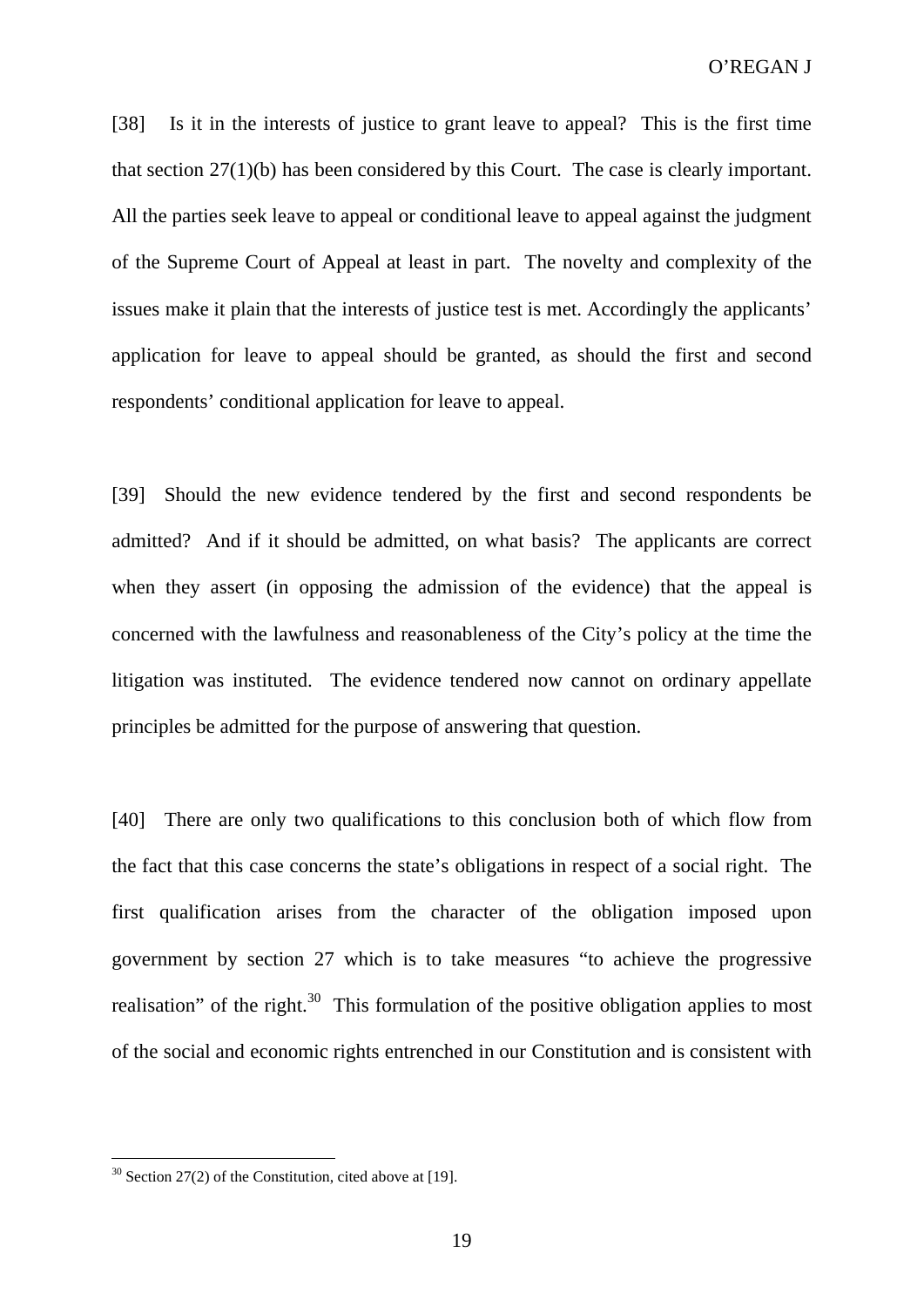the principles of international law.<sup>31</sup> The concept of progressive realisation recognises that policies formulated by the state will need to be reviewed and revised to ensure that the realisation of social and economic rights is progressively achieved. In this case, the evidence tendered by the City and Johannesburg Water shows that the City's water policy, and in particular its policy of providing services to indigent households within the city, has been under constant review and has now been revised. It seems to me that the evidence may be admitted for the purpose of showing that the City accepts an obligation to continue to revise its policy consistently with the obligation to ensure progressive realisation of rights, and that it has done so.

[41] The second qualification is that in many cases concerning social and economic rights, evidence of this sort might be of assistance in determining the appropriate relief to be granted. That is not the case here, but it may often be so in disputes concerned

<sup>&</sup>lt;sup>31</sup> Article 2(1) of the International Covenant on Economic, Social and Cultural Rights GA Res 2200A (XXI), 21 UN GAOR Supp. (No 16), 1966, U.N. Doc A/6316 is a source of the conception of the progressive realisation of economic, social and cultural rights. It provides that:

<sup>&</sup>quot;Each State Party to the present Covenant undertakes to take steps, individually and through international assistance and co-operation, especially economic and technical, to the maximum of its available resources, with a view to achieving progressively the full realisation of the rights recognised in the present Covenant by all appropriate means, including particularly the adoption of legislative measures."

See also General Comment 3, "General Comment 3: The nature of States Parties' obligations (art 2(1))" Fifth Session, 1990, U.N. Doc E/1991/23 at para 9 where the concept of "progressive realisation" is helpfully explained as follows:

<sup>&</sup>quot;The concept of progressive realisation constitutes a recognition of the fact that full realisation of all economic, social and cultural rights will generally not be able to be achieved in a short period of time. . . . Nevertheless, the fact that the realisation over time, or in other words progressively, is foreseen under the Covenant should not be misinterpreted as depriving the obligation of all meaningful content. It is on the one hand a necessary flexibility device, reflecting the realities of the real world and the difficulties involved for any country in ensuring full realisation of economic, social and cultural rights. On the other hand, the phrase must be read in the light of the overall objective, indeed the raison d'être, of the Covenant which is to establish clear obligations for States Parties in respect of the full realisation of the rights in question. It thus imposes an obligation to move as expeditiously and effectively as possible towards that goal. Moreover, any deliberately retrogressive measures in that regard would require the most careful consideration and would need to be fully justified by reference to the totality of the rights provided for in the Covenant and in the context of the full use of the maximum available resources."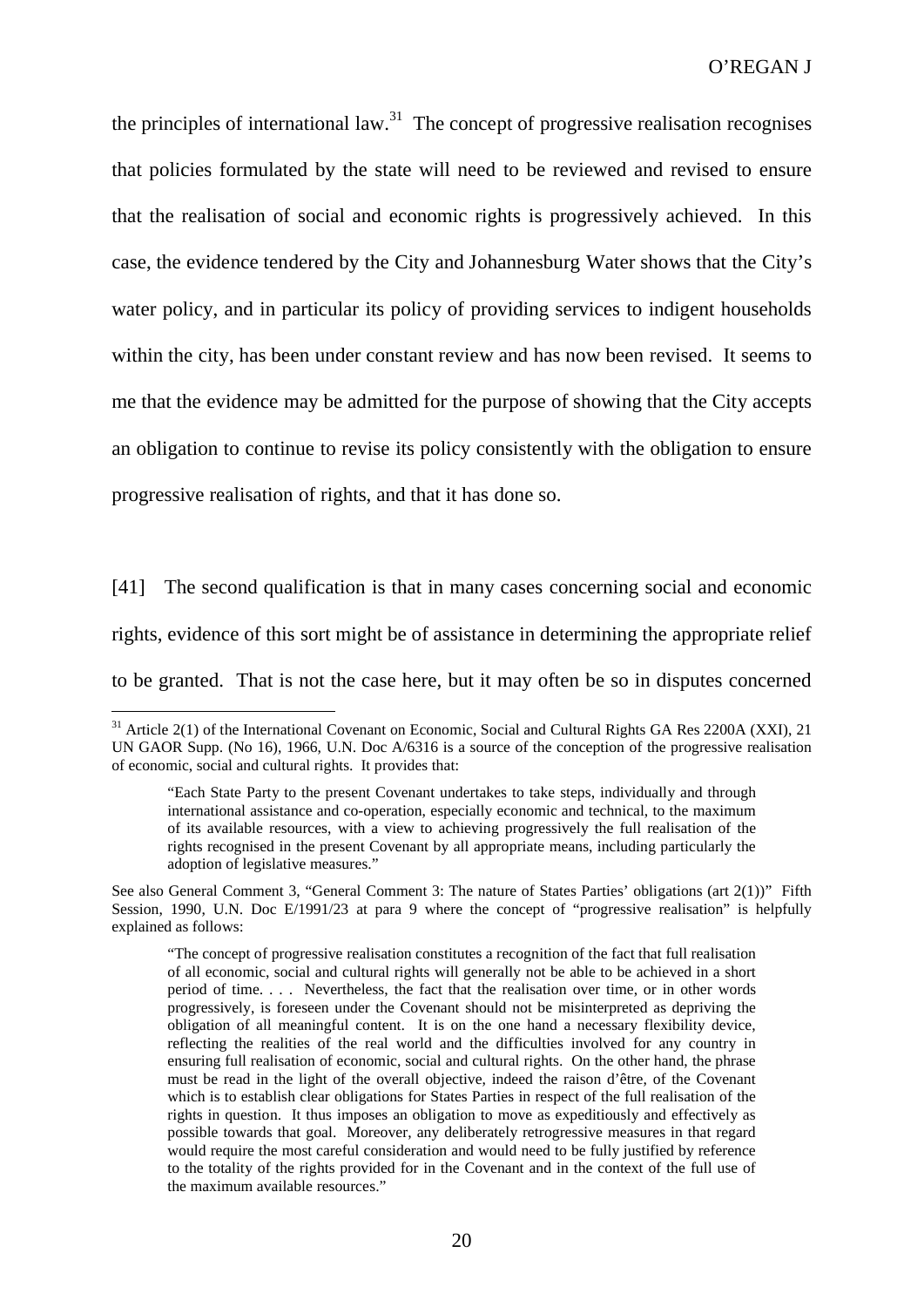with social and economic rights. Given the conclusion to which I have come, however, it is not necessary to consider the application to tender further evidence on appeal.

[42] Should the Minister be granted condonation for late filing of the application for leave to cross-appeal? The main explanation for the delay is the fact that the national general elections were held about a month after the Supreme Court of Appeal handed down its judgment. The Minister notes that after the elections had been held and the new Cabinet appointed, it took some time for her as the new Minister to decide how to proceed in the matter. This explanation bears weight in my view. Moreover, I do not think any party has been materially prejudiced by the delayed application for leave to appeal, and I would therefore grant condonation. The third respondent's application for condonation of the late filing of her application for leave to cross-appeal should also therefore be granted.

[43] I turn now to discuss the two major issues raised. I shall deal first with the issues relating to the Free Basic Water policy and then with those relating to the installation of pre-paid water meters.

### *The Free Basic Water policy*

[44] The applicants raised four arguments as to why the City's Free Basic Water policy should be declared invalid: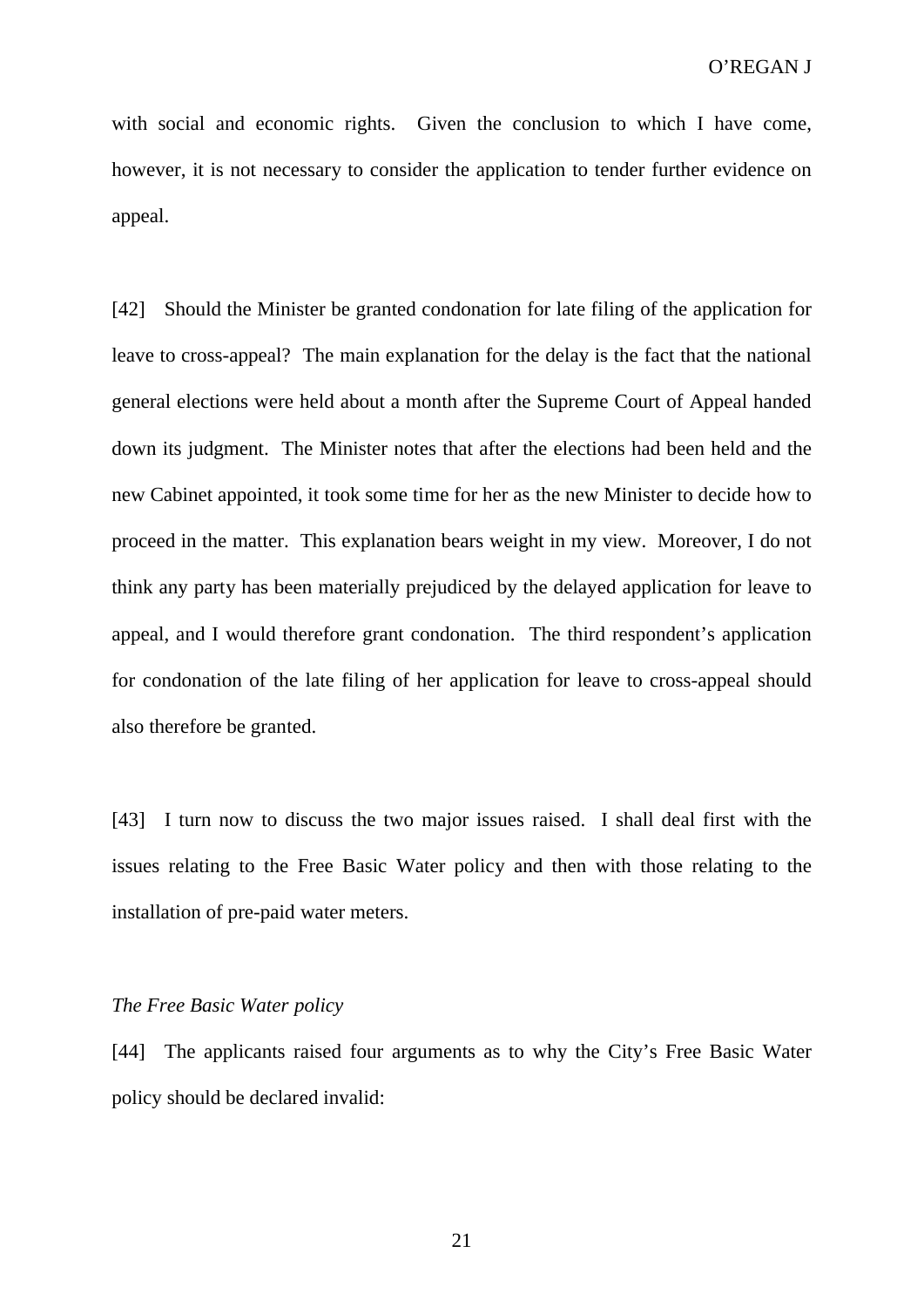O'REGAN J

- (a) The applicants contend that the Court should determine a quantified amount of water as "sufficient water" within the meaning of section 27 of the Constitution and that this amount is 50 litres per person per day. This contention requires the Court to consider the proper relationship between section 27(1)(b) and 27(2).
- (b) The applicants contend (and the High Court and the Supreme Court of Appeal held) that the standard set in regulation 3(b) of the National Water Standards Regulations<sup>32</sup> is a minimum standard and that the Court is free to determine a higher amount. The first and second respondents argue, to the contrary, that unless the applicants seek to have regulation 3(b) set aside as unconstitutional, they may not ask the Court to set an amount different to that determined in the regulation.
- (c) The applicants contend that the allocation of 6 kilolitres of free water per stand per month by the City is unreasonable within the meaning of section 27 of the Constitution and/or section 11 of the Water Services Act. The applicants point to the following considerations as evidence of unreasonableness: that the amount was based on a misconception; it is insufficient; it is inflexible; it allocates 6 kilolitres per month to both rich and poor; and it allocates per stand rather than per person.

 $32$  See [23] above for the text of regulation 3(b).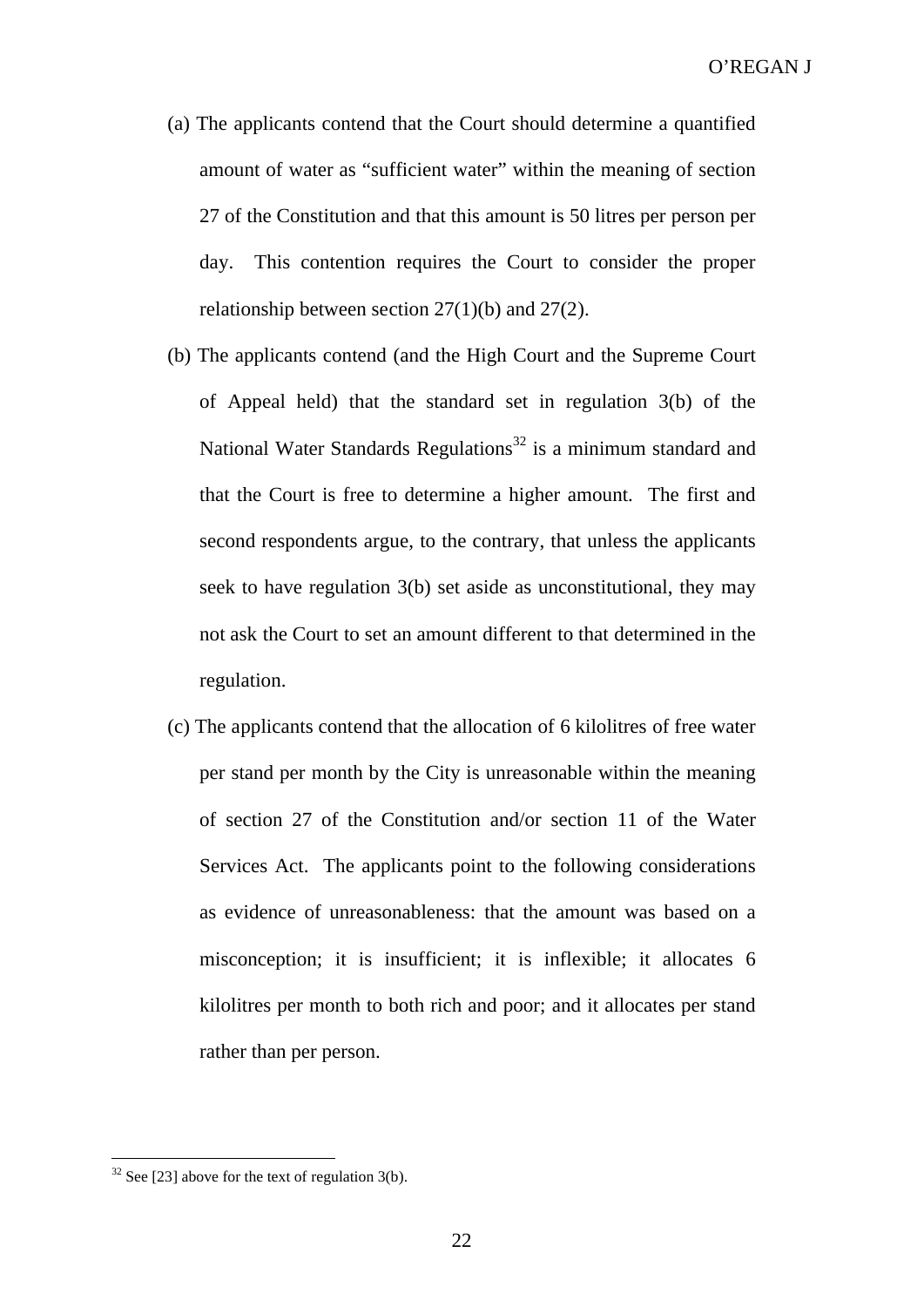(d) The applicants contend that the City's indigent registration policy (which amongst other things now allows an additional 4 kilolitres per month to indigent households) is unreasonable because it is demeaning or, in effect, under-inclusive.

[45] The respondents contend that the applicants may not challenge the City's Free Basic Water policy without first making application for an exemption in terms of section 118 of the Water Services By-laws.<sup>33</sup> I shall deal with each of these issues separately.

# *The role of courts in determining the content of social and economic rights: the proper interpretation of section 27(1)(b) and 27(2) of the Constitution*

[46] It will be helpful to start by considering the relationship between section  $27(1)(b)$  and section  $27(2)$  of the Constitution. In section  $27(1)$ , the Constitution creates a right of access to sufficient water. As with all rights, to understand the nature of the right, we need to understand the nature of the obligations imposed by it.34 What obligations does it impose and upon whom? This case does not raise the obligations of private individuals or organisations. Johannesburg Water is wholly owned and controlled by the City of Johannesburg and is therefore, for the purposes of

 $33$  The text of section 118 is set out at n 62 below.

<sup>&</sup>lt;sup>34</sup> See H Shue *Basic Rights* (Princeton University Press, 1996) who argues that to every basic right three duties attach: the duty to avoid deprivation; the duty to protect from deprivation; and the duty to aid the deprived. This typology corresponds with the notion of the negative duty to protect rights (the duty to avoid deprivation), the positive duty to fulfil rights (the duty to aid the deprived), as well as the intermediate duty to prevent others from interfering with rights. The question whether any particular right in our Constitution contains all three correlative duties as described by Shue is a matter in the first place of constitutional interpretation. See also the helpful discussion in S Fredman *Human Rights Transformed: Positive rights and positive duties* (Oxford University Press, 2008) at 69.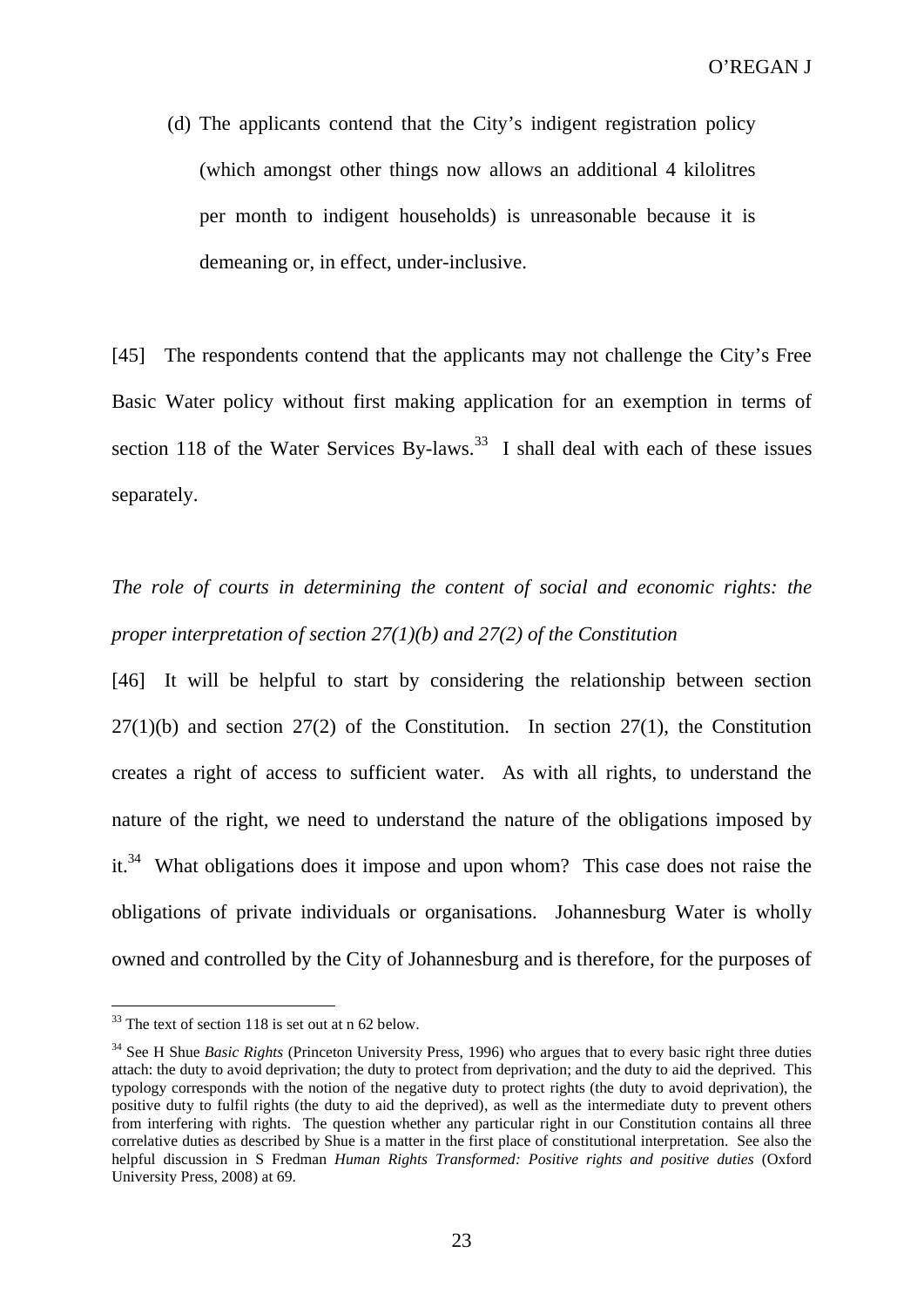this case, an organ of state. It does raise the question of what obligations the right of access to sufficient water imposes upon the state.

[47] Traditionally, constitutional rights (especially civil and political rights) are understood as imposing an obligation upon the state to refrain from interfering with the exercise of the right by citizens (the so-called negative obligation or the duty to respect). As this Court has held, most notably perhaps in *Jaftha v Schoeman*, <sup>35</sup> social and economic rights are no different. The state bears a duty to refrain from interfering with social and economic rights just as it does with civil and political rights.

[48] The primary question in this case, though, is the extent of the state's positive obligation under section 27(1)(b) and section 27(2). This issue has been addressed by this Court in at least two previous decisions: *Grootboom*<sup>36</sup> and *Treatment Action Campaign No 2.*<sup>37</sup> In *Grootboom,* the Court had to consider whether section 26 (the right to housing)<sup>38</sup> entitles citizens to approach a court to claim a house from the state.

- "(1) Everyone has the right to have access to adequate housing.
- (2) The state must take reasonable legislative and other measures, within its available resources, to achieve the progressive realisation of this right.

<sup>35</sup> *Jaftha v Schoeman and Others; Van Rooyen v Stoltz and Others* [2004] ZACC 25; 2005 (2) SA 140 (CC); 2005 (1) BCLR 78 (CC) at paras 31-4. See also *Minister of Health and Others v Treatment Action Campaign and Others* [2002] ZACC 15; 2002 (5) SA 721 (CC); 2002 (10) BCLR 1033 (CC) (henceforth referred to as *Treatment Action Campaign, No 2*) at para 46; *Government of the Republic of South Africa and Others v Grootboom and Others* [2000] ZACC 19; 2001 (1) SA 46 (CC); 2000 (11) BCLR 1169 (CC) at para 34 and *Ex parte Chairperson of the Constitutional Assembly: In re Certification of the Constitution of the Republic of South Africa, 1996* [1996] ZACC 26; 1996 (4) SA 744 (CC); 1996 (10) BCLR 1253 (CC) at para 78.

<sup>36</sup> *Grootboom* above n 35.

 $37$  Cited above n 35.

<sup>&</sup>lt;sup>38</sup> Section 26 of the Constitution states that:

 <sup>(3)</sup> No one may be evicted from their home or have their home demolished, without an order of court made after considering all the relevant circumstances. No legislation may permit arbitrary evictions."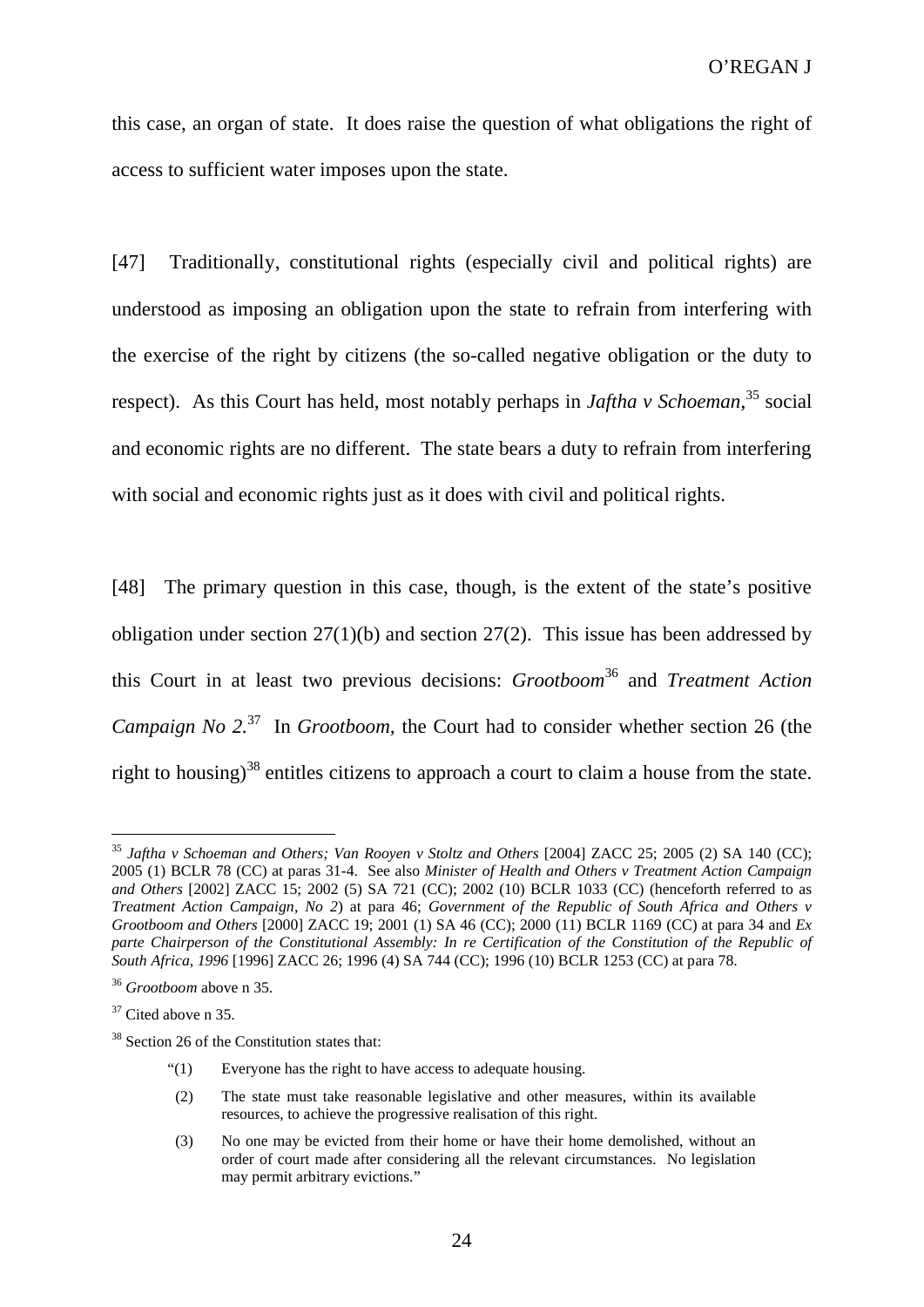Such an interpretation of section 26 would imply a directly enforceable obligation upon the state to provide every citizen with a house immediately.

[49] This Court concluded that section 26 does not impose such an obligation. Instead, the Court held that the scope of the positive obligation imposed upon the state by section 26 is carefully delineated by section  $26(2).^{39}$  Section 26(2) provides explicitly that the state must take reasonable legislative and other measures progressively to realise the right of access to adequate housing within available resources. In *Treatment Action Campaign No 2*, <sup>40</sup> this Court repeated this in the context of section  $27(1)(a)$ , the right of access to health care services:

"We therefore conclude that section  $27(1)$  of the Constitution does not give rise to a self-standing and independent positive right enforceable irrespective of the considerations mentioned in section  $27(2)$ . Sections  $27(1)$  and  $27(2)$  must be read together as defining the scope of the positive rights that everyone has and the corresponding obligations on the State to 'respect, protect, promote and fulfil' such rights."<sup>41</sup>

[50] Applying this approach to section 27(1)(b), the right of access to sufficient water, coupled with section 27(2), it is clear that the right does not require the state upon demand to provide every person with sufficient water without more; rather it requires the state to take reasonable legislative and other measures progressively to realise the achievement of the right of access to sufficient water, within available resources.

<sup>39</sup> *Grootboom* cited above n 35 at para 38.

 $40$  Cited above n 35.

 $41$  Id at para 39.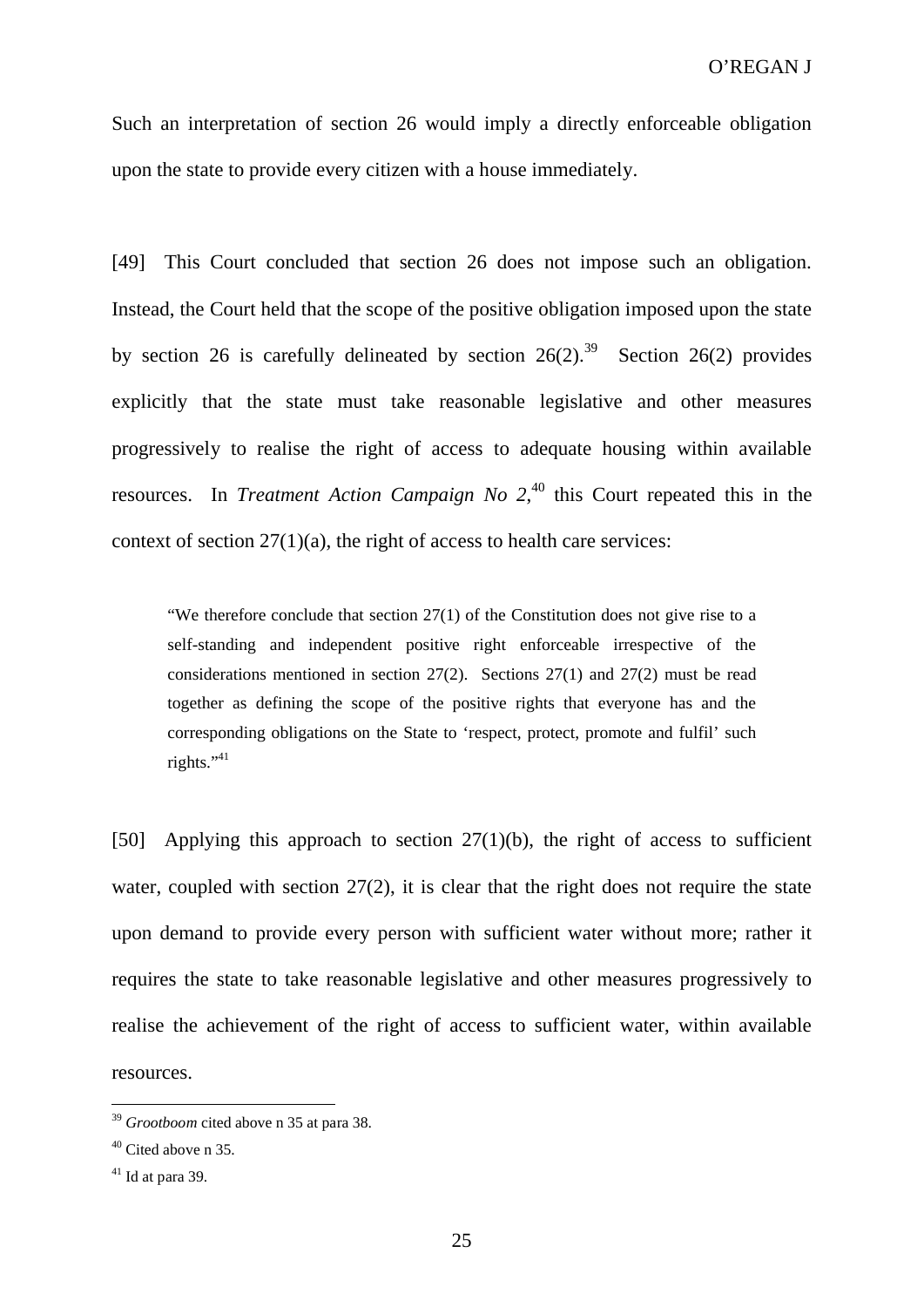O'REGAN J

[51] The applicants argued that the Court should determine the content of the right in section 27(1)(b) by quantifying the amount of water sufficient for dignified life, and urged that the appropriate amount is 50 litres per person per day. They further contended that the Court should hold that this is the content of the section 27(1)(b) right which the Court should declare and that the Court should then determine whether the state acted reasonably in seeking to achieve the progressive realisation of this right.

[52] This argument is similar to that advanced in earlier cases in this Court asserting that every social and economic right has a minimum core, a basic content which must be provided by the state. In international law, the concept of "minimum core" originates in General Comment 3 (1990) of the United Nations Committee on Economic, Social and Cultural Rights where the Committee stated that–

"[it] is of the view that a minimum core obligation to ensure the satisfaction of, at the very least, minimum essential levels of each of the rights is incumbent upon every State party. Thus, for example, a State party in which any significant number of individuals is deprived of essential foodstuffs, of essential primary health care, of basic shelter and housing, or of the most basic forms of education, is prima facie, failing to discharge its obligations under the Covenant."42

[53] In *Grootboom*, this Court rejected the argument that the social and economic rights in our Constitution contain a minimum core which the state is obliged to

<sup>42</sup> General Comment 3 cited above n 31 at para 10.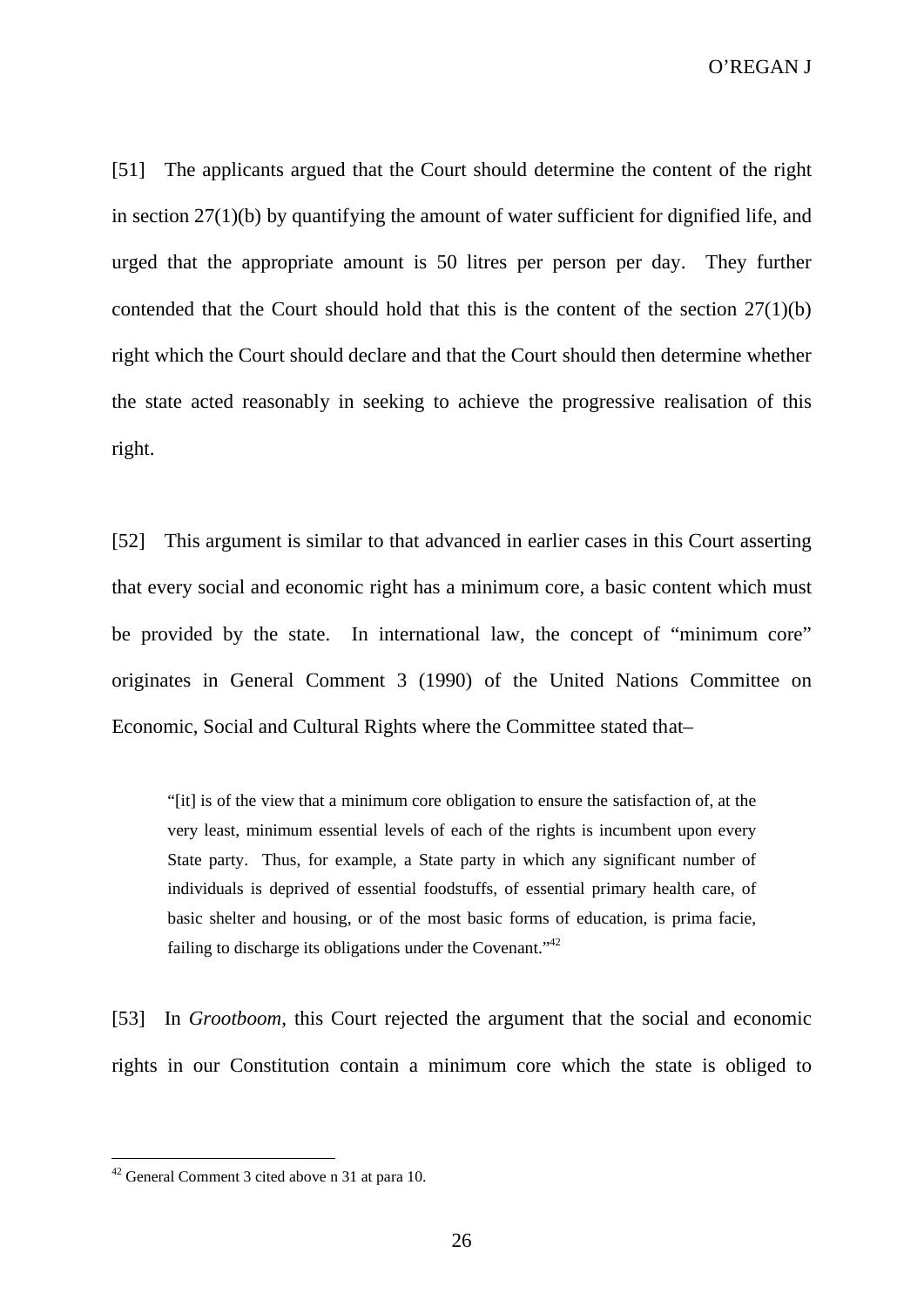furnish, the content of which should be determined by the courts. The Court reasoned as follows:

"It is not possible to determine the minimum threshold for the progressive realisation of the right of access to adequate housing without first identifying the needs and opportunities for the enjoyment of such a right. These will vary according to factors such as income, unemployment, availability of land and poverty. The differences between city and rural communities will also determine the needs and opportunities for the enjoyment of this right. Variations ultimately depend on the economic and social history and circumstances of a country. All this illustrates the complexity of the task of determining a minimum core obligation for the progressive realisation of the right of access to adequate housing without having the requisite information on the needs and the opportunities for the enjoyment of this right." $43$ 

[54] In *Treatment Action Campaign No 2*, as well, this Court refused to accept that section 27 of the Constitution had a minimum core content. It reasoned:

"Although Yacoob J indicated that evidence in a particular case may show that there is a minimum core of a particular service that should be taken into account in determining whether measures adopted by the State are reasonable, the socioeconomic rights of the Constitution should not be construed as entitling everyone to demand that the minimum core be provided to them*. Minimum core was thus treated as possibly being relevant to reasonableness under section 26(2), and not as a selfstanding right conferred on everyone under section 26(1)*." (My emphasis) (Footnotes omitted.) $44$ 

#### [55] A little further on the Court added:

"Courts are ill-suited to adjudicate upon issues where Court orders could have multiple social and economic consequences for the community. The Constitution

<sup>43</sup> *Grootboom* cited above n 35 at para 32.

<sup>44</sup> *Treatment Action Campaign No 2* cited above n 35 at para 34.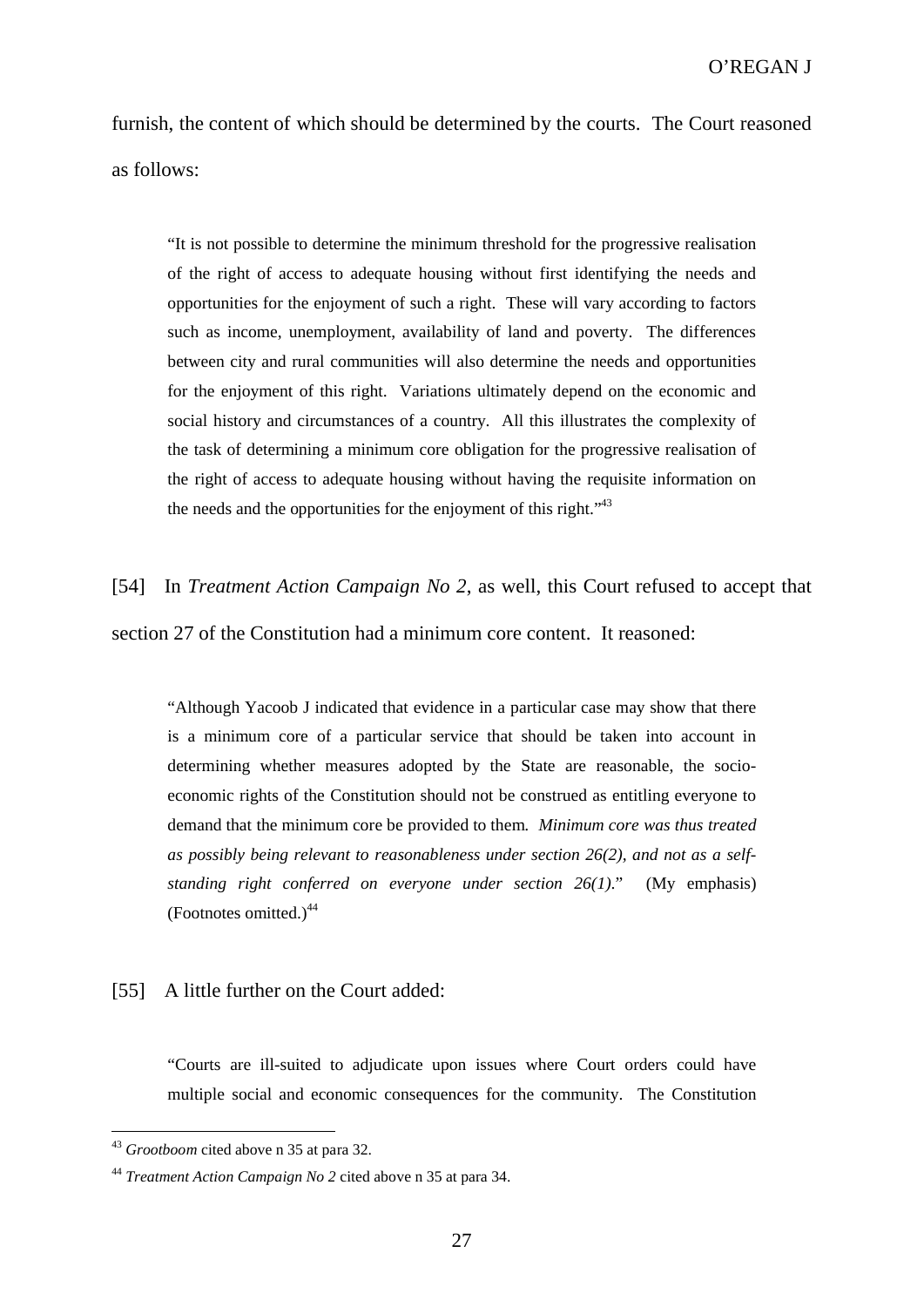contemplates rather a restrained and focused role for the Courts, namely, to require the State to take measures to meet its constitutional obligations and to subject the reasonableness of these measures to evaluation. Such determinations of reasonableness may in fact have budgetary implications, but are not in themselves directed at rearranging budgets. In this way, the judicial, legislative and executive functions achieve appropriate constitutional balance."<sup>45</sup>

[56] The applicants' argument that this Court should determine a quantity of water which would constitute the content of the section  $27(1)(b)$  right is, in effect, an argument similar to a minimum core argument though it is more extensive because it goes beyond the minimum.<sup>46</sup> The applicants' argument is that the proposed amount (50 litres per person per day) is what is necessary for dignified human life; they expressly reject the notion that it is the minimum core protection required by the right. Their argument is thus that the Court should adopt a quantified standard determining the content of the right not merely its minimum content. The argument must fail for the same reasons that the minimum core argument failed in *Grootboom* and *Treatment Action Campaign No 2.* 

[57] Those reasons are essentially twofold. The first reason arises from the text of the Constitution and the second from an understanding of the proper role of courts in our constitutional democracy. As appears from the reasoning in both *Grootboom* and *Treatment Action Campaign No 2*, section 27(1) and (2) of the Constitution must be read together to delineate the scope of the positive obligation to provide access to

 $45$  Id at para 38.

<sup>&</sup>lt;sup>46</sup> The Court has declined to adopt a minimum core approach to socio-economic rights, despite the urging of some academic commentators. See, for example, D Bilchitz *Poverty and Fundamental Rights: the justification and enforcement of social and economic rights* (Oxford University Press, 2007).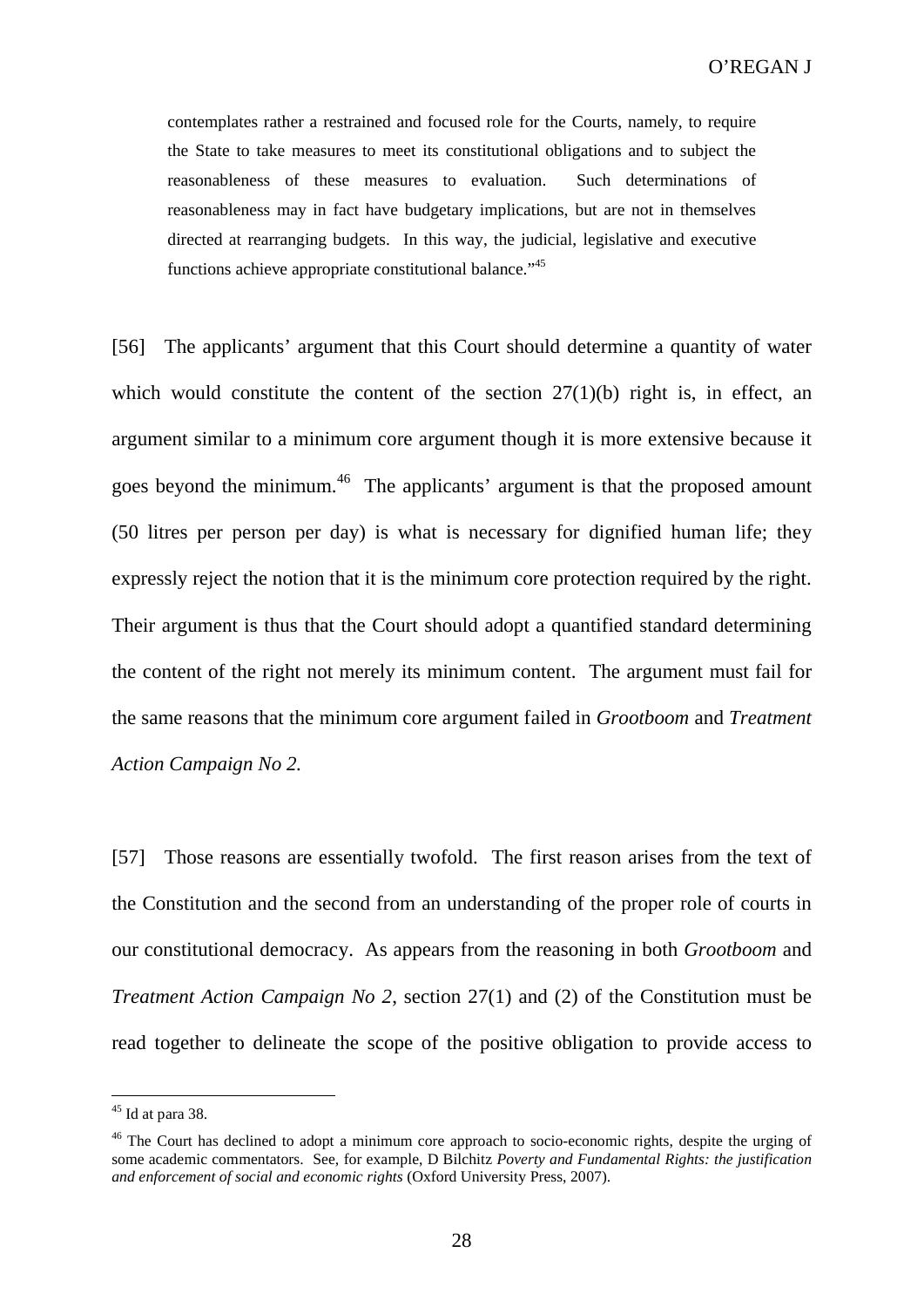sufficient water imposed upon the state. That obligation requires the state to take reasonable legislative and other measures progressively to achieve the right of access to sufficient water within available resources. It does not confer a right to claim "sufficient water" from the state immediately.

[58] As counsel for the Minister argued this understanding of the scope of the positive obligation borne by the state in terms of section 27 is affirmed by the duty of progressive realisation. The fact that the state must take steps progressively to realise the right implicitly recognises that the right of access to sufficient water cannot be achieved immediately. That the Constitution should recognise this is not surprising.

[59] At the time the Constitution was adopted, millions of South Africans did not have access to the basic necessities of life, including water. The purpose of the constitutional entrenchment of social and economic rights was thus to ensure that the state continue to take reasonable legislative and other measures progressively to achieve the realisation of the rights to the basic necessities of life. It was not expected, nor could it have been, that the state would be able to furnish citizens immediately with all the basic necessities of life. Social and economic rights empower citizens to demand of the state that it acts reasonably and progressively to ensure that all enjoy the basic necessities of life. In so doing, the social and economic rights enable citizens to hold government to account for the manner in which it seeks to pursue the achievement of social and economic rights.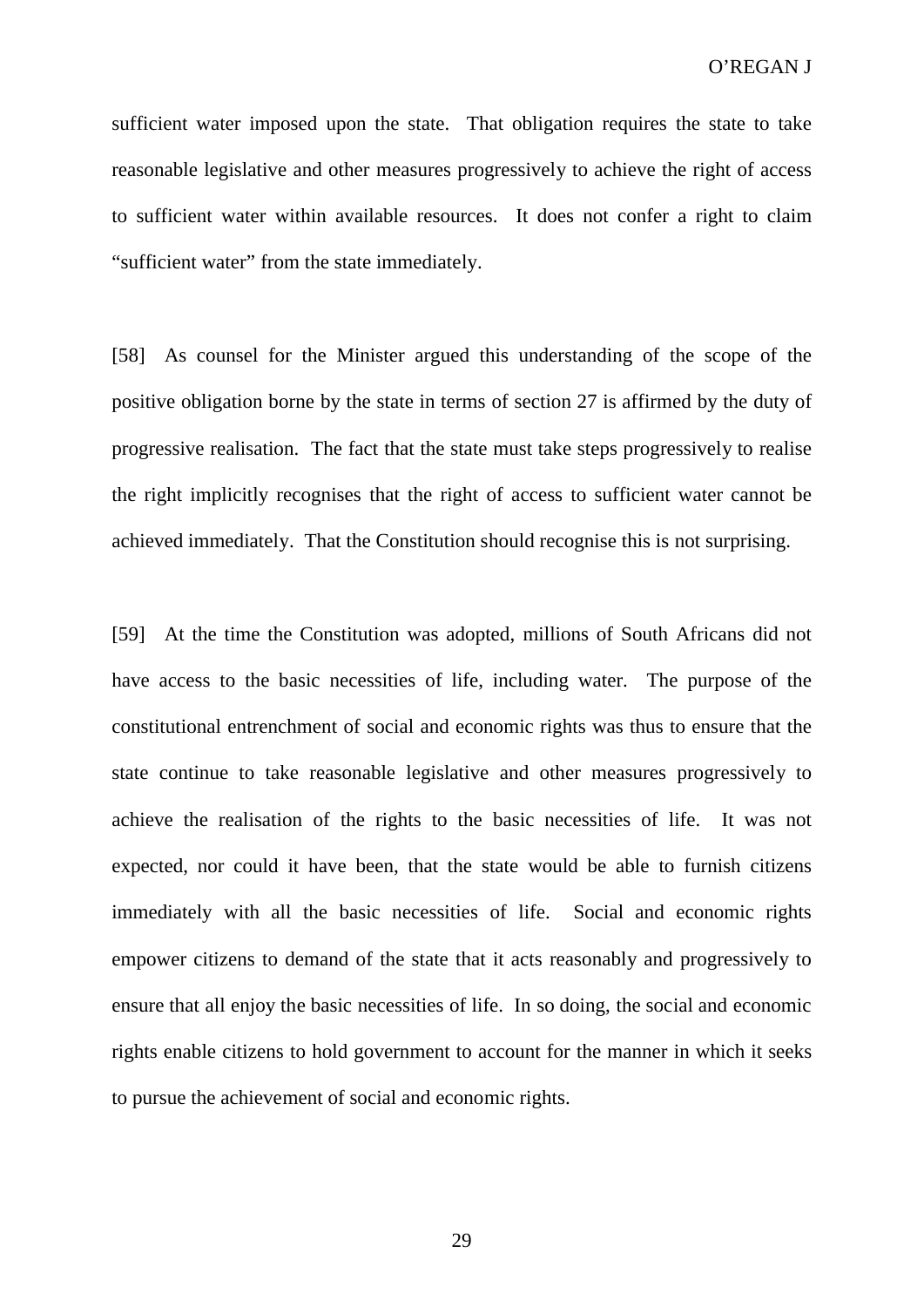[60] Moreover, what the right requires will vary over time and context. Fixing a quantified content might, in a rigid and counter-productive manner, prevent an analysis of context. The concept of reasonableness places context at the centre of the enquiry and permits an assessment of context to determine whether a government programme is indeed reasonable.

[61] Secondly, ordinarily it is institutionally inappropriate for a court to determine precisely what the achievement of any particular social and economic right entails and what steps government should take to ensure the progressive realisation of the right. This is a matter, in the first place, for the legislature and executive, the institutions of government best placed to investigate social conditions in the light of available budgets and to determine what targets are achievable in relation to social and economic rights. Indeed, it is desirable as a matter of democratic accountability that they should do so for it is their programmes and promises that are subjected to democratic popular choice.

[62] Just as *Grootboom* illustrated that what would be required of the state to achieve the right of access to adequate housing varies depending on context,  $47$  this case illustrates that the obligation in relation to the right of access to sufficient water

 $47$  Cited above n 35 at para 37 where the Court reasoned as follows:

<sup>&</sup>quot;The State's obligation to provide access to adequate housing depends on context, and may differ from province to province, from city to city, from rural to urban areas and from person to person. Some may need access to land and no more; some may need access to land and building materials; some may need access to finance; some may need access to services such as water, sewage, electricity and roads. What might be appropriate in a rural area where people live together in communities engaging in subsistence farming may not be appropriate in an urban area where people are looking for employment and a place to live."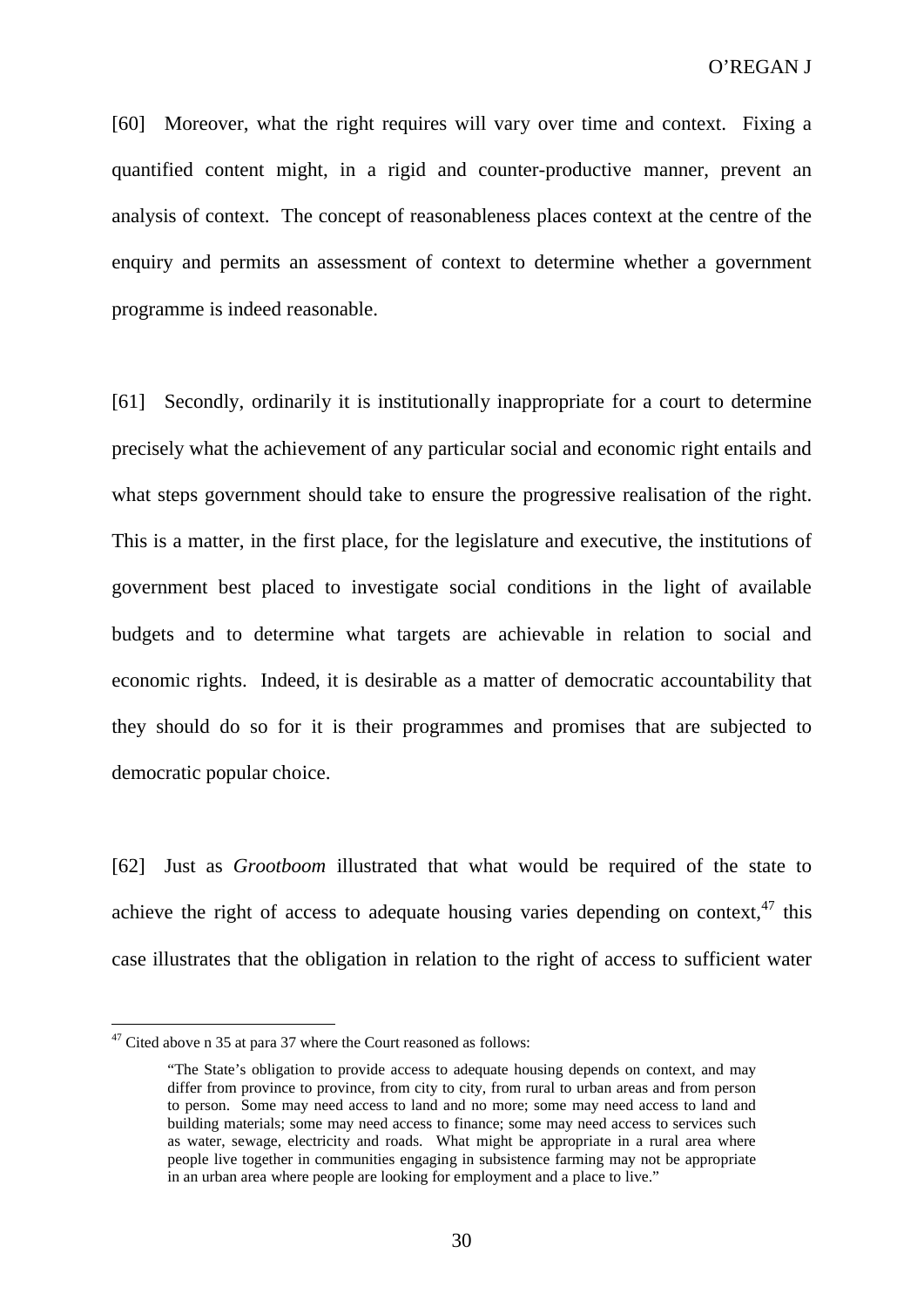will vary depending upon circumstance. As emerges from research by the World Health Organisation in 2003 to which two of the experts, Mr McLeod and Mr Palmer, referred, what constitutes sufficient water depends on the manner in which water is supplied and the purposes for which it is used. Water can be supplied in a variety of ways, including through reservoirs, boreholes, water trucks, neighbourhood taps and by piping it into houses. Even where the manner in which and the purpose for which it is supplied are clear – as in this case where we know that in Phiri piped water is generally provided to brick houses with water-borne sanitation – the expert evidence on the record provides numerous different answers to the question of what constitutes "sufficient water". Courts are ill-placed to make these assessments for both institutional and democratic reasons.

[63] In *Grootboom* and *Treatment Action Campaign No 2*, the focus of the Court's reasoning was whether the challenged government policies were reasonable. In both cases the Court identified deficiencies which rendered the policies unreasonable. In determining an appropriate remedy in each case, the Court took care not to draft policies of its own and impose them on government. So, in *Grootboom*, the Court did not order that each applicant be provided with a house, but required government to revise its housing programme to include "reasonable measures . . . to provide relief for people who have no access to land, no roof over their heads, and who are living in intolerable conditions or crisis situations."<sup>48</sup>

<sup>48</sup> *Grootboom* cited above n 35 at para 99.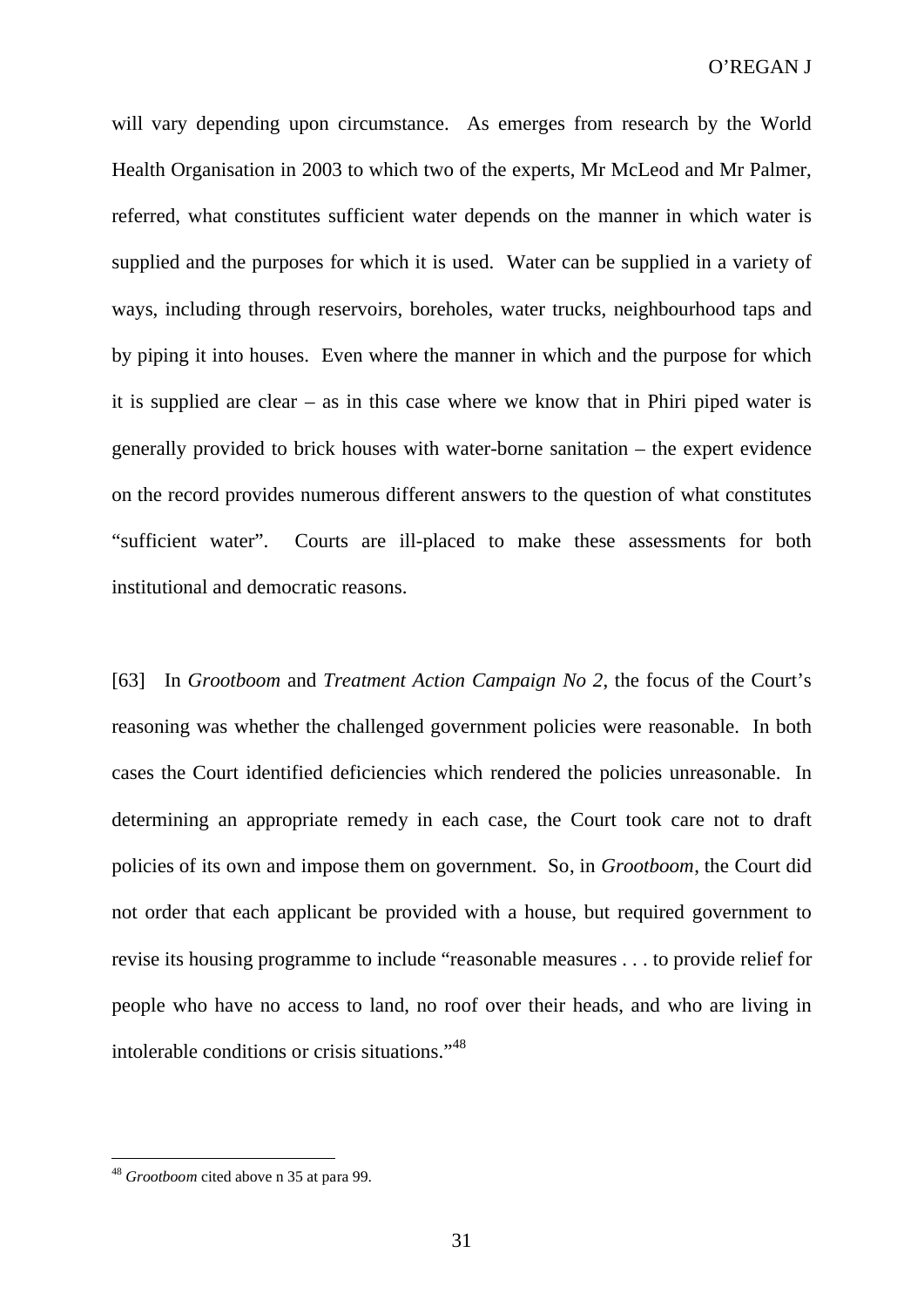[64] In *Treatment Action Campaign No 2*, the Court did order the government to make Nevirapine available at clinics subject to certain conditions. But it did so because government itself had decided to make Nevirapine available, though on a restricted basis, and the Court found that there was no reasonable ground for that restricted basis. Moreover Nevirapine was, at least for a period, being made freely available to government by its manufacturer. In a sense, then, all the Court did was to render the existing government policy available to all. However, the Court made it expressly clear that government might revise and amend its policies if it needed to do so. Thus, the Court expressly provided that its order did not "preclude government from adapting its policy in a manner consistent with the Constitution if equally appropriate or better methods become available to it for the prevention of mother-tochild transmission of HIV."<sup>49</sup>

[65] The orders made in these two cases illustrate the Court's institutional respect for the policy-making function of the two other arms of government. The Court did not seek to draft policy or to determine its content. Instead, having found that the policy adopted by government did not meet the required constitutional standard of reasonableness, the Court, in *Grootboom*, required government to revise its policy to provide for those most in need and, in *Treatment Action Campaign No 2*, to remove anomalous restrictions.

[66] The Constitution envisages that legislative and other measures will be the primary instrument for the achievement of social and economic rights. Thus it places

<sup>49</sup> *Treatment Action Campaign No 2* cited above n 35 at para 135.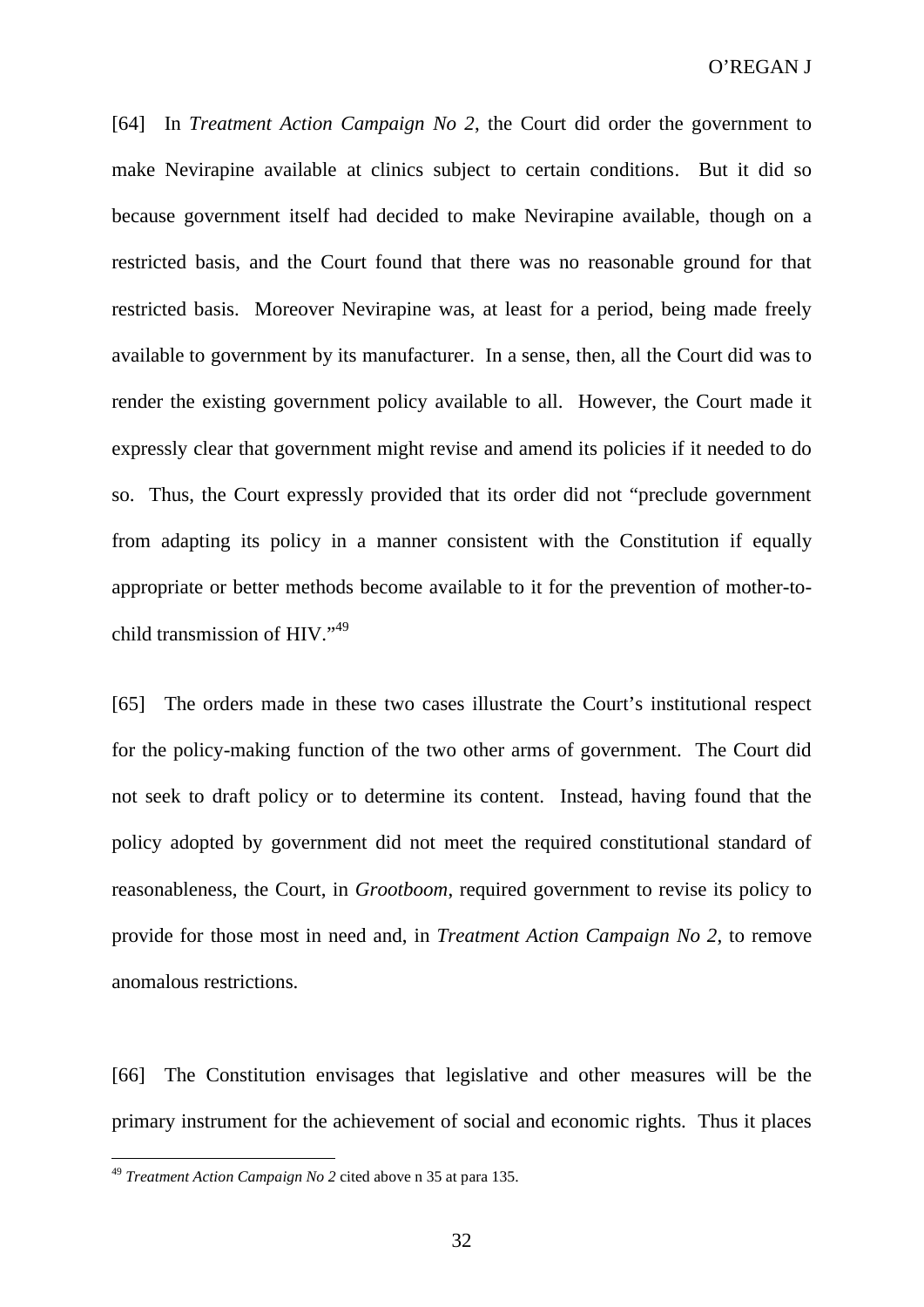a positive obligation upon the state to respond to the basic social and economic needs of the people by adopting reasonable legislative and other measures. By adopting such measures, the rights set out in the Constitution acquire content, and that content is subject to the constitutional standard of reasonableness.

[67] Thus the positive obligations imposed upon government by the social and economic rights in our Constitution will be enforced by courts in at least the following ways. If government takes no steps to realise the rights, the courts will require government to take steps. If government's adopted measures are unreasonable, the courts will similarly require that they be reviewed so as to meet the constitutional standard of reasonableness. From *Grootboom,* it is clear that a measure will be unreasonable if it makes no provision for those most desperately in need. If government adopts a policy with unreasonable limitations or exclusions, as in *Treatment Action Campaign No* 2, the Court may order that those are removed. Finally, the obligation of progressive realisation imposes a duty upon government continually to review its policies to ensure that the achievement of the right is progressively realised.

[68] These considerations were overlooked by the High Court and the Supreme Court of Appeal which, without first considering the content of the obligation imposed upon the state by section  $27(1)(b)$  and  $27(2)$ , found it appropriate to quantify the content of the right, despite the jurisprudence of *Grootboom* and *Treatment Action Campaign No 2.* In my view, they erred in this approach and the applicants' argument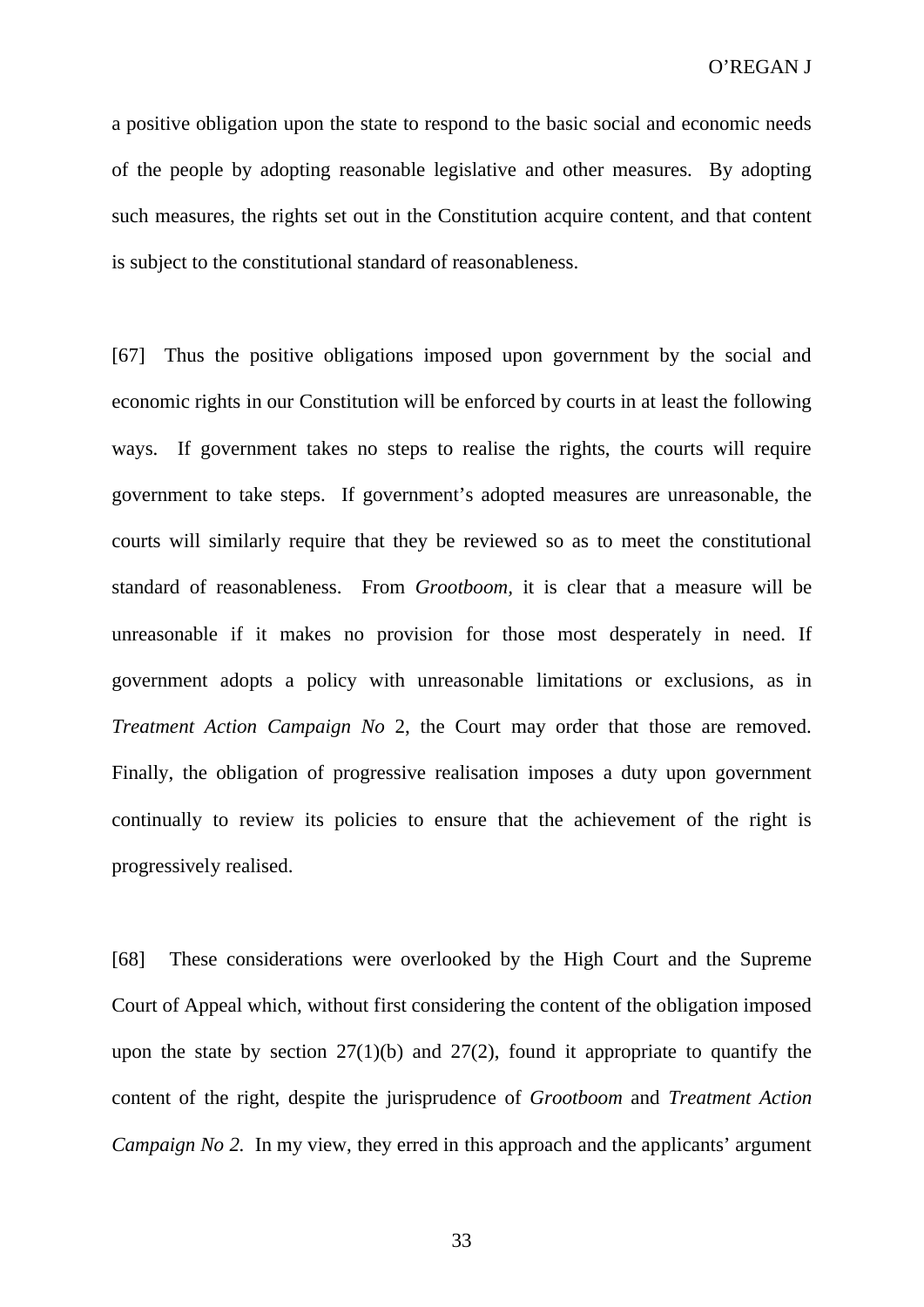that the Court should set 50 litres per person per day as the content of the section  $27(1)(b)$  right must fail.

### *The relevance of regulation 3(b) of the National Water Standards Regulations*

[69] As mentioned above,<sup>50</sup> section 9 of the Water Services Act empowers the Minister to prescribe compulsory national standards for the provision of water services. "Basic water supply" is defined in section 1 of the Act as "the prescribed minimum standard of water supply services necessary for the reliable supply of a sufficient quantity and quality of water to households, including informal households, to support life and personal hygiene." In regulation 3(b) of the National Water Standards Regulations,  $51$  the Minister determined the minimum standard for basic water supply services as 25 litres per person per day or 6 kilolitres per household per month. It is this minimum standard for basic water supply that is the basis of the policy adopted by the City and Johannesburg Water.

[70] National government should set the targets it wishes to achieve in respect of social and economic rights clearly. That is consistent with the founding values of our Constitution: government should be accountable, responsive and open.<sup>52</sup> The

- (a) Human dignity, the achievement of equality and the advancement of human rights and freedoms.
- (b) Non-racialism and non-sexism.
- (c) Supremacy of the constitution and the rule of law.

 $50$  At [23] above.

 $51$  See full text of regulation 3(b) at [23] above.

 $52$  Section 1 of the Constitution provides that:

<sup>&</sup>quot;The Republic of South Africa is one, sovereign, democratic state founded on the following values: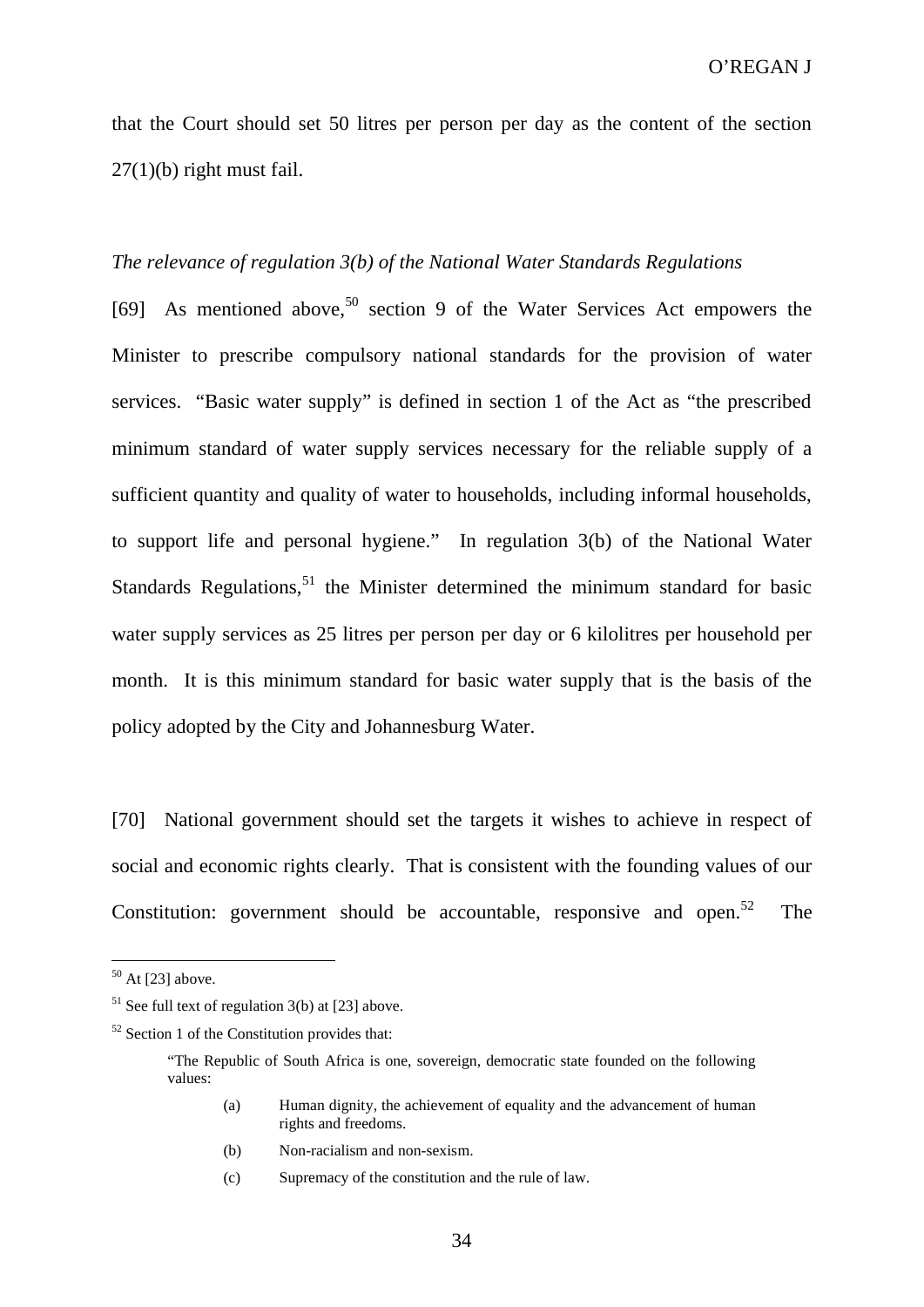minimum standard set by the Minister informs citizens of what government is seeking to achieve. In so doing, it enables citizens to monitor government's performance and to hold it accountable politically if the standard is not achieved. This also empowers citizens to hold government accountable through legal challenge if the standard set is unreasonable.

[71] A reasonableness challenge requires government to explain the choices it has made. To do so, it must provide the information it has considered and the process it has followed to determine its policy. This case provides an excellent example of government doing just that. Although the applicants complained about the volume of material lodged by the City and Johannesburg Water in particular, which covered all aspects of the formulation of the City's water policy, the disclosure of such information points to the substantial importance of litigation concerning social and economic rights. If the process followed by government is flawed or the information gathered is obviously inadequate or incomplete, appropriate relief may be sought. In this way, the social and economic rights entrenched in our Constitution may contribute to the deepening of democracy. They enable citizens to hold government accountable not only through the ballot box but also, in a different way, through litigation.

 <sup>(</sup>d) Universal adult suffrage, a national common voters roll, regular elections and a multi-party system of democratic government, to ensure accountability, responsiveness and openness."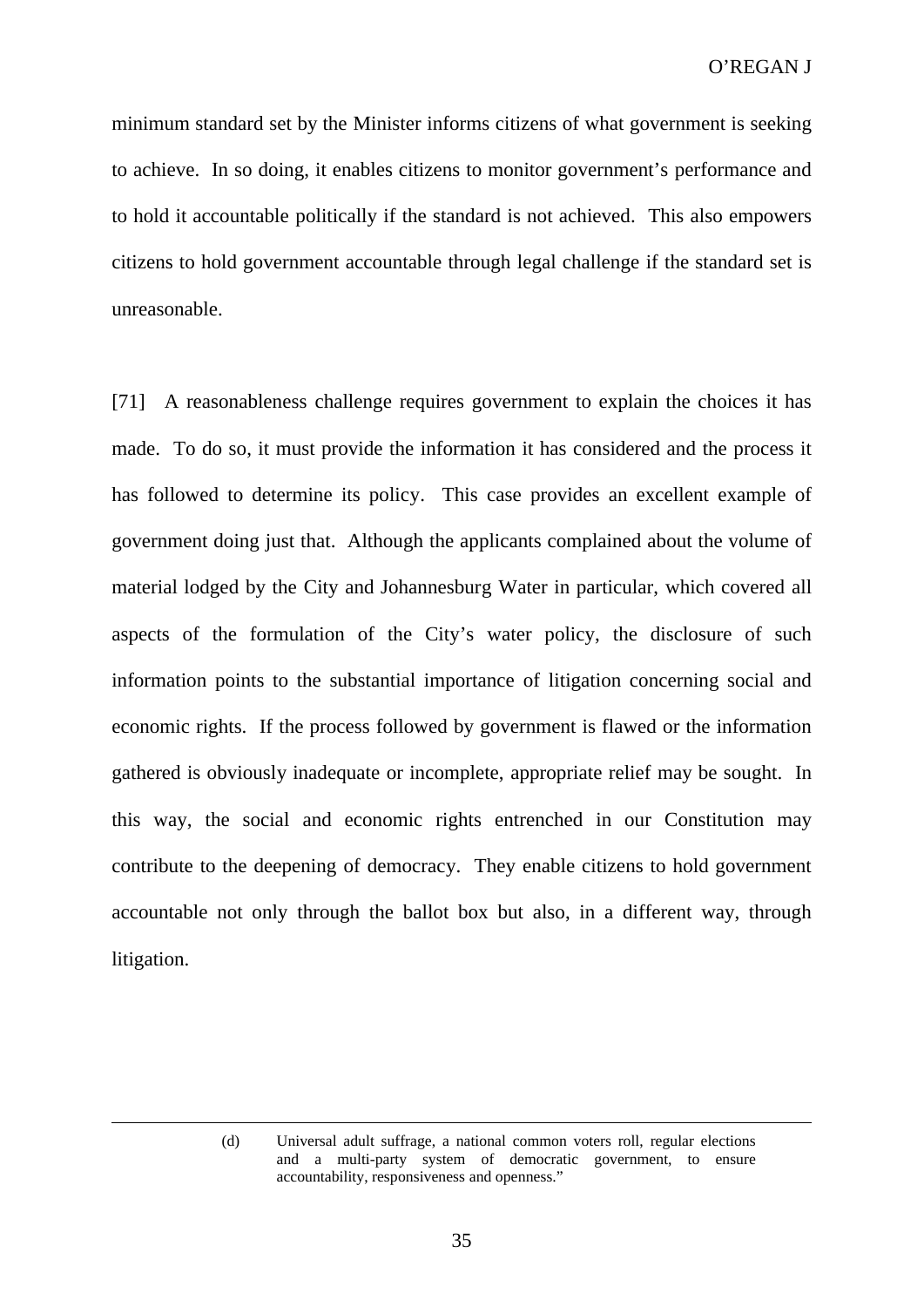[72] Thus, if the applicants contend that the amount determined in regulation 3(b) is unreasonable, they are entitled to challenge the regulation directly. The applicants did at the outset challenge the regulation, but when the High Court (on the basis of a concession by the Minister) held that the regulation constituted a *minimum* standard for basic water supply, they did not persist with their challenge.

[73] Having abandoned the challenge, the question arises whether the applicants are nevertheless entitled to challenge the City's Free Basic Water policy that is selfevidently based on the minimum water standards set by the Minister. The answer to this raises the difficult question of the principle of constitutional subsidiarity.<sup>53</sup> This Court has repeatedly held that where legislation has been enacted to give effect to a right, a litigant should rely on that legislation in order to give effect to the right or alternatively challenge the legislation as being inconsistent with the Constitution.<sup>54</sup>

[74] Does the subsidiarity principle apply here? It may not. The constitutional obligation imposed upon government by section 27(2) is to take reasonable legislative and other measures to achieve the right. If national government legislates for a

<sup>&</sup>lt;sup>53</sup> For academic commentary on the principle, see AJ van der Walt "Normative pluralism and anarchy: reflections on the 2007 term" (2008) 1 *Constitutional Court Review* 77; Karl Klare "Legal subsidiarity and constitutional rights: a reply to AJ van der Walt" (2008) 1 *Constitutional Court Review* 129. See also, in a somewhat different context, L du Plessis "Subsidiarity: what's in the name for constitutional interpretation and adjudication?" (2006) 17 *Stellenbosch Law Review* 207.

<sup>&</sup>lt;sup>54</sup> See *Bato Star Fishing (Pty) Ltd v Minister of Environmental Affairs and Tourism and Others [2004] ZACC* 15; 2004 (4) SA 490 (CC); 2004 (7) BCLR 687 (CC) at paras 22-6 (in the context of the Promotion of Administrative Justice Act 3 of 2000 which gives effect to the constitutional right to administrative justice in section 33 of the Constitution); *MEC for Education, KwaZulu Natal and Others v Pillay* [2007] ZACC 21; 2008 (1) SA 474 (CC); 2008 (2) BCLR 99 (CC) at para 40 (in the context of section 9 of the Constitution and the Promotion of Equality and Prevention of Unfair Discrimination Act 4 of 2000, the Equality Act) and *South African National Defence Union v Minister of Defence and Others* [2007] ZACC 10; 2007 (5) SA 400 (CC); 2007 (8) BCLR 863 (CC) at para 52 (in the context of labour legislation and the labour rights protected in section 23 of the Constitution).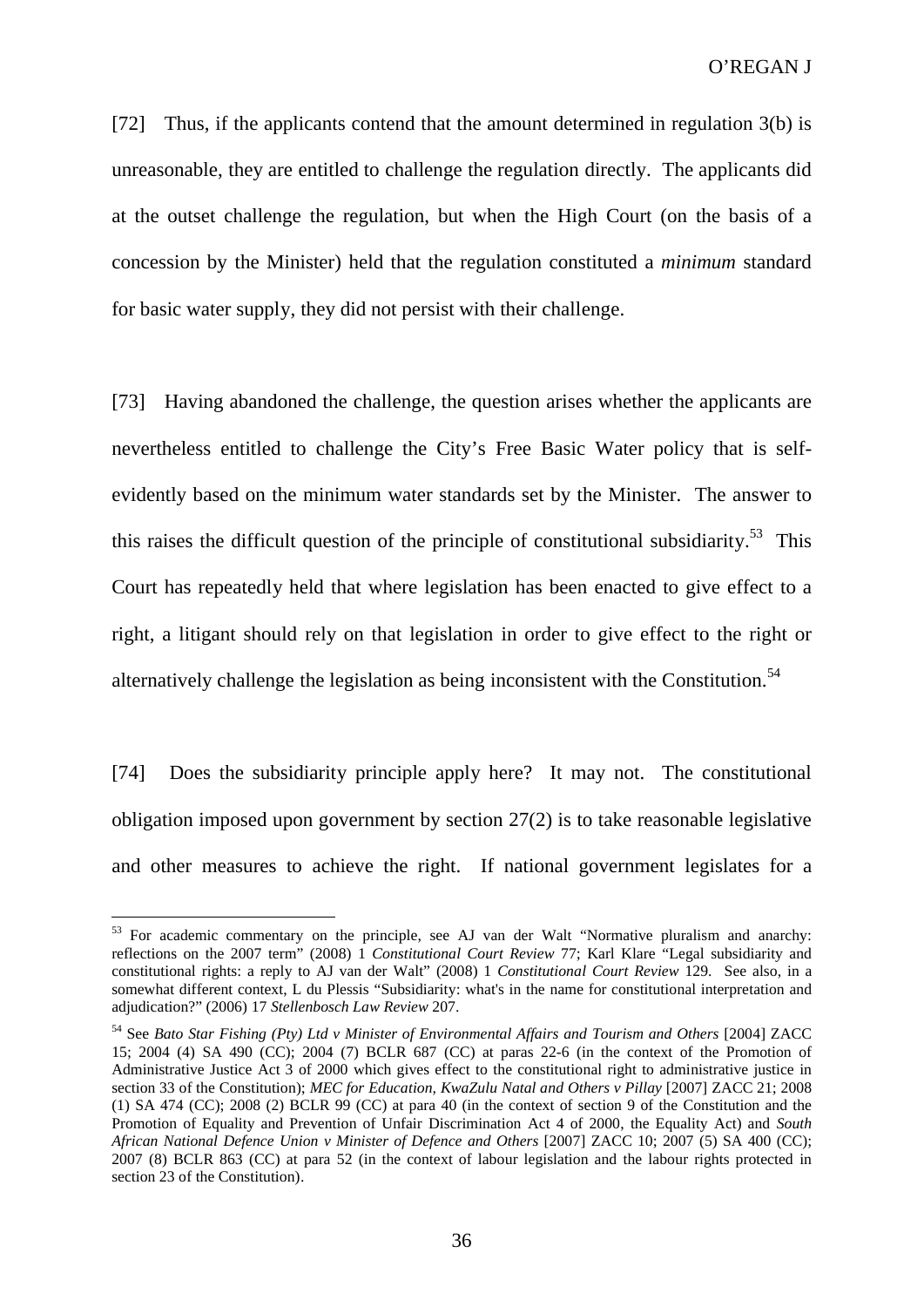national minimum, do other steps taken by other levels of government escape scrutiny as long as they comply with the national minimum, despite the fact that other spheres of government share the obligation to take reasonable steps? What national government has done is legislated a minimum. Does that mean that a municipality that has, for example, easily within its resources supplied that minimum to all, automatically acted reasonably? I am not sure that it does. However, given the conclusion I reach below, that the City's policy is in any event not unreasonable, it is not necessary to decide this question now. It can stand over for another day.

[75] Neither the High Court nor the Supreme Court of Appeal considered the principle of subsidiarity fully. They held that because regulation 3(b) is a minimum and does not seek to cover the field entirely, a challenge to the reasonableness of the City's conduct was competent.

[76] There can be no doubt that if the High Court and the Supreme Court of Appeal are correct and that a challenge to reasonableness still lies, it will in most circumstances be difficult for an applicant who does not challenge the minimum standard set by the legislature or the executive for the achievement of social and economic rights to establish that a policy based on that prescribed standard is unreasonable. In most circumstances it will be reasonable for municipalities and provinces to strive first to achieve the prescribed (and, in the absence of a challenge, presumptively reasonable) minimum standard, before being required to go beyond that minimum standard for those to whom the minimum is already being supplied. This is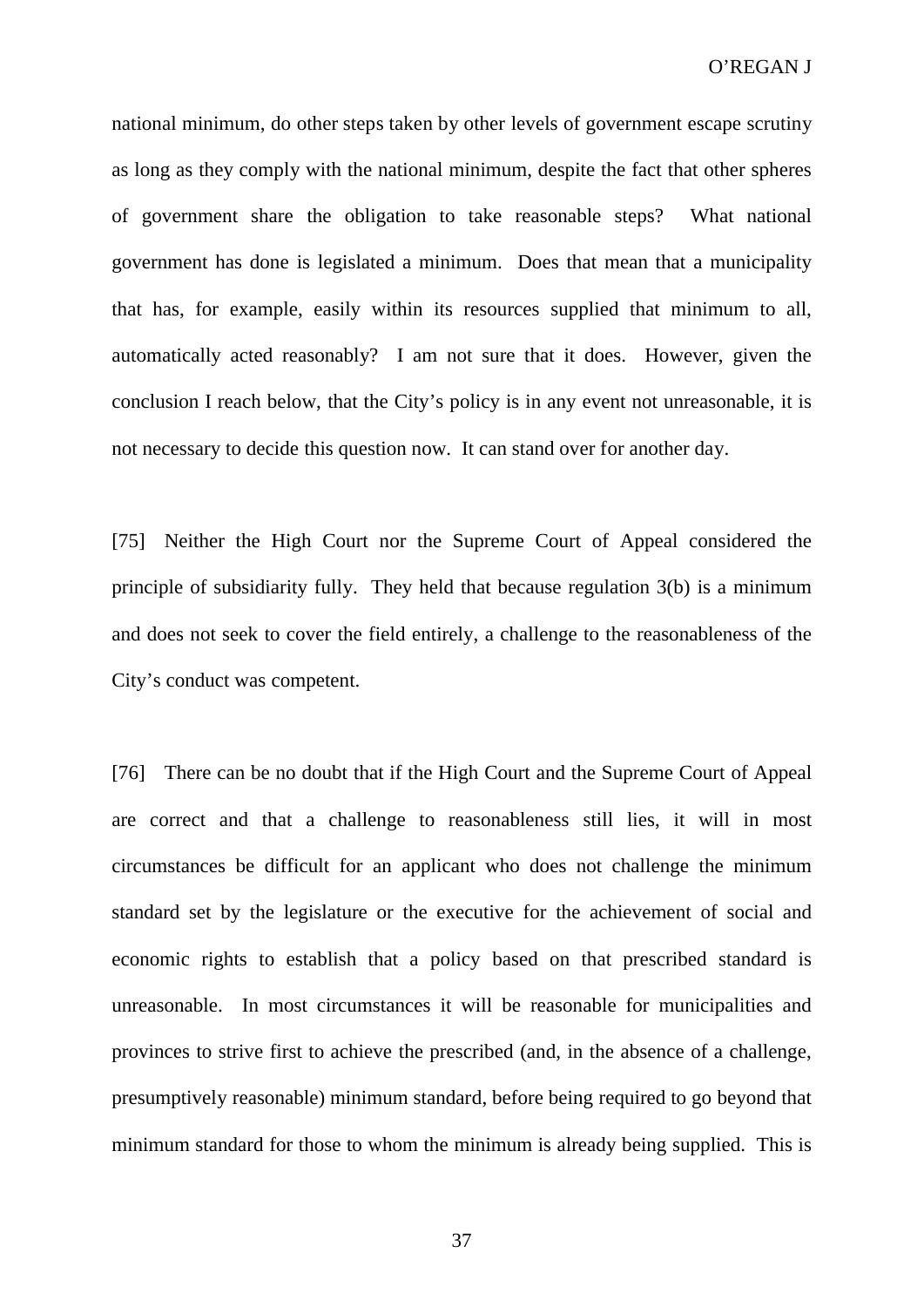consistent with this Court's jurisprudence in *Grootboom* where the Court held that a government policy may not ignore the needs of the most vulnerable.<sup>55</sup>

[77] I now turn to the question of whether the City's policy is unreasonable.

### *The reasonableness of the City's Free Basic Water policy*

[78] It will be useful here to set out the City's policy at the time of the High Court hearing in December 2007. I have chosen the policy at that date because that is the date upon which its lawfulness and reasonableness was determined by the High Court. It is clear that the policy (particularly in relation to additional benefits afforded to poor households) has been evolving over several years and is no longer the same. It will be helpful to start by setting out section 3 of the City's Water Services By-laws, 2003:

- "(1) The Council may provide the various levels of service set out in subsection (2) to consumers at the fees set out in the schedule of fees, determined by the Council.
- (2) The levels of service shall comprise–
	- (a) Service Level 1,

which must satisfy the minimum standard for basic water supply and sanitation services as required in terms of the Act and its applicable regulations, and must consist of–

- (i) a water supply from communal water points; and
- (ii) a ventilated improved pit latrine located on each site;
- and

 $\overline{a}$ 

(b) Service Level 2,

<sup>&</sup>lt;sup>55</sup> Cited above n 35 at paras 44 and 63-6. Yacoob J, for a unanimous court, reasoned as follows at para 44:

<sup>&</sup>quot;To be reasonable, measures cannot leave out of account the degree and extent of the denial of the right they endeavour to realise. Those whose needs are the most urgent and whose ability to enjoy all rights therefore is most in peril, must not be ignored by the measures aimed at achieving realisation of the right."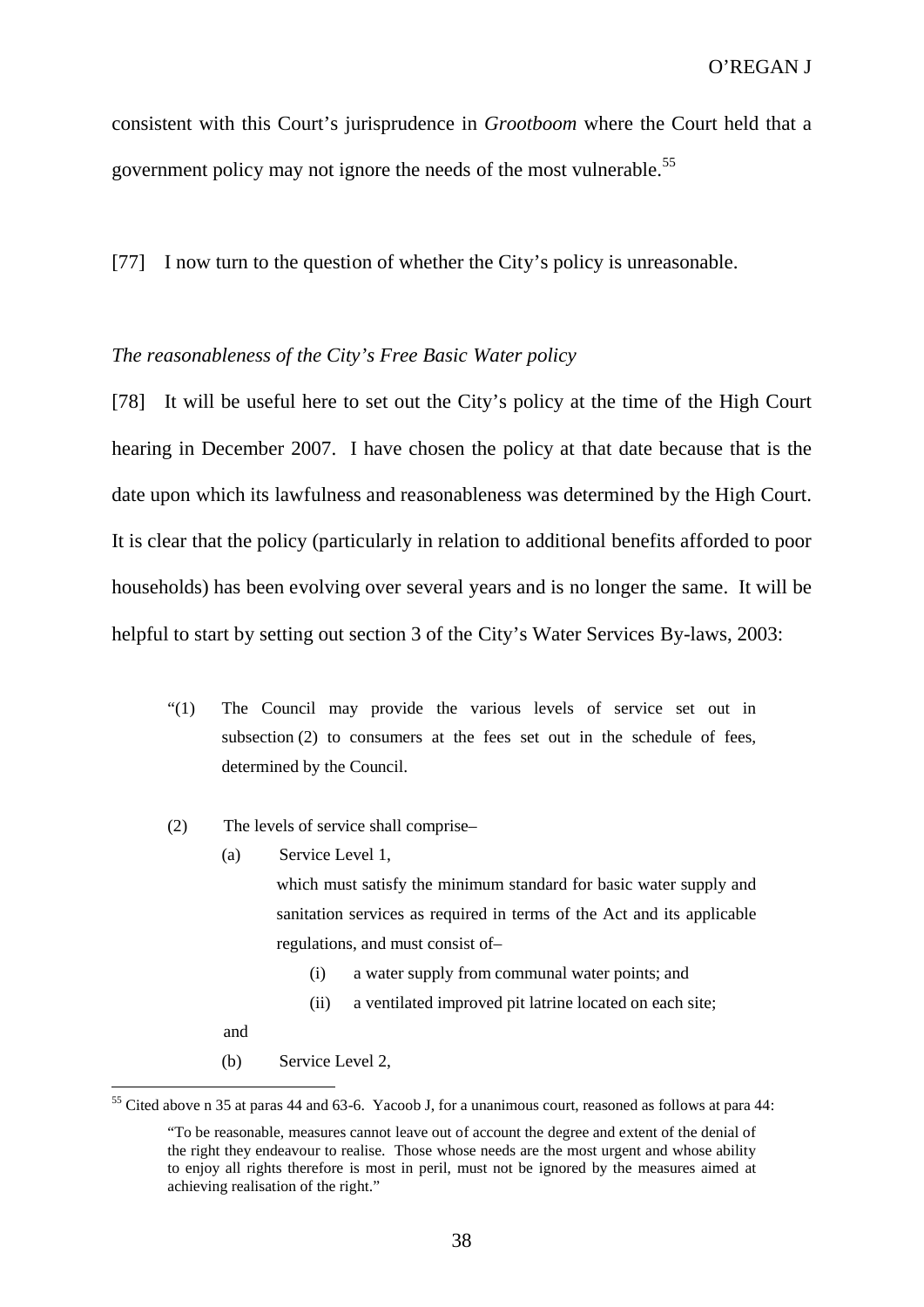which must consist of–

- (i) an unmetered water connection to each stand with an individual yard standpipe;
- (ii) a water borne connection connected to either a municipal sewer or a shallow communal sewer system; and
- (iii) a pour flush toilet which must not be directly connected to the water installation;

which service must be provided to consumer at the fees set out in the schedule of fees determined by the Council, provided that–

- (aa) the average water consumption per stand through the unmetered water connection for the zone or group of consumers in the zone does not exceed 6kl over any 30 day period;
- (bb) the water standpipe is not connected to any other terminal water fittings on the premises;
- (cc) in the case of a communal sewer having been installed, a collective agreement has been signed by the group of consumers accepting responsibility for the maintenance and repair of the communal sewer; and
- (dd) the Council may adopt any measures necessary to restrict the water flow to Service Level 2 consumers to 6kl per month.
- (c) Service Level 3,

which must consist of–

- (i) a metered full pressure water connection to each stand; and
- (ii) a conventional water borne drainage installation connected to the Council's sewer.
- (3) If a consumer receiving Service Level 2 contravenes subparagraph (aa) or (bb) to subsection  $(2)(b)$ –
	- (a) the Council may install a prepayment meter in the service pipe on the premises; and
	- (b) the fees for water services must be applied in accordance with section 6.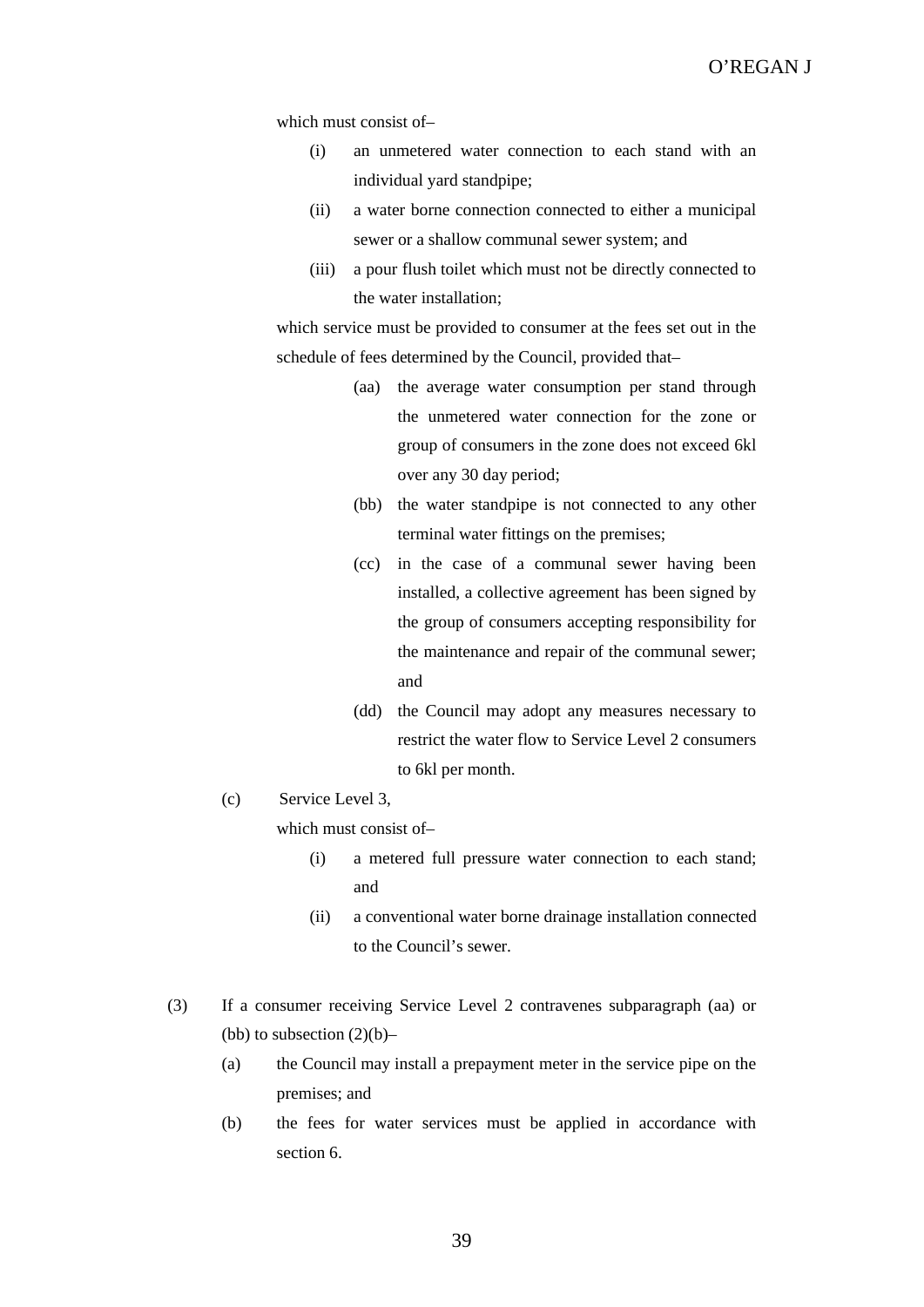(4) The level of service to be provided to a community may be established in accordance with the policy of the Council and subject to the conditions determined by the Council."

[79] From this it can be seen that the City has three different levels of water provision: Service Level 1 provides for communal taps; Service Level 2 for yard standpipes; and Service Level 3 for metered connection services. At Service Level 1, consumers do not pay for water at all. At Service Level 2, consumers pay a fixed fee. At Service Level 3, where consumers are metered for their usage, they pay according to their usage. The City strives, by regulating the water flow, to ensure that yard standpipes provided under Service Level 2 do not deliver more than 6 kilolitres of water per month. Every consumer in the City, whether rich or poor, who has a metered connection services gets the first 6 kilolitres of water free per month and must pay for water used in excess of that amount.

[80] There are two types of meters: credit meters and pre-paid meters. Pre-paid meters are only available in some areas, most notably Soweto, including Phiri, and consumers in those areas do not have a choice of a credit meter (although they do have a choice of yard standpipes). Similarly, as I shall describe in greater detail later, credit-meter consumers do not have the choice to install pre-paid meters. The tariff is determined according to a rising block tariff structure so that the more water used, the higher the per kilolitre tariff. The tariff structure also provides for credit meter users to be charged more than pre-paid meter users. The effect of the tariff structure is that heavy users of water cross-subsidise those who use less water.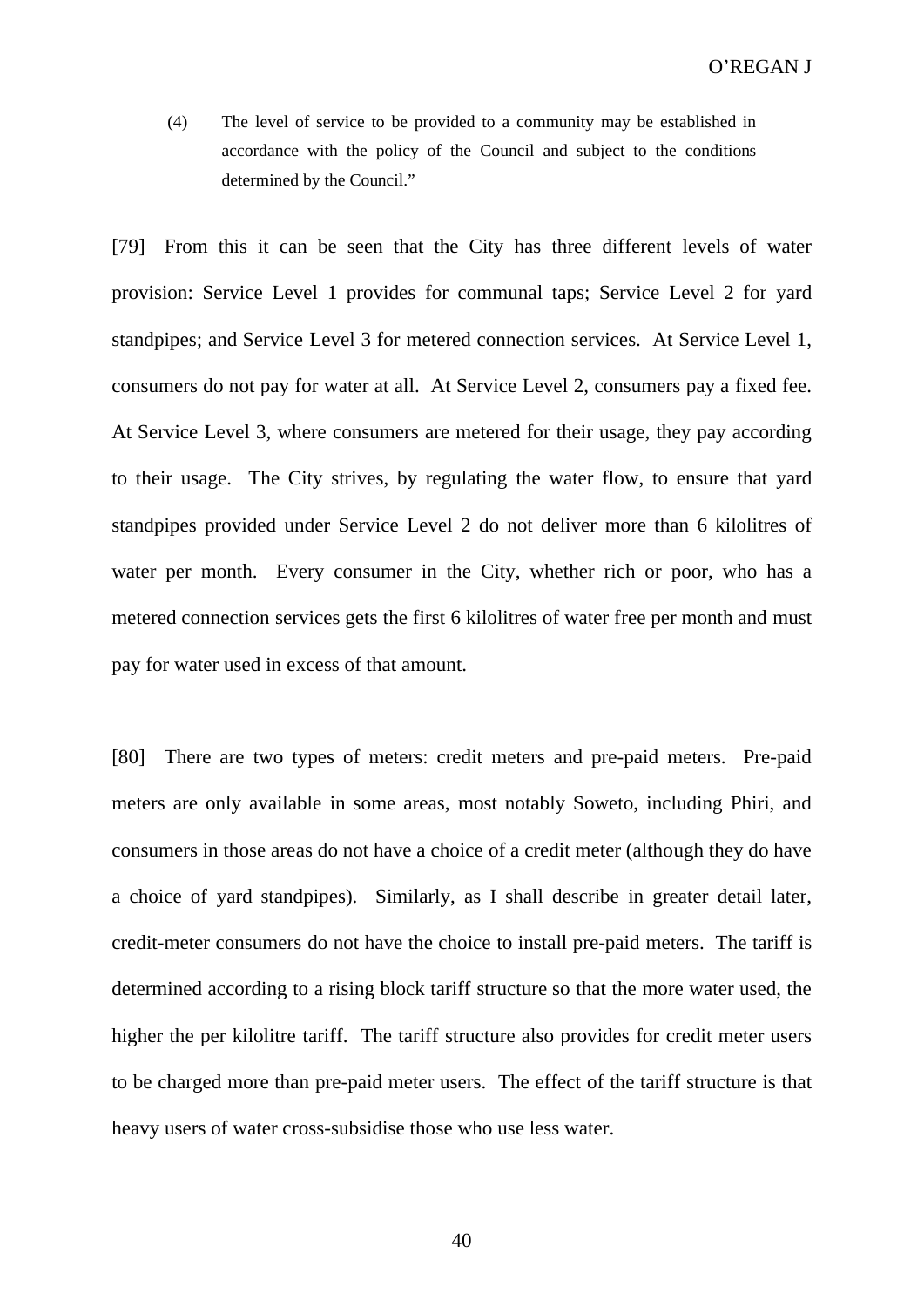[81] In addition to the 6 kilolitres monthly provided free of charge, accountholders whose households have a combined household income of less than twice the highest national government social grant plus R1  $(R1 881)^{56}$  are entitled to register on the City's indigent register. To be registered, accountholders must accept the installation of pre-paid electricity and water meters in their homes (where available). The effect of registration is that all arrears owed to the City are written off. From July 2007, those on the register were also entitled to an additional 4 free kilolitres of water monthly (making a total of 10 free kilolitres). However, at the time the answering affidavits were lodged in January 2007 only 118 000 households had registered as indigent households, despite at least 500 000 households apparently being eligible in the light of the income figures captured in Census 2001. All households with pre-paid meters were eligible for a single allocation annually of 4 kilolitres of water for emergency use.

[82] The applicants argue that the policy is unreasonable. They identify the following considerations as supporting this submission: the fact that 6 kilolitres per month is allocated to both rich and poor; the fact that the amount is allocated per stand rather than per person; the fact that the 6 kilolitre free water policy was based on a misconception in that the City did not consider that it was bound to provide any free water to citizens; that the 6 kilolitre amount is insufficient for large households and finally that the 6 kilolitre amount is inflexible.

<sup>&</sup>lt;sup>56</sup> The amount of a social grant ordinarily increases annually. As of April 2009, social grants for pensioners amounted to R1 010 per month. From April to November 2008, social grants for pensioners amounted to R940 per month from which the calculation of R1 881 on the record appears to have been made.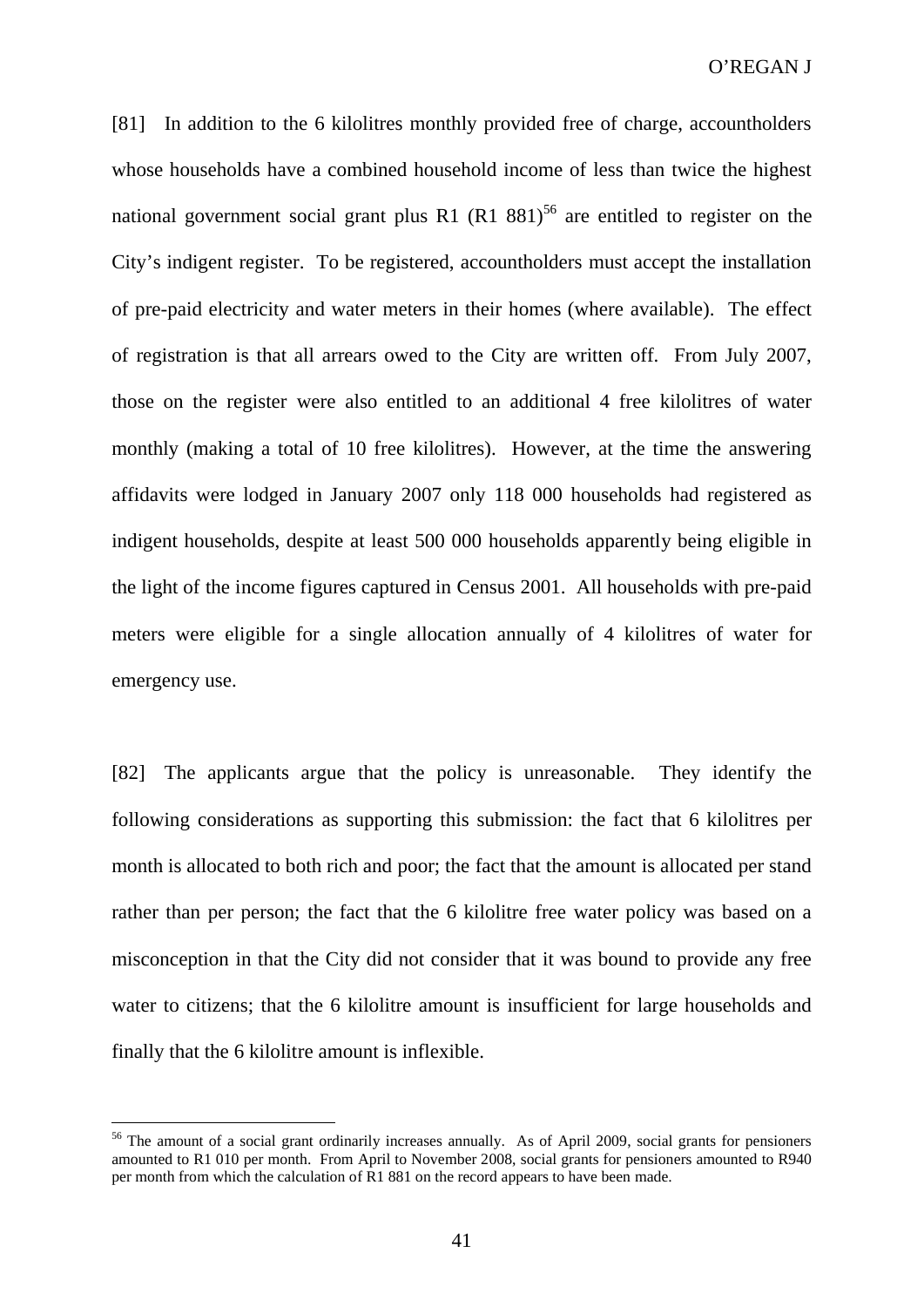# *Rich and Poor*

[83] The first question is whether it is unreasonable for the City to provide the 6 kilolitres of free water to rich and poor alike. The City asserts that the fact that the benefit is afforded to all is reasonable for two reasons. First, it asserts that the rising block tariff structure means that wealthier consumers, who tend to use more water, are charged more for their heavier water usage. The effect of this is that the original 6 kilolitres that is provided free is counterweighed by the extent to which heavy water users cross-subsidise the free allocation. Secondly, the City points to the difficulty of establishing a method to target those households who are deserving of free water. This is a matter to which I return in a moment.<sup>57</sup> In my view, these reasons are persuasive and rebut the charge of unreasonableness on this ground.

## *Per household versus per person allowance*

[84] Secondly, the applicants argue that the policy is unreasonable because it is formulated as 6 kilolitres per household (or accountholder) rather than as a per person allowance. Again the City presents cogent evidence that it is difficult to establish how many people are living on one stand at any given time; and that it is therefore unable to base the policy on a per person allocation. This evidence seems indisputable. The continual movement of people within the city means that it would be an enormous administrative burden, if possible at all, for the City to determine the number of

<sup>57</sup> See [98]-[102] below.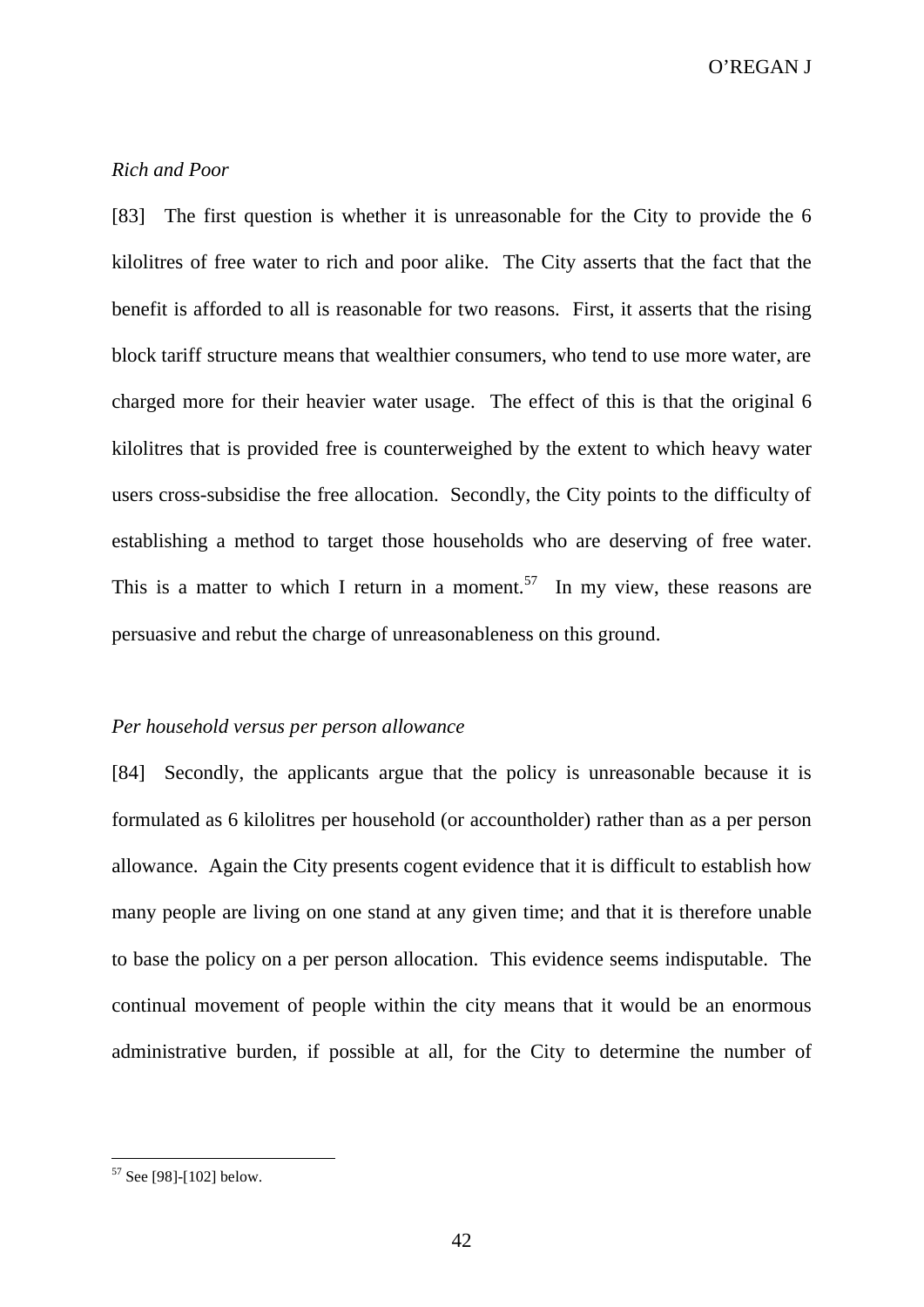people on any given stand sufficiently regularly to supply a per person daily allowance. The applicants' argument on this basis too must fail.

### *Policy based on a misconception*

[85] The third argument, which the Supreme Court of Appeal upheld, is that the policy is unreasonable because the City considered that it was not under an obligation to provide a specified amount of free basic water. What is clear from the discussion above is that the City is not under a constitutional obligation to provide any *particular* amount of free water to citizens per month. It is under a duty to take reasonable measures progressively to realise the achievement of the right. This the City accepts. The City is bound as a water service provider by the provisions of the National Water Standards Regulations<sup>58</sup> and the Tariff Regulations,<sup>59</sup> both promulgated in terms of the Water Services Act but it cannot be said it has acted inconsistently with these regulations. It cannot be said therefore that the policy of the City was based on a misconception as to its constitutional obligations, and I am unable to endorse the reasoning of the Supreme Court of Appeal in this regard. The applicants' argument on this score must also fail.

# *Insufficient for large households*

[86] The fourth argument is that the 6 kilolitres per month per household is not sufficient in that it does not provide 50 litres per person per day across the board.

<sup>58</sup> Cited above n 8.

<sup>59</sup> Norms and standards in respect of tariffs for water services, *Government Gazette,* Gazette No 22472, Notice R652 of 2001 (20 July 2001) published in terms of section 10 of the Water Services Act 108 of 1997.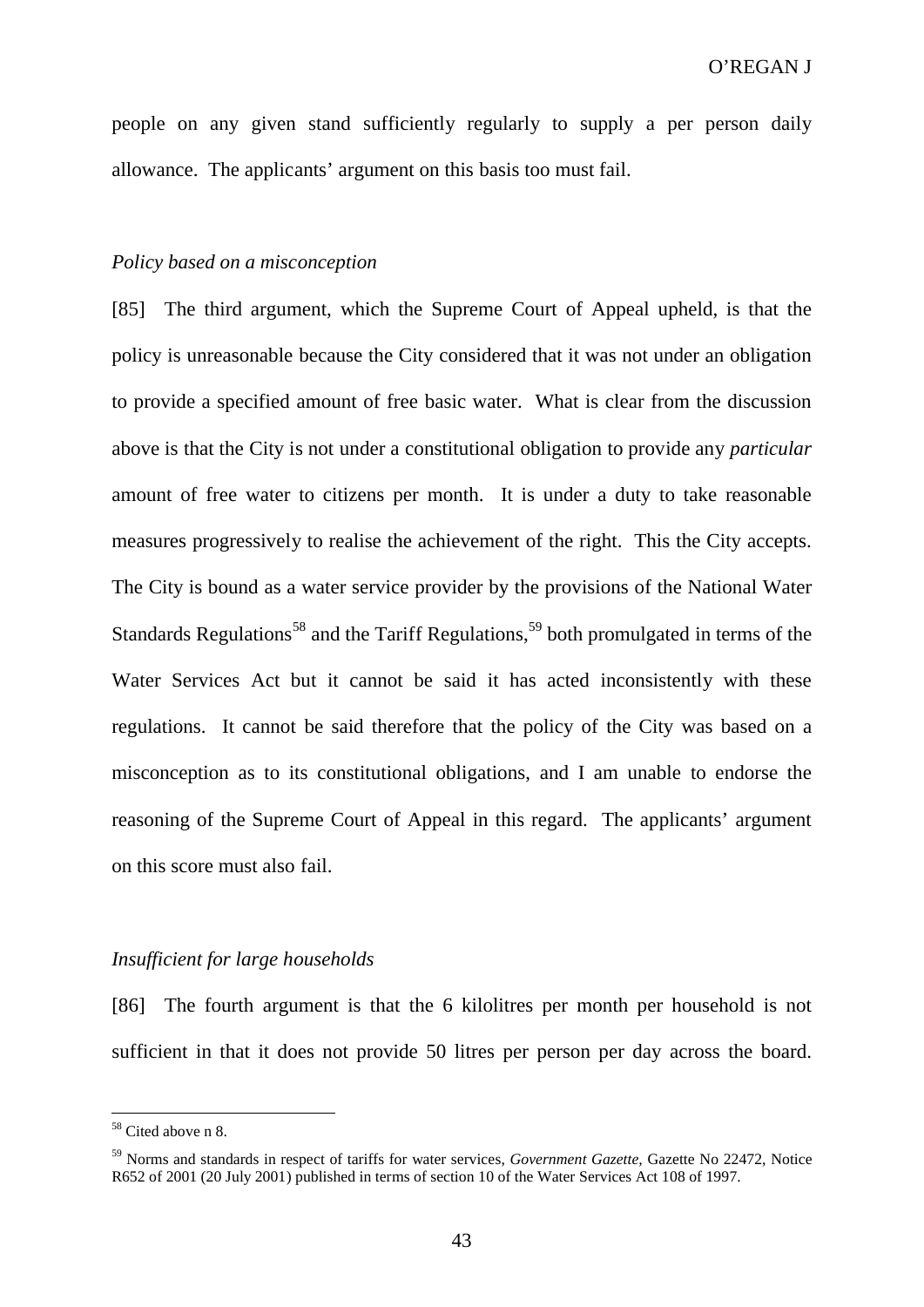There is a welter of evidence on the record indicating that household sizes in Johannesburg vary markedly. According to the 2001 Census there are one million households in the City. Of those households, 51% have a household income lower than R1 600 per month. What is clear is that in general the number of people per household is dropping, and the number of households is increasing sharply. The 2001 Census showed a decline in household density from 3,8 people per household in 1996 to 3,2 in 2001. $^{60}$  The same period saw a 38,3% increase in the number of households. In addition, in 2001 only 20% of households had more than four people in them and only 2,5% of households more than nine.

[87] The picture is further complicated, however, by the fact that there is often more than one household relying on one water connection. This is especially so in townships where there is still an acute housing shortage, a legacy of apartheid urbanisation policy. Stand-holders permit tenants to erect homes in their backyards, normally against payment of rental. So, for example, the 2001 Census data showed there to be 2,1 houses per stand in Phiri with an average 8,8 people per stand. In some cases, there are far more people per stand. As we have seen, Mrs Mazibuko's household at the time of the launch of the proceedings, for example, comprised three separate households with a total of 20 residents. Two of those households paid Mrs Mazibuko low monthly rentals. On the other hand, there were only three residents on the stand of Mrs Malekutu, the fourth applicant. What emerges from the record, thus,

<sup>&</sup>lt;sup>60</sup> There is a discrepancy in the evidence provided by the City as to the average household size. According to one deponent, Mr Seedat, it is 3,2 and according to another, Ms Brits, 2,9. Nothing material turns on this, but in applicants' favour, I have opted for the larger figure.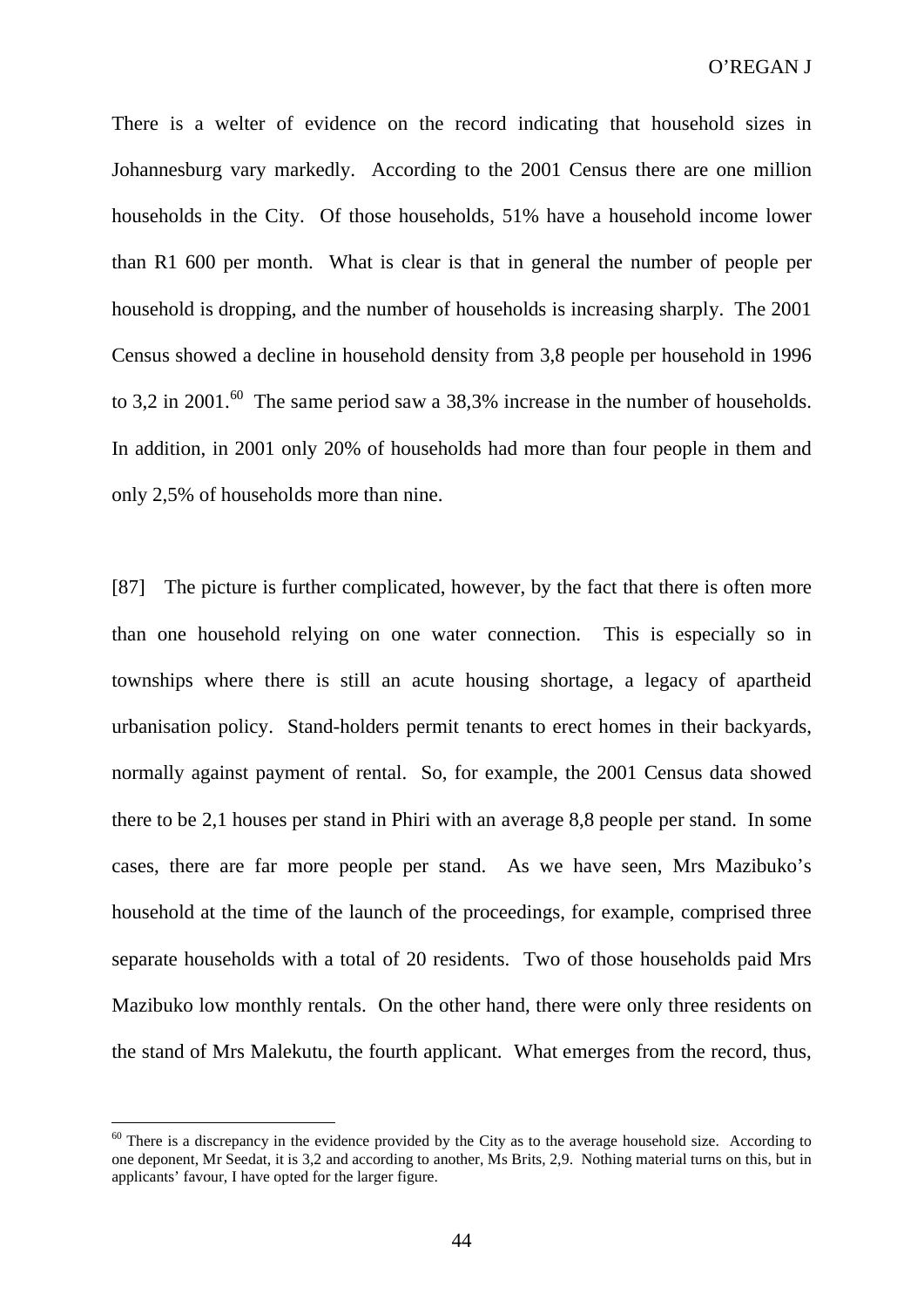is that although the average household size is quite low, the variation in the number of occupants per water connection is significant. There are many water connections where there is only one resident, but there are some with as many as 20.

[88] Where the household size is average, that is  $3.2$  people, <sup>61</sup> the free basic water allowance will provide approximately 60 litres per person per day, considerably in excess of the amount the applicants urge us to establish as the sufficient amount of water as contemplated by section 27 of the Constitution. The difficulty is that many households are larger than the average, particularly where there is more than one family or house on a stand as is the case in Phiri and many other poor areas. Yet, to raise the free basic water allowance for all so that it would be sufficient to cover those stands with many residents would be expensive and inequitable, for it would disproportionately benefit stands with fewer residents.

[89] Establishing a fixed amount per stand will inevitably result in unevenness because those stands with more inhabitants will have less water per person than those stands with fewer people. This is an unavoidable result of establishing a universal allocation. Yet it seems clear on the City's evidence that to establish a universal per person allowance would administratively be extremely burdensome and costly, if possible at all. The free basic water allowance established is generous in relation to the average household size in Johannesburg. Indeed, in relation to 80% of households (with four occupants or fewer), the allowance is adequate even on the applicants' case.

 $61$  See above n 60.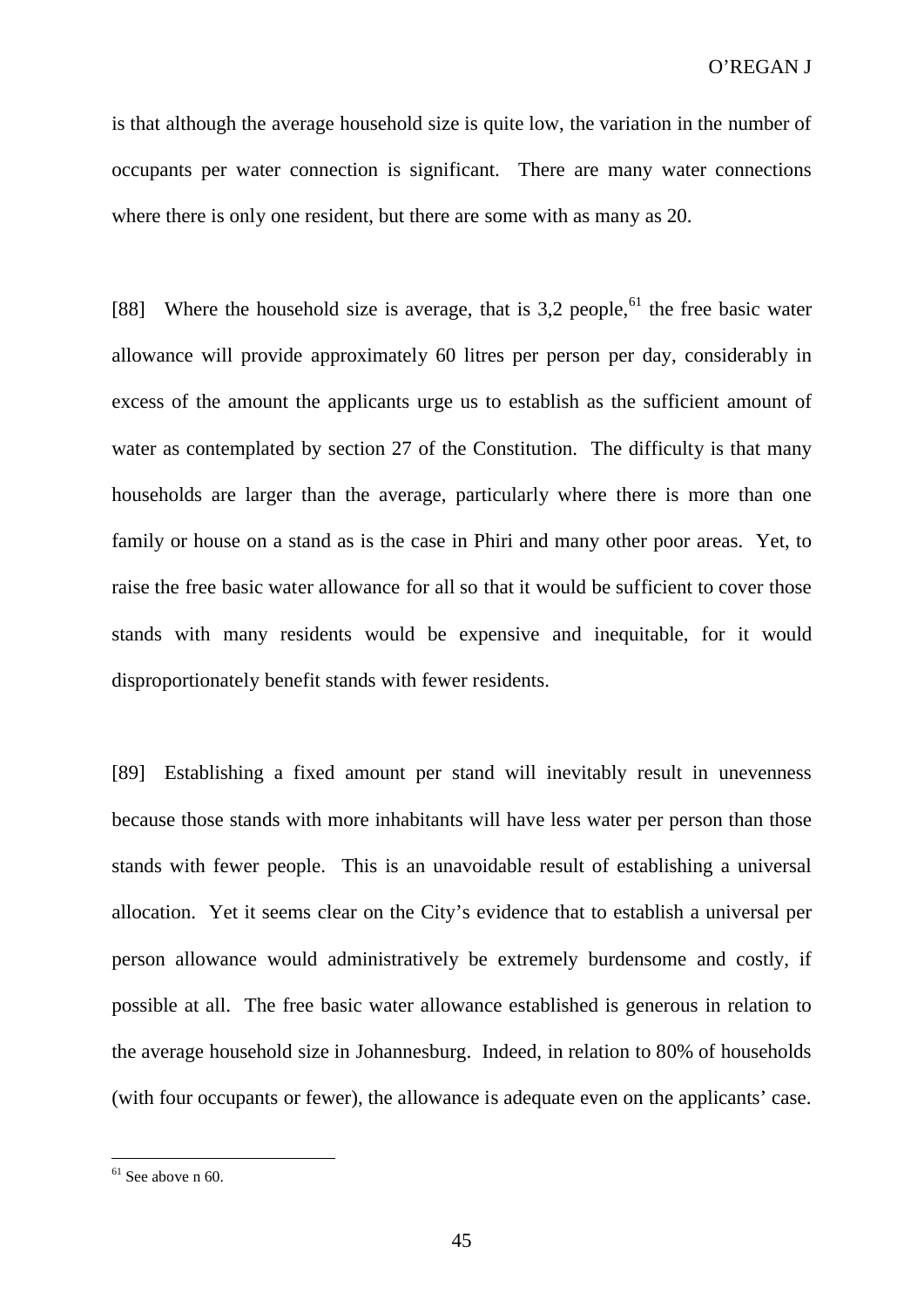In the light of this evidence, coupled with the fact that the amount provided by the City was based on the prescribed national standard for basic water supply, it cannot be said that the amount established by the City was unreasonable.

### *Inflexibility of the policy*

[90] The final argument raised by the applicants is that the quantity selected by the City was inflexible in that it did not, at least originally, provide for any individualised variation to avoid the hardship that larger households or households with special needs might face in the light of the fixed free basic water allocation.

[91] The City's Free Basic Water policy was introduced in 2001. At the time it was one of only two municipalities in South Africa to have this kind of policy (the other being eThekwini Municipality). In 2002, the City introduced a Special Cases policy which provided relief to poor households in respect of refuse and sanitation charges, but such households had to apply for the relief, and the Special Cases policy did not provide a larger free water allocation. Mr Seedat, the Director of the Central Strategy Unit within the Office of the Executive Mayor of the City, describes the administrative difficulties that arose with the Special Cases policy and points to the fact that by 2004 only 30 000 of an estimated 150 000 eligible households had applied to be registered under it.

[92] In response to the difficulties with the policy, it was revised in October 2005 and renamed the Indigent Persons policy. This revision was seen as a short-term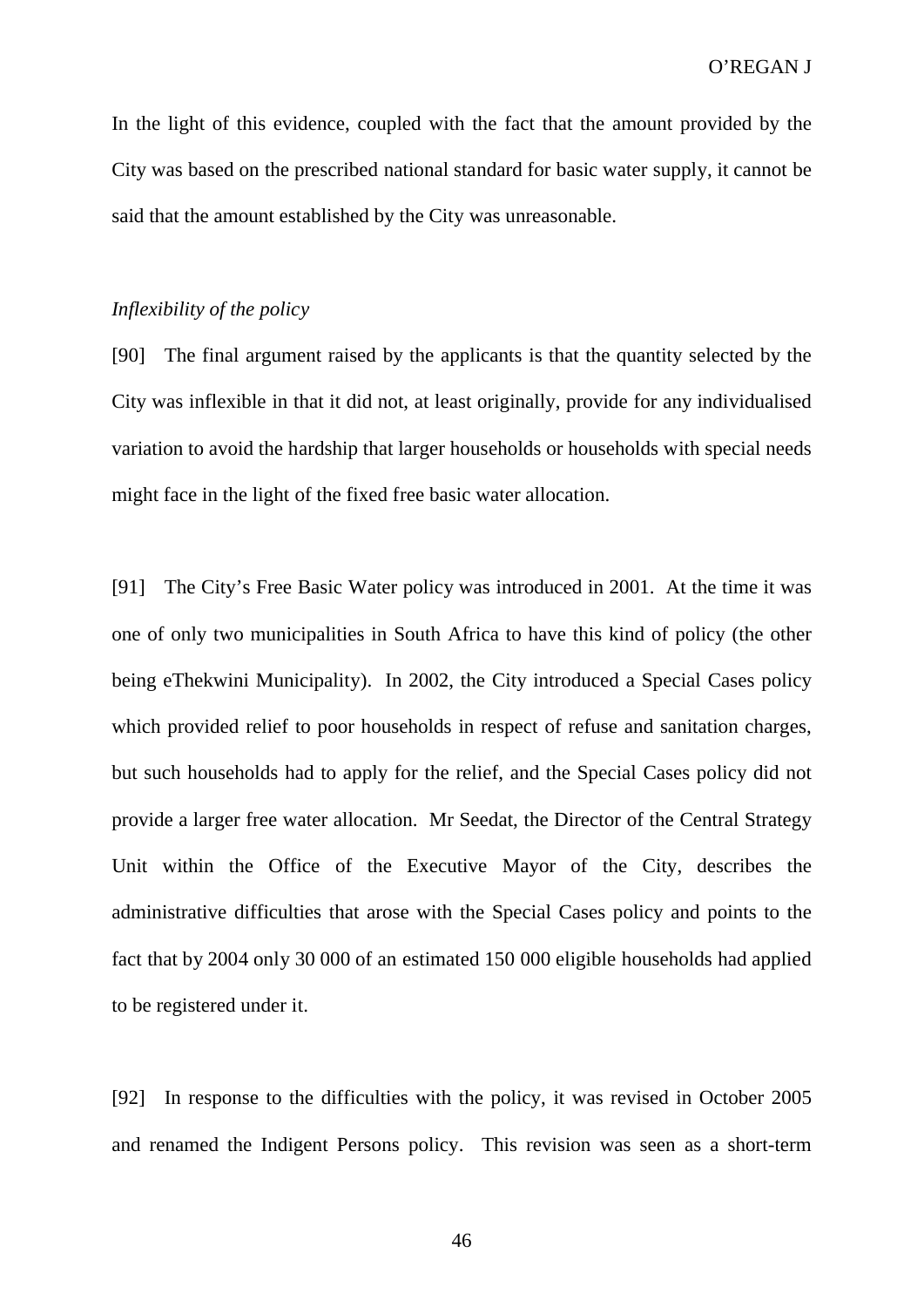interim measure until a revised social package policy could be devised. In terms of the Indigent Persons policy, all arrear debt was written off, but registered households had to accept pre-paid electricity and water meters. At the time the answering affidavits were lodged, 118 000 households had registered under the policy.

[93] Initially, indigent households were not afforded a further free water allocation under the new policy although the extension of the free water allocation to 10 kilolitres per month for registered indigent households was under discussion. On 6 December 2006, five months after the applicants launched their challenge, the City Mayoral Committee adopted interim measures to take effect from March 2007. In terms of the measures, registered indigent households would receive an additional 4 kilolitres of free water per month. The applicants acknowledge that those registered as indigent households received the additional 4 kilolitre allocation from July 2007.

[94] The Constitution requires that the state adopt reasonable measures progressively to realise the right of access to sufficient water. Although the free water policy did not contain any provision for flexibility when it was introduced in 2001, the record makes plain that the City was continually reconsidering its policy and investigating ways to ensure that the poorest inhabitants of the City gained access not only to water, but also to other services, such as electricity, sanitation and refuse removal. The extremely informative and candid answering affidavits lodged by the City make it plain that for the City the task was a challenging one, both administratively and financially.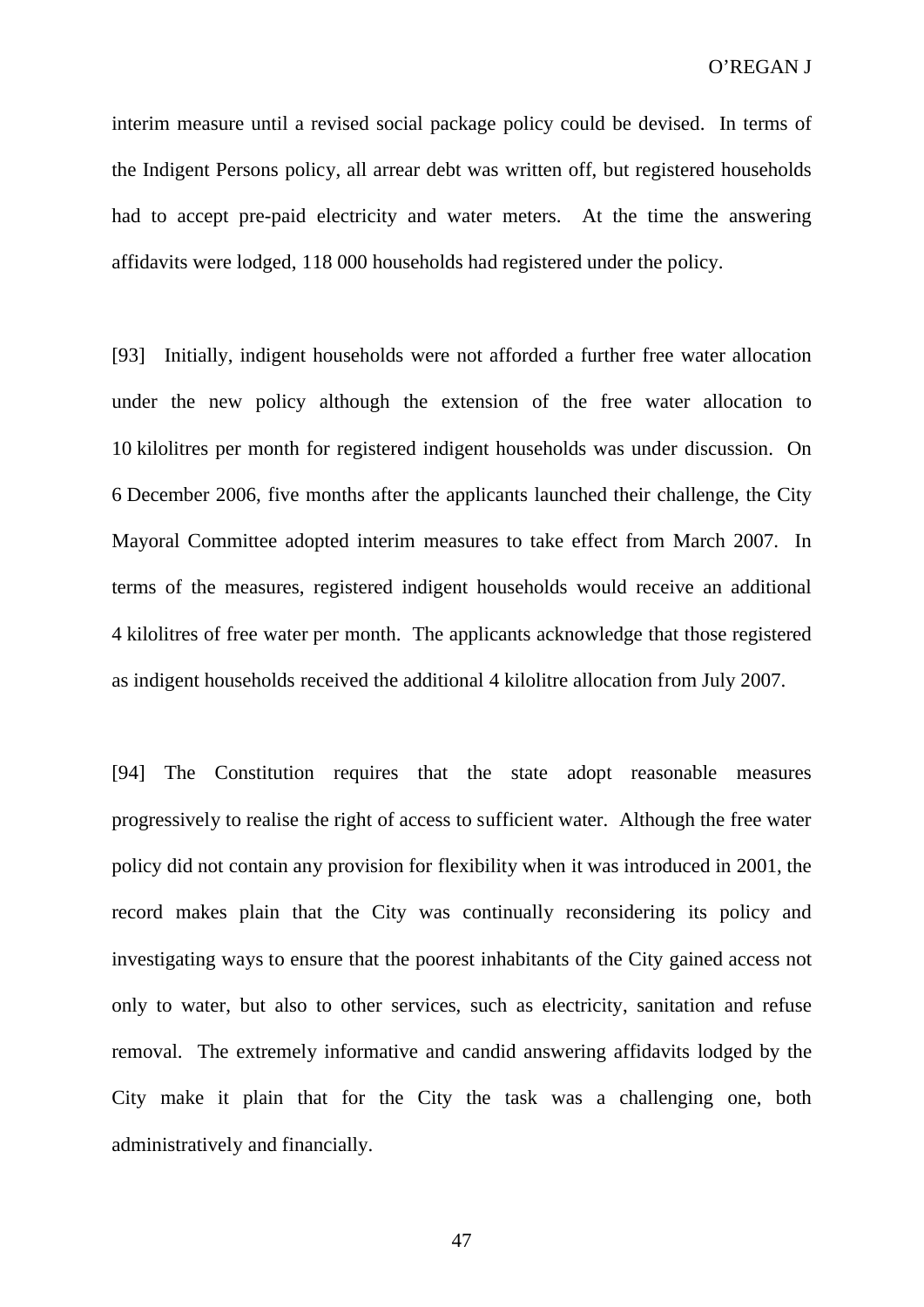[95] If the City had not continued to review and refine its Free Basic Water policy after it was introduced in 2001, and had taken no steps to ensure that the poorest households were able to obtain an additional allocation, it may well have been concluded that the policy was inflexible and therefore unreasonable. This would have been so, in particular, given the evidence that poorer households are also often larger than average and thus most prejudiced by the 6 kilolitre cap. However, the City has not set its policy in stone. Instead, it has engaged in considerable research and continually refined its policies in the light of the findings of its research.

[96] It may well be, as the applicants urge, that the City's comprehensive and persistent engagement has been spurred by the litigation in this case. If that is so, it is not something to deplore. If one of the key goals of the entrenchment of social and economic rights is to ensure that government is responsive and accountable to citizens through both the ballot box and litigation, then that goal will be served when a government respondent takes steps in response to litigation to ensure that the measures it adopts are reasonable, within the meaning of the Constitution. The litigation will in that event have attained at least some of what it sought to achieve.

[97] What is clear from the conduct of the City is that it has progressively sought to increase access to water for larger households who are prejudiced by the 6 kilolitre limit. It has continued to review its policy regularly and undertaken sophisticated research to seek to ensure that it meets the needs of the poor within the city. It cannot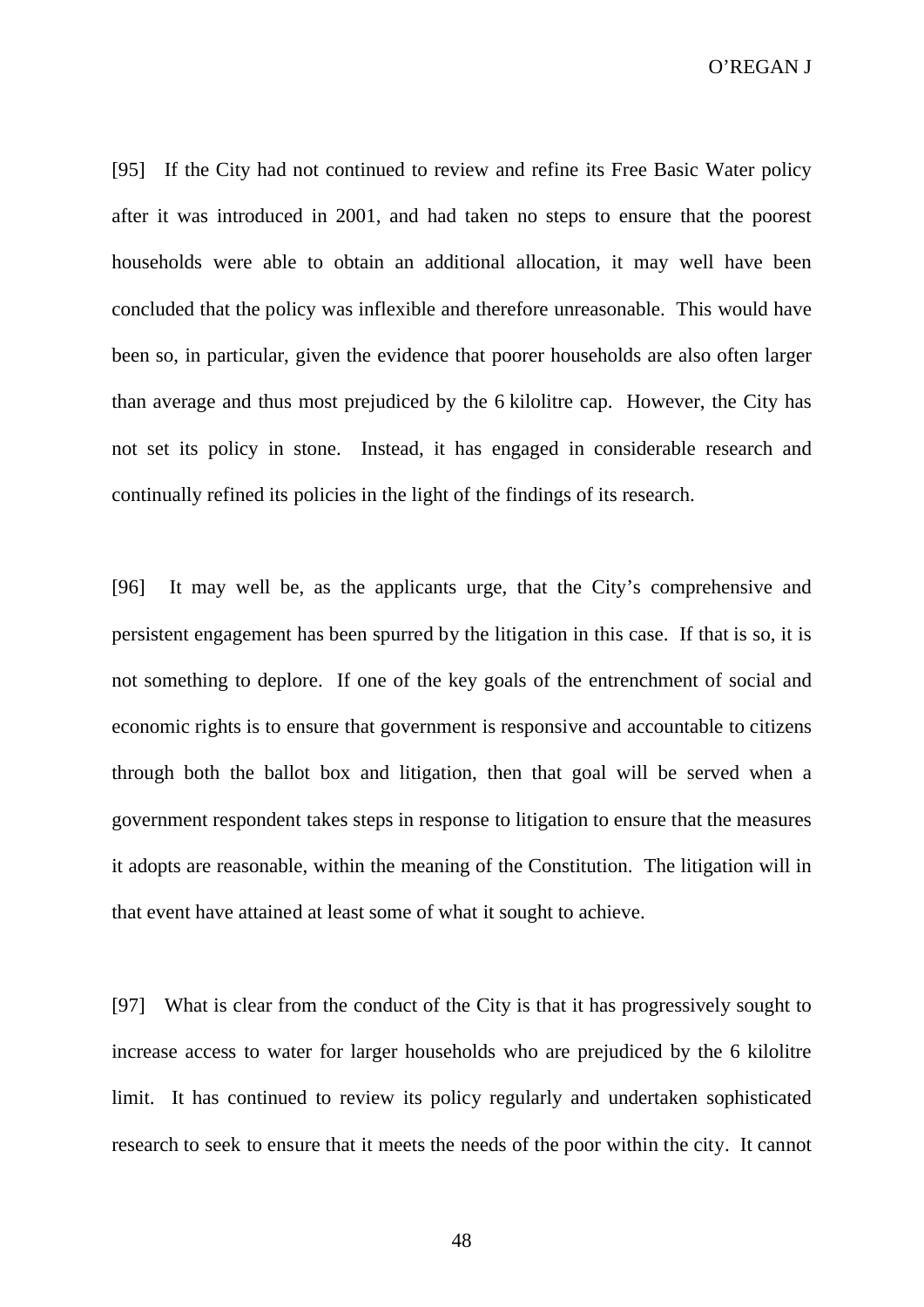therefore be said that the policy adopted by the City was inflexible, and the applicants' argument on this score too must fail.

### *Indigent registration policy*

[98] The applicants also challenge the reasonableness of the City's indigent registration policy on two main grounds: the first is that it is demeaning for citizens to have to register as indigents; and the second is that because only approximately one-fifth of the households who are eligible to register are registered, the policy is unreasonable because it is under-inclusive.

[99] Mr Seedat described how the City has grappled with the question as to whether the provision of services should be on a universally available basis or on a meanstested basis. His affidavit neatly captures the advantages and disadvantages of both systems:

"There are therefore two broad approaches to administering the current social package. One approach – a so-called universalist approach – gives benefits to all households regardless of income. This approach is easy (and therefore cheaper) to administer, but it has the disadvantage of not being targeted only at poor households. Wealthy households that do not really need subsidies also benefit. The second approach – a so-called means testing approach – evaluates whether applicants do or don't have the means to pay for a service. This approach targets the benefit effectively towards poor households, but it also has some disadvantages. One disadvantage is that it asks poor households to present themselves to the City as poor. This is often regarded as undignified, and it results in a situation where many potential beneficiaries prefer not to come forward. Another disadvantage is that means testing is extremely onerous administratively. The system is expensive to run. It is time consuming. It is open to fraud. And it also requires that the City has the ability to check whether the applicants' statement of income is correct or not, and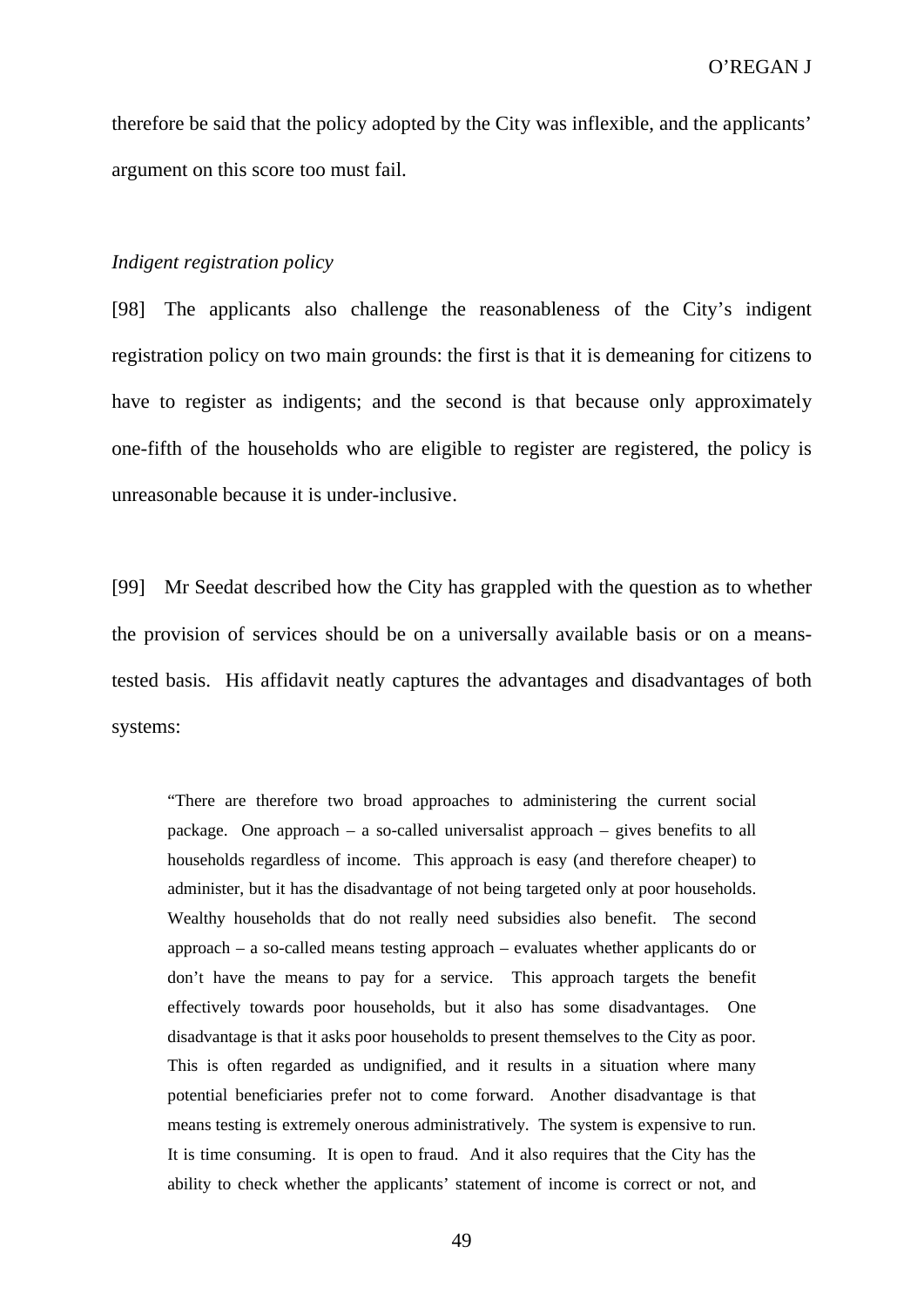keep this information continuously updated. The City must constantly make difficult decisions between systems which while more suitable, are prohibitively expensive to run and those that, while imperfect, are more cost-effective."

[100] This affidavit illustrates the dilemma faced by the City: a universalist approach is administratively simple and therefore cheap but it provides benefits to those who do not need them (something the applicants complain about); the alternative is a meanstesting approach which requires citizens to apply and to prove that they are poor. This approach, while beneficial because it targets those most in need, may be underinclusive because the application procedure is cumbersome or because citizens are unaware of it, or because they are unwilling to identify themselves as poor. The applicants attack both the universalist policy and the means-testing policy for the very reasons given by Mr Seedat. Their attack on the universalist policy has been dealt with above.<sup>62</sup> I now deal with the challenge to the means-testing policy.

[101] Although a means-tested policy requires citizens to apply for benefits and so disclose that they are poor, to hold a means-tested policy to be constitutionally impermissible would deprive government of a key methodology for ensuring that government services target those most in need. Indeed, nearly all social security benefits afforded by the national government are based on means-testing. If meanstesting were to be found to be unconstitutional, government would only be permitted to afford social grants on a universal basis. Such a result would be costly and have the result that those who do not need social benefits would receive them. Means-testing

 $62$  At [83] above.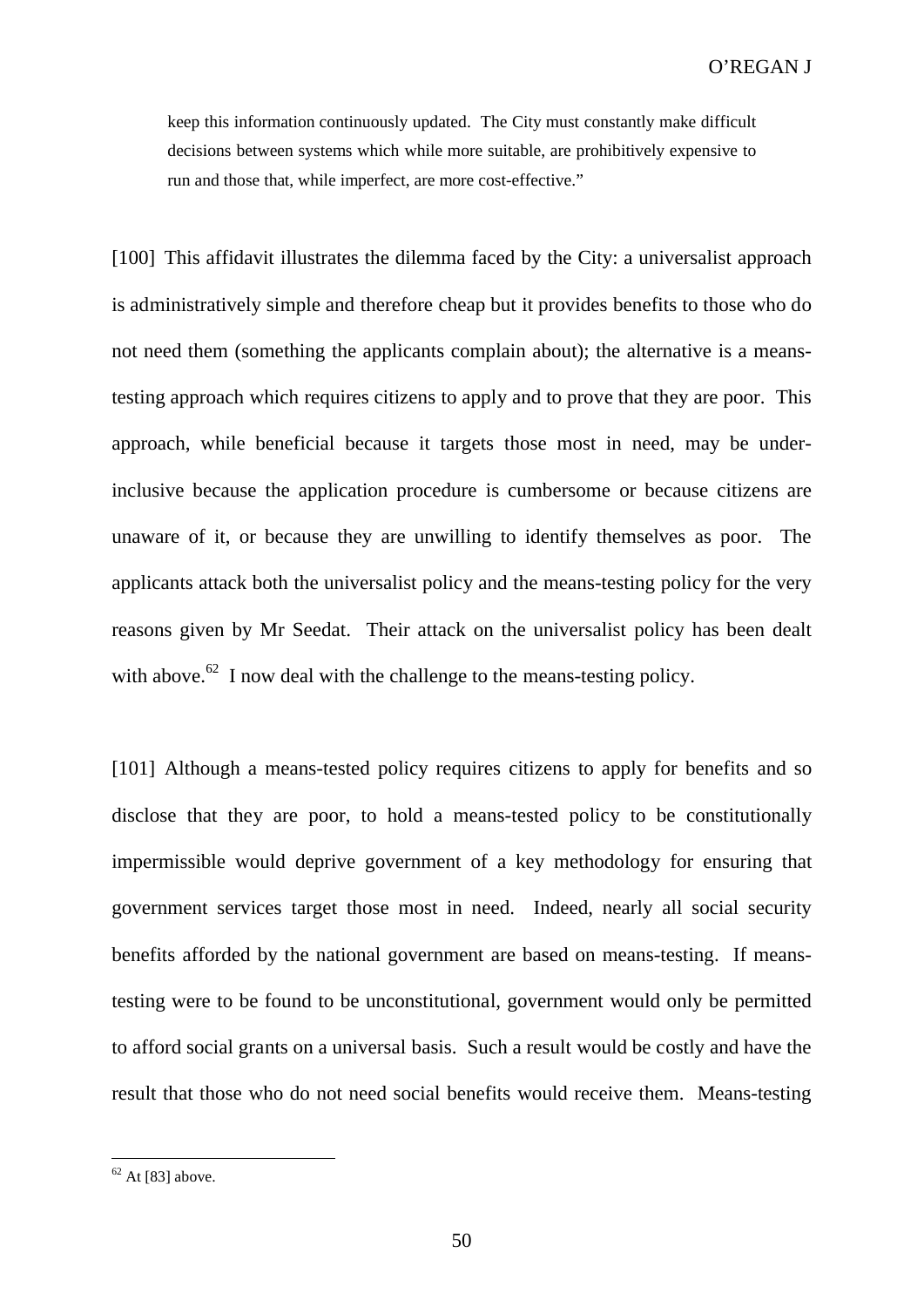may not be a perfect methodology because it is under-inclusive, as Mr Seedat acknowledged, and it may be that those who apply for means-tested benefits dislike doing so, but these considerations must yield to the indisputably laudable purpose served by means-testing: it seeks to ensure that those most in need benefit from government services. In their affidavits, the applicants proposed no third way as an alternative to the provision of universal benefits or means-tested benefits. Nor did their counsel propose one in Court.

[102] What is clear is that the City recognises the dilemma posed by both a universalist policy and a means-tested one. The dilemma is not readily solved. The City continues to review and revise its policy in the light of its administrative experience and information gained from research. In so doing, it cannot be said that the policy as formulated at the time this matter was heard by the High Court was unreasonable. The applicants' argument in this regard must fail.

#### *Exemption procedure under section 118 of the City's Water Services By-laws*

[103] In the light of the conclusion to which I have come in relation to the challenge to the City's Free Basic Water policy, it is not necessary to consider whether the applicants had to lodge an application for an exemption in terms of section 118 before launching this litigation. $^{63}$ 

 $63$  Section 118(1) of the By-laws provides for an exemption procedure in the following terms:

<sup>&</sup>quot;The Council may by resolution exempt any person from complying with a provision of these By-laws, subject to any conditions it may impose, if it is of the opinion that the application or operation of that provision would be unreasonable in the circumstances, provided that the Council may not grant an exemption from any section of this section that may result in–

<sup>(</sup>a) the wastage or excessive consumption of water;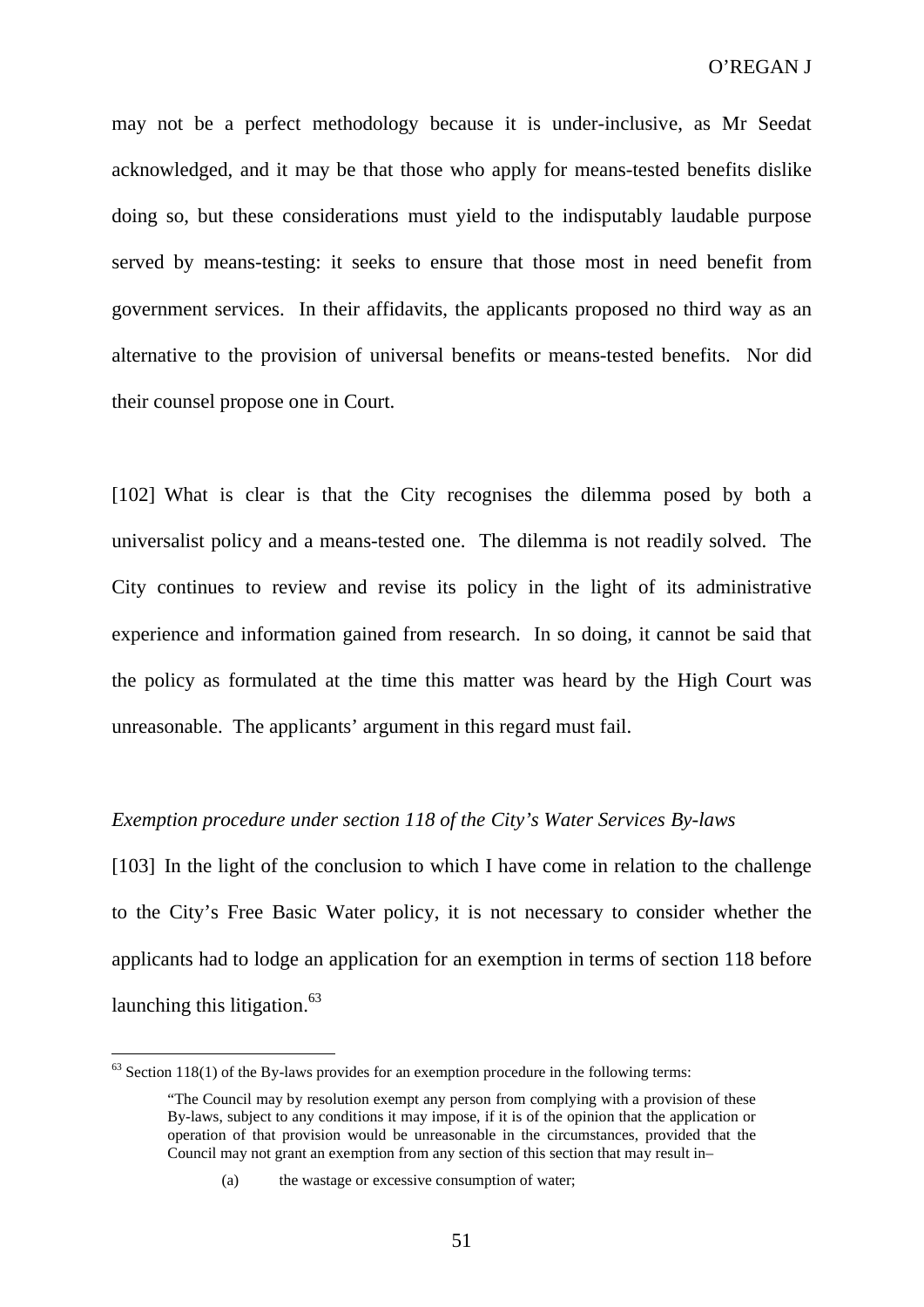[104] I turn now to the second main issue in the case, the installation of the pre-paid water meters.

#### *Installation of pre-paid water meters*

[105] The applicants argue that the installation of the pre-paid water meters was unlawful on the following grounds–

- (a) the installation of the pre-paid water meters by the first and second respondents was not authorised by any law;
- (b) pre-paid water meters are unlawful because they result in unauthorised cutoffs in terms of section 4(3) of the Water Services Act or sections 9C and 11 of the By-laws; and
- (c) the manner in which the pre-paid water meters were introduced was unlawful on one or more of the following grounds–
	- (i) they were introduced by unlawful threat;
	- (ii) they were introduced by an unfair process (in this regard we will need to consider whether the introduction of the meters constituted administrative action as contemplated by the Promotion of Administrative Justice Act 3 of 2000 (PAJA) and whether the consultation provisions in the Local Government:

 <sup>(</sup>b) the evasion or avoidance of water restrictions;

<sup>(</sup>c) significant negative effects on public health, safety or the environment;

<sup>(</sup>d) non-payment for services;

<sup>(</sup>e) the installation of pipes and fittings which are not approved in terms of these By-laws; or

<sup>(</sup>f) non-compliance with the Act or any regulations made in terms thereof."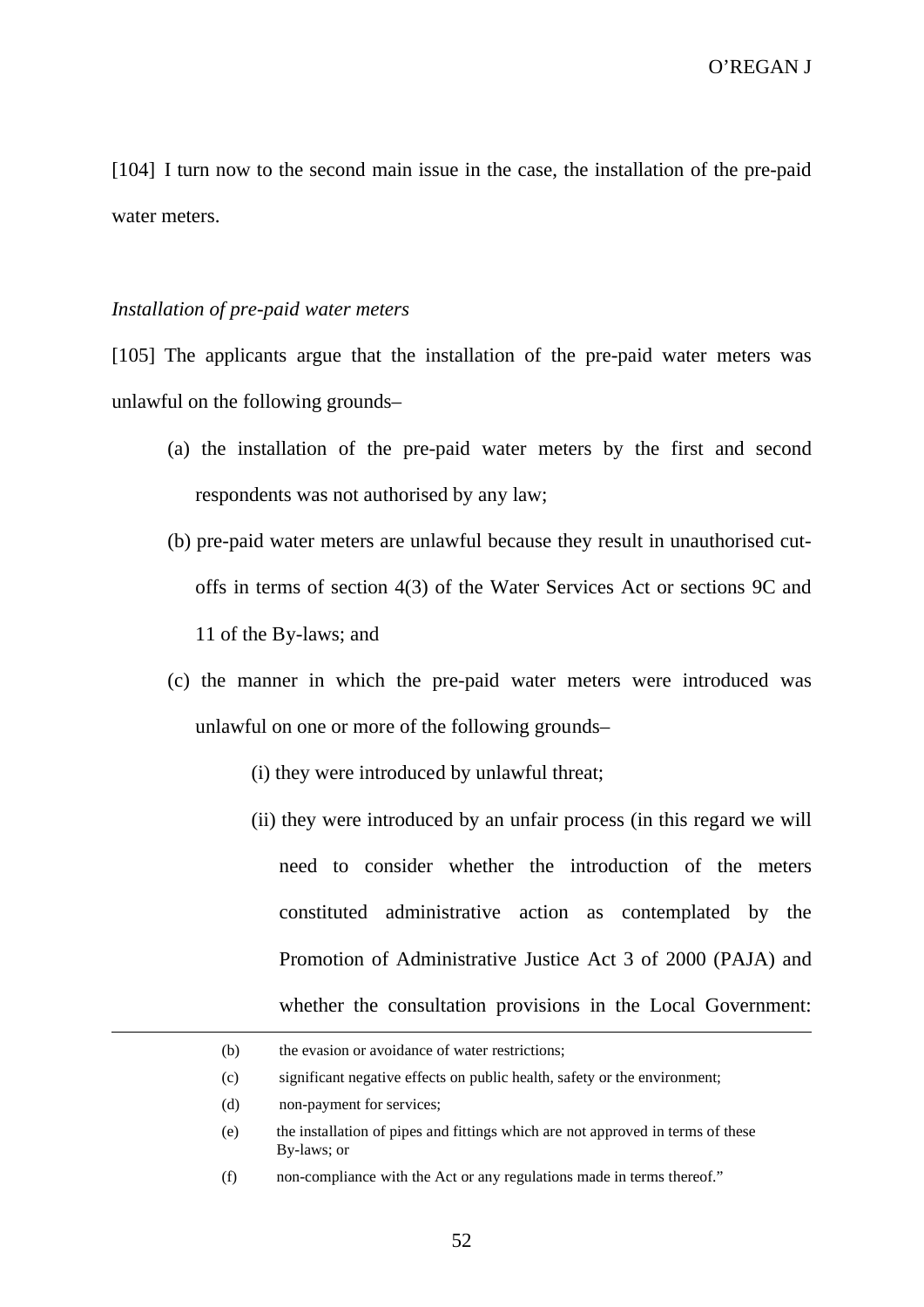Municipal Systems Act 32 of 2000 (the Systems Act) take precedence over PAJA's section 4 procedures);

- (iii) their introduction violated the duty to "respect" the right of access to water in section 27(1) of the Constitution;
- (iv) their introduction violated the duty to take reasonable measures to achieve the right of access to sufficient water (in this regard, we will need to consider whether the introduction constituted a retrogressive measure, or whether it impacted disproportionately on the most desperate);
- (v) their introduction violated the right to equality in section 9(1) of the Constitution (i.e. the introduction of water meters results in differentiation that does not have a rational connection to a legitimate government purpose); and
- (vi) their introduction violated the prohibition on unfair discrimination in section 9(3) of the Constitution (here too the question arises whether the applicants should have relied on the Equality  $Act^{64}$  and not directly on the Constitution).

## *Legal authority to install pre-paid meters*

[106] The applicants argued that there was no authority in law for the introduction of pre-paid water meters in Phiri. In answer, the respondents point to the City's Water

<sup>&</sup>lt;sup>64</sup> Cited above n 54.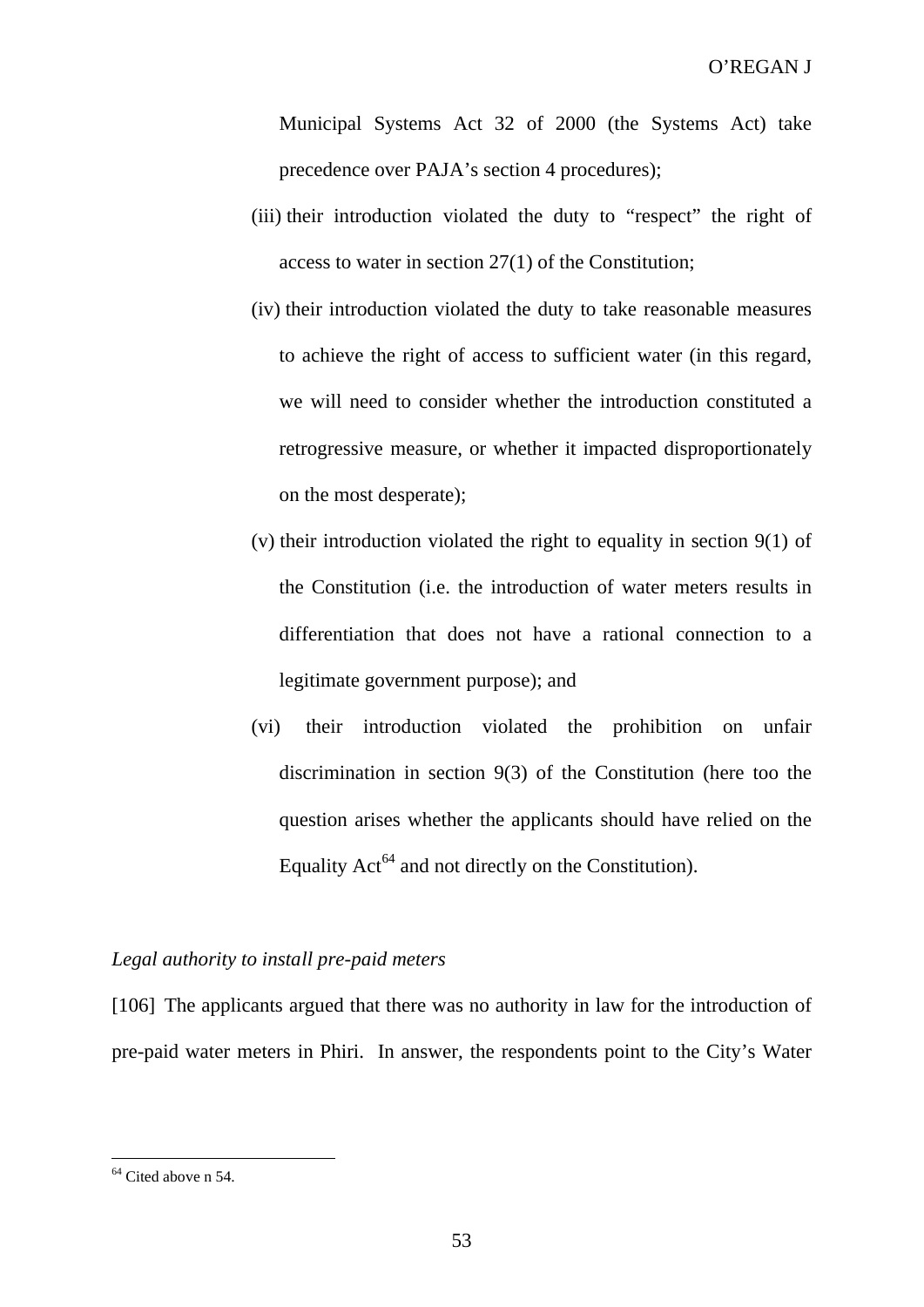Services By-laws. Section 3 of the By-laws is the key provision which provides for different levels of water service.<sup>65</sup>

[107] It is clear, as we have seen above, that section  $3(2)$  establishes three different levels of service provision. Each of the three levels of service provides for a package of water and sanitation services. The first level is the most basic and consists of a communal tap and communal ventilated pit latrines; the second level is a yard standpipe and a sewer connection or shallow communal sewer system with a pourflush toilet; and the third level is a full metered water connection on each stand and a conventional water-borne sewerage system. Section 3(3) is the only provision that expressly mentions pre-paid meters and does so to provide that in certain circumstances they may be extended to Service Level 2 customers.

[108] The applicants (relying on the reasoning of the Supreme Court of Appeal) contend that because it is only section 3(3) that expressly mentions pre-paid meters, the only circumstances in which a pre-paid meter system may be installed are those mentioned in that section (i.e. where a consumer receiving Service Level 2 services contravenes the prescribed conditions). The respondents argue to the contrary that when section  $3(2)(c)(i)$  refers to a "metered full pressure water connection", it refers to both credit meters and pre-paid meters and that pre-paid meters are therefore authorised by section  $3(2)(c)(i)$ .

 $65$  Section 3 of the Water Services By-laws is set out in full above at [78].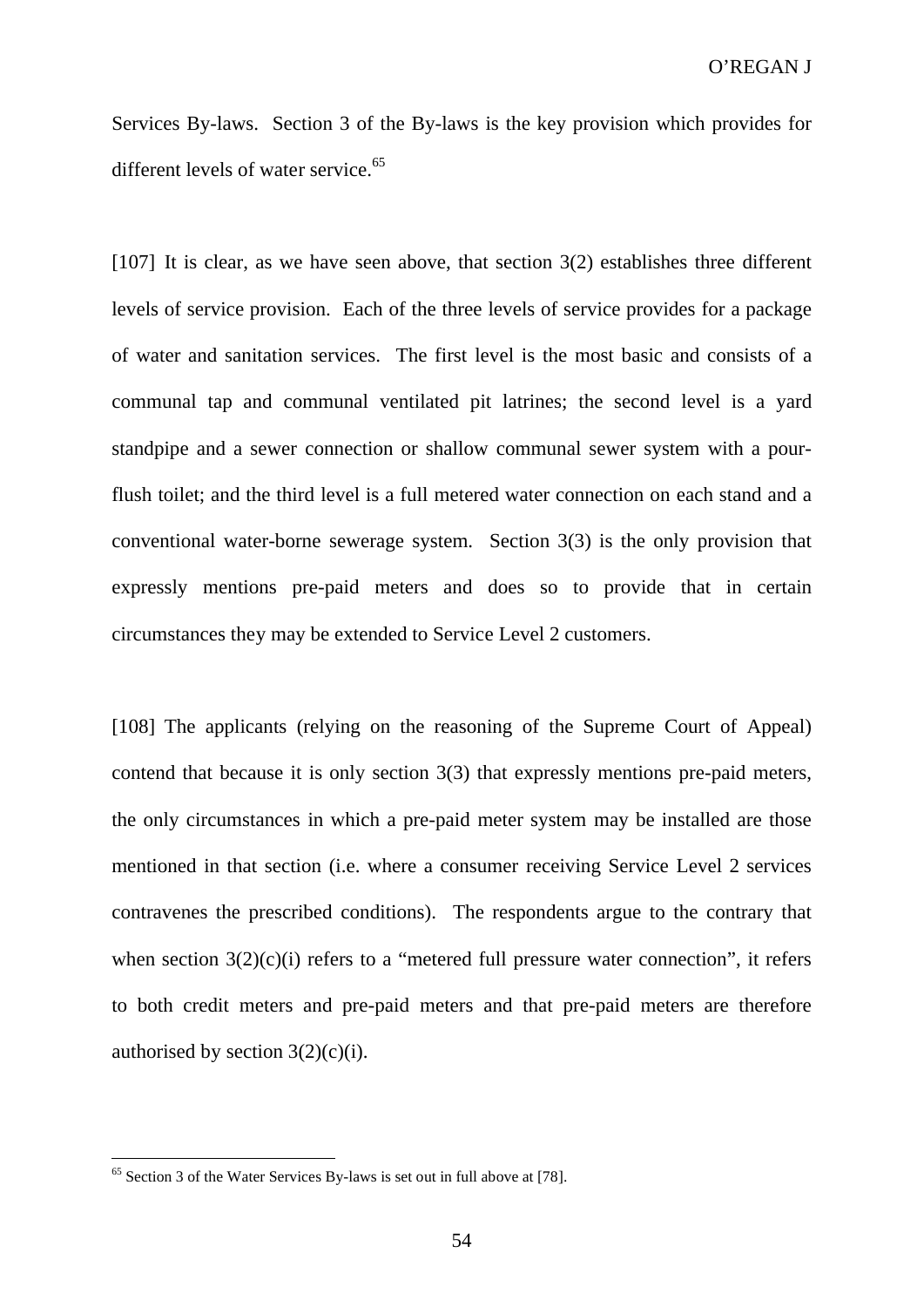[109] The interpretation proposed by the respondents is textually permissible and is, in my view, fortified by four further considerations. The first is that section 3(3) creates a hybrid service level for Service Level 2 customers who default, by providing that they may have pre-paid meters installed but continue only to receive the level of sanitation contemplated in section  $3(2)(b)(ii)$  and (iii). Section  $3(3)$  therefore is not concerned with section  $3(2)(c)$  at all, but only with the conditions in section  $3(2)(b)$ . If it were not for section 3(3), the City might not be permitted to install pre-paid meters for Service Level 2 customers because Service Level 2 is defined in a manner that does not include metering. Understanding section 3(3) in this way makes it plain that it does not have any direct effect at all on the proper interpretation of section  $3(2)(c)(i)$  or the question whether that by-law authorises the installation of pre-paid meters.

[110] A second consideration is that section 95(i) of the Systems Act expressly requires local government to provide accessible pay points for "settling accounts or for making pre-paid for services".<sup>66</sup> The statute thus clearly contemplates that all municipalities shall have the authority to establish pre-paid systems for the provision of services. Given that one of the primary constitutional objects of municipalities is to ensure the provision of services to communities in a sustainable manner<sup>67</sup> and that

. . . .

 $66$  Section 95(i) of the Systems Act provides:

<sup>&</sup>quot;In relation to the levying of rates and other taxes by a municipality and the charging of fees for municipal services, a municipality must, within its financial and administrative capacity–

<sup>(</sup>i) Provide accessible pay points and other mechanisms for settling accounts or for making pre-payments for services."

 $67$  See section 152(1)(b) of the Constitution. Section 152(1) provides:

<sup>&</sup>quot;The objects of local government are–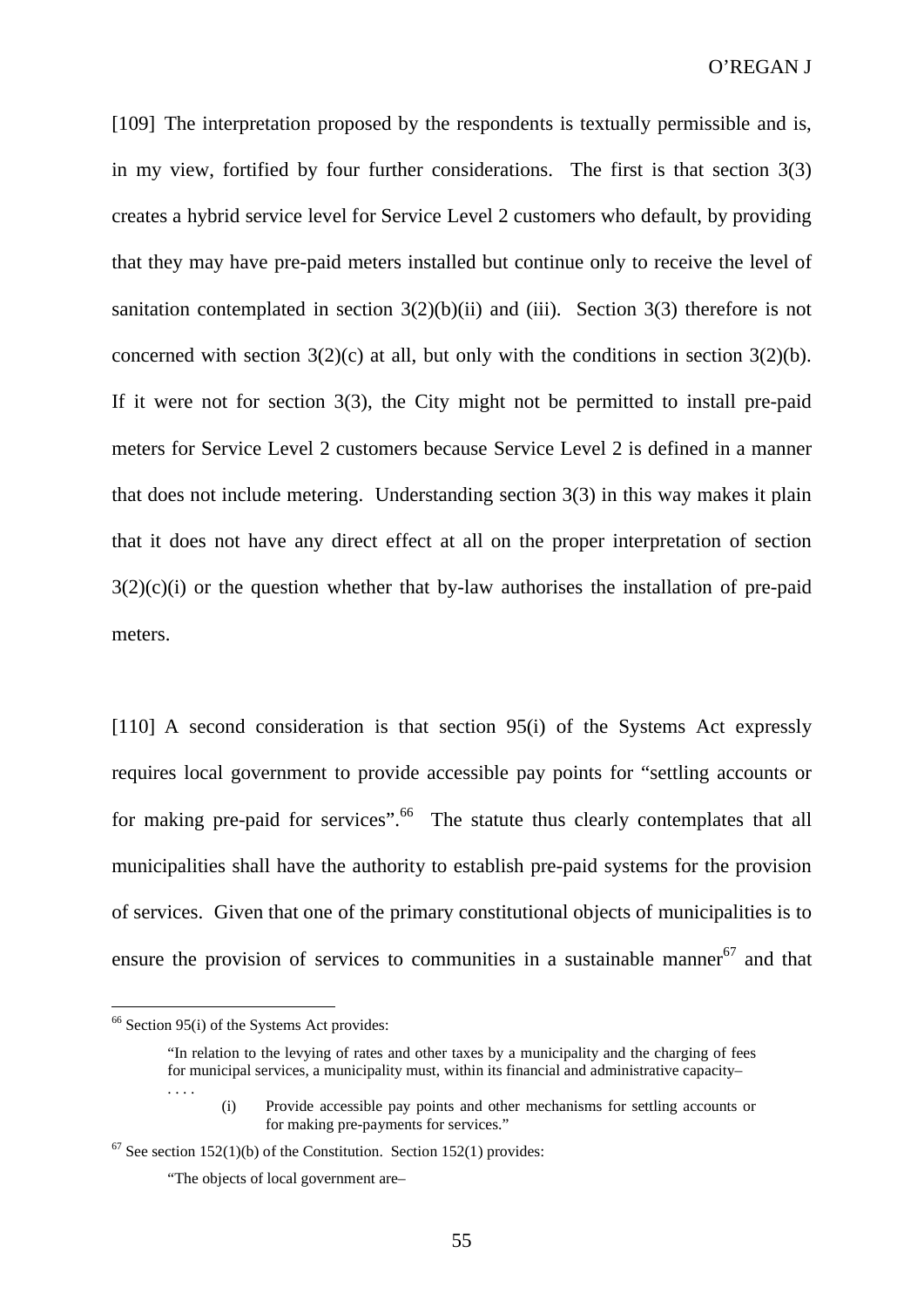section 95 of the Systems Act requires local government to provide for pay points for pre-payments, the installation of pre-payment meters to obtain payment against the provision of water services seems implicitly conferred by the Systems Act.

[111] What is more, section 8(2) of the Systems Act stipulates that a "municipality has the right to do anything reasonably necessary for, or incidental to, the effective performance of its functions and the exercise of its powers". This provision echoes the language of section 156(5) of the Constitution which likewise provides that municipalities have the right to exercise any power reasonably necessary for, or incidental to, the effective performance of their functions.<sup>68</sup> Given that the power to install pre-paid meters is one which is reasonably incidental to providing services to citizens in a sustainable manner that permits cost recovery, it is a power that is reasonably incidental to the effective performance of the functions of a municipality. To the extent that the text of section 3 of the City's Water Services By-laws can be read in a manner that results in the City having that power, that interpretation seems constitutionally appropriate in ensuring that the City has the powers that are reasonably necessary for, or incidental to, the performance of its functions.

- (c) to promote social and economic development;
- (d) to promote a safe and healthy environment; and
- (e) to encourage the involvement of communities and community organisations in the matters of local government."

 $68$  Section 156(5) provides:

 <sup>(</sup>a) to provide democratic and accountable government for local communities;

<sup>(</sup>b) to ensure the provision of services to communities in a sustainable manner;

<sup>&</sup>quot;A municipality has the right to exercise any power concerning a matter reasonably necessary for, or incidental to, the effective performance of its functions."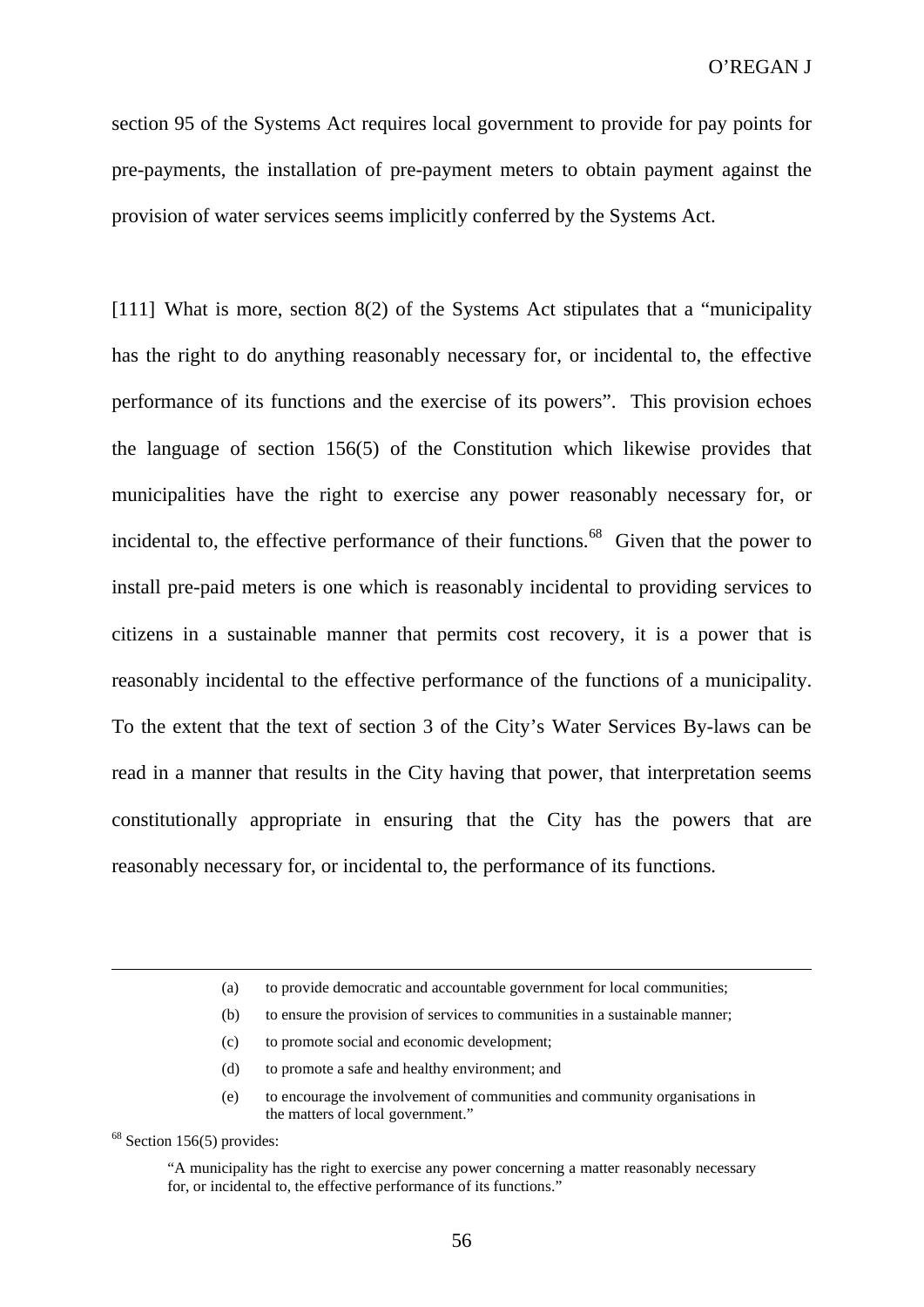[112] Thirdly, the installation of pre-paid meters is (so the record makes plain) an expensive and technically complex exercise. It seems improbable that the By-laws are premised on their use only in the relatively narrow circumstances of section 3(3). The fourth consideration that bolsters this approach is also textual. "Meter" is defined in the By-laws as "a water meter" and a "pre-payment meter" is in turn defined as a "meter that can be programmed to limit the flow of water into a water installation to the amount which has been previously purchased". These definitions make plain that when section  $3(2)(c)(i)$  refers to "meter" that, purely definitionally, includes a prepayment meter.

[113] The Supreme Court of Appeal adopted a different interpretation. In endorsing the applicants' interpretation of section 3(2), the Supreme Court of Appeal relied upon two considerations. The first was section 7 of the City's Water Services By-laws which requires consumers who apply for water services to pay a deposit calculated on the basis of the estimate of the cost of two months' water services. This, the Supreme Court of Appeal reasoned, indicates that the By-laws do not contemplate pre-paid meters at all because it would not be necessary for pre-paid meter users to pay a deposit, and indeed, the City does not require deposits when pre-paid meters are installed.<sup>69</sup> I accept that the By-laws could have been drafted more clearly to provide that deposits are not required from consumers who receive a pre-paid service. It does not follow from the fact that they were not so drafted that the City may not install prepaid meters at all.

<sup>69</sup> See *Mazibuko* (Supreme Court of Appeal) cited above n 22 at para 53.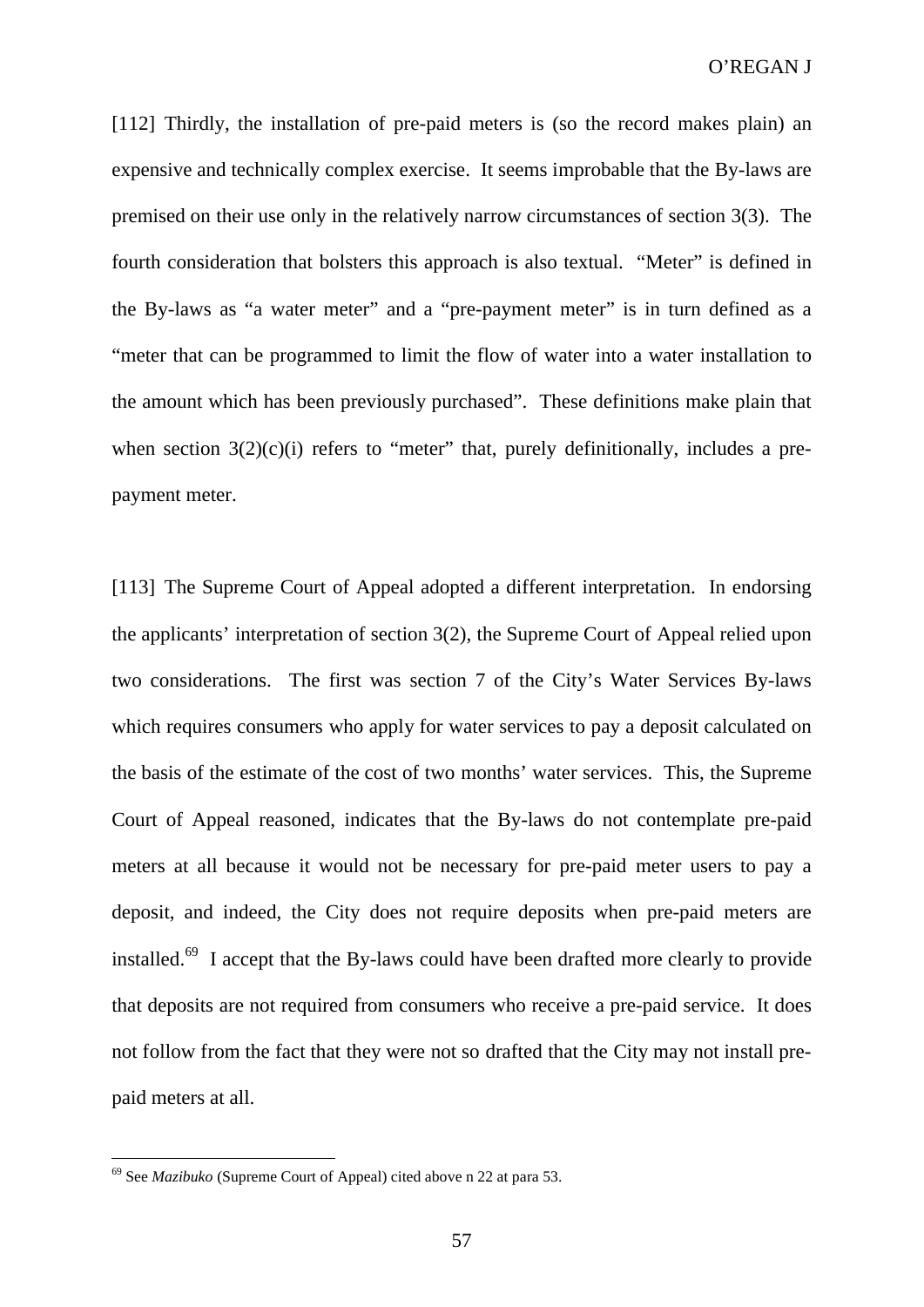[114] Secondly, the Supreme Court of Appeal pointed to the anomaly arising out of the provisions of section 4(3) of the Water Services Act,<sup>70</sup> a matter I turn to in the next section of this judgment. Although I accept that the By-laws could be more clearly drafted, the anomalies identified by the Supreme Court of Appeal are not sufficient to outweigh the considerations I have mentioned in reaching the conclusion I have on the proper interpretation of the By-laws. For these reasons, therefore, the interpretation of section 3(2)(c)(i) of the City's Water Services By-laws proposed by the respondents is to be preferred to that proposed by the applicants and adopted by the Supreme Court of Appeal.

# *Do pre-paid meters result in unauthorised discontinuation of water supply?*

[115] The applicants argued that pre-paid meters result in the unauthorised discontinuation of water supply. They rely on section 4 of the Water Services Act for this contention. Section 4(1) provides that water service providers must set the conditions for the provision of water services and section  $4(2)(c)(iv)$  requires those conditions to provide for the limitation or discontinuation of water services. See Section 21(1)(f) of the Water Services Act contains a similar requirement.<sup>71</sup> Section 4(3) then provides:

. . . .

 $70$  Id at paras 54-6. Section 4(3) of the Water Services Act deals with the discontinuation of water supply.

 $71$  Section 21(1)(f) of the Water Services Act provides as follows:

<sup>&</sup>quot;Every water services authority must make by-laws which contain conditions for the provision of water services, and which must provide for at least–

<sup>(</sup>f) the circumstances under which water services may be limited or discontinued and the procedure for such limitation or discontinuation".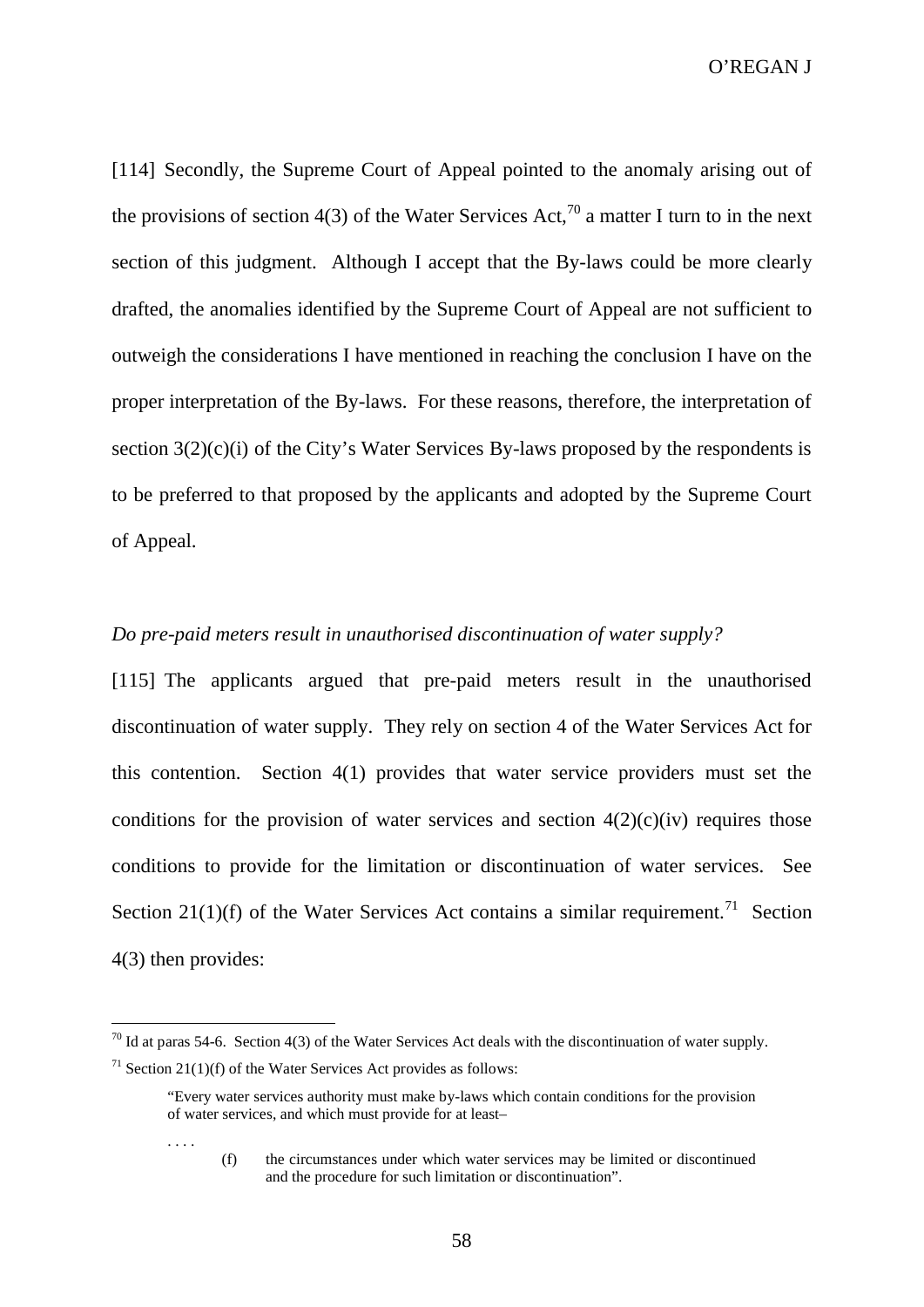"Procedures for the limitation or discontinuation of water services must–

- (a) be fair and equitable;
- (b) provide for reasonable notice of intention to limit or discontinue water services and for an opportunity to make representations, unless–
	- (i) other consumers would be prejudiced;
	- (ii) there is an emergency situation; or
	- (iii) the consumer has interfered with a limited or discontinued service; and
- (c) not result in a person being denied access to basic water services for non-payment where that person proves to the satisfaction of the relevant water services authority that he or she is unable to pay for basic services."

[116] The City has adopted Water Services By-laws as required by section 4 and section 21 of the Water Services Act. Section 11 of the City's Water Services Bylaws deals with the conditions for the limitation or discontinuation of water services.<sup>72</sup>

- (a) at the written request of a consumer;
- (b) if the agreement for the provision of services has been terminated in terms of section 10 and the Council has not received an application for subsequent services to the premises, within a period of ninety days of such termination;
- (c) if the building on the premises to which services were provided has been demolished;
- (d) if the consumer has unlawfully interfered with the water installation or service in any way;
- (e) in an emergency;
- (f) if there has been material abuse of the water services by the consumer or an occupier of the premises; or
- (g) if the use of the water services is creating significant environmental damage or water pollution.
- (2) The Council will, where a water service has been in terms of subsection (1) discontinued, only be obliged to restore it when the prescribed fees for the discontinuation and reconnection of the water service and any applicable deposit have been paid."

 $72$  Section 11 of the City's Water Services By-laws provides as follows:

<sup>&</sup>quot;(1) Subject to the provisions of sections 9, 9A, 9B, 9C, 9D and 10, the Council may limit or discontinue water services provided in terms of these By-laws–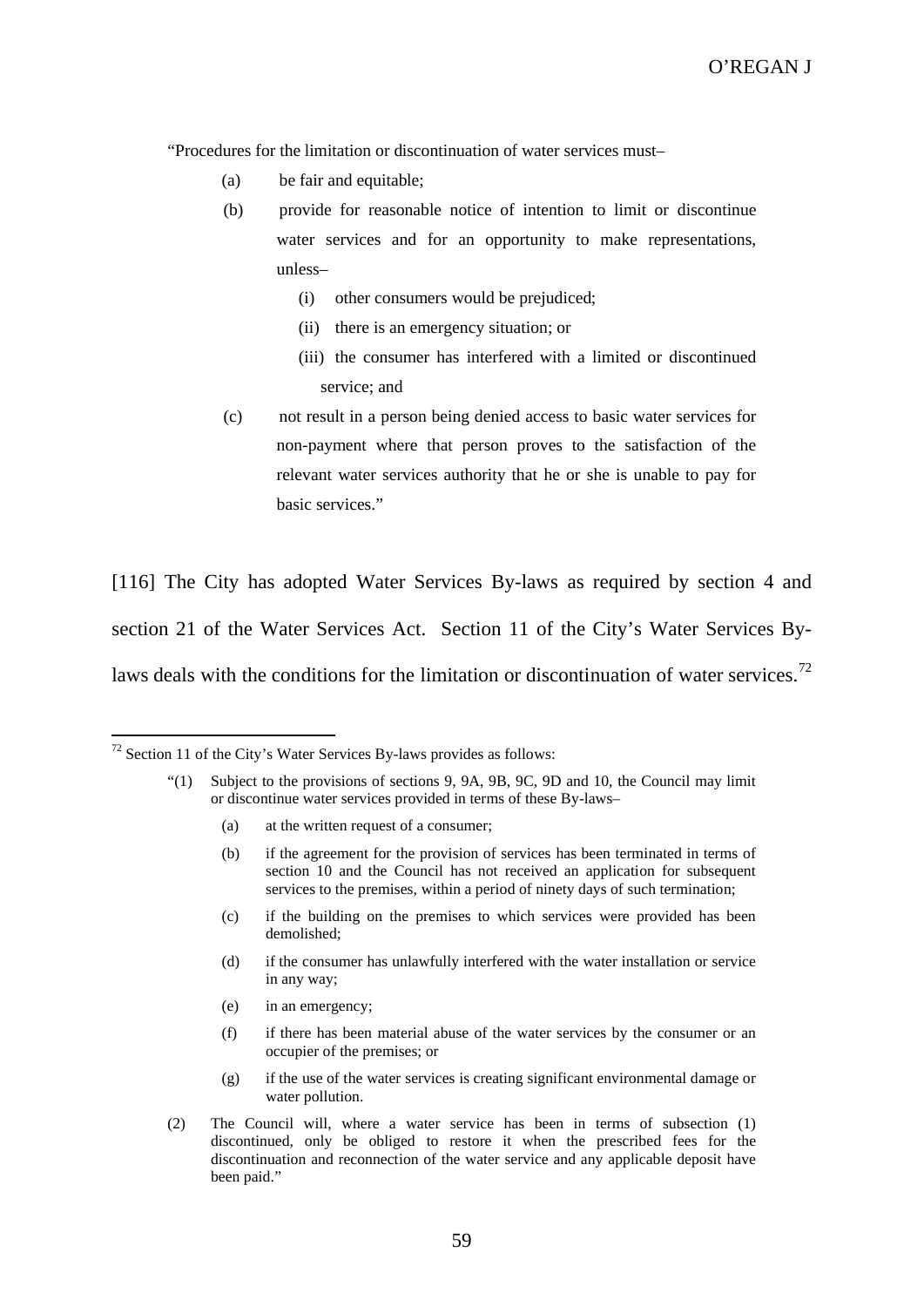Section 11(1)(b) provides that water services may be limited or discontinued if the agreement for the provision of services has been terminated. The By-laws are quite clearly directed at the circumstances in which an accountholder with a credit meter has failed to pay amounts owing. Section 9C provides for final notice to be given to the customer and an opportunity to make representations, followed by the discontinuation of the water supply.<sup>73</sup> If the customer can establish that he or she is

-

- (3) The final demand notice must contain the following–
	- (a) the amount in arrears and any interest payable, and the date by which such arrears and interest must be paid;
	- (b) that the consumer may conclude an agreement with the Council for payment of the arrears amount in instalments within 14 days of the date of final demand notice;
	- (c) that if no such agreement is entered into within the stated period that the water services will be discontinued or limited and that legal action may be instituted against any consumer for the recovery of any amounts 30 days or more in arrear, without further notice;
	- (d) that the consumer's name may be made public, and may be listed with a credit bureau or any other equivalent body as a defaulter;
	- (e) that the account may be handed over to a debt collector or attorney for collection;
	- (f) proof of registration as an indigent consumer in terms of the Council's indigent policy must be handed in to the Council on or before the date for payment contemplated in paragraph (a); and
	- (g) that an indigent consumer is only entitled to basic water services and that an indigent consumer will be liable for payment in respect of water services used in excess of the quantity of basic services.
	- (h) an opportunity for the consumer to make representation in writing, on or before the date of payment contemplated in paragraph (a).
- (4) Interest may be levied on all arrears at a rate prescribed by the Council from time to time.
- (5) The amount due and payable by a consumer constitutes a consolidated debt, and any payment made by a consumer of an amount less than the total amount due will be allocated in reduction of the consolidated debt in the order determined by the Council.

 $73$  Section 9C provides:

<sup>&</sup>quot;(1) If a consumer fails to pay the amount due and payable on or before the final date for payment, the unpaid amount is in arrears and a final demand notice may be sent and may be hand delivered or posted, per mail, to the most recent recorded address of the consumer.

<sup>(2)</sup> Failure to deliver or send a final demand notice does not relieve a consumer from paying such arrears.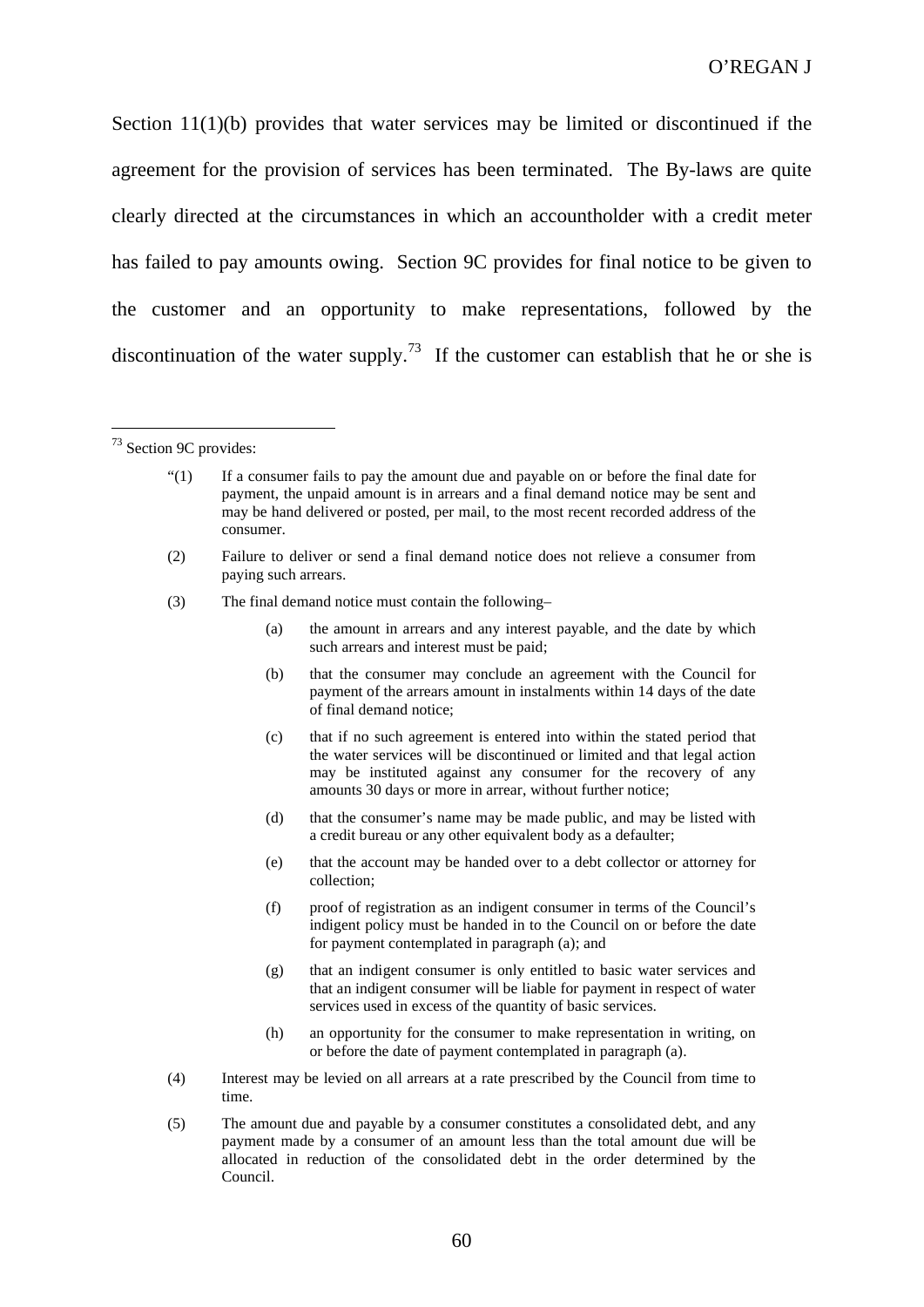- (6) The Council may, after the expiry of the period allowed for payment in terms of the final demand notice, hand deliver or send, per mail, to the last recorded addr ess of the consumer–
	- (a) a discontinuation notice informing such consumer that the provision of water services will be, or has been discontinued on the date stated on the discontinuation notice;.
	- (b) a discontinuation notice must contain information advising the consumer of steps which can be taken to have the service re-connected.
- (7) If representations made by a consumer are unsuccessful either wholly or in part, a final demand notice complying with the provisions of subsections  $(3)(a)$  to  $(g)$  must be given to the consumer in the manner provided for in subsection (1), stipulating that no further representations may be made.
- (8) Subject to the provisions of the Act, and subject to the provisions of the Promotion of Administrative Justice Act, 2000 (Act No 3 of 2000), having been observed, save that the Council's reasons for its decision to act must be supplied within seven days after a request therefore; the Council may discontinue water services to a consumer if–
	- (a) full payment was not received within the period stated in the final demand notices referred to in subsections (3) and (7);
	- (b) no agreement was entered into for the payment of arrears in instalments;
	- (c) no proof of registration as an indigent was furnished within the period provided for in the final demand notice contemplated in subsections (3) and (7);
	- (d) no payment was received in accordance with an agreement for payment of arrears;
	- (e) no representations as contemplated in paragraph (h) of subsection (3) were made within the period provided for in the final demand notice, contemplated in subsection (3); and
	- (f) the representations referred to in subsection (7) have not been wholly acceded to by the Council.
- (9) Where an account rendered to a consumer remains outstanding for more than 60 days–
	- (a) the defaulting consumer's name may be made public, and may be listed with a credit bureau or any other equivalent body as a defaulter; and
	- (b) may be handed over to a debt collector or an attorney for collection.
- (10) A consumer will be liable for any administration fees, costs incurred in taking action for the recovery of arrears and any penalties, including the payment of a higher deposit.
- (11) Where a body corporate is responsible for the payment of any arrears amount to the Council in respect of a sectional title development the liability of the body corporate shall be extended to the members thereof, jointly in proportion to the participation quota of each sectional title unit.
- (12) No action taken in terms of this section due to non-payment will be suspended or withdrawn, unless the arrears, any interest thereon, administration fee, additional charges, costs incurred in taking legal action and any penalty, including the payment of a higher deposit, which are payable, are paid in full.
- (13) Subject to the provisions of the Act, an agreement for payment of the arrears amount in instalments, entered into after the water services were discontinued, will not result in the water services being restored until the arrears, any interest thereon,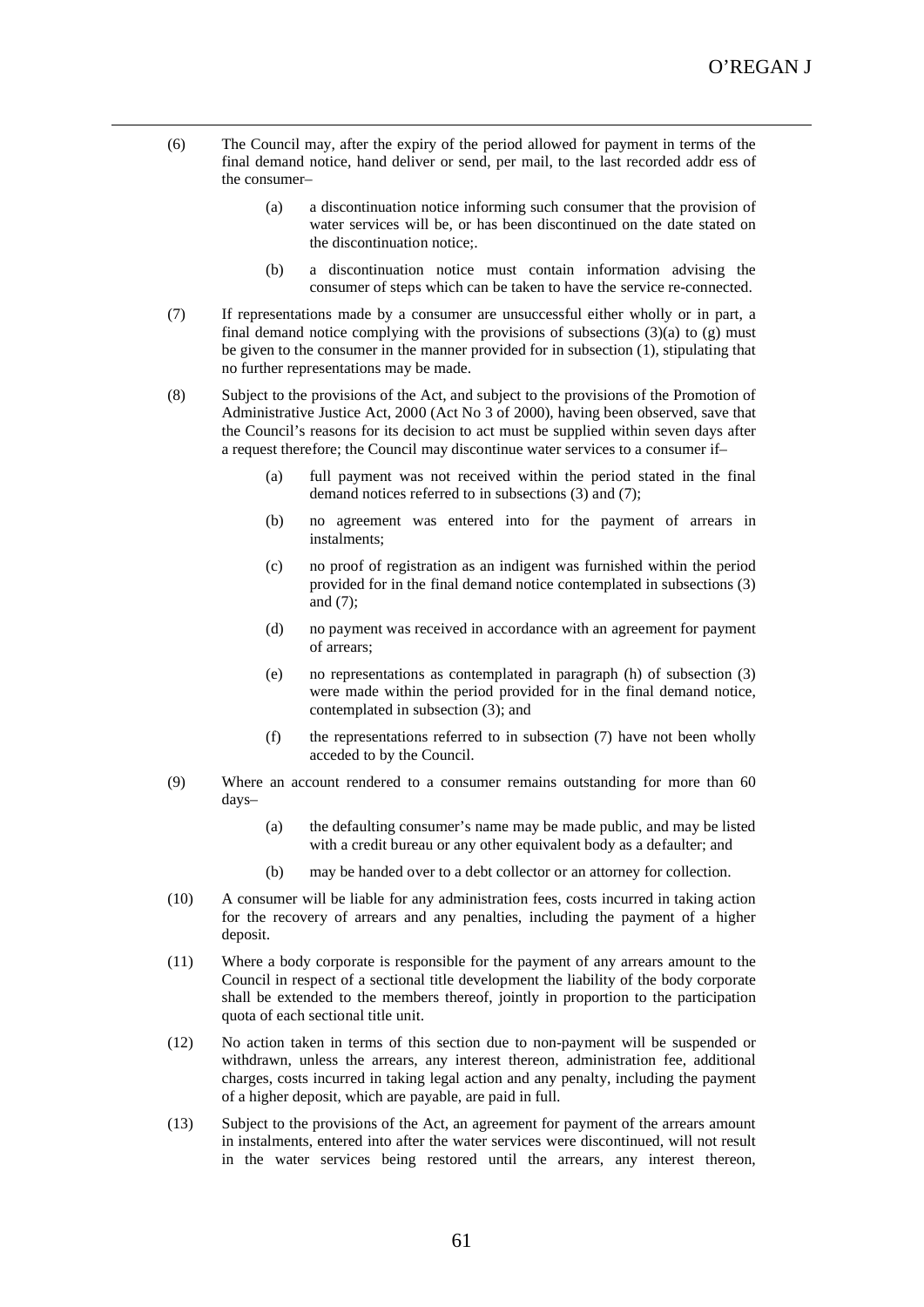indigent, the customer will continue to be provided with a basic water supply (6 kilolitres per month) but any water beyond that amount will have to be paid for by the customer.<sup>74</sup> The By-laws dealing with limitation and discontinuation of water supply do not deal with this situation. They provide for the permanent discontinuation or limitation of the water supply to customers with credit meters. They are not concerned with the suspension of water supply when a customer needs to purchase more credit to maintain the water supply through a pre-paid meter.

[117] The applicants argue that the By-laws do not provide for the protections contemplated in section 4(3) of the Water Services Act in circumstances where a water supply is interrupted since a pre-paid meter suspends the provision of water to a customer until that customer purchases additional credit. It is clear that the By-laws do not expressly do so. The applicants argue that the consequence is that the installation of the meters is invalid. I am not sure that this is correct. It may be that if the applicants are correct that the By-laws do not provide protections required by section 4(3) in relation to the suspension of services when credit runs out on a prepaid meter, this might found a challenge to the By-laws for failing to provide for the protections contemplated in section 4(3). Even if their argument is correct, it is not obvious that the result would be that the installation of pre-paid meters itself is unlawful, particularly given the conclusion above that the City has the power to introduce a pre-paid meter system.

administration fees, costs incurred in taking legal action and any penalty, including payment of a higher deposit, are paid in full."

 $74$  Section 9C(3)(g).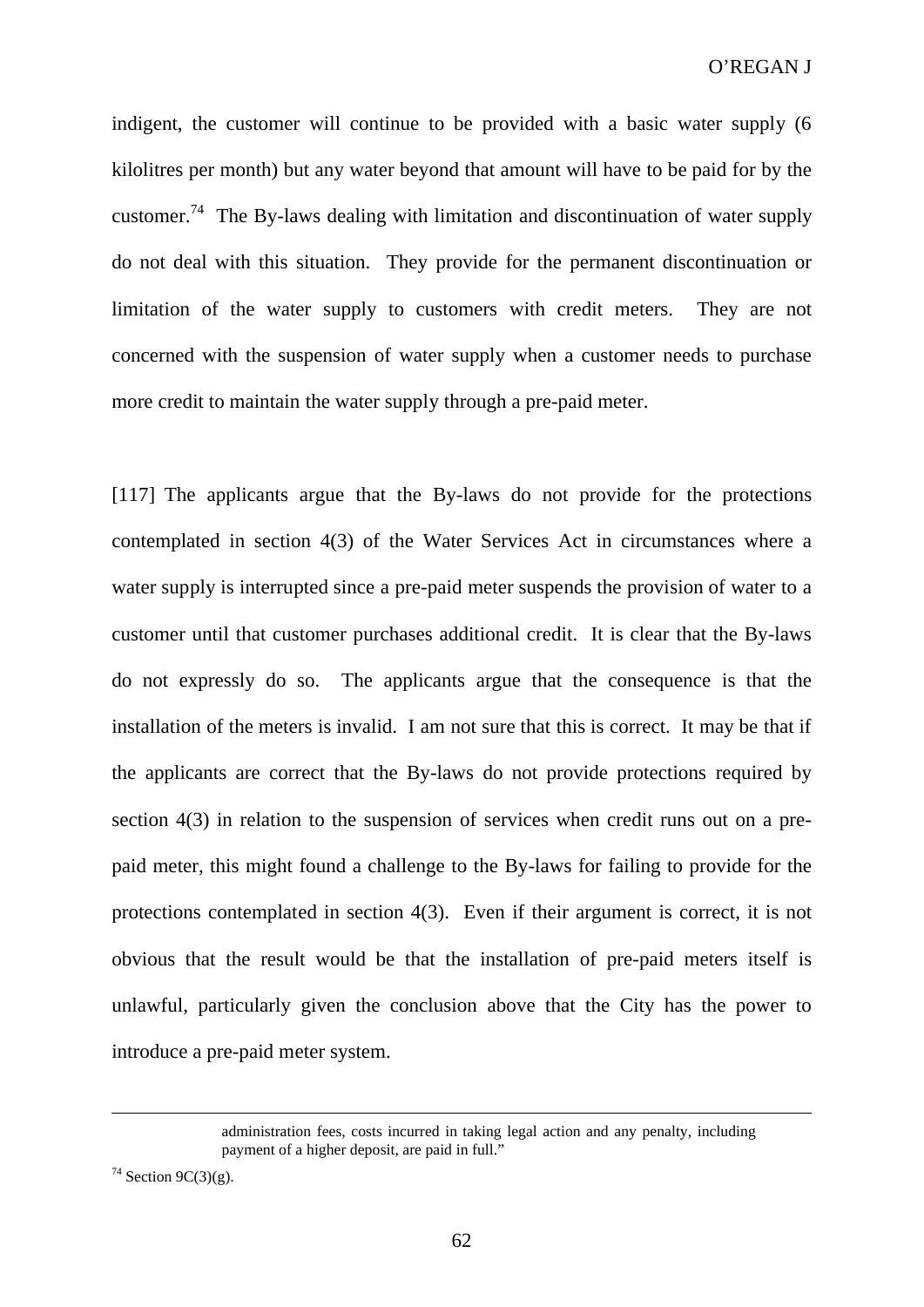[118] Be that as it may, the first question is whether, when section 4(3) speaks of "the limitation or discontinuation of water services", it refers to the suspension of water services that occurs when the free basic water allowance runs out and a customer does not top up the pre-paid meter by purchasing credit.

[119] The respondents argue that the suspension of water supply under a pre-paid credit meter system is not a discontinuation of a water supply within the meaning of section 4(3) of the Water Services Act. To determine what is meant by "discontinuation" in section 4(3), we need first to consider what the word itself means, and then consider that meaning in the light of the purpose of section 4(3).

[120] The ordinary meaning of "discontinuation" is that something is made to cease to exist.<sup>75</sup> The water supply does not cease to exist when a pre-paid meter temporarily stops the supply of water. It is suspended until either the customer purchases further credit or the new month commences with a new monthly basic water supply whereupon the water supply recommences. It is better understood as a temporary suspension in supply, not a discontinuation.

[121] The purpose of section 4(3) of the Water Services Act is to ensure that where a water service is limited or discontinued, that it will be done in a fair and equitable manner, that reasonable notice and an opportunity to be heard will be provided for,

<sup>75</sup> *The Concise Oxford Dictionary of Current English* (Clarendon Press, Oxford 1990) defines "discontinue" as "cease to or cause to cease to exist".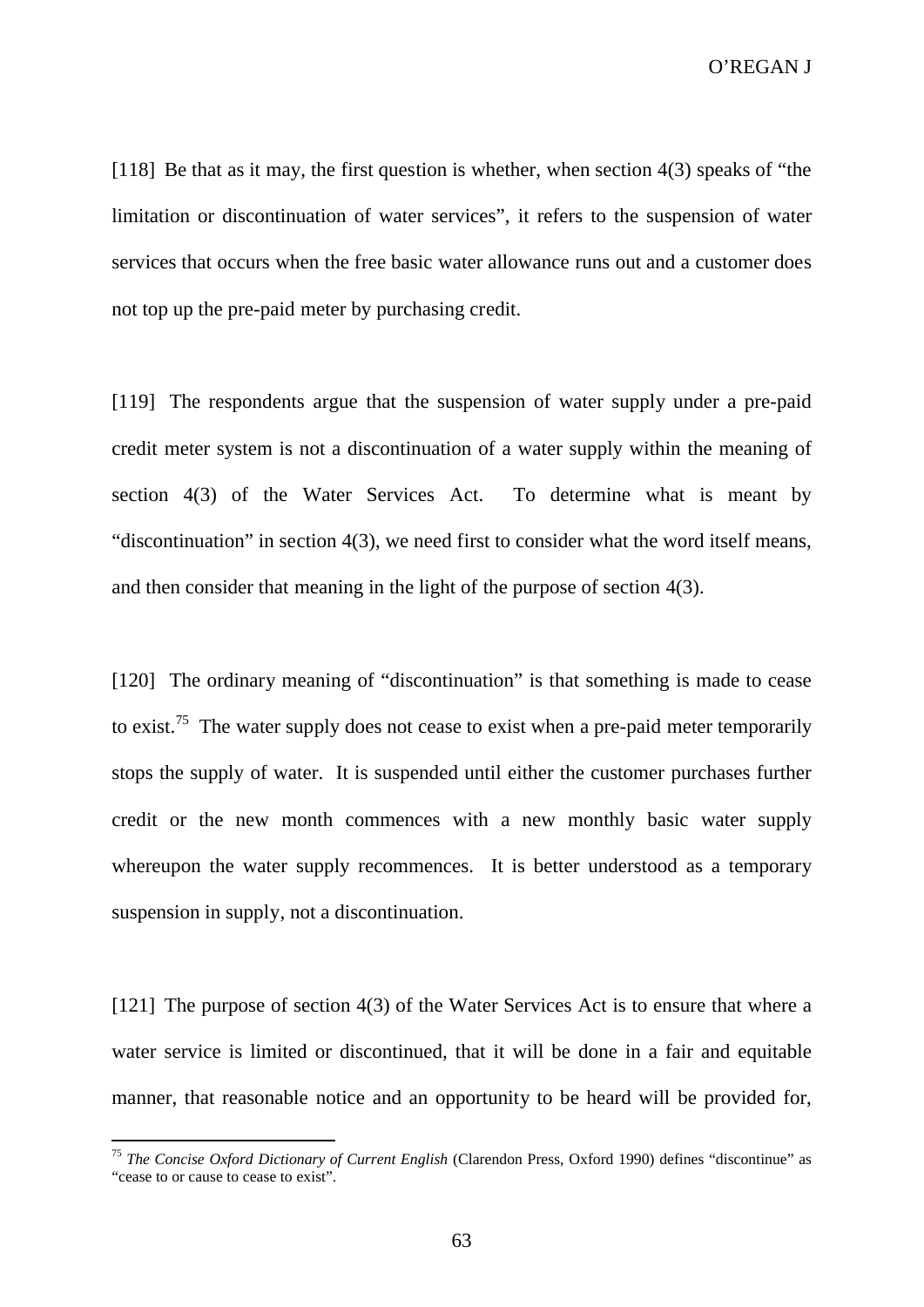and finally that the discontinuation will not result in an indigent person being denied access to basic water services. The national minimum for basic water services is prescribed as contemplated in the Act by regulation 3(b) of the National Water Standards Regulations, discussed above. That amount is 6 kilolitres per household per month. In Johannesburg, under the City's Free Basic Water policy, the suspension of water services under a pre-paid system never results in indigent customers being denied access to basic water services which are supplied each month regardless of whether a customer topped up the water service during the previous month or not.

[122] Could section 4(3) mean that every time a water supply, provided through a pre-paid meter is about to be suspended because the credit purchased for the water supply is at its end, reasonable notice and an opportunity to be heard must be provided to the relevant customer by the municipality? This would, in my view, have a result that borders on the absurd. It would require the municipality to give advance notice and an opportunity to be heard, possibly several times a month or more to every person who has a pre-paid meter installed. For there is no reason why the reasonable notice should only apply when the suspension of the service arises because the basic water supply has been exhausted. On the applicants' argument it would arise every time the pre-paid water allowance has been consumed and it is time to purchase a further allocation.

[123] A right to be heard is provided for when a person's rights are materially affected. A customer in Johannesburg who has a pre-paid water meter understands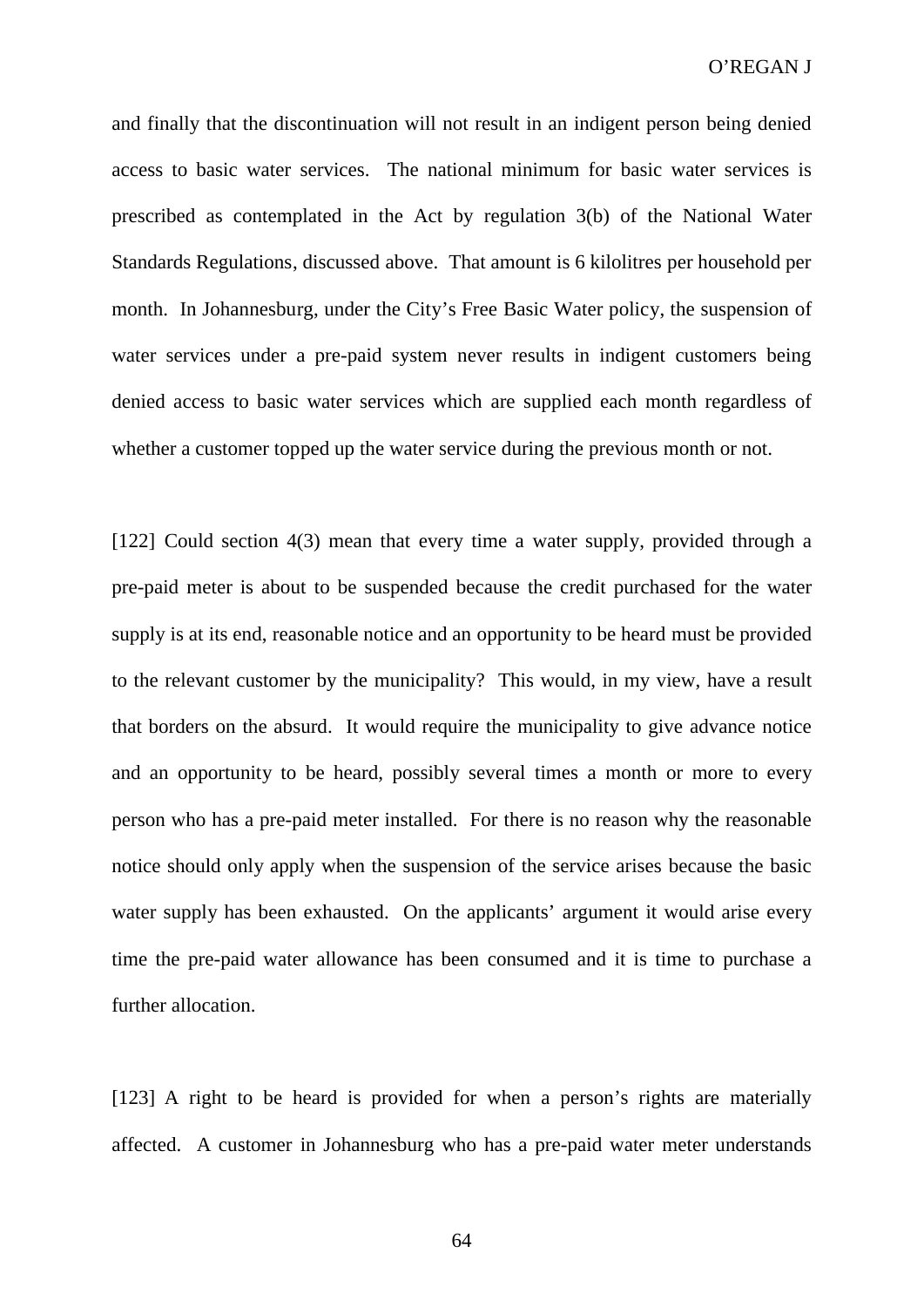that the water meter will provide a certain quantity of water which may be exhausted; and that, at the latest then, the customer should purchase new credit to recommence the water supply or wait for the beginning of a new month. To require the City to provide notice and an opportunity to be heard each time a pre-paid allowance is about to expire, as the applicants contend, would be administratively unsustainable and in most cases serve no useful purpose. It is an interpretation of section 4(3) that could not have been intended.

[124] Accordingly, I conclude, in the light of the purpose of section 4(3) coupled with the ordinary meaning of "discontinuation", that section 4(3) regulates the circumstances where a water service provider intends to implement a permanent discontinuation or limitation of the water service. It does not apply to a discontinuation or limitation that may be undone by the purchase of pre-payment vouchers or the renewal of the basic water supply at the end of every month. Section 4(3) is thus not directed at the suspension in water services that occurs when either the monthly basic water supply has been exhausted or when the water purchased on credit has been used up.

# *Was the introduction of pre-paid meters unlawful on other grounds?*

#### *(a) Unlawful threat?*

[125] When the City abolished the "deemed consumption" system of water service, it offered residents of Phiri a choice of either Service Level 2 (a yard standpipe with a restricted flow) or Service Level 3 with a pre-paid meter. Residents who did not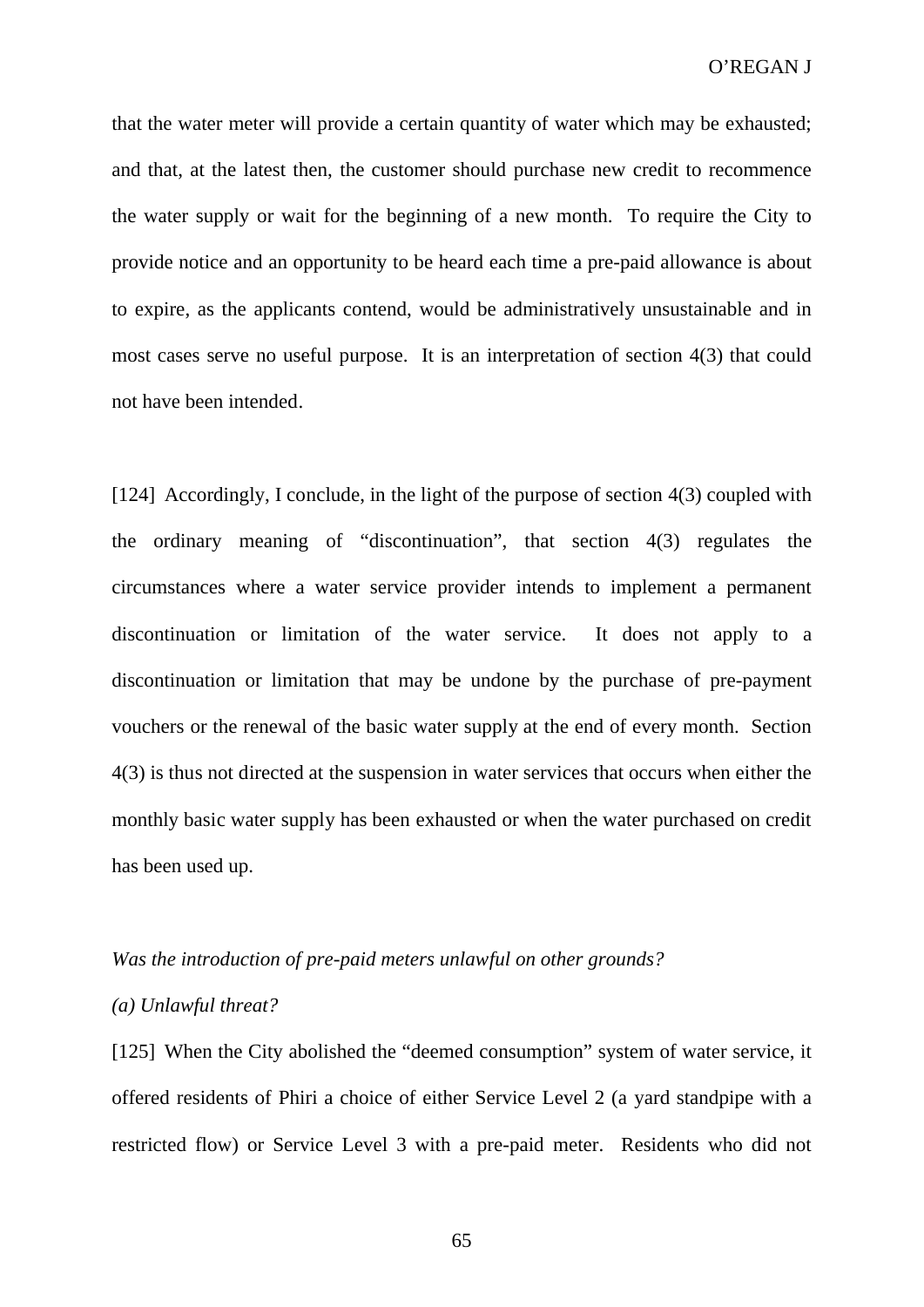accept either of these service levels were to be left without any water supply at all. The applicants argue that the City therefore required residents to choose between Service Level 2 or 3 at the same time as unlawfully threatening to terminate their water supply.

[126] Any resident of the City who wishes the City to provide them with a water service is limited to the options the City offers. As long as those options are lawful, it cannot be said that by limiting the options, the City is forcing the resident to make a choice against the background of an unlawful threat. If the options are unlawful, then the resident may challenge them. If they are lawful, the resident cannot complain that they are forced to accept them. The applicants accept that the "deemed consumption" system of water supply was unsustainable and needed to be abolished and replaced by a better system. Their complaint lies in the options offered. If those options are lawful, that complaint has no force. But the options the City provided to the residents of Phiri were lawful. The argument going to unlawful threat cannot therefore be sustained.

# *(b) Unfair process?*

[127] The applicants argue that the City's decision to introduce pre-paid water meters was a decision within the meaning of administrative action as defined in PAJA. Section 4(1) of PAJA stipulates that all administrative decisions which affect the public must be preceded by public participation.<sup>76</sup> Moreover, the applicants point to

 $76$  Section 4(1) of PAJA provides: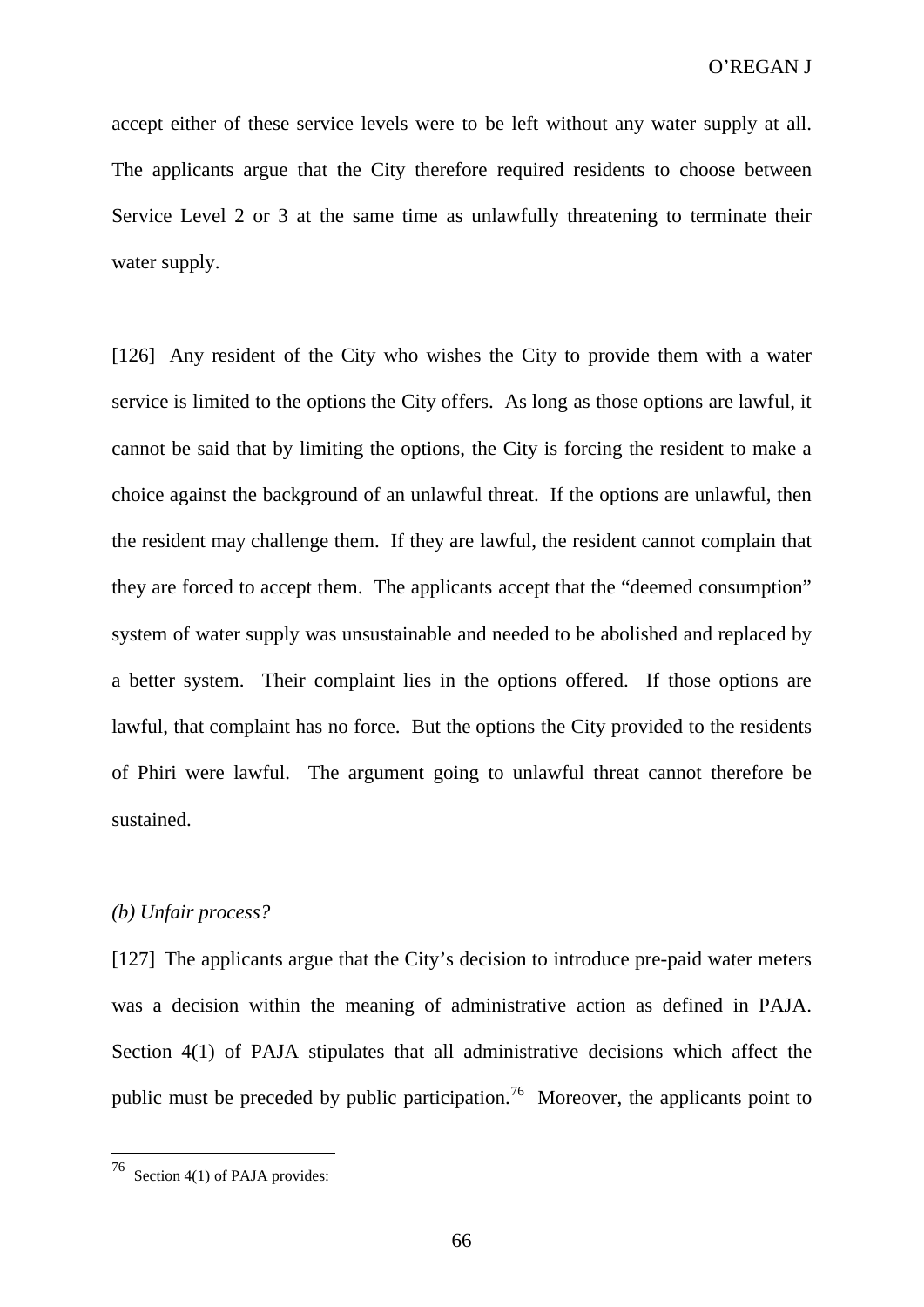section 4(2)(e) of the Systems Act, which places a duty on the Council to consult the local community about the "level, quality, range and impact of municipal services" and the "available options" for the delivery of services.<sup>77</sup> The applicants argue that because the City did not hold a public enquiry or a notice and comment procedure before implementing the decision to introduce pre-paid meters, it failed to comply with PAJA.

[128] The response of the respondents is fourfold: first they contend that, because in their replying affidavits the applicants expressly foreswore reliance on PAJA, they are not entitled to rely on PAJA in these proceedings. Secondly, the respondents point out that, if the applicants are permitted to rely on PAJA, the application was brought well outside the 180 day time limit for such challenges. The application was launched in July 2006, nearly 18 months after Operation Gcin'amanzi in Phiri was completed and more than three years after the decision to approve Operation Gcin'amanzi was

 "In cases where an administrative action materially and adversely affects the rights of the public, an administrator, in order to give effect to the right to procedurally fair administrative action, must decide whether–

- (*a*) to hold a public inquiry in terms of subsection (2);
- (*b*) to follow a notice and comment procedure in terms of subsection (3);
- $(c)$  to follow the procedures in both subsections (2) and (3);
- (*d*) where the administrator is empowered by any empowering provision to follow a procedure which is fair but different, to follow that procedure; or
- (*e*) to follow another appropriate procedure which gives effect to section 3."

<sup>77</sup> Section 4(2)(*e*) of Systems Act provides:

"The council of a municipality, within the municipality's financial and administrative capacity and having regard to practical considerations, has the duty to–. . .

- (*e*) consult the local community about—
	- (i) the level, quality, range and impact of municipal services provided by the municipality, either directly or through another service provider; and
	- (ii) the available options for service delivery".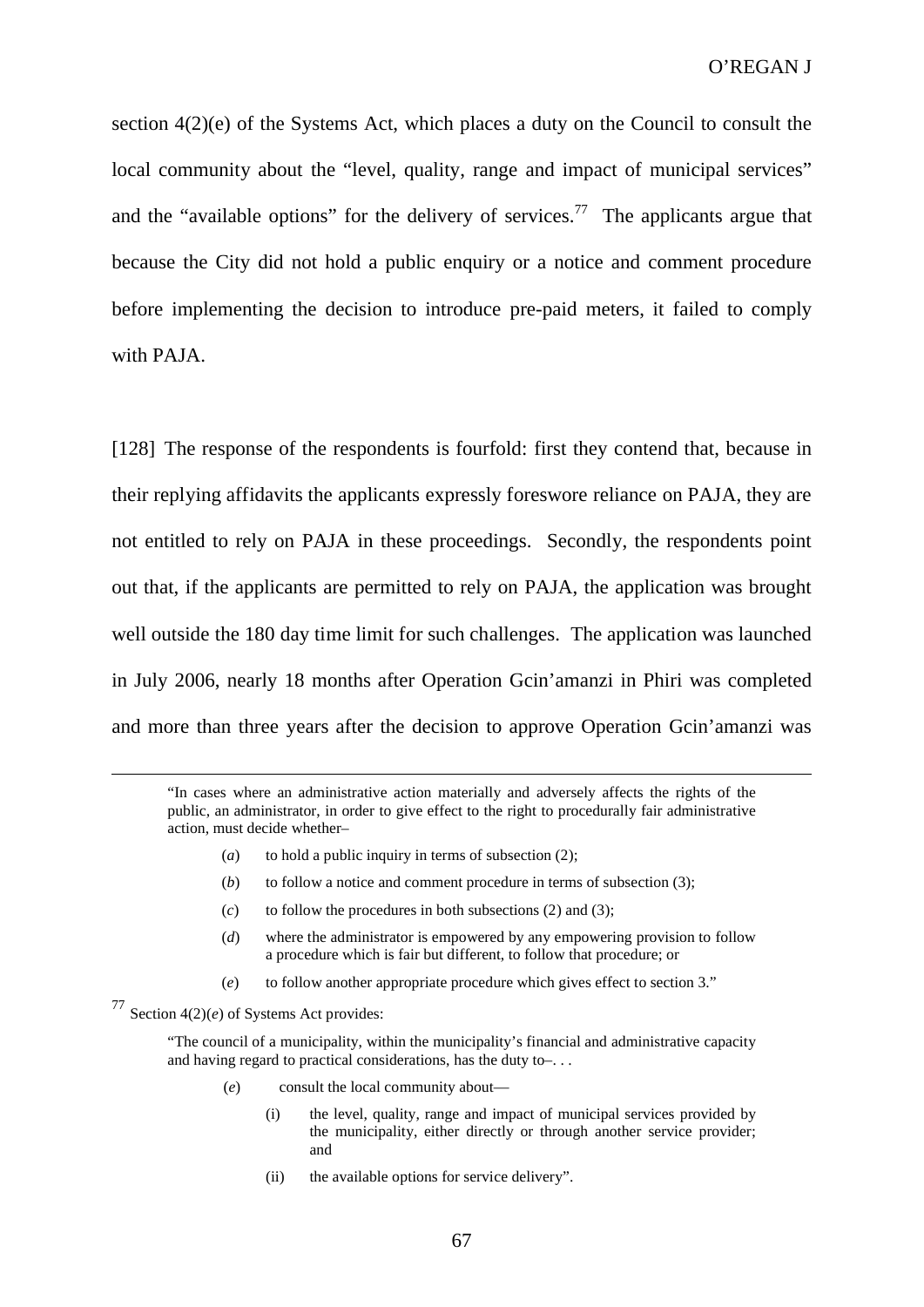taken by the City in May 2003. Thirdly, they argue that the decision to introduce prepaid meters did not constitute administrative action but properly construed was a policy decision taken by the municipality within its executive powers. And finally, they argue that if the decision did constitute administrative action, the City in any event acted fairly.

[129] As described above,<sup>78</sup> Operation Gcin'amanzi was initiated and designed during 2002 by Johannesburg Water, the water services provider contracted by the City to provide water services to citizens. The project was developed in response to the problems faced with water provision in areas that had formerly been provided with water on a "deemed consumption" basis, and particularly in Soweto, which was responsible for the greatest volumes of unaccounted for water. Mr Still noted that Soweto was responsible for "unacceptably high water losses" and had a "runaway water supply problem". An outline of the proposed project was tabled and considered at meetings of the Johannesburg City Mayoral Committee in September and November 2002. In due course, Operation Gcin'amanzi was incorporated in Johannesburg Water's Business Plan for 2003 to 2005 and approved by the Johannesburg City Council at a meeting held on 28 and 29 May 2003. Johannesburg Water then implemented Operation Gcin'amanzi.

[130] Did the decision by the Johannesburg City Council to approve the implementation of Operation Gcin'amanzi constitute administrative action within the

<sup>78</sup> See [13]-[16] above.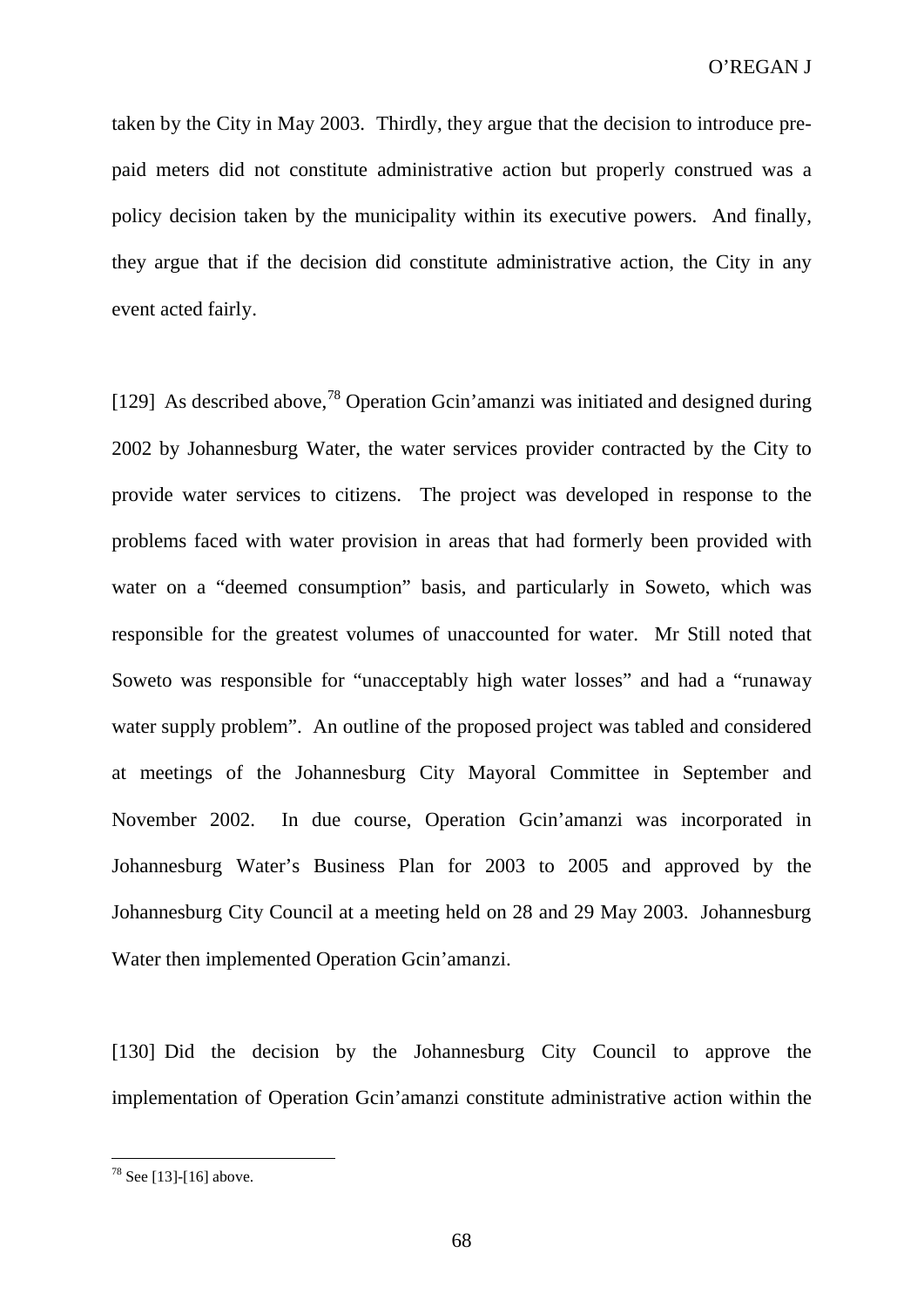meaning of PAJA? The decision to implement Operation Gcin'amanzi was authorised by a resolution of the City Council after receiving a full proposal from Johannesburg Water. As this Court has held in a series of earlier judgments,<sup>79</sup> in our constitutional order local government is recognised as the third sphere of government, and the Council is a deliberative body which exercises both legislative and executive functions. Where a decision is taken by a municipal council in pursuance of its legislative and executive functions, therefore, that decision will not ordinarily be administrative in character. This principle is recognised in paragraphs (*cc*) and (*dd*) of the definition of "administrative action" contained in section 1 of PAJA which expressly excludes the executive or legislative powers or functions of a municipal council.<sup>80</sup>

The Court continued at para 38 as follows:

 $\overline{a}$ 

"The constitutional status of local government is thus materially different to what it was when Parliament was supreme, when not only the powers but the very existence of local government depended entirely on superior legislatures."

80 Section 1 of PAJA defines "administrative action" as follows:

- " $\ldots$  any decision taken, or any failure to take a decision, by-
	- (*a*) an organ of state, when–
		- (i) exercising a power in terms of the Constitution or a provincial constitution; or
		- (ii) exercising a public power or performing a public function in terms of any legislation; or
	- (*b*) a natural or juristic person, other than an organ of state, when exercising a public power or performing a public function in terms of an empowering provision,

which adversely affects the rights of any person and which has a direct, external legal effect, but does not include–

<sup>79</sup> See *Fedsure Life Assurance Ltd and Others v Greater Johannesburg Transitional Metropolitan Council and Others* [1998] ZACC 17; 1999 (1) SA 374 (CC); 1998 (12) BCLR 1458 (CC) at para 26 where the following was said:

<sup>&</sup>quot;Under the interim Constitution (and the 1996 Constitution) a local government is no longer a public body exercising delegated powers. Its council is a deliberative legislative assembly with legislative and executive powers recognised in the Constitution itself."

See also, for example, *City of Cape Town and Another v Robertson and Another* [2004] ZACC 21; 2005 (2) SA 323 (CC); 2005 (3) BCLR 199 (CC) at para 58.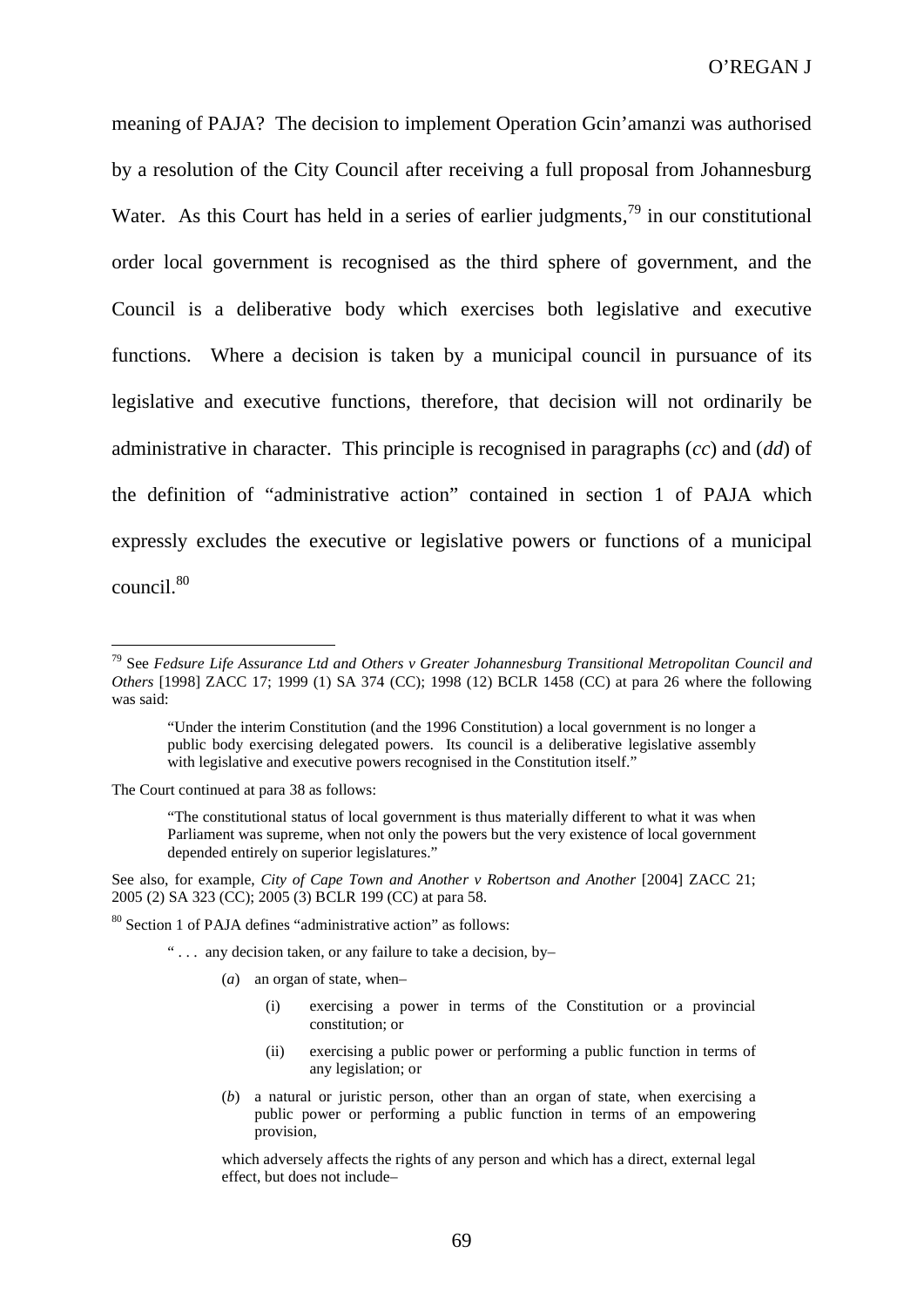[131] When the Johannesburg City Council adopted the Business Plan of Johannesburg Water which includes operation Gcin'amanzi, it was exercising executive powers to determine how services should be implemented in the City. The applicants' argument that that decision constituted administrative action cannot therefore be sustained. It is not necessary in the light of this conclusion to consider the other arguments raised by the respondents to counter that contention.

[132] Although the applicants' primary attack is directed at the decision to implement Operation Gcin'amanzi, they also suggested at times that the manner in which the project was implemented was procedurally unfair. In particular, they complain that when Mrs Mazibuko was approached by the community worker regarding the

- (*cc*) the executive powers or functions of a municipal council;
- (*dd*) the legislative functions of Parliament, a provincial legislature or a municipal council;
- (*ee*) the judicial functions of a judicial officer of a court referred to in section 166 of the Constitution or of a Special Tribunal established under section 2 of the Special Investigating Units and Special Tribunals Act, 1996 (Act No. 74 of 1996), and the judicial functions of a traditional leader under customary law or any other law;
- (*ff*) a decision to institute or continue a prosecution;
- (*gg*) a decision relating to any aspect regarding the nomination, selection, or appointment of a judicial official or any other person, by the Judicial Service Commission in terms of any law;
- (*hh*) any decision taken, or failure to take a decision, in terms of any provision of the Promotion of Access to Information Act, 2000; or
- (*ii*) any decision taken, or failure to take a decision, in terms of section  $4(1)$ ".

 <sup>(</sup>*aa*) the executive powers or functions of the National Executive, including the powers or functions referred to in sections 79(1) and (4),  $84(2)(a)$ , (*b*), (*c*), (*d*), (*f*), (*g*), (*h*), (*i*) and *(k*), 85(2)(*b*), (*c*), (*d*) and (*e*), 91(2), (3), (4) and (5), 92(3), 93, 97, 98, 99 and 100 of the Constitution;

<sup>(</sup>*bb*) the executive powers or functions of the Provincial Executive, including the powers or functions referred to in sections 121(1) and (2), 125(2)(*d*), (*e*) and (*f*), 126, 127(2), 132(2), 133(3)(*b*), 137, 138, 139 and 145(1) of the Constitution;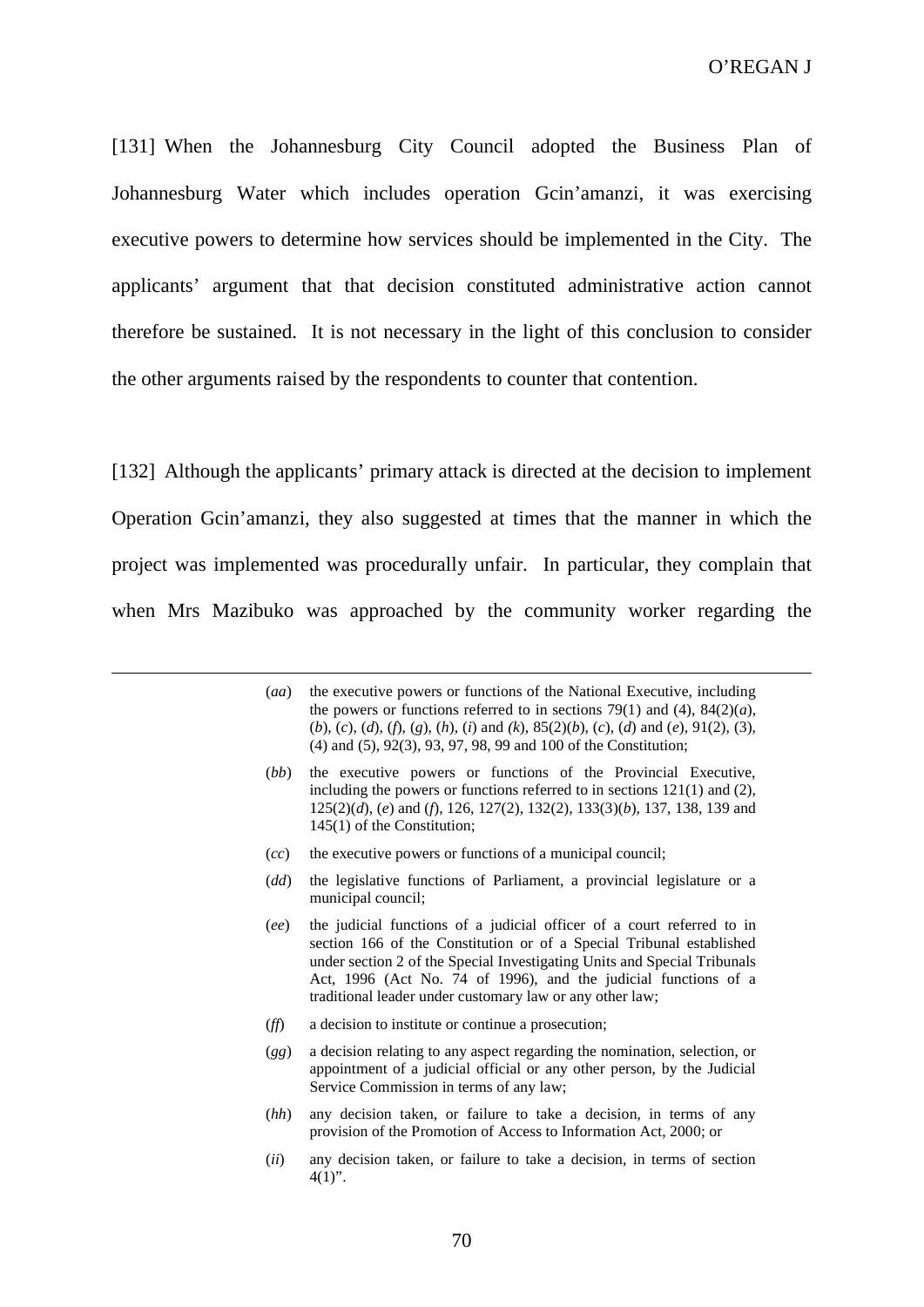implementation of the project it was not made clear to her that she had a choice between a pre-paid meter service under Service Level 3 and a standpipe under Service Level 2. In response, the City has lodged evidence outlining in great detail the manner in which the new system was to be implemented.

[133] Mr Rabe, then the project manager of Operation Gcin'amanzi, describes the process in some detail. His evidence is supported by the evidence of several ward councillors and by that of Mr Still, then executive director of Johannesburg Water, and Mr Singh, the current project manager of the Prepayment Business Unit of Johannesburg Water. Mr Rabe states that from July 2002, consultation processes were held through formal structures representing the community, particularly ward committees and meetings held by ward councillors. Meetings and workshops were held with all 43 ward committees in Greater Soweto as well as public meetings. In Phiri itself, there were public meetings hosted by the ward councillor, Mr Kunene, who lodged an affidavit. At one stage, public meetings were called twice monthly in Phiri to explain the project to community members. In addition to public meetings, the project employed 20 community workers from September 2003 to conduct house visits and explain the project to individual householders.

[134] This evidence establishes that the process followed in the implementation of the project was thorough and comprehensive. It reflects compliance with section 4 of the Systems Act. In reaching this conclusion, I accept that it may be that when Mrs Mazibuko was visited by the community worker to inform her of the project, she was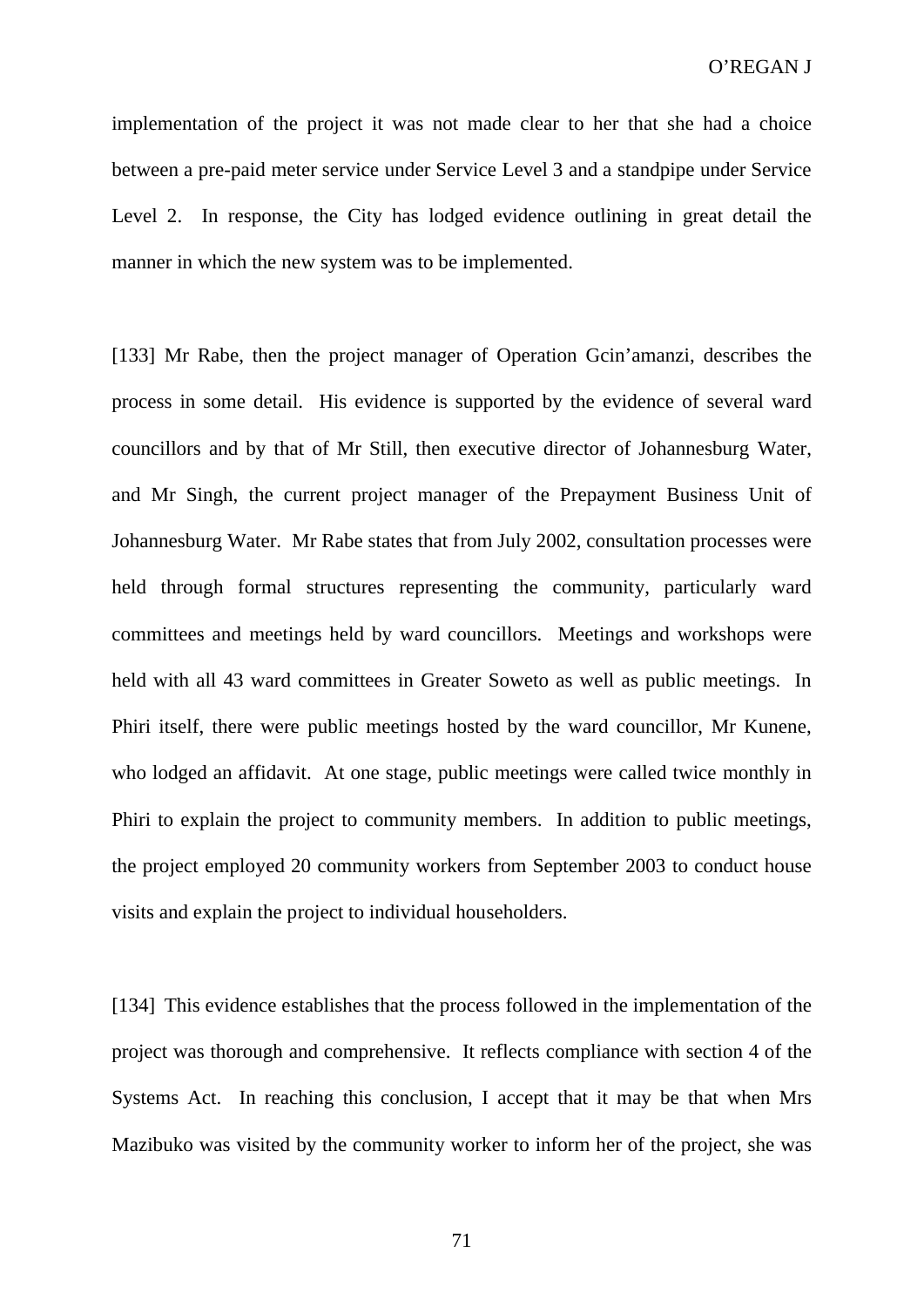not informed of the choice she had between a pre-paid meter and a standpipe. If that is correct, she was not fully or properly informed. Even if this is accepted, it does not mean that the implementation of the project as a whole was unfair and that the project should for this reason be set aside. The relief that would flow would be directed at Mrs Mazibuko alone. We know that Mrs Mazibuko has, since the launch of this litigation, passed away. Nevertheless, should those residents who now live in what was Mrs Mazibuko's home wish to change their manner of water service provision to a yard standpipe, on the ground that that option was not disclosed to Mrs Mazibuko in 2005, that request would no doubt be considered by the City. For the rest, however, the applicants' arguments in this regard must fail. Having reached this conclusion it is not necessary to deal with the other arguments raised by the City and Johannesburg Water, particularly the question whether the applicants may rely on PAJA in circumstances where they foreswore reliance on PAJA in their replying affidavits. $81$ 

# *(c) A violation of the duty to respect the right of access to sufficient water?*

[135] The applicants argue that because residents of Phiri were previously provided with water services on the basis of a deemed consumption tariff, the implementation of Operation Gcin'amanzi, with the installation of pre-paid meters, constituted a deprivation of their existing right of access to sufficient water. This result they said was in breach of the City's negative obligation not to impair the right of access to sufficient water. The applicants accept, however, that the system of deemed consumption invoicing was unsustainable and that it had to be changed.

 $81$  See discussion of the principle of constitutional subsidiarity, above n 53.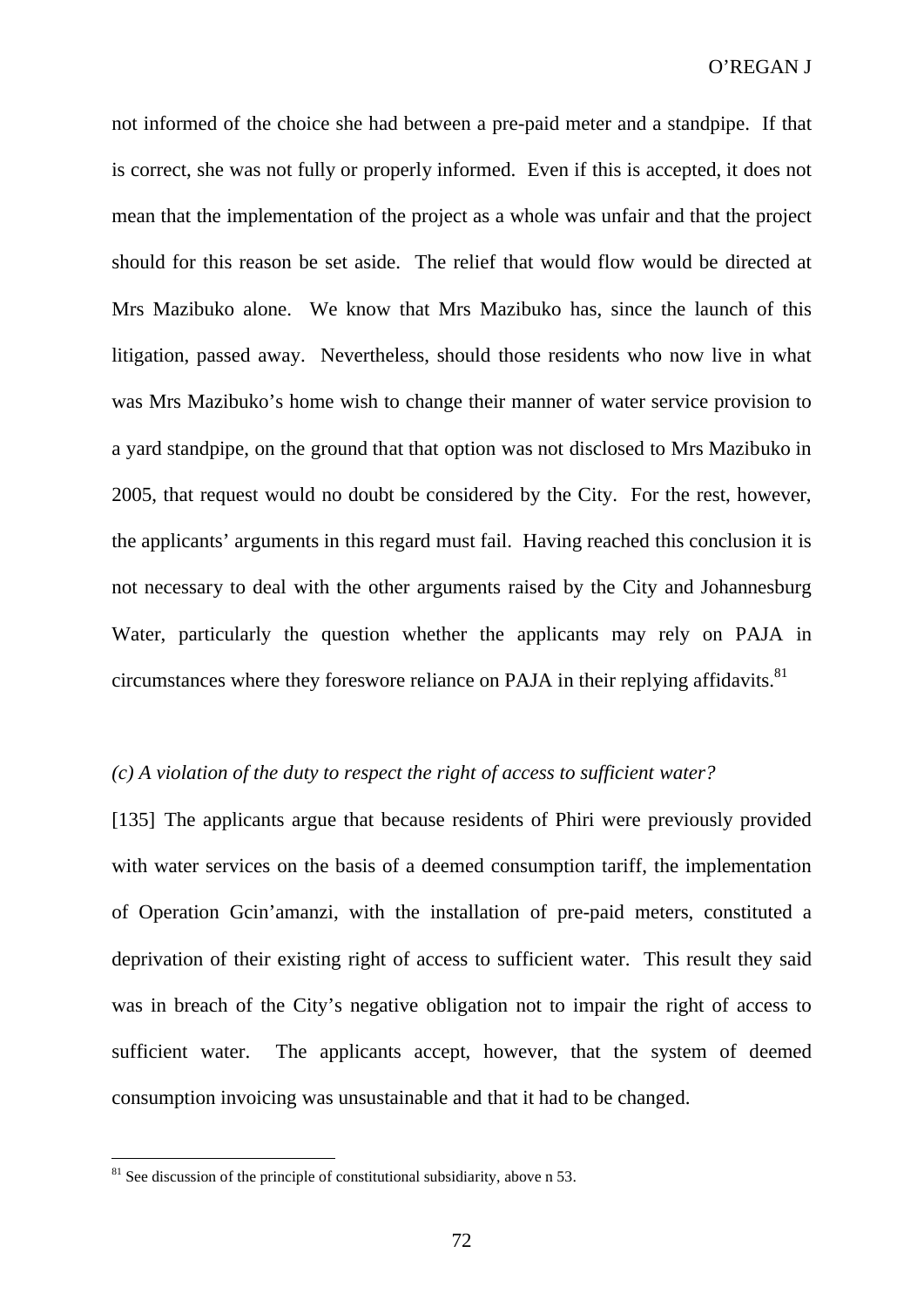O'REGAN J

[136] Under the system of deemed consumption invoicing, no free basic water allowance was provided to residents. Residents had to pay a flat rate of R68,40 per month for their water supply. The question, therefore, is whether the introduction of a system whereby residents are now furnished with 6 kilolitres of free water monthly, followed by a subsidised tariff for water provision, constitutes an infringement of the negative right against interference with the right of access to sufficient water. In my view, it does not. The new system for the first time provided a free water allowance to all residents. In so doing, it cannot be said that it interfered with the right of access to sufficient water.

[137] Nor could the applicants successfully argue that, because in the past many if not most residents in deemed consumption areas did not in fact pay for their water, the introduction of a system that requires everyone to pay is unfair. The fact that residents did not pay for water in the past in breach of their obligations cannot mean that a new system that provides them with free water for the first time is an infringement of their right of access to sufficient water.

*(d) An unreasonable measure in conflict with section 27(2) or section 11(1) of the Water Services Act?*

[138] The applicants argue that the shift from the deemed consumption system of water supply to the new water provision policy constituted an unreasonable measure, in particular because it was retrogressive, thereby conflicting with the constitutional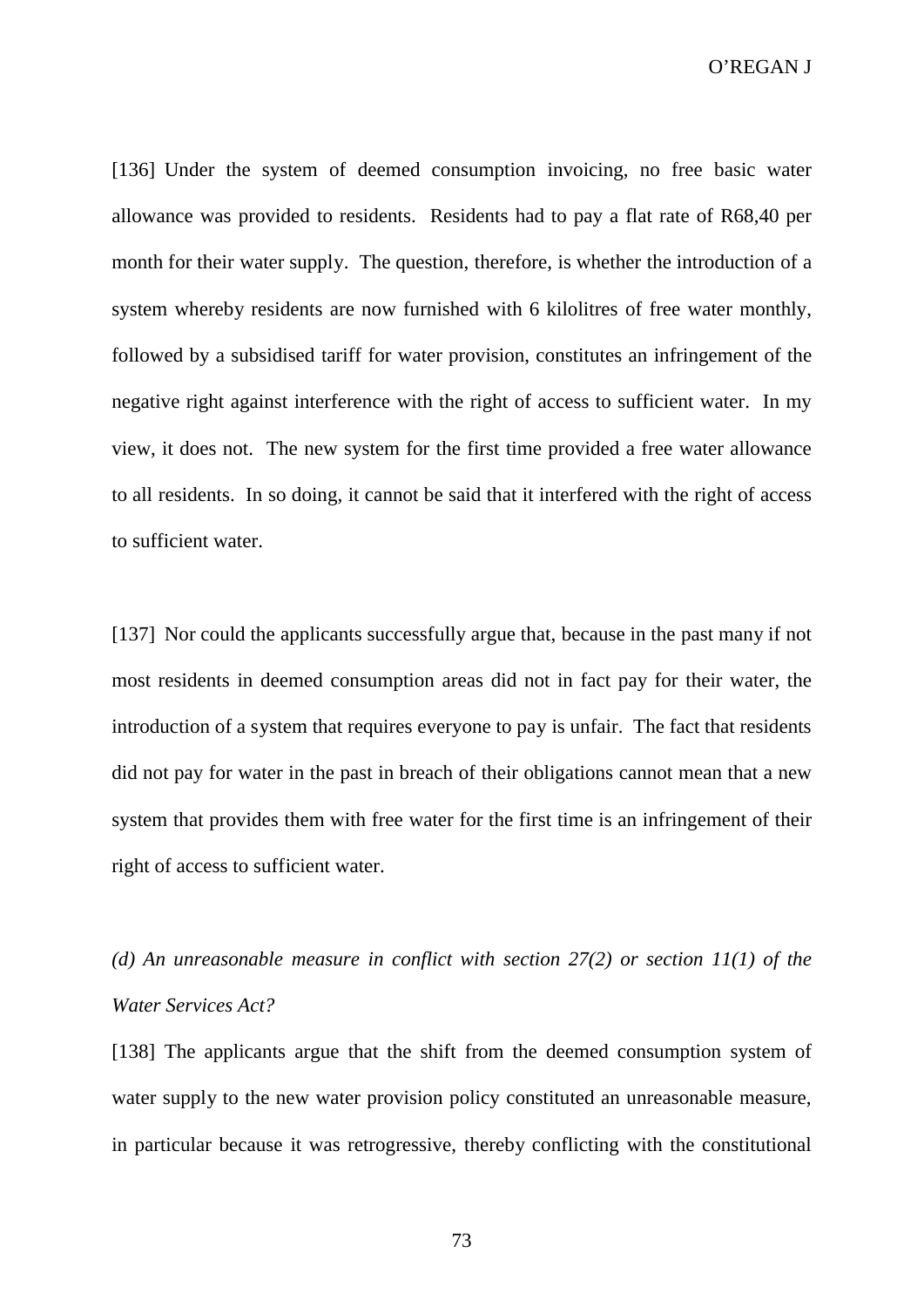obligation to progressively improve access to social and economic rights. In order to determine whether this argument is correct, it is necessary to compare what the deemed consumption system provided to citizens and what is furnished under the new system.

[139] As indicated above, the deemed consumption system was based on the assumption that consumers used 20 kilolitres of water per household per month. Consumers were charged a flat rate of R68,40 for this amount. In fact, as mentioned above, on average far more water was used, the average for Soweto being 67 kilolitres per household per month. Much of the excess water was not used by consumers but wasted through water leakages given the poor state of repair of the piping and connections in the deemed consumption areas. We also know that most consumers did not pay their water bills. The rate of payment of municipal bills was less than 10%. The high rate of non-payment however cannot be relevant to determining whether the supply of water under the new system is retrogressive or not. The systems must be compared on the assumption that people paid the charges levied for water.

[140] Ms Eales, the programme manager for water in the City's infrastructure department provides the 2006/2007 tariff for combined water and sanitation. According to this tariff, consumers under the pre-paid system (not registered as indigents) will pay R95,80 per month for water and sanitation if they use 20 kilolitres of water. Consumers still charged on the deemed consumption tariff will be charged a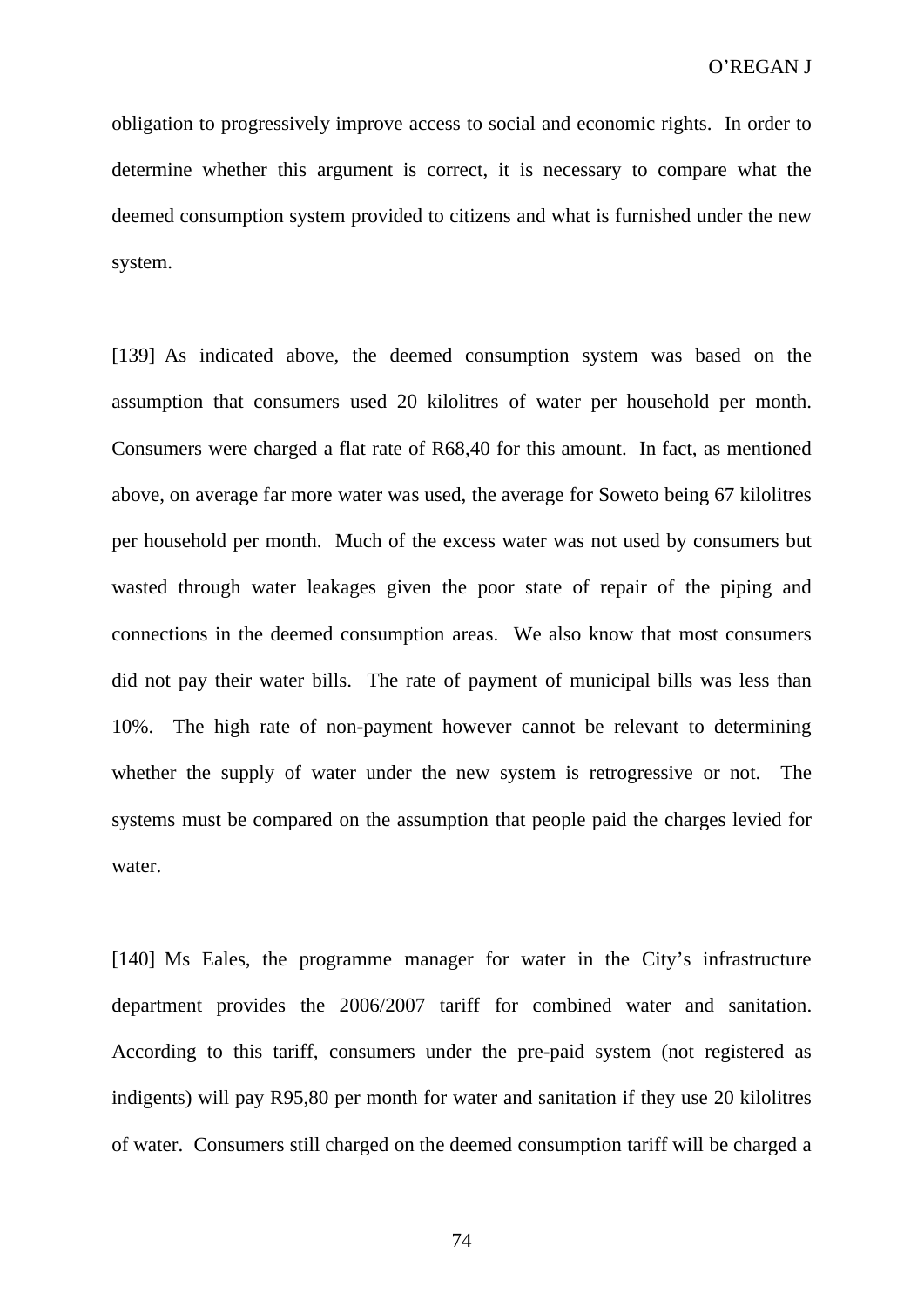flat rate of R131,25 for water and sanitation, more than 25 percent more than pre-paid meter customers. Pre-paid meter consumers on the Indigent Register will be charged R75,70 for water and sanitation if they use 20 kilolitres of water.

[141] The tariff for pre-paid meters at low levels of usage is well below cost. It costs Johannesburg Water R6,42 excluding VAT to provide a kilolitre of water to consumers. To provide 20 kilolitres of water per month thus costs the City R128,40 but only R95,80 (or R75,70 to indigent consumers) is charged to pre-paid users for both water and sanitation. It should be added that sanitation costs the City R2,50 per kilolitre, excluding VAT. The low tariffs charged to pre-paid meter users under the new system are cross-subsidised by the tariffs charged to heavier water users, and credit meter users are charged a higher tariff across the board.

[142] It cannot be concluded from this comparison that the move from the deemed consumption system to the pre-paid metered system with a free allocation of 6 kilolitres per month constituted a retrogressive step.

[143] The applicants also argue that the policy is unreasonable because it impacts most harshly on the poorest residents of the City. It is not clear from the record that this is so, but assuming that it is, it is clear that it can best be addressed by a policy which targets the poor and ensures that their needs are met. Simply increasing the allocation of free water across the board would benefit wealthier households as well as smaller households at significant cost without necessarily meeting the needs of the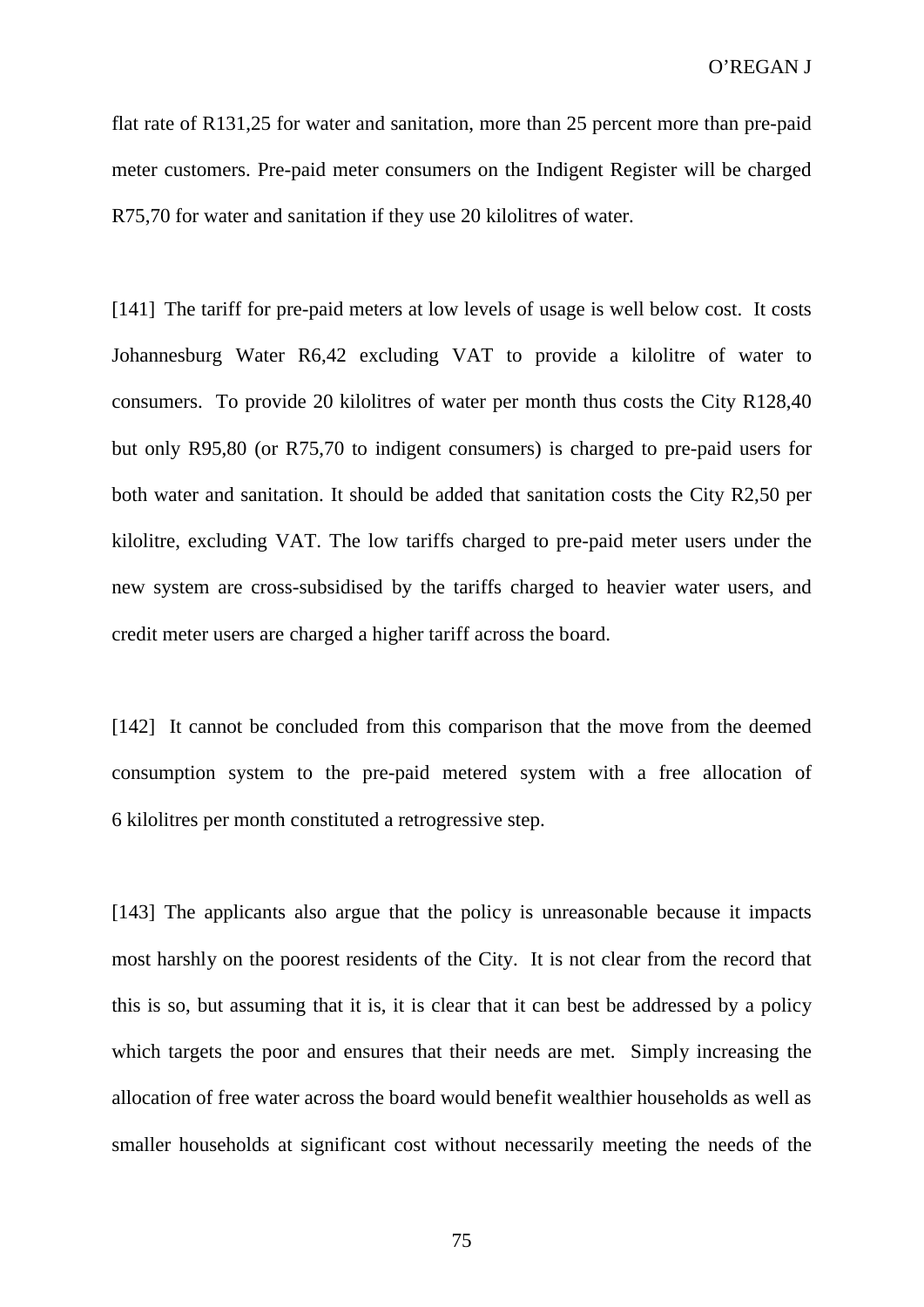poor. The City has thus chosen to establish an indigent registration policy to alleviate the plight of the poorest which, as I have concluded, passes constitutional muster. $82$ This policy has been undergoing continual revision and refinement.  $83$  In the circumstances, it cannot be said that the policy is unreasonable because it fails to provide for the needs of the poor.

[144] Finally the applicants argue that the policy is unreasonable because it fails to provide for emergencies. The applicants point in particular to the risk of household fires. Mr Paki, the fifth applicant, recounts the tragic events that occurred on his stand in March 2005 when two children were burnt to death in a shack fire. At the time, the water was connected but the flow was not strong enough to put out the fire. The applicants point to the risk of a household fire breaking out while the water supply has been suspended until further pre-payment credits are purchased. Undoubtedly this is a matter of deep concern. The City states that ordinary household water pressure is not sufficient to be used to douse serious household fires. It states that the risk of fire is being addressed by the installation of fire hydrants throughout Soweto with sufficient pressure to combat house fires. The City also notes that in December 2006, as part of its ongoing revision of the indigents'registration policy, it established a 4 kilolitre per household annual emergency allocation which a household may obtain upon application. The City has thus taken reasonable steps to combat the risks of emergencies, steps which it continues to review and revise. The policy cannot be said to be unreasonable on this ground.

 $82$  See [91] above.

<sup>83</sup> Above at [92]-[97].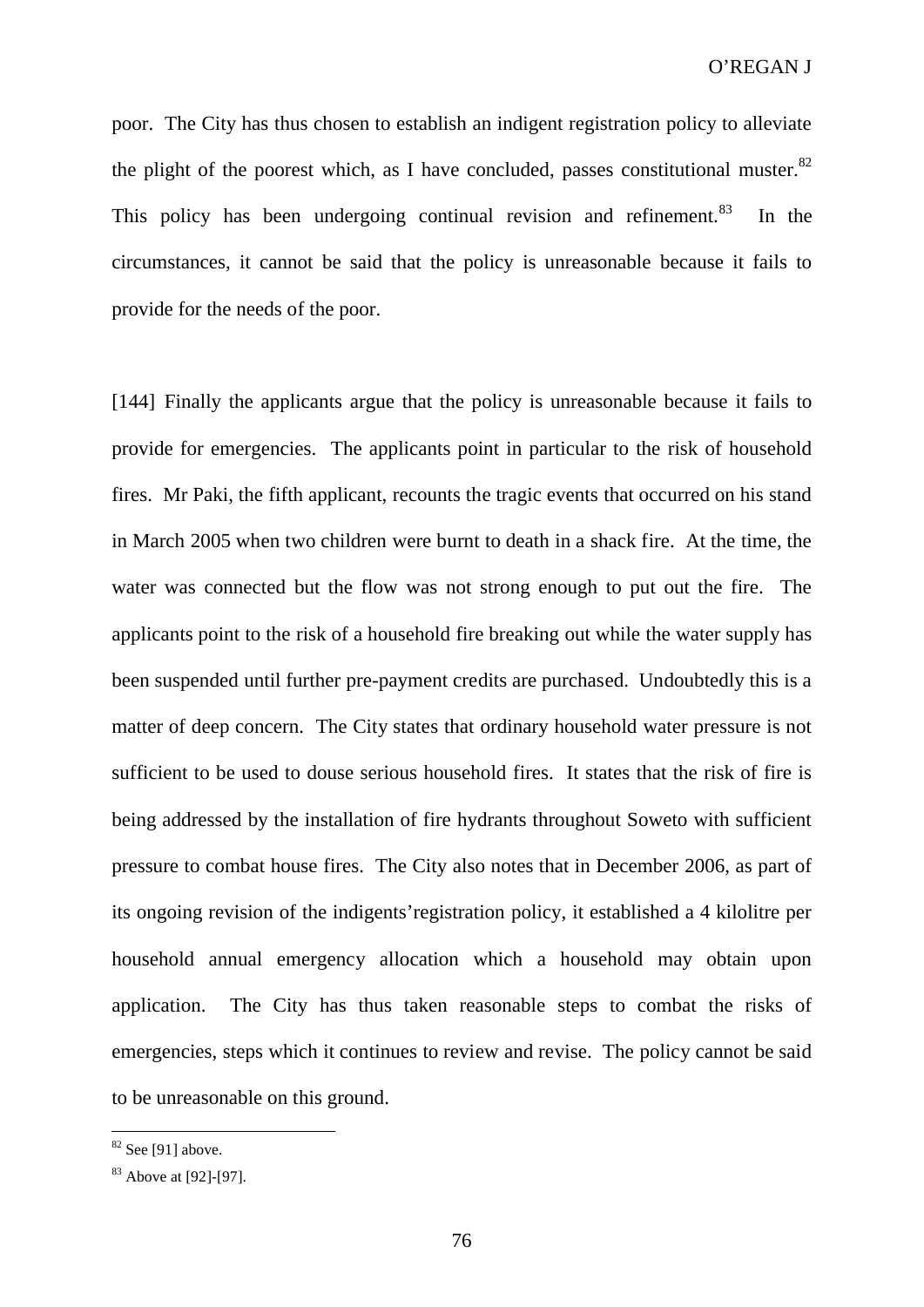O'REGAN J

#### *(e) An irrational measure in conflict with section 9(1) of the Constitution?*

[145] The applicants then contend that the introduction of pre-paid meters is inconsistent with section 9(1) of the Constitution because the differentiation it draws between categories of people is not rationally connected to a legitimate government purpose.84 It should be noted that the system of pre-paid meters at the time of the launch of this litigation had been introduced only in Soweto, one of the four deemed consumption areas of the City. Deemed consumption areas are townships established by the former apartheid government for black residents. The City chose not to introduce the system in Alexandra, Ivory Park or Orange Farm, other deemed consumption areas, because the unaccounted for water problem was most acute in Soweto.

[146] It is clear that the reason the City chose to introduce Operation Gcin'amanzi in Soweto was because it was there that the problem of unaccounted for water was at its most acute. According to Mr Still, the former executive director of Johannesburg Water, between one third and one quarter of all water purchased by Johannesburg Water, some 110 million kilolitres, was distributed in Soweto. Despite this only one percent of Johannesburg Water's revenue was generated from Soweto.

<sup>84</sup> See *Prinsloo v Van der Linde and Another* [1997] ZACC 5; 1997 (3) SA 1012 (CC); 1997 (6) BCLR 759 (CC) at para 25 where the Court reasoned:

<sup>&</sup>quot;In regard to mere differentiation the constitutional State is expected to act in a rational manner. It should not regulate in an arbitrary manner or manifest 'naked preferences' that serve no legitimate governmental purpose, for that would be inconsistent with the rule of law and the fundamental premises of the constitutional State. The purpose of this aspect of equality is, therefore, to ensure that the State is bound to function in a rational manner." (Footnote omitted.)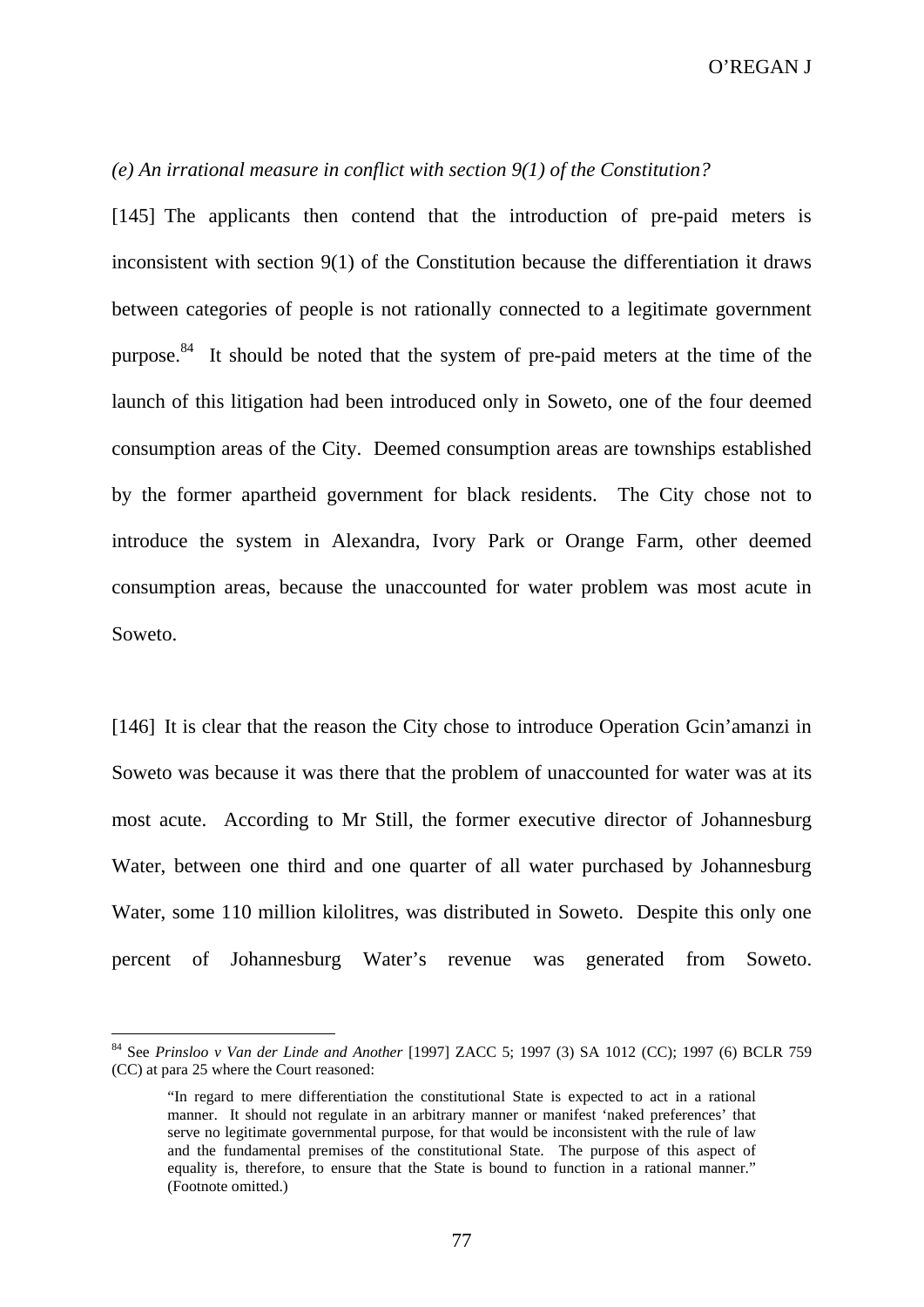Unsurprisingly, both the City and Johannesburg Water considered this to be unsustainable.

[147] It cannot be said, therefore, that the introduction of pre-paid meters into Phiri, and Soweto more broadly, was irrational.

## *(f) Unfair discrimination?*

[148] The applicants argue that because pre-paid meters were introduced in Soweto, but not into white suburbs, the system discriminates unfairly between poor, black South Africans and wealthy, white South Africans. A further complaint here relevant is that the new system did not afford residents of Phiri the choice to opt for credit meters. It is not necessary, in the light of the conclusion to which I have come, to consider whether this is a claim that should first have been made under the Promotion of Equality and Prevention of Unfair Discrimination Act 4 of 2000.<sup>85</sup>

[149] As mentioned above, it is clear that the system of pre-paid water meters was introduced initially only into Soweto, because Soweto was the area where an enormous quantity of water was being distributed, but for which costs were not being recovered. The system was not introduced into other deemed consumption areas with poor black residents, such as Alexandra, Orange Farm or Ivory Park. It was also not introduced into white suburbs. From this, it is not clear that the applicants have established that the policy impacted more adversely on black and poor customers

 $85$  See the discussion of the principle of constitutional subsidiarity, above n 53.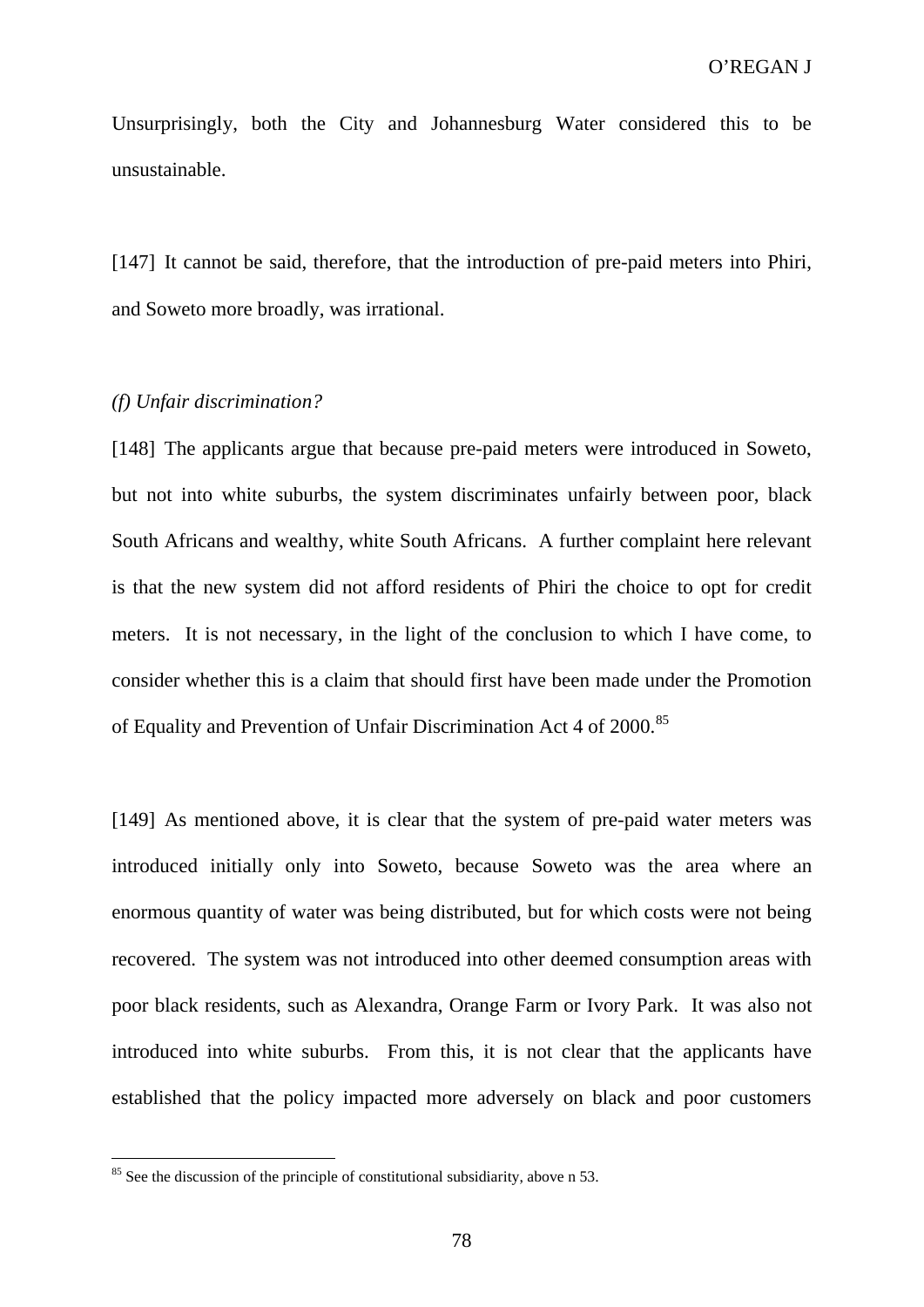given that other deemed consumption areas where poor black customers reside were not targeted.

[150] Even if it was discriminatory in impact, however, if it can be shown that the purpose for which the policy was introduced was not unfair for the purposes of section 9(3), then it will not be in conflict with the Constitution. To determine whether the discrimination was unfair it is necessary to look at the group affected, the purpose of the law and the interests affected.<sup>86</sup> In this case, the group affected are people living in Soweto who have been the target of severe unfair discrimination in the past. The purpose of the law was to eradicate severe water losses in the area of Soweto, a legitimate government purpose. The third issue is the extent to which the new policy was harmful in effect.

[151] The City conceded that, given the deep inequality that exists in South Africa as a result of apartheid policies, any differential treatment of townships or suburbs may have a differential, and arguably adverse impact on the ground of race, and thus constitute indirect discrimination on that ground.<sup>87</sup> On the other hand, given the deep inequality that exists, the City noted, different treatment might often be necessary or desirable. These contentions have merit. Courts need to be cautious when approaching the question of different treatment in these circumstances not to find

<sup>86</sup> See *Harksen v Lane NO and Others* [1997] ZACC 12; 1998 (1) SA 300 (CC); 1997 (11) BCLR 1489 (CC) at para 54. See also *City Council of Pretoria v Walker* above n 3 at para 38.

<sup>87</sup> See *City Council of Pretoria v Walker* cited above n 3 where these issues also arose.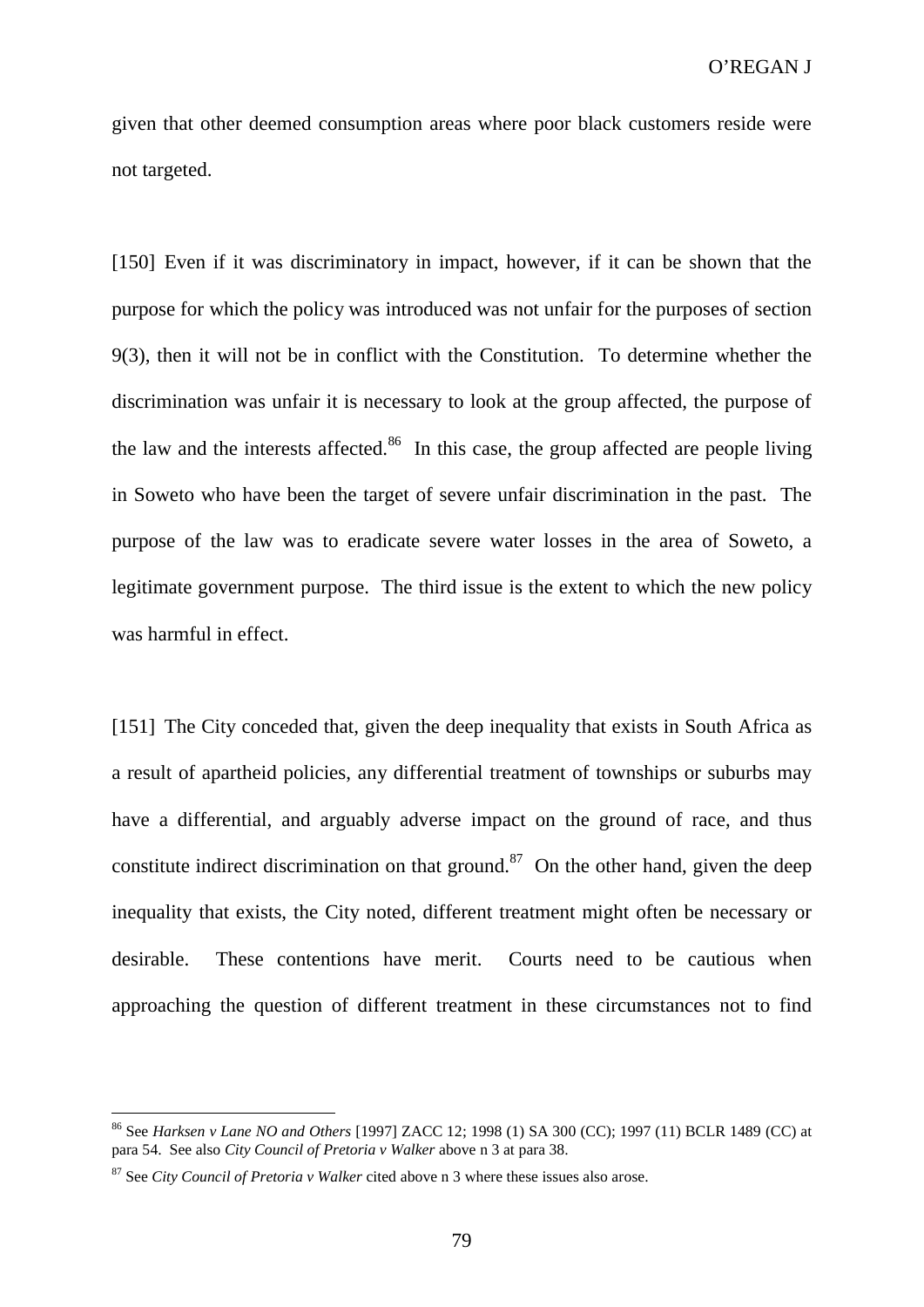legitimate government action to constitute unfair discrimination. These concerns can readily be dealt with in the test for unfairness set by this Court in *Harksen*. 88

[152] I turn now to the third consideration in the *Harksen* test for unfairness, the extent of the harm. It is not clear that the new water policy is harmful at all, in the sense that it is disadvantageous to those consumers who use it. I have set out above  $89$ a comparison between the new policy and the previous flat rate policy in deemed consumption areas and indicated that the new policy is not less favourable than the former policy. A similar comparison may also be drawn between the water service under Operation Gcin'amanzi and the service offered to credit-meter customers. Credit-meter customers are charged higher tariffs than pre-paid meter customers. So, pre-paid customers (who receive 6 kilolitres of free water) pay R95,80 per month for water and sanitation if they use 20 kilolitres of water while credit-meter customers pay R131,25 for the same amount.

[153] Secondly, if credit-meter customers fail to pay their water account, there are a range of severe consequences that are not visited upon pre-paid meter users. For example, interest may be charged on arrear amounts and the consumer may have his or her name listed with a credit bureau as a defaulter.<sup>90</sup> For indigent consumers, these are worrying measures which are avoided in a pre-payment system. From this

<sup>88</sup> See *Harksen* cited above n 86.

<sup>89</sup> Above at [138]-[142].

 $90$  Section 9C(3)(a) and (d) of the City's Water Service By-laws.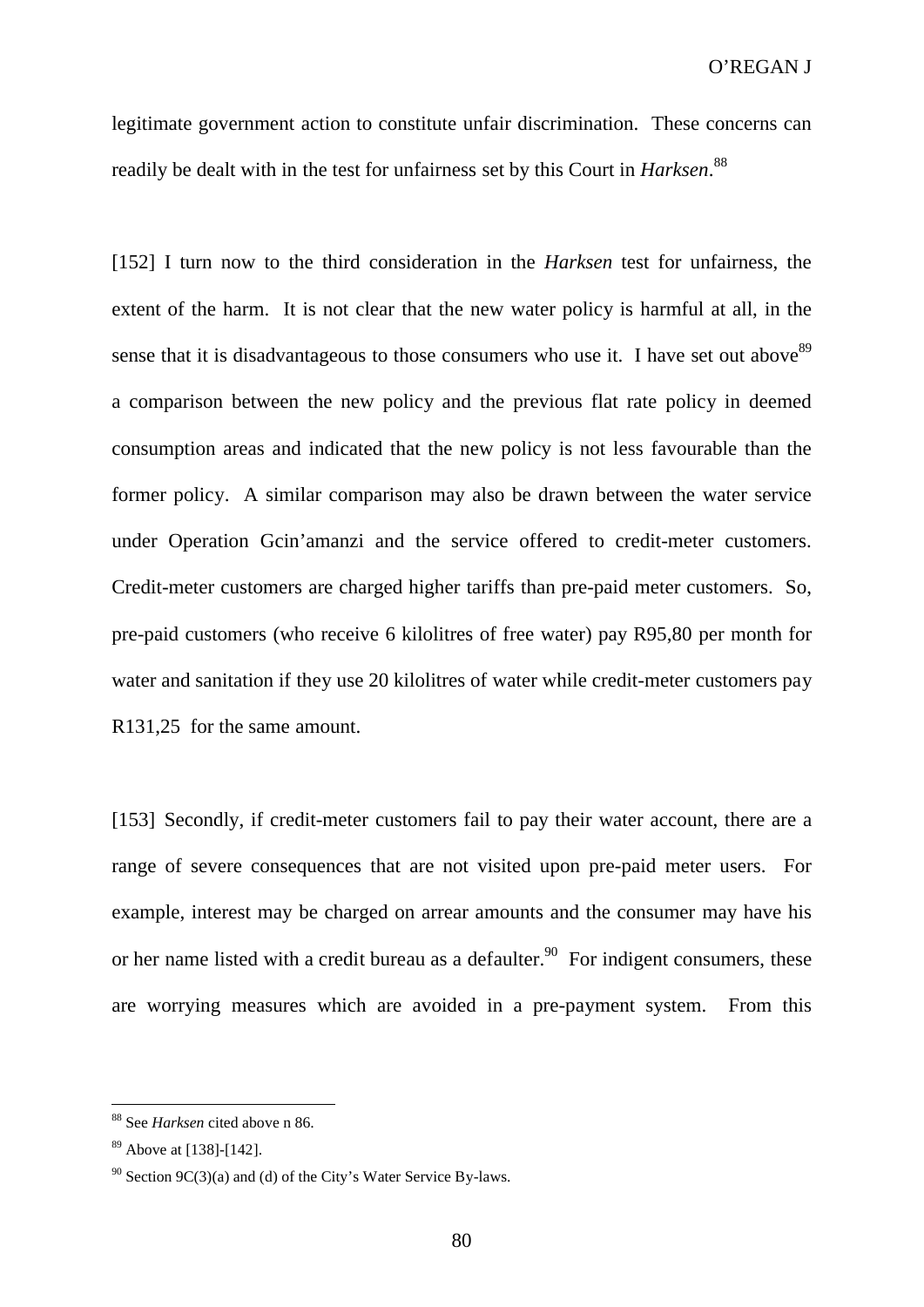analysis, therefore, it is not clear at all that a pre-paid meter system is harmful in the sense that the service it provides is less beneficial than a credit-meter service.

[154] If we now consider the three matters relevant to the determination of fairness, we can see that although the group that is affected by the installation of pre-paid water meters is a vulnerable group, the purpose for which the meters are installed is a laudable, indeed necessary, government objective, clearly tailored to its purpose. Moreover, the difference between the pre-paid meter system and a credit meter system is not disadvantageous to the residents of Phiri. In the circumstances, it cannot be said that the introduction of a pre-paid water meter system in Phiri was unfairly discriminatory.

[155] Finally, the applicants complain that residents of Soweto were not provided with the option of a credit meter system. This, they assert, is evidence of the discriminatory character of the system. But it should be noted that the Implementation Policy for Prepayment Metering for Deemed Consumption Areas tabled before to the Johannesburg City Council in March 2005 makes it clear that credit-meter customers are not to be afforded a choice to move to pre-paid meters, even if they want to benefit from their reduced tariffs, unless certain stringent conditions are met. The City therefore affords effectively little choice to credit-meter users to switch to pre-paid meters just as it affords no choice to pre-paid consumers to switch to credit meters. Part of the reason for this must be the cost of installation of either system which is substantial.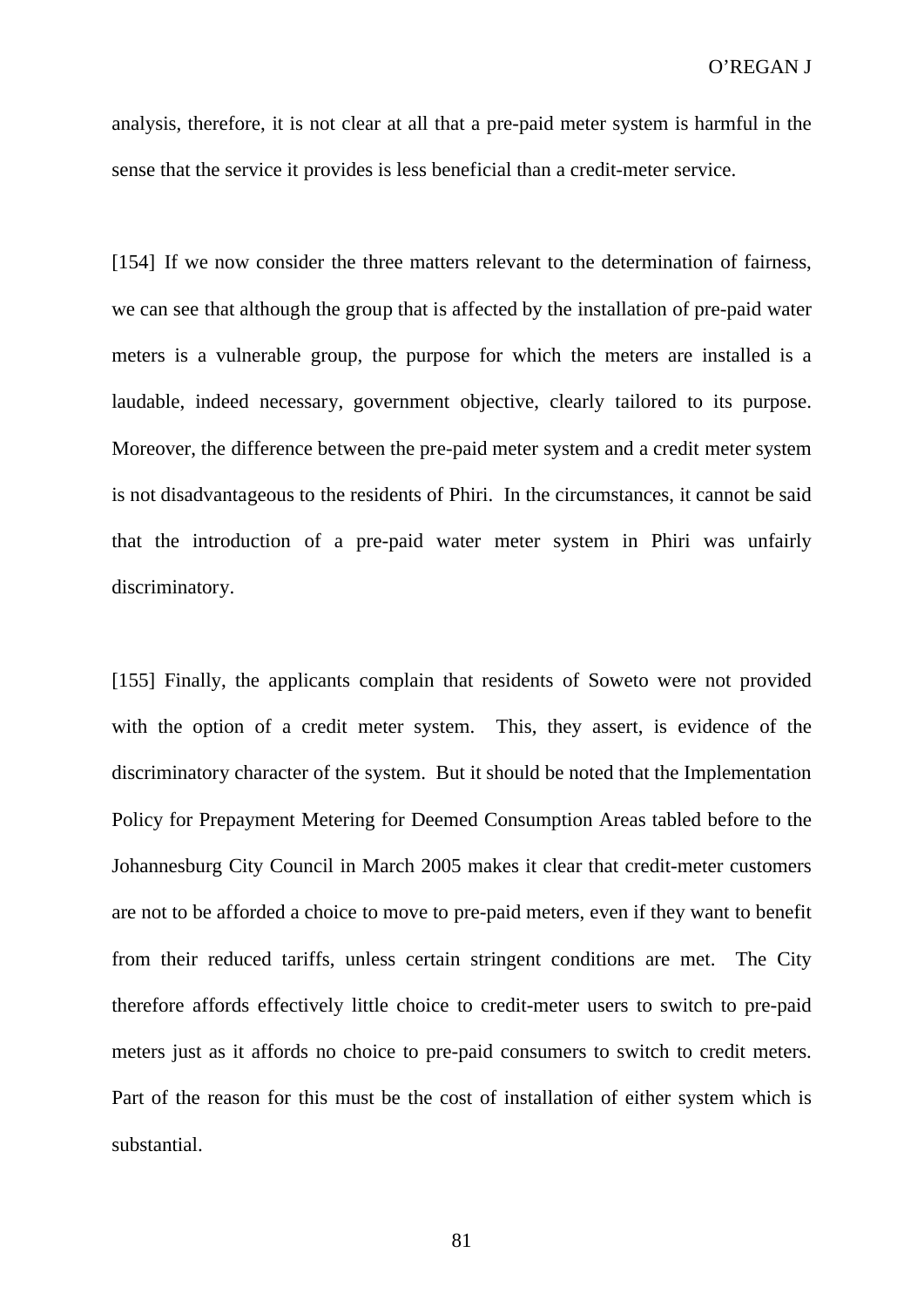O'REGAN J

[156] Underlying the preceding consideration of the unfair discrimination argument is the fact that government has the authority to decide how to provide essential services, as long as the mechanism it selects is lawful, reasonable and not unfairly discriminatory. The prohibition on unfair discrimination does not mean that government, in deciding how to provide essential services, must always opt for a uniform system if local circumstances vary. The conception of equality in our Constitution recognises that, at times, differential treatment will not be unfair. Indeed, correcting the deep inequality which characterises our society, as a consequence of apartheid policies, will often require differential treatment.

[157] I conclude that the applicants have not established that the pre-paid meter system is unfairly discriminatory.

[158] In the circumstances, I conclude that the applicants have not established that the introduction of pre-paid meters through Operation Gcin'amanzi was unlawful. Accordingly, the orders made by the Supreme Court of Appeal and the High Court must be set aside.

### *Litigating social and economic rights*

[159] The outcome of the case is that the applicants have not persuaded this Court to specify what quantity of water is "sufficient water" within the meaning of section 27 of the Constitution. Nor have they persuaded the Court that the City's policy is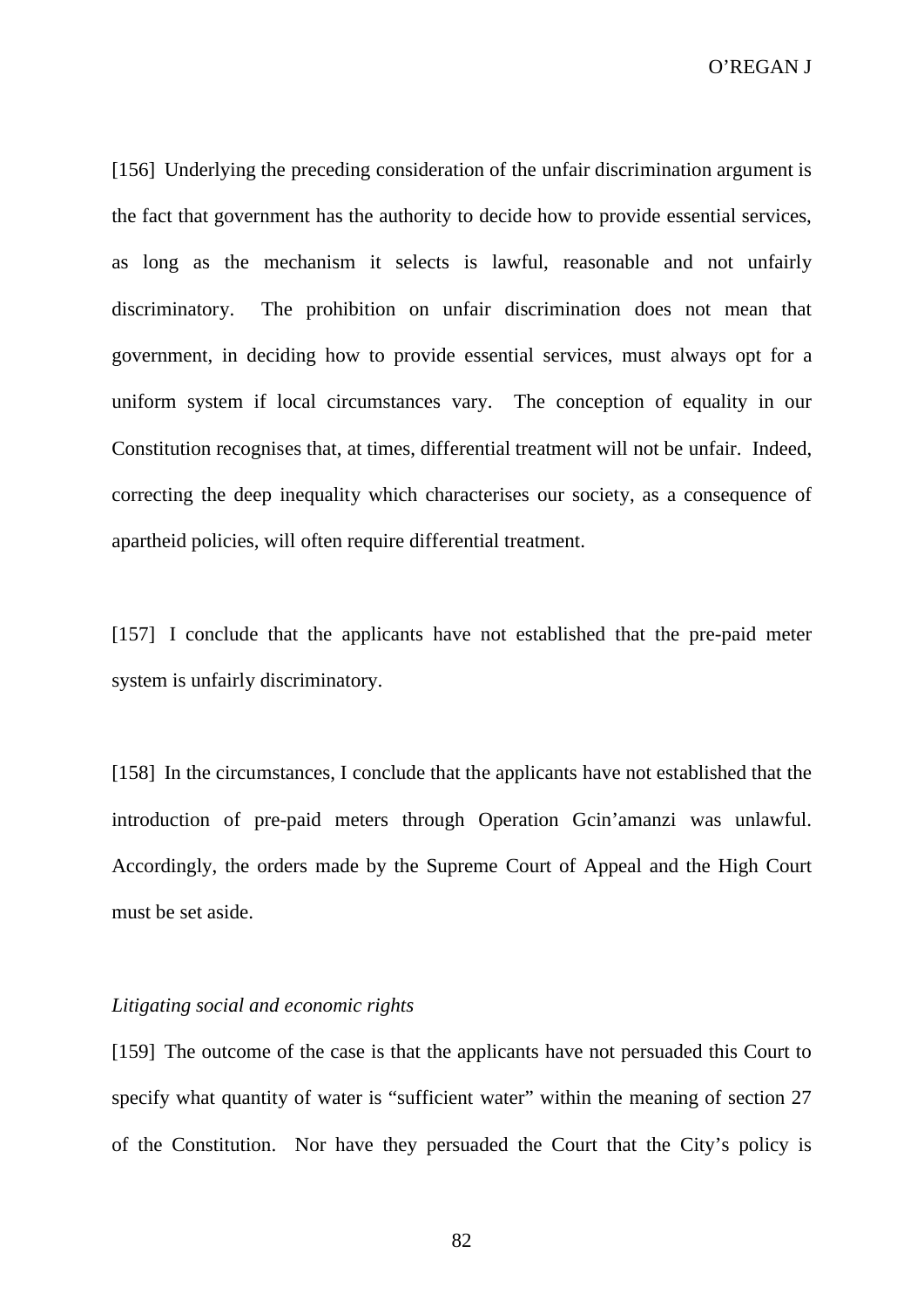unreasonable. The applicants submitted during argument that if this were to be the result, litigation in respect of the positive obligations imposed by social and economic rights would be futile. It is necessary to consider this submission.

[160] The purpose of litigation concerning the positive obligations imposed by social and economic rights should be to hold the democratic arms of government to account through litigation. In so doing, litigation of this sort fosters a form of participative democracy that holds government accountable and requires it to account between elections over specific aspects of government policy.

[161] When challenged as to its policies relating to social and economic rights, the government agency must explain why the policy is reasonable. Government must disclose what it has done to formulate the policy: its investigation and research, the alternatives considered, and the reasons why the option underlying the policy was selected. The Constitution does not require government to be held to an impossible standard of perfection. Nor does it require courts to take over the tasks that in a democracy should properly be reserved for the democratic arms of government. Simply put, through the institution of the courts, government can be called upon to account to citizens for its decisions. This understanding of social and economic rights litigation accords with the founding values of our Constitution and, in particular, the principles that government should be responsive, accountable and open.<sup>91</sup>

 $91$  See section 1 of the Constitution above n 52.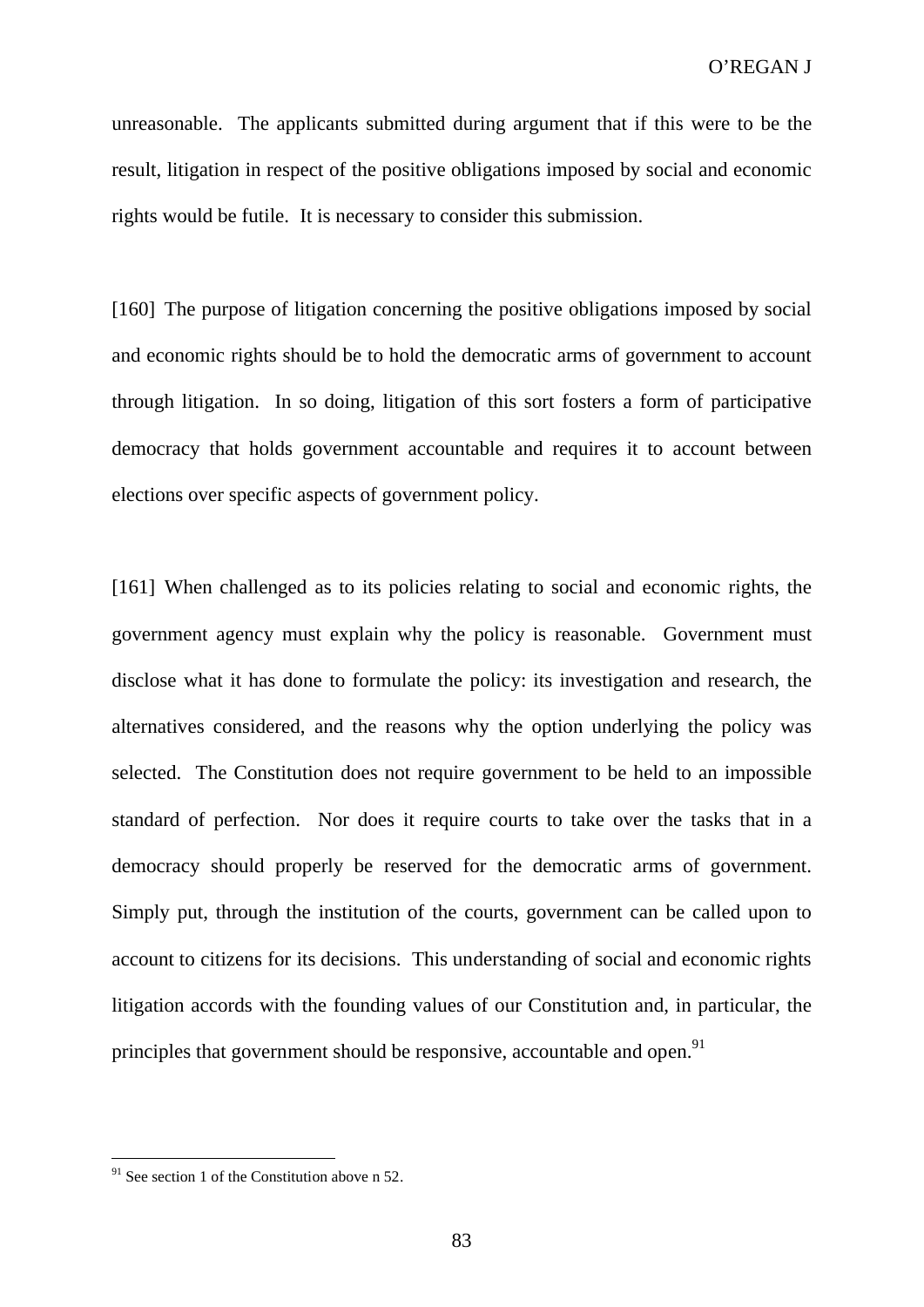[162] Not only must government show that the policy it has selected is reasonable, it must show that the policy is being reconsidered consistent with the obligation to "progressively realise" social and economic rights in mind. A policy that is set in stone and never revisited is unlikely to be a policy that will result in the progressive realisation of rights consistently with the obligations imposed by the social and economic rights in our Constitution.

[163] This case illustrates how litigation concerning social and economic rights can exact a detailed accounting from government and, in doing so, impact beneficially on the policy-making process. The applicants, in argument, rued the fact that the City had continually amended its policies during the course of the litigation. In fact, that consequence of the litigation (if such it was) was beneficial. Having to explain why the Free Basic Water policy was reasonable shone a bright, cold light on the policy that undoubtedly revealed flaws. The continual revision of the policy in the ensuing years has improved the policy in a manner entirely consistent with an obligation of progressive realisation.

[164] Secondly, the applicants took issue with the sheer quantity of information placed before the courts by the City and Johannesburg Water in particular. It is true that the volume of material was substantial, but none of it was irrelevant.<sup>92</sup> Reading it made plain that this was a government agency that has approached the challenges it

 $92$  Save for duplication of the United Nations Development Programme Report 2006 which was submitted both by the City and Johannesburg Water, on the one hand, and by the Minister for Water Affairs and Forestry on the other.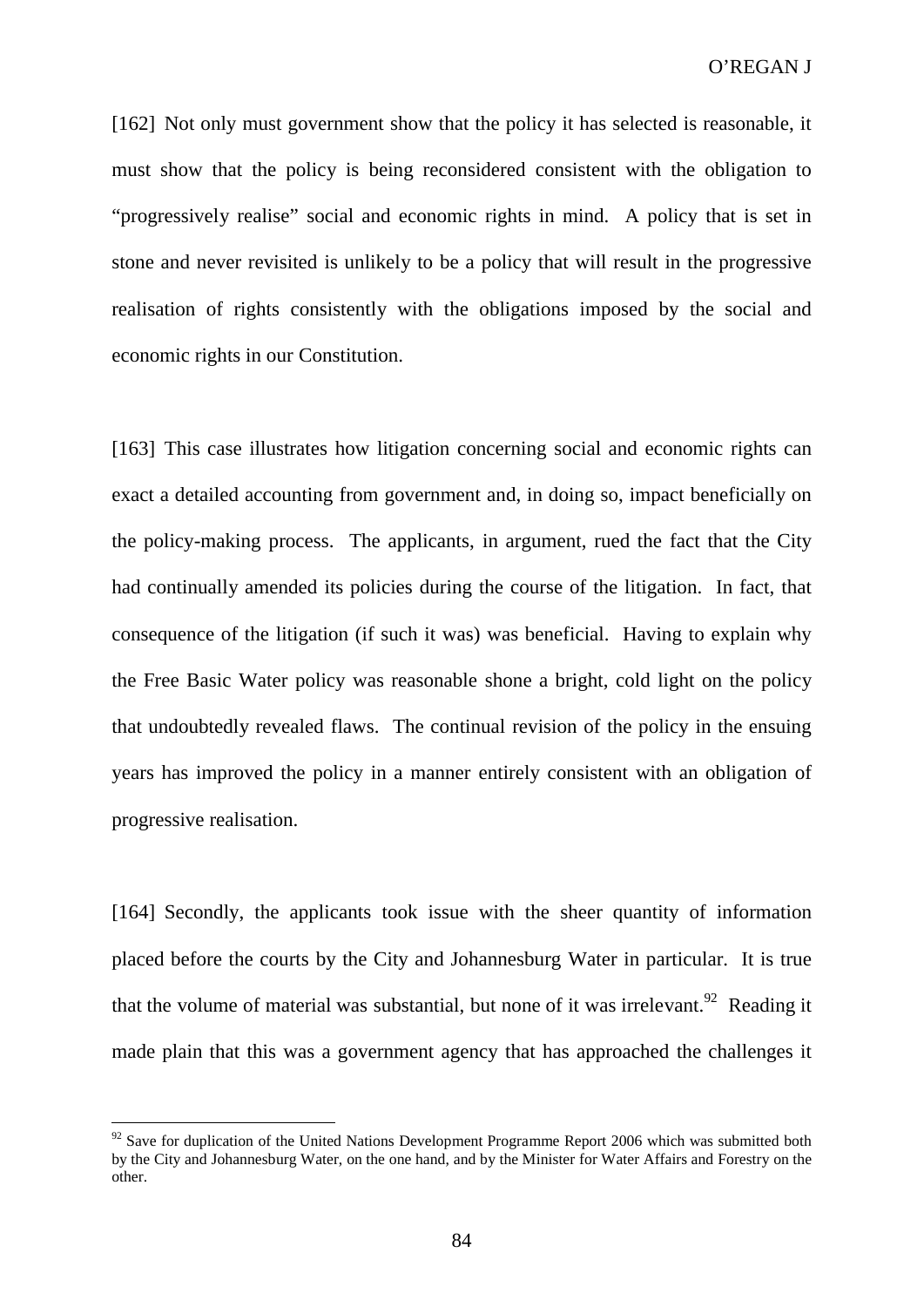faces with an impressive seriousness of purpose and commitment to improving the lives of the residents of the City in a sustainable fashion. Unsurprisingly, given the scale and complexity of the challenge, the policy was not perfect. But that is not the constitutional standard. Indeed the City chose Phiri as a pilot project for Operation Gcin'amanzi so as to learn from it before rolling it out to other areas. That it has done.

[165] It is true that litigation of this sort is expensive and requires great expertise. South Africa is fortunate to have a range of non-governmental organisations working in the legal arena seeking improvement in the lives of poor South Africans. Long may that be so. These organisations have developed an expertise in litigating in the interests of the poor to the great benefit of our society. The approach to costs in constitutional matters means that litigation launched in a serious attempt to further constitutional rights, even if unsuccessful, will not result in an adverse costs order.  $93$ The challenges posed by social and economic rights litigation are significant, but given the benefits that it can offer, it should be pursued.

### *Concluding remarks*

 $\overline{a}$ 

[166] In summary, this case arose out of the implementation of Operation Gcin'amanzi as a pilot project in Phiri in Soweto by the City of Johannesburg and its water service company, Johannesburg Water. The project was introduced because of

<sup>&</sup>lt;sup>93</sup> For some of the cases in which public interest groups have played an important role see *Biowatch Trust v Registrar Genetic Resources and Others* [2009] ZACC 14; Case No CCT 80/08, 3 June 2009, as yet unreported. Available at http://www.saflii.org/za/cases/ZACC/2009/14.html, accessed on 6 October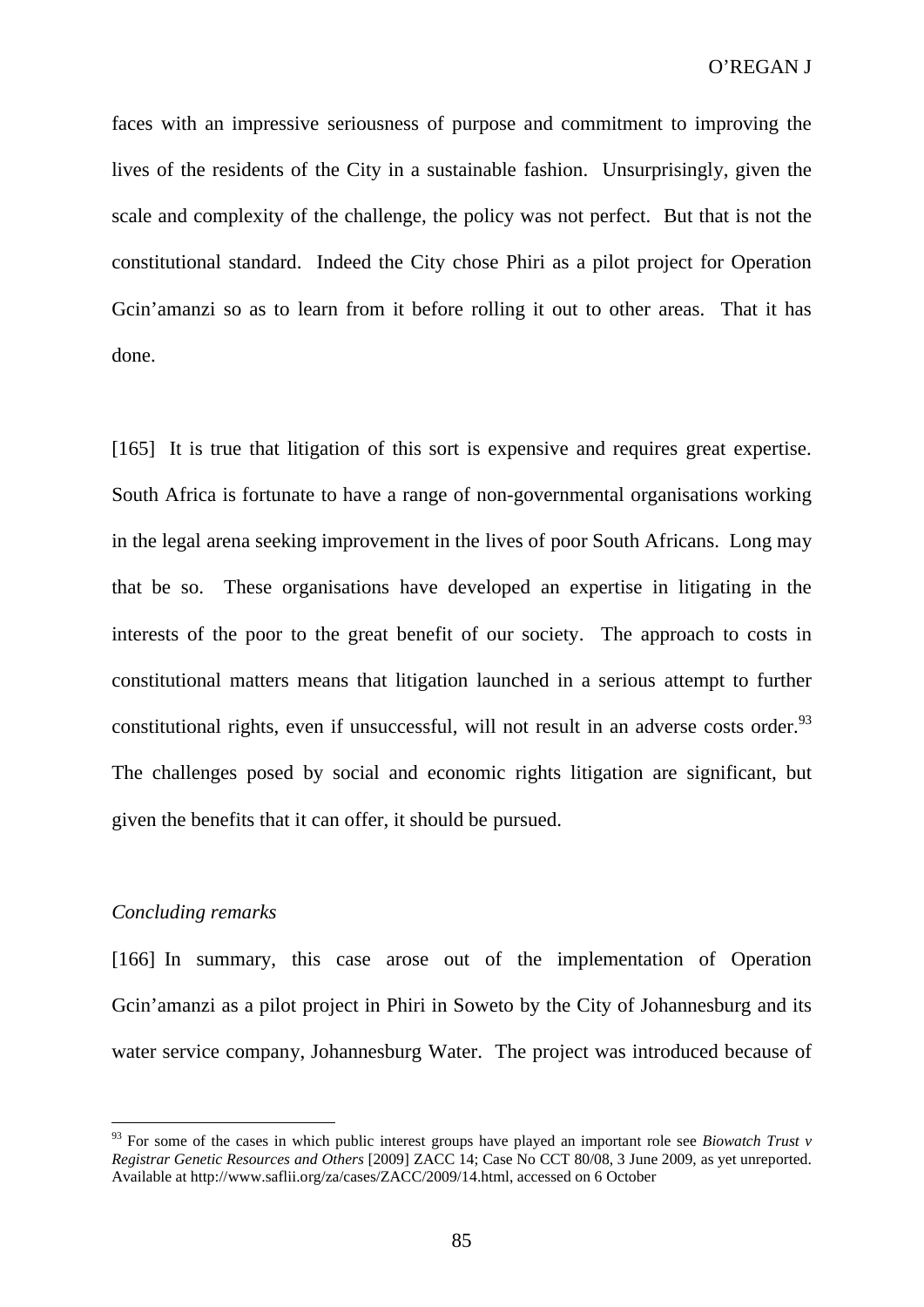the acute water losses experienced in Soweto coupled with the fact that the City was not recovering payment for water in the area. These problems had three basic causes: the pipes laid during the apartheid era had corroded; the City's deemed consumption tariff system was inaccurate in that far more water was in fact used than the deemed amount stipulated; and finally a culture of non-payment had arisen originally as part of the resistance to apartheid local government. All the parties before us, including the applicants, accepted that the old system of water supply in Soweto was unsustainable and had to be changed.

[167] Operation Gcin'amanzi involved relaying water pipes to improve water supply and reduce water losses and the introduction of a free basic water allowance (6 kilolitres per household per month based on the nationally prescribed basic water supply standard) as well as pre-paid meters for use of water in excess of the free basic water allowance. There was extensive consultation with communities about what the project would entail and how it would be implemented. The initial implementation caused unhappiness amongst some residents. By the time the litigation was launched 18 months after the Phiri pilot had been initiated the vast majority of residents had accepted pre-paid water meters and, according to a survey by the City, were satisfied with the new system. Moreover, the amount of unaccounted for water in Soweto had been successfully curtailed.

[168] The City has provided a detailed account of the project and its genesis. It has also made plain that its Free Basic Water policy has been under constant review since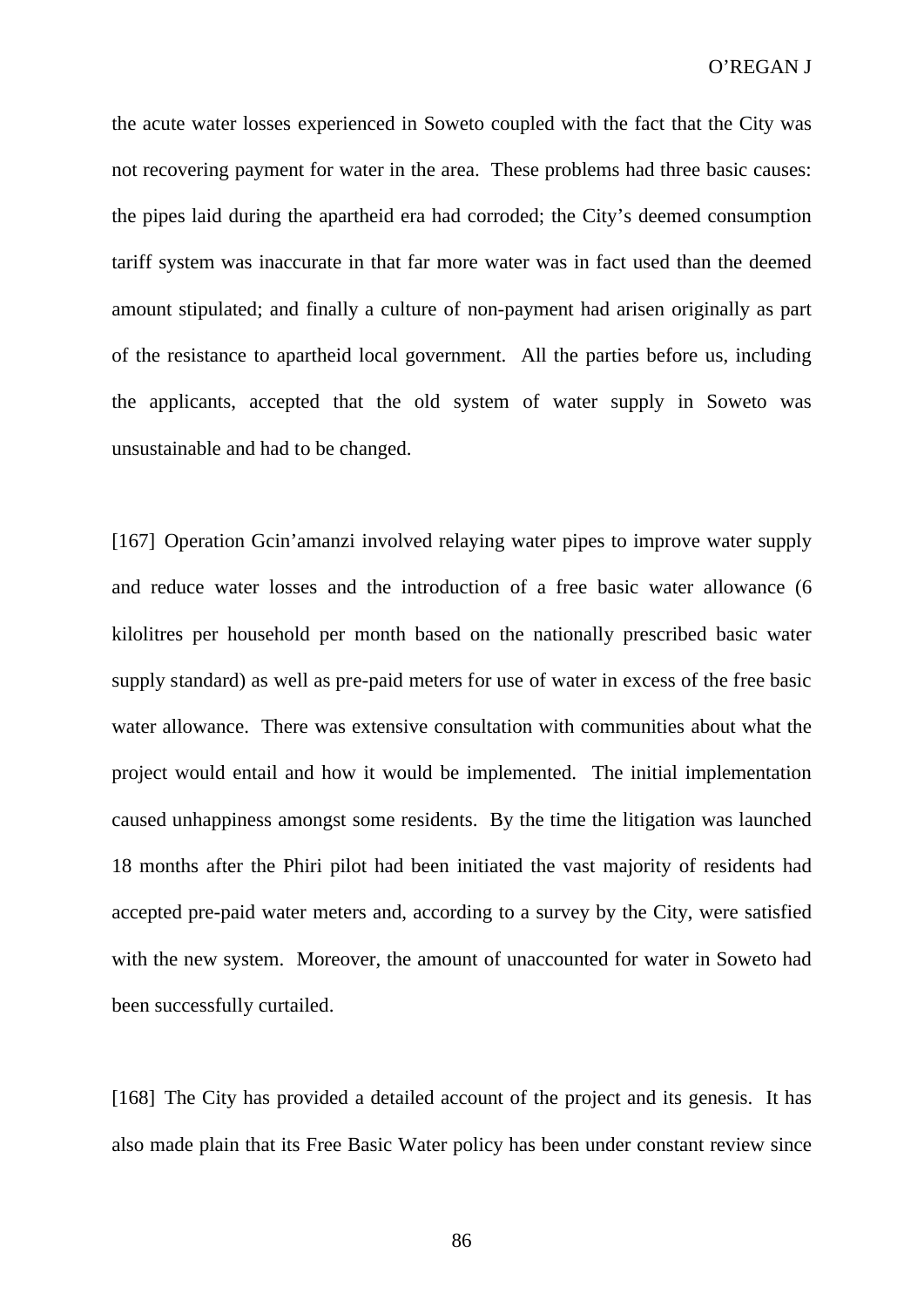it was adopted. In particular, the City has sought to ensure that those with the lowest incomes are provided, not only with an additional free water allowance, but also with relief in relation to the charges levied for other services provided by the City such as electricity, refuse removal and sanitation services. The City accepts that it is under an obligation to take measures progressively to achieve the right of access to sufficient water and its conduct so far indicates that it will take further steps to meet this obligation.

[169] I have thus concluded that neither the Free Basic Water policy nor the introduction of pre-paid water meters in Phiri as a result of Operation Gcin'amanzi constitute a breach of section 27 of the Constitution. Accordingly, the respondents' appeals succeed and the order made by the Supreme Court of Appeal should be set aside, as should the High Court order.

### *Costs*

[170] Neither the first nor second respondents seek costs in this Court if they are successful. Nor apparently does the third respondent. In the circumstances, the proper order to be made is no order as to costs. In reaching this conclusion, I note that the respondents did make a contribution to the costs of the preparation of the appeal record in this Court. That was a fitting gesture. In the light of the fact that the crossappeal has ultimately succeeded, the costs orders made by the High Court and Supreme Court of Appeal should also be set aside and replaced with no order as to costs.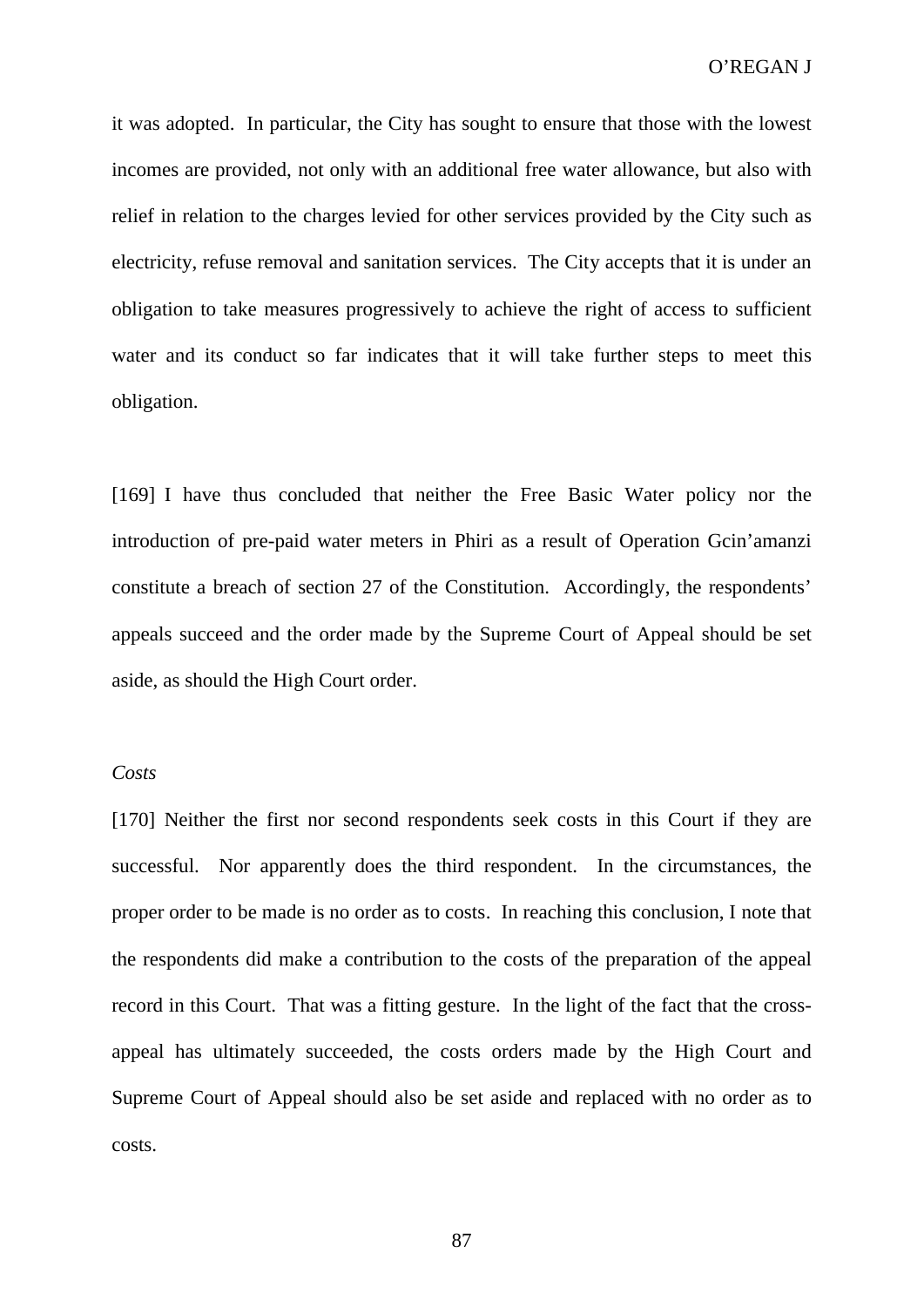# *Order*

[171] The following order is made:

- 1. In respect of the applications for leave to appeal:
	- (a) the application for leave to appeal by the applicants is granted;
	- (b) the conditional application for leave to cross-appeal by the first and second respondents is granted;
	- (c) the application for condonation by the third respondent for the late filing of the application for leave to cross-appeal is granted; and
	- (d) the application for leave to cross-appeal by the third respondent is granted.
- 2. In respect of the appeals:
	- (a) the applicants' appeal is dismissed;
	- (b) the first, second and third respondents' cross-appeals are upheld;
	- (c) the order made by the Supreme Court of Appeal is set aside; and
	- (d) the order made by the High Court is set aside;
- 3. There is no order as to costs.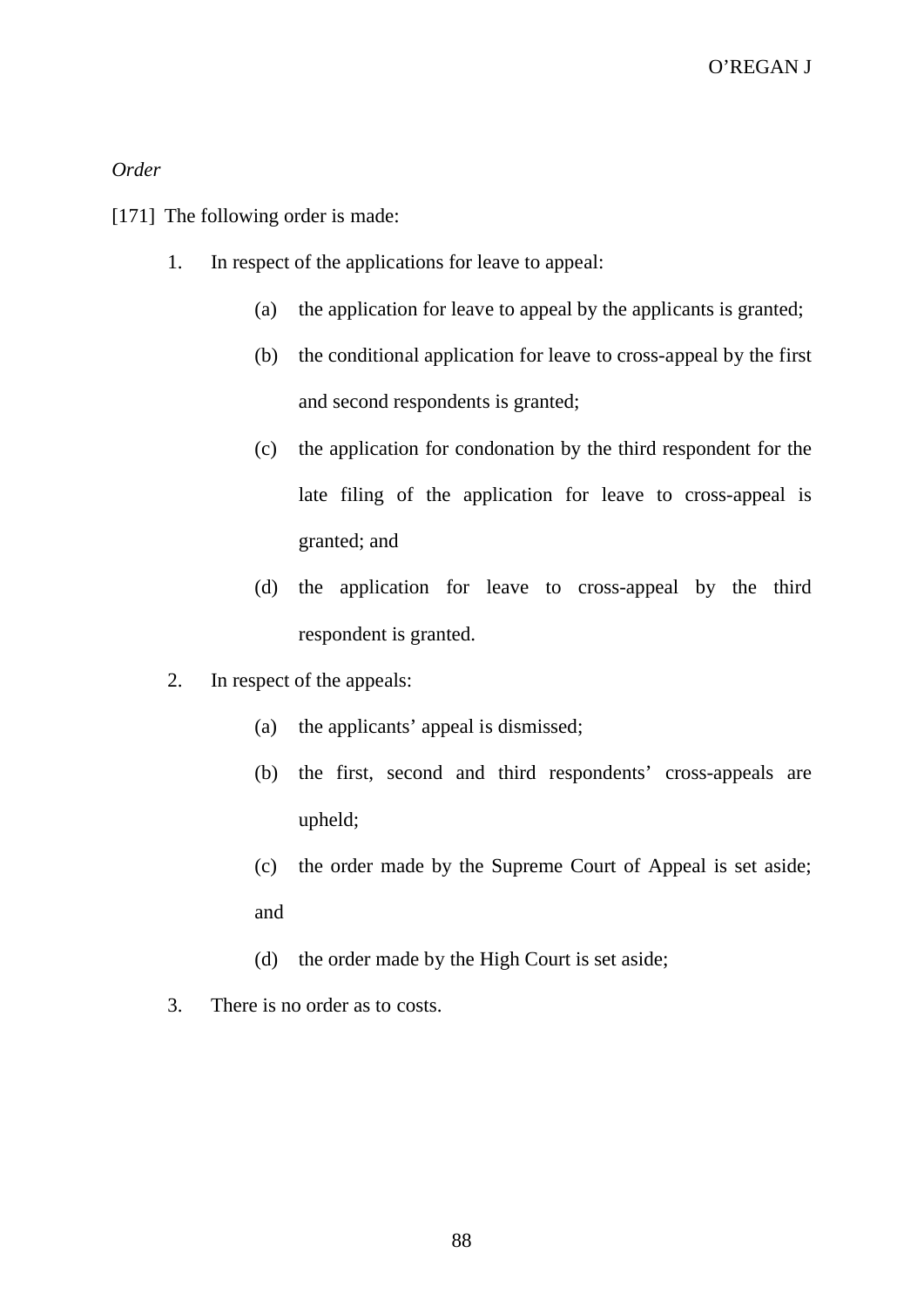Moseneke DCJ, Cameron J, Mokgoro J, Ngcobo J, Nkabinde J, Sachs J, Skweyiya J

and Van der Westhuizen J concur in the judgment of O'Regan J.